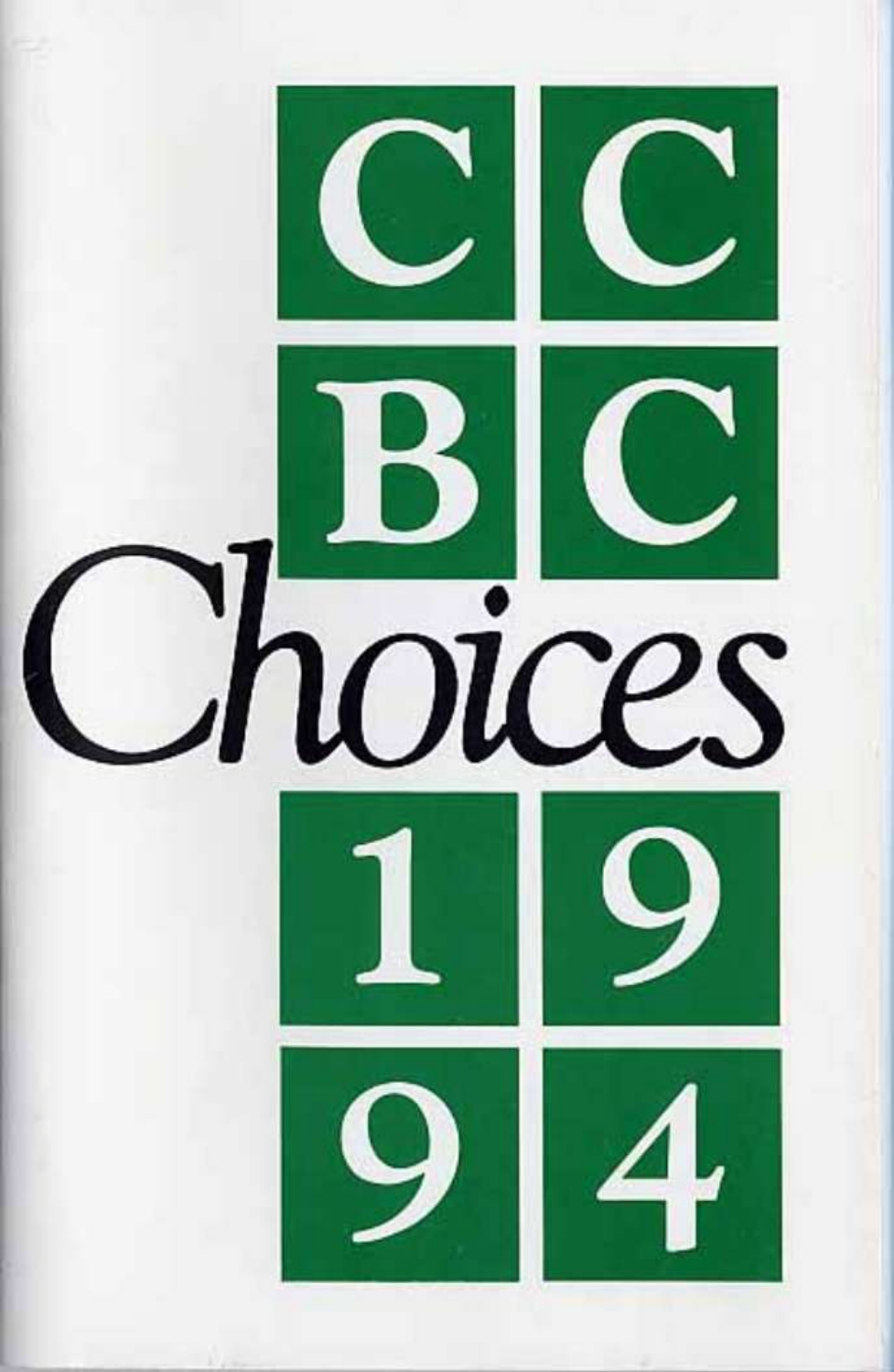# Copyright <sup>@</sup>1995, Friends of the CCBC, Inc. (ISBN 0-931641-04-7)

#### Acknowledgements

Thank you to Tana Elias for planning and creating the Index; Merri Lindgren for her suggested titles and assistance with several annotations; each of the participants in monthly CCBC Book Discussions during 1994, especially Anne Altshuler, Elizabeth Hill Askey, Philip Heckman, Eve Larkin, Nina Lindsay, Marge Loch-Wouters and Joan Thron who participated frequently; everyone who participated in the annual CCBC Caldecott, Newbery and Coretta Scott King Awards Discussions in December, 1994, and January, 1995, especially to Eliza T. Dresang who coordinated Madison School District staff participation; all content and other reviewers who evaluated one or more books at our request, especially Anne Altshuler, Mary Boye, Sandi L. Cornelius, Patricia Enciso, Margaret Jensen, John Kruse, Linda Kreft, Faygie Matusof, Kalleen Mortensen, Tim Valdez, and William L. Van Deburg; the CCBC staff; the Friends of the CCBC, Inc., for underwriting and publishing CCBC CHOICES, and Donald L. Crary for out-of-state distribution of CCBC CHOICES.

CCBC CHOICES was produced at Impressions, a division of Edwards Brothers, Inc., Madison, Wisconsin.

For information about CCBC publications, Wisconsin residents may send a self-addressed, stamped envelope to: Cooperative Children's Book Center, 4290 Helen C. White Hall, School of Education, University of Wisconsin-Madison, 600 N. Park St., Madison, WI 53706. Out-of-state residents: inquire c/o Friends of the CCBC, Inc., P.O. Box 5288, Madison, WI 53705-0288 USA.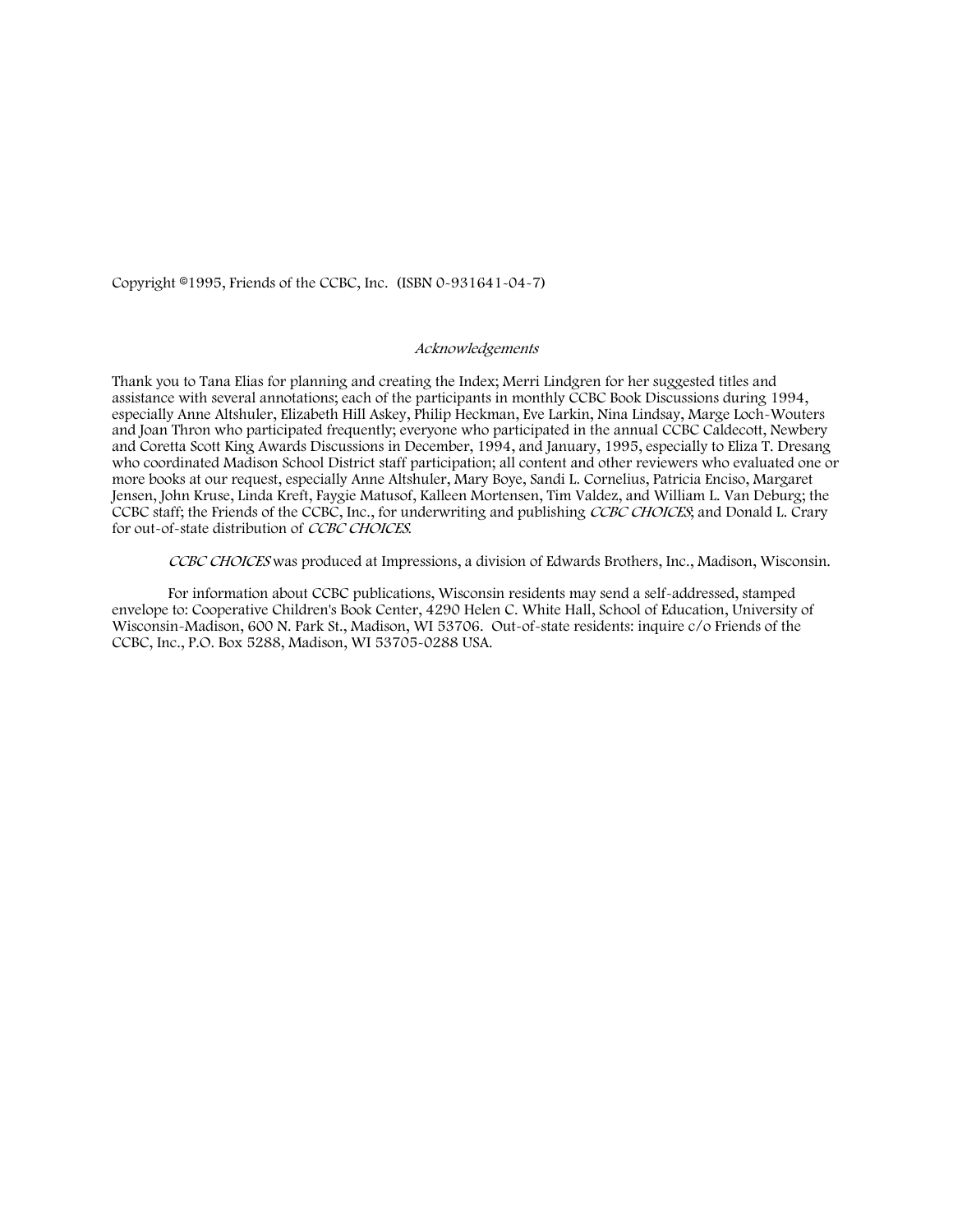Contents Preface Introduction Comments on Publishing in 1994 The Natural World Seasons and Celebrations Folklore, Mythology and Traditional Literature Historical People, Places and Events Biography / Autobiography Contemporary People, Places and Events Issues in Today's World Understanding Oneself and Others Activities The Arts Poetry Books for Babies and Toddlers Picture Books Easy Fiction Fiction for Children Fiction for Teenagers New Editions of Classic Literature The Compilers of CCBC CHOICES 1994 The Cooperative Children's Book Center (CCBC) Index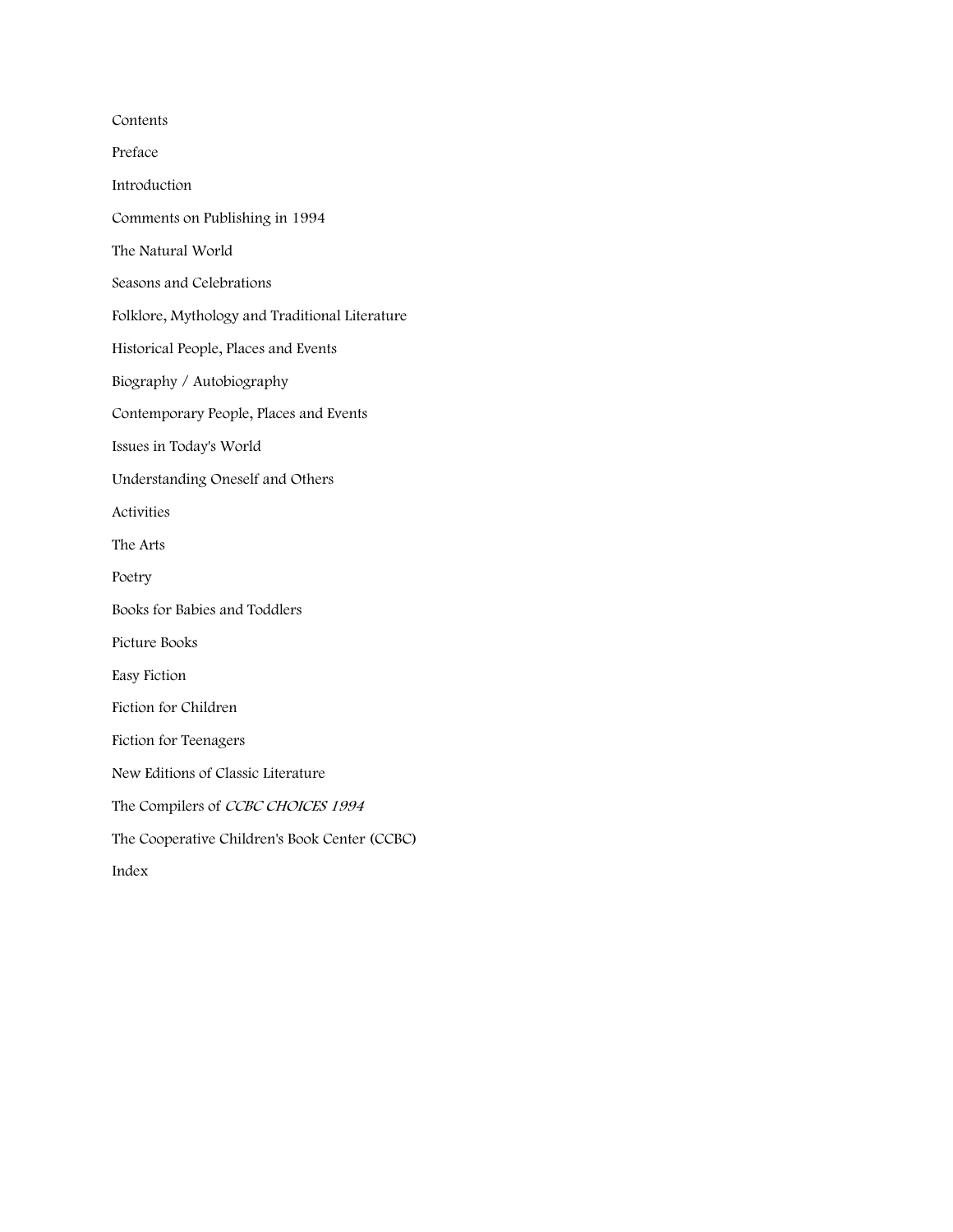# PREFACE

## The Friends of the CCBC, Inc.

The Friends of the CCBC, Inc., is a membership organization that sponsors programs to develop public appreciation for children's literature and supports special projects at the CCBC. Membership is open to all. Information about membership can be found at the end of CCBC CHOICES 1994.

The Friends of the CCBC, Inc., underwrote the professional design, typesetting, layout, printing and binding of CCBC CHOICES 1994. Members of the 1994-1995 Friends of the CCBC, Inc., Board of Directors are: President - Rose Mary Leaver; Vice-President - Doris Grajkowski; Recording Secretary - Clare Seguin; Treasurer - Marlys Sloup; Directors-at-Large: Donald Crary, Tana Elias and Kate Odahowski. Committee chairs include Nancy Beck, Donald L. Crary, Barbara Huntington and Ann Jarvella Wilson.

We appreciate the Friends' ongoing commitment to providing university students and faculty, teachers, school library media specialists, public librarians and others with an attractive, easy-to-use edition of this publication. All of our reading, selection and writing for *CCBC CHOICES* occurs during evenings and weekends throughout the year. In this respect, the three of us created *CCBC CHOICES 1994* as members of the Friends of the CCBC, Inc.

Kathleen T. Horning, Ginny Moore Kruse and Megan Schliesman

# **INTRODUCTION**

# This Edition of CCBC CHOICES

Many perspectives on books for children and young adults are available to those associated with the Cooperative Children's Book Center (CCBC) at the University of Wisconsin-Madison. The CCBC is a children's and young adult literature library of UW-Madison's School of Education. During 1994-95 a contract with the Wisconsin Department of Public Instruction's Division for Libraries and Community Learning made CCBC resources and services available to public libraries and schools throughout Wisconsin. Additional information about the CCBC can be found at the end of this publication.

As a book examination center and a research library, the CCBC receives review copies of almost all of the trade and alternative press books published in English in the U.S. A. for children and young adults during the year. Each week during 1994, we examined newly published books. We subsequently read many of them. We discussed hundreds formally or informally with other librarians and educators in Wisconsin and elsewhere in the nation.

We created *CCBC CHOICES* within the environment of the Cooperative Children's Book Center. The CCBC receives daily requests for information about contemporary and historical books for children and young adults. We know firsthand from teachers and librarians, from university faculty, and students in the process of becoming teachers and librarians that they want to find books with accurate information on matters important to the young people in their classrooms, schools and libraries. CCBC users know that today's children and young adults have questions and need information in order to better understand the society in which they live, the people they know or, even, themselves. These colleagues are looking for books which are commended for these reasons. Our criteria are simple: an excellent book is both interesting and accurate. The way in which these criteria are realized is as varied as the books themselves.

Throughout 1994 the student staff of the Cooperative Children's Book Center joined us in the daily responsibilities of assisting colleagues on campus, in schools and in libraries who are working in many ways to meet the interests of all young readers. In CCBC CHOICES, we bring a wide range of books to our colleagues' attention. We hope everyone who uses this publication is aware that every book recommended here is not for every child or every classroom or every family. We are confident, however, that everyone using CCBC CHOICES will find a significant number of books which will delight, inform or stimulate the innate curiosity of many of the children and young teenagers for whom they have some level of professional, academic or career responsibility.

## How to Obtain Books Listed in CCBC CHOICES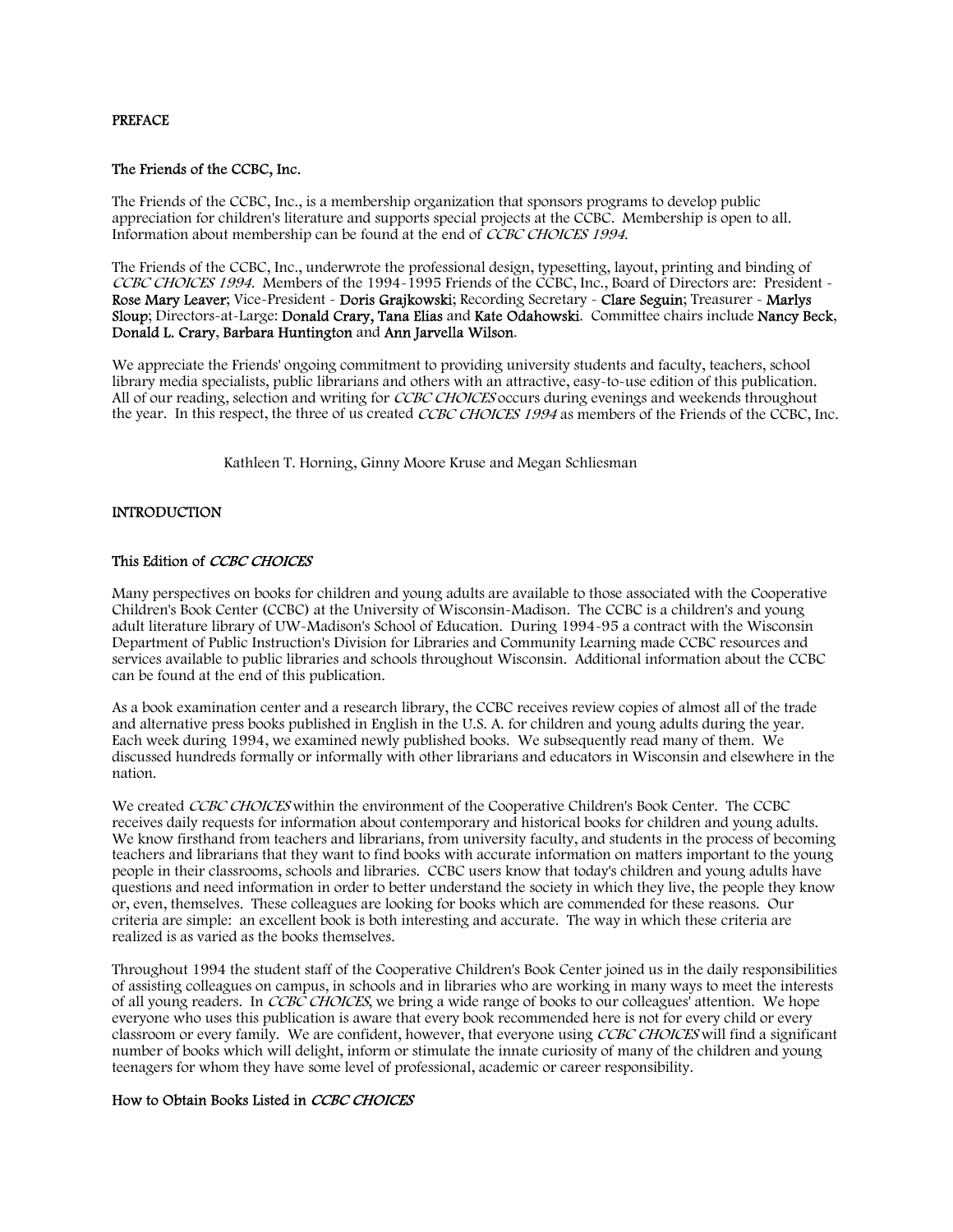The Cooperative Children's Book Center is not a bookstore. Please do not write or phone with the expectation of ordering the books in CCBC CHOICES from the CCBC itself. Ask for these books at your public library, school library media center or bookstore. Be specific concerning the edition, noting the publisher, illustrator (if applicable) and ISBN (international standard book number) of the book you want to secure.

The CCBC can be of assistance by verifying up-to-date publisher and vendor addresses and phone numbers, if you do not have access to the most recent annual CHILDREN'S BOOKS IN PRINT (R.R. Bowker) or to regular information about the larger U.S. publishers from the Children's Book Council in New York City. Please contact the CCBC for address verification if you experience difficulty in locating any of the books recommended in CCBC CHOICES. We are aware that publishers of all sizes and in all regional locations, including New York City, change addresses and phone numbers frequently. The CCBC's public service hours, address and public service phone number are listed in a section at the end of this publication.

Book prices and ISBNs are cited for hardcover library or trade editions and for books which are also available or only available in paperback editions at this time. Binding information is specified for books in paperback. The CCBC typically does not attempt to keep track of the paperback book field in any way. The books we recommend in paperback editions often have unique content which cannot be found in other books for children. We encourage your acquaintance with the books now in hardcover editions only and your attention to announcements of paperback editions in the future. Your purchase and use of hardcover books with young readers can often be a factor in whether or not these books ever become available in a paperback edition in years to come.

Addresses are provided for small publishers only. We recognize the challenge, the staff time and the cumulative financial obligation of small enterprises involved in responding to a wide variety of correspondence. We recommend that any queries sent to small publishers include a business-size, self-addressed, stamped envelope along with prepayment by check of the total amount of the order plus 15% for shipping and handling. CCBC experience with small/alternative publishers for more than 15 years underscores the observation that their books will no doubt be in print for a long time, maybe even longer than many of the books published by larger houses.

# How to Obtain Another Copy of CCBC CHOICES 1994

If you live in Wisconsin, send \$3.00 or the equivalent in U.S. postage stamps to the Cooperative Children's Book Center, 4290 Helen C. White Hall, 600 N. Park St., Madison, WI 53706. For those residing outside Wisconsin, please write to the Friends of the CCBC, Inc., (address on inside back cover) for information regarding the availability of this publication and of earlier editions of CCBC CHOICES. Please do not phone the CCBC to inquire about such arrangements.

Regardless of where they live, current members of the Friends of the CCBC receive a copy of this publication as one benefit of annual Friends of the CCBC, Inc., membership. Address requests for membership information to: Friends of the CCBC, Inc., Box 5288, Madison, WI 53705-0288 USA.

## How to Obtain Other CCBC Publications

All CCBC publications *except* the three listed below are available free for postage and handling to Wisconsin residents. Wisconsin residents are invited to send a self-addressed, stamped business envelope to receive a current list of CCBC Materials; address this request to: Cooperative Children's Book Center, 4290 Helen C. White Hall, 600 N. Park St., Madison, WI 53706.

The following publications can be purchased:

- 1) THE MULTICOLORED MIRROR: CULTURAL SUBSTANCE IN LITERATURE FOR CHILDREN AND YOUNG ADULTS edited by Merri V. Lindgren (Highsmith, 1991) Available from: Highsmith Press. Phone 1-800-558-2110 to inquire or place an order.
- 2) MULTICULTURAL LITERATURE FOR CHILDREN AND YOUNG ADULTS, 3rd edition, by Ginny Moore Kruse and Kathleen T. Horning (DPI, 1991) Available from: Publication Sales, Wisconsin Department of Public Instruction, P.O. Box 7841, Madison, WI 53707-7841 USA. Phone 1-800-243-8782 to inquire about this publication,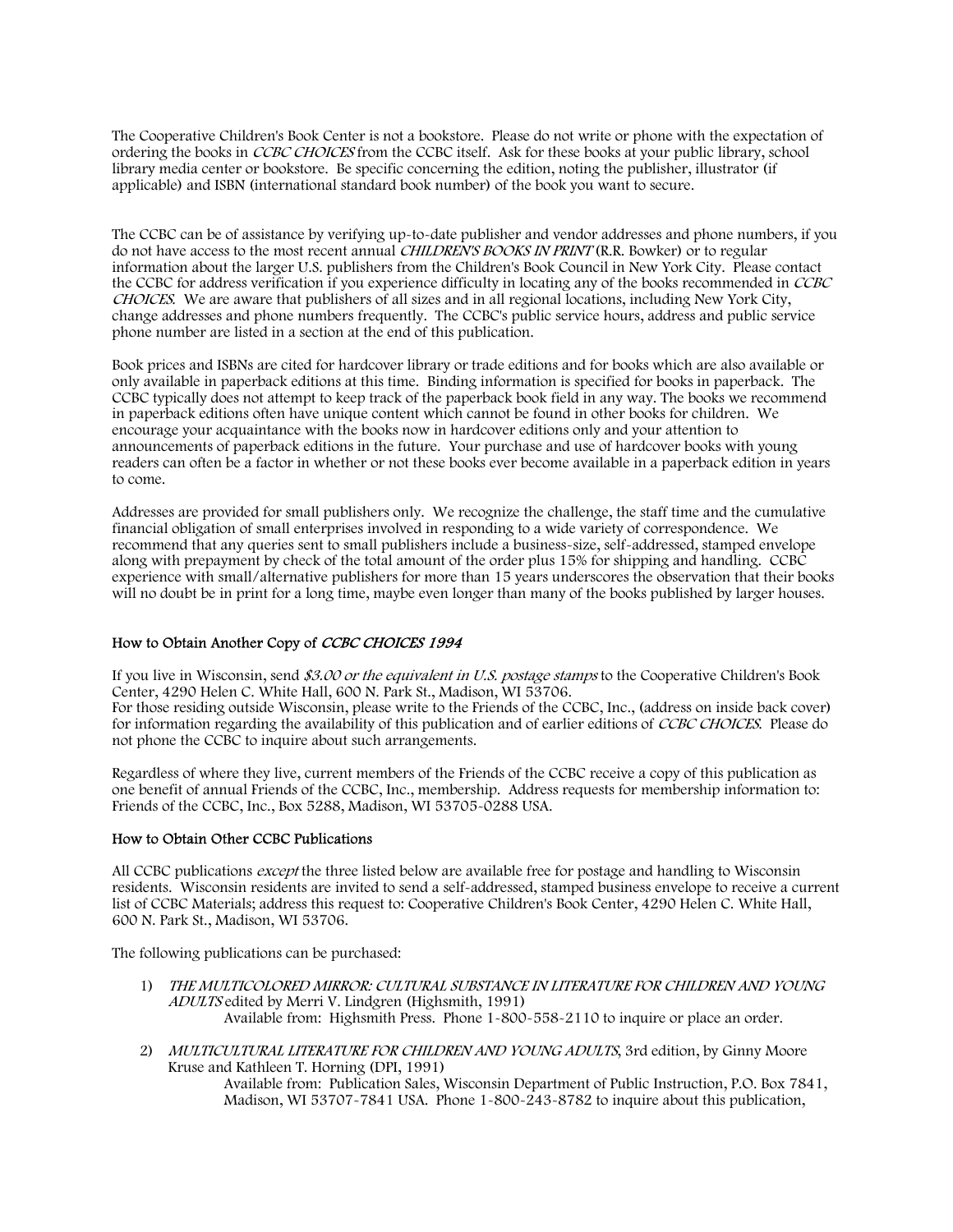which is Bulletin No. 1923, or to place an order.

 3) FRIENDS OF THE CCBC NOTECARDS featuring a full-color reproduction of one work each of Wisconsin artists Nancy Ekholm Burkert, Lois Ehlert, Kevin Henkes and Ellen Raskin. Set of 8 notecards (blank inside), 2 of each illustration, with 8 envelopes.

Available from: Friends of the CCBC, Inc., P.O. Box 5288, Madison, WI 53705-0288 USA. \$8.00 per packet includes postage and handling. Inquire about quantity prices and consignments. Do not phone the CCBC.

# These publications are not available for purchase at or through the CCBC.

# COMMENTS ON PUBLISHING IN 1994

# How Many Books Were Available for Sale during 1994?

An abundance of books written, edited and published especially for children and young teenagers is available for the youth of this nation. U.S. book buyers, personal and professional alike, have a wealth of titles from which to choose. The 1995 edition of CHILDREN'S BOOKS IN PRINT (R. R. Bowker) cites 94,330 books "published in the U.S. for children and currently available for purchase," a remarkable increase of more than 6,177 titles reported available one year earlier.

The Cooperative Children's Book Center is a University of Wisconsin-Madison School of Education library of children's and young adult literature. We pay close attention to books published for an audience from infancy to age fourteen, the upper age in the definition of "children" used by the book awards committees of the Association for Library Service to Children of the American Library Association (ALA).

A few of our 1994 recommendations are suggested for readers ages fifteen, sixteen or older. These books fall into a different ALA category defined as "young adults," or youth ages 12-18.

Collections of children's and young adult literature at the CCBC generally do not include books published for adults, even though some books published for adults do appeal to (and occasionally are claimed by) teenagers.

## How Many Books Were Published during the Year?

As we look back at the calendar year of 1994, we estimate that at least 4,500 new books were published in the United States for children and young adults, an estimate similar to those we've made during each of the past two years.

The number for new books always varies from source to source, according to who is counting and which new books are included in the totals. Annual statistics compiled by other sources are released every March. CCBC estimates are typically conservative, in that the CCBC estimate cannot include reprintings, paperback editions of titles published earlier, large print books, book club editions, novelty books and other categories often reflected in the numbers provided within the book industry.

## How Many Books Are in CCBC CHOICES 1994?

Of the 187 books listed in *CCBC CHOICES 1994*, fifty-three represent the first published works of their authors or illustrators, and seven were joint efforts; 25 were originally published outside the United States, six of which are translations; and six were published by five small, independently owned and operated publishers. To our knowledge, 120 of the books we recommend in CCBC CHOICES 1994 did not appear on any of the other nationally distributed lists of the year's best books as of February 15, 1995.

## New Editions of Classic Works

Naming a book as a classic is dependent as much on one's background as what someone may have read to you when you were young. During 1994 we noticed the publication of a significant number of memorable editions of literature familiar to one or more national or cultural groups.

Eric Blegvad's elegant translation of TWELVE TALES (McElderry) by Hans Christian Andersen, Langston Hughes' THE DREAM KEEPER (Knopf) illustrated by Brian Pinkney and James Weldon Johnson's THE CREATION (Holiday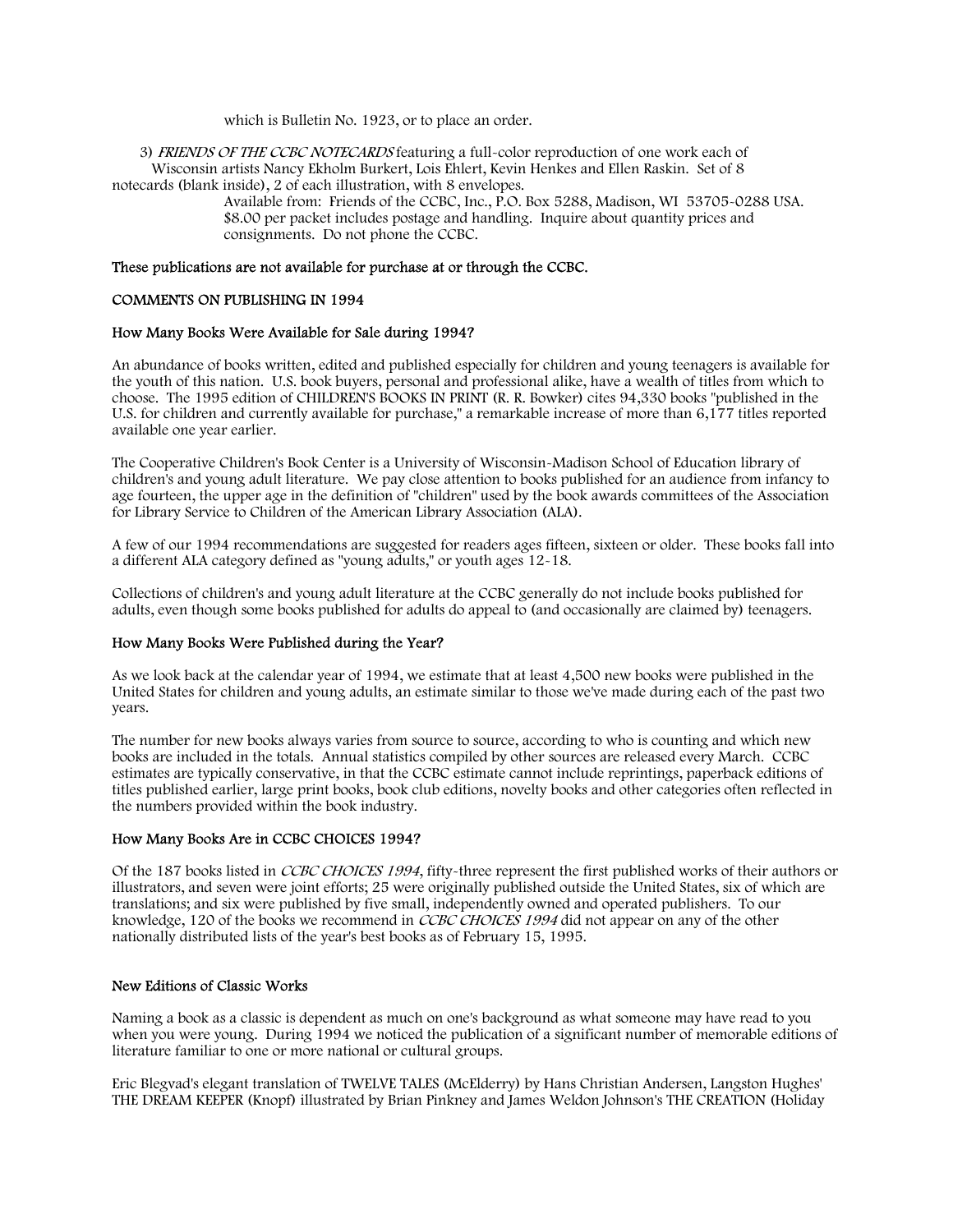House) re-created with art by James Ransome already resonate in the memories of many of today's adults. These and other fine new editions of classics offer an opportunity for all young readers to discover excellent literature that has stood the test of time among one or more parts of the reading public.

# Searching for Multicultural Literature

Currently there is no agreement in the children's literature community on a single definition for the word "multicultural," nor is a single definition necessary. At the CCBC we designate books by and about people of color as Multicultural Literature.

Multicultural literature continued to be highly visible in 1994. For the fourth consecutive year, many children's book publishers promoted both new and earlier books by means of special flyers, catalogs and mailings. Most of the literature journals, book review magazines and other professional publications concerning education, librarianship, books for children and young adults, and/or reading featured reviews, interviews, bibliographies, and articles about multicultural literature, continuing a trend of the 1990s. The mainstream bookstores we visited in several cities continued to prominently showcase books by and about people of color throughout the year.

### Books by and about Africans and African-Americans

Such visibility for multicultural literature might lead one to the conclusion that more authors and artists of color contributed to the books published during 1994, and the number of books created by Black authors and illustrators did increase in 1994 compared to the number published during 1993. (The designation "Black" indicates that CCBC statistics include book creators from the Caribbean, England, and other countries whose works are published by U.S. publishers. Some books coming from Caribbean countries are also designated as Latino literature, for example, THE RED COMB.) CCBC statistics also include all books by Black book creators, regardless of whether or not the theme or topic of a book contains cultural substance. The statistics include JOHN HENRY as well as SNOW ON SNOW ON SNOW; the latter book involves a brown-skinned child playing outside on a winter day but contains no specific cultural substance.

Of the roughly 4,500 books published in the United States in 1994, 82 were created by Black authors and/or illustrators. (The CCBC documented 74 books in this category in 1993, 94 books during 1992, and 70 during 1991.) The 82 titles represent the published work of 50 authors and 29 illustrators or a total of 74 individual Black authors and illustrators during 1994.

Approximately 166 books specifically about African and/or African-American history, culture and/or peoples were documented at the CCBC during 1994.

Very few of these African-American book creators were new to the field of children's books in 1994. Notable among the new book creators are artists E. B. Lewis and Colin Bootman. Before 1994, Floyd Cooper distinguished himself as an artist; COMING HOME PHILOMEL, the book he wrote and illustrated about Langston Hughes shows him to be a gifted writer as well.

Several African-American authors and illustrators created more than two books each during 1994. Patricia cKissack's name is one four books published during the year; she co-authored three books with her husband Fredrick and one with their son Fredrick, Jr. The other writers, with three books each, are Phillis Gershator, Julius Lester and Angela Shelf Meaderis. Artists with three books each are Gershom Griffith, Brian Pinkney, Jerry Pinkney and Synthia Saint James.

Four of the authors listed in the above statistics were published posthumously: Frederick Douglass, Langston Hughes, James Weldon Johnson and Richard Wright; the late Romare Bearden's art accompanied poetry by the very much alive Ntozake Shange during 1994.

Of the titles by African-American book creators published in this nation during 1994, six books were published by four small, independently owned publishers, three of which are Black-owned presses. During forthcoming months, the CCBC will no doubt discover several additional titles in each category, but overall the numbers will not change much from the above documentation.

Julius Lester's retelling of JOHN HENRY (Dial), with the best illustrations created to date by artist Jerry Pinkney, was one of the outstanding single volumes in any category during 1994.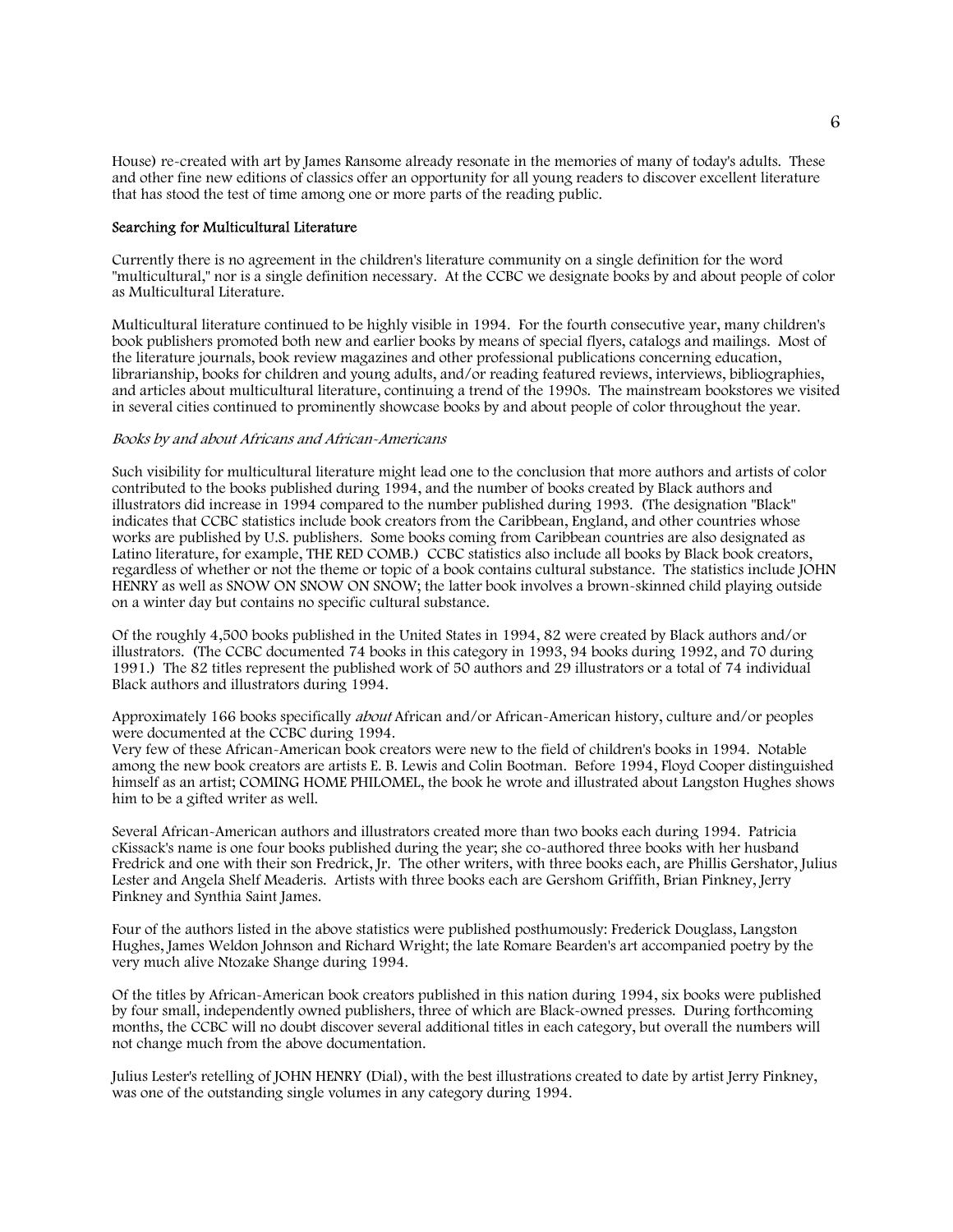Increasingly we notice books that introduce young children to famous African-Americans by combining full-color illustrations with short texts, such those in as ZORA HURSTON AND THE CHINABERRY TREE (Lee & Low), DEAR BENJAMIN BANNEKER (Harcourt) and COMING HOME (Philomel), the picture story about Langston Hughes. Skillfully written by Belinda Rochelle, WHEN JO LOUIS WON THE TITLE (Houghton) tells of the pride that resulted for African-Americans after the famed boxer's victory; the story unfolds within the context of a contemporary child's personal growth in self-understanding.

During 1994, at least ten books for babies featured African-American characters in the illustrations. One such pair of board books was written by Eloise Greenfield and Monica Greenfield and illustrated by Jan Spivey Gilchrist (HarperCollins). A second series of board books featuring Black characters included four written by Angela Johnson and illustrated by Rhonda Mitchell (Orchard). The third series we spotted for babies was the four-book Jump at the Sun set of board books created by Dessie and Chevelle Moore (HarperCollins).

Compared to preceding years, few substantial novels appeared by African-American writers. Jacqueline Woodson's I HADN'T MEANT TO TELL YOU THIS (Delacorte) stands out, as does Joyce Hansen's THE CAPTIVE (Scholastic). So does the epic-like novel THE GLORY FIELD by Walter Dean Myers (Scholastic). THE GLORY FIELD spans centuries of African and African-American history and culminates in a powerful glimpse of two cousins living today in separate worlds but bonded by the blood their ancestors shed in the soil of the rural South.

Patricia and Fredrick McKissack, Sr., created important books about history and people, including CHRISTMAS IN THE BIG HOUSE, CHRISTMAS IN THE QUARTERS (Scholastic) and THE ROYAL KINGDOMS OF GHANA, MALI, AND SONGHAY (Henry Holt) about life in medieval Africa. Pat and Fredrick, Jr., collaborated on the best book of several now available about the former Negro Baseball leagues, BLACK DIAMOND (Scholastic). Dolores Johnson's SEMINOLE DIARY; REMEMBRANCES OF A SLAVE (Macmillan) suggests some of the complex history yet to be written.

#### Books by and about Latinos

We try to keep track of all that is published for young people and to notice trends and changes, often a greater challenge for us than others expect. Even though we continue to be contacted by representatives of the press from all parts of the nation in search of information about multicultural literature, typically we have not been able to provide reliable documentation about the numbers of books by other racial or ethnic groups that is comparable to that which we can provide on Black book creators.

We were able to make a concerted effort to document books by Latinos and about Latino themes and topics during 1994. Increased numbers of such books during 1993 and 1994 eased the challenge. Perhaps the U.S. publishers of children's and young adult books are, at long last, collectively realizing the existence of mainstream and specialized markets for Latino literature in English as well as for bi-lingual books. Perhaps there is an impact due to the CLASP Award administered through the University of Wisconsin - Milwaukee's Center for Latin America, providing visibility for excellence in this type of publishing for the young. Maybe the increase resulted, in part, because a unit of the American Library Association will soon sponsor an award for outstanding writing for youth by a Latino writer. Regardless of the reason or reasons, we discovered an increase in new Latino literature in 1994, at least as many as 90 new titles were published. Some of them are cited below and others in the following section featuring bi-lingual books.

Nicholasa Mohr's autobiography, GROWING UP IN THE SANCTUARY OF MY IMAGINATION (Messner), and Gary Soto's autobiographical novel JESSE (Harcourt) will be especially appreciated by readers in adolescence. Photoessays such as PIÑATA MAKER (Harcourt) by George Ancona and THE OTHER SIDE by Kathleen Krull and David Hautzig (Lodestar) acquaint readers with contemporary individuals through intriguing personal profiles and fine photos.

Other significant Latino books in 1994 included DE COLORES AND OTHER LATIN-AMERICAN FOLK SONGS FOR CHILDREN (Dutton) complied by José-Luis Orozco and appealingly presented by Dutton. GRANDMOTHER'S NURSERY RHYMES (Henry Holt) by Nelly Palacio Jaramillo sets a fine standard for excellent translation as well as child appeal. Both are bi-lingual.

### Bi-Lingual Spanish-English Books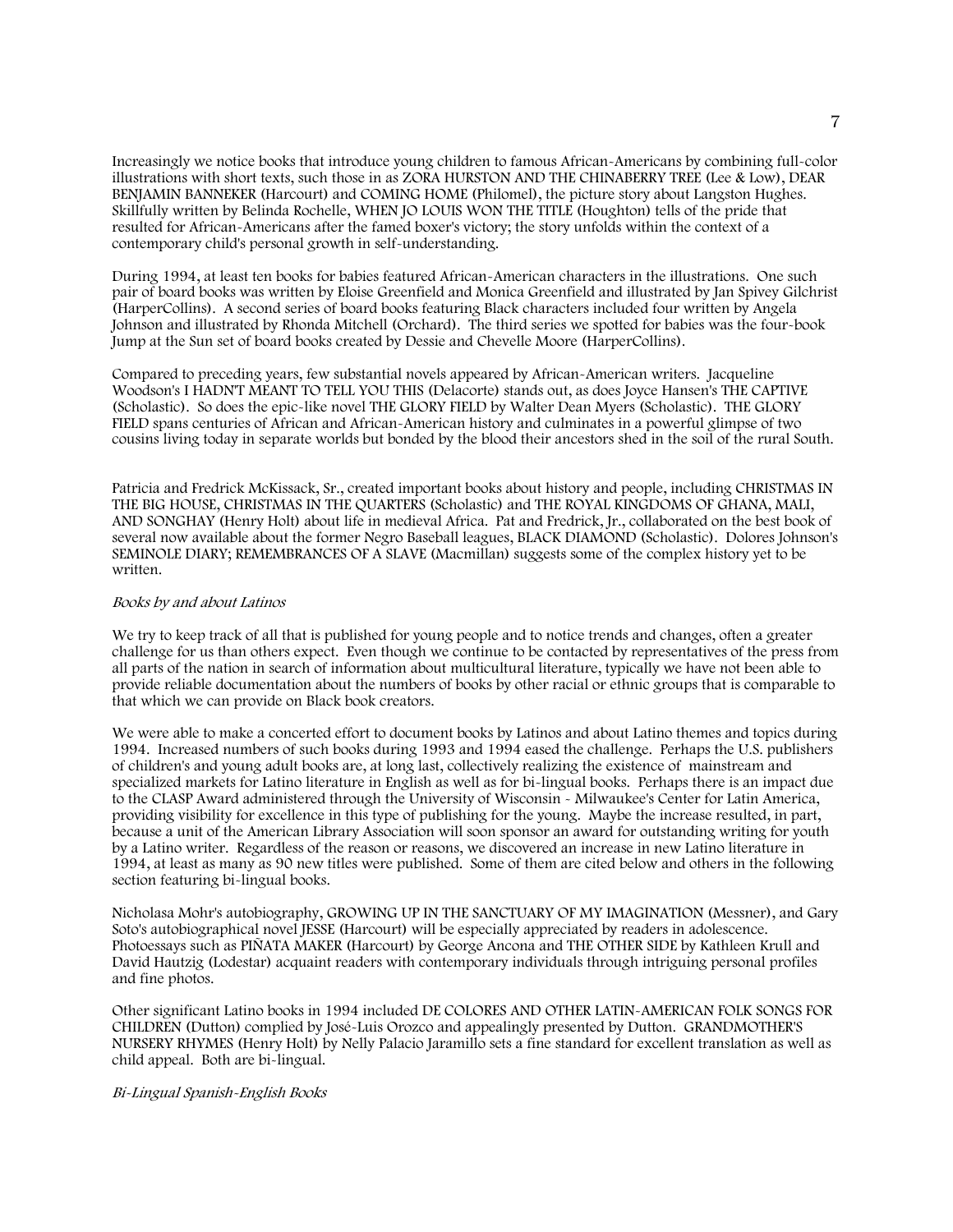Two bi-lingual books by poet Pat Mora, THE DESERT IS MY MOTHER (Pinata Books) and LISTEN TO THE DESERT (Clarion), celebrate the desert in quite different ways. A selection from a longer work by Sandra Cisneros, THE HOUSE ON MANGO STREET, made a graceful transition to picture book as HAIRS = PELITOS, published by Knopf. The incomparable poetry collection COOL SALSA (Henry Holt) edited by Lori Carlson provides teenagers with works in parallel texts by outstanding Latino poets.

PLATERO Y YO = PLATERO AND I by the Spanish writer Juan Ramón Jiménez represents the combined commitment to this project of Clarion Books with adapter Myra Cohn Livingston and illustrator Antonio Frasconi. Livingston's admiration for the longer work of this Nobel Prize winner inspired her to find a way to introduce it U.S. children. Handsome in all ways, this classic work deserves attention.

## Books by and about American Indians

The slow but substantial growth in the number of new books about contemporary Native people represents a welcome change observed since 1992. We especially appreciate photoessay books such as EAGLE DRUM (Four Winds) by Robert Crum and EVERGLADES (Boyds Mills) by Peter Lourie.

Source notes and specificity about a book's content is always an aid in the evaluation of books of information; they are especially valuable in books by American Indians and about American Indian themes and topics. An increasing number of books now designate the specific Indian nation from which a tale or subject comes or about which a story is told. More books are also recognizing the importance of nomenclature and are using the names by which specific American Indian peoples refer to themselves. We are optimistic that such specificity will continue to be seen in future books of fiction, information and folklore concerning American Indian themes and topics.

CCBC records cite 31 specific Indian nations represented midst at least 70 books about American Indian themes and topics located at the CCBC during 1994. We know there are many other new books "out there," including those published by Indian educators for their students. We generally appreciate many of those we saw, and so do the teachers, librarians and content specialists who examined books here.

Important issues surrounding the desecration - and reclamation - of American Indian grave sites and burial remains are discussed in BATTLEFIELDS AND BURIAL GROUNDS (Lerner) by brothers Roger C. and Walter R. Echo-Hawk.

Two artists explored different aspects of the changing seasons in the Woodlands of North America. Canadian author-artist Leo Yerxa's poetic description of the change of the seasons is enhanced by his singular collage artwork for LAST LEAF FIRST SNOWFLAKE TO FALL (Orchard). In her conception of a Seneca tale of conflict and amicable resolution, Lois Ehlert incorporated ancient images, dazzling abstractions of traditional ribbon and beadwork and wildflowers into MOLE'S HILL (Harcourt).

### Books by and about Asians and Asian-Americans

There was a notable and welcome increase in the number and kinds of books by Asian-American book creators during 1994. We located 65 books in this category, though more undoubtedly exist. Compared to earlier years, fewer of the books are folktale adapatations, fewer are set during a war and more are contemporary. We especially noticed that more of the picture books are contemporary, such as AT THE BEACH (Henry Holt), IS THAT JOSIE? (McElederry), MAMA BEAR and ON A WHITE PEBBLE HILL, both published by Houghton.

One of the most affecting accounts of poverty and homelessness in fiction for youth can be read in Yoko Kawashima Watkins' autobiographical novel MY BROTHER, MY SISTER AND I (Bradbury), set in post-World War II Japan. The anthology AMERICAN EYES (Henry Holt) edited by Lori Carlson brings new visibility to the work of excellent Asian-American authors, presenting them to a young audience. We look forward to continued publishing in this area.

Laurence Yep continued to be prolific with several effective stories inspired by folklore, especially the little-known THE GHOST FOX (Scholastic).

#### Searching for Translated Children's Books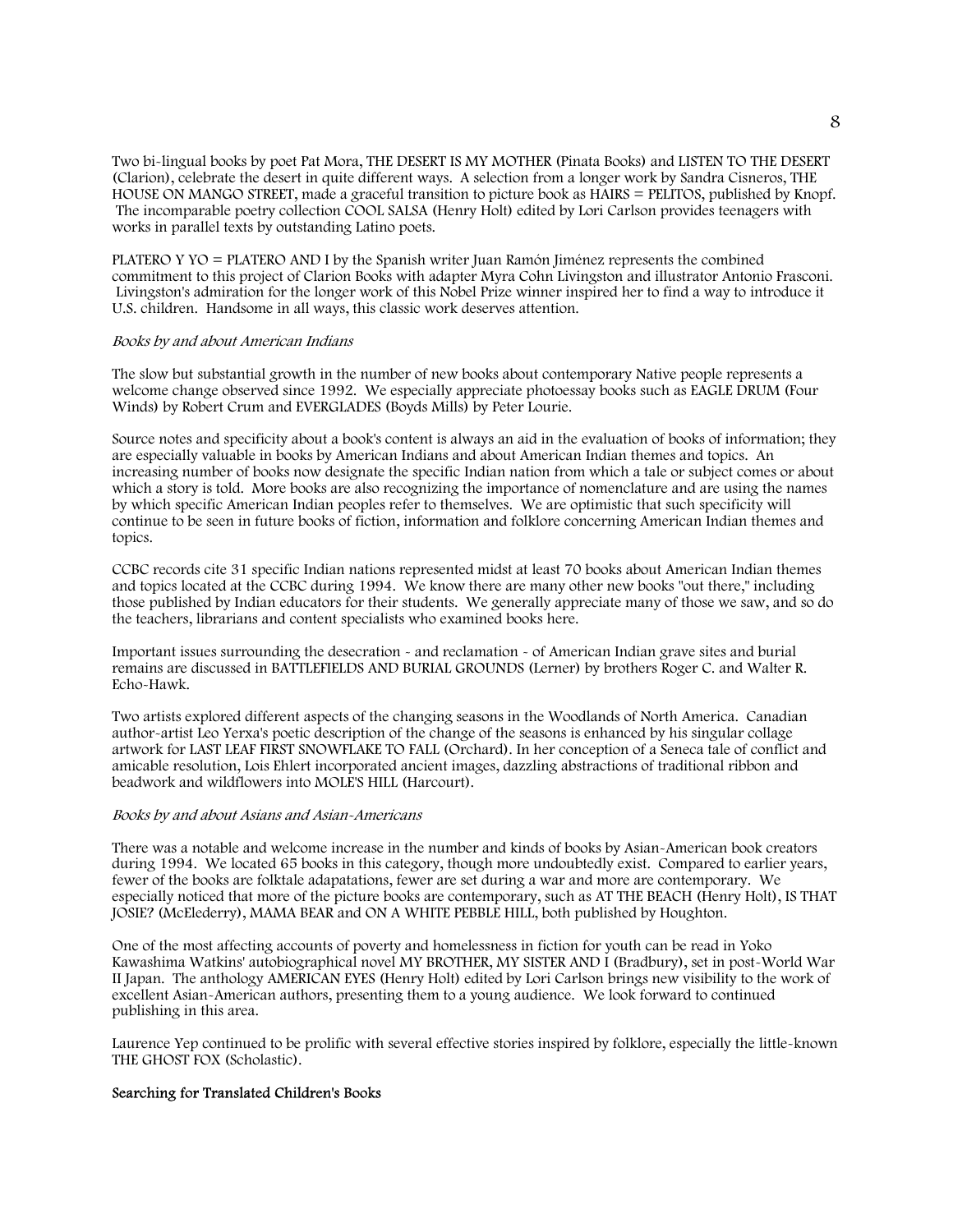Children's books translated into English for the first time and published in the U.S.A. continue to be very few in number. We are always gratified to discover a newly translated book first published in a language other than English. This type of publishing represents both a financial risk and a commitment to a world view on the part of a publisher. We commend the publishers that accept the economic risk of providing glimpses of what children in other nations are reading. Perhaps one of the new translated books will be the next HEIDI, PINOCCHIO, BAMBI or DIARY OF ANNE FRANK.

During 1994, we received books first published in fifteen non-English speaking nations. Although neither CCBC CHOICES nor the CCBC book examination collection is organized by publisher, we want to acknowledge some of the publishers. Because of co-publishing arrangements, often a book's publication history is unclear to one looking at the book in hand, but it is generally safe to estimate that altogether the internationally created picture books and texts of substantial length published in the U.S. during 1994 number well under one hundred, and possibly closer to eighty.

As always, most of the new translated books were picture books. Most of the picture books were published by North-South books, which has a direct connection with the book industry in Switzerland. Sweden is another source of many translated picture books, usually published here by R & S Books, which is a Swedish publisher providing its own English translations. We call attention to the distinctive illustrated book THE RED COMB by Fernando Picó, which came to the U.S. from both Puerto Rico and Venezuela and was published here by BridgeWater Books. Putnam published the incomparable picture story THEY FOLLOWED A BRIGHT STAR, based on a famous poem by Joan Alavedra written in Spanish in 1943 and later set to music by Pablo Casals.

The biggest commendation goes to the publishers of newly translated texts of substantial length, texts that do not depend upon illustrations. Compared to the preceding two years, we discovered comparatively more translated books of substantial length. We noticed ten such new books during 1994, very few in number, but more than we located during the preceding years.

SISTER SHAKO AND KOLO THE GOAT, a slim memoir from Turkey by Vedat Dalokay, was beautifully produced in English by Lothrop, Lee and Shepard. The Danish novel THE BOYS FROM ST. PETRI by Bjarne Reuter represents one of the several translated books published in the U.S.A. by Dutton during 1994. Although they are not included in CCBC CHOICES, we were pleased to see other longer translated books published by several publishers. KEEPING SECRETS by the internationally acclaimed Norwegian novelist Tormod Haugen was published by HarperCollins. One of the newly translated books published by Houghton Mifflin was UMM EL MADAYAN by Abderrahman Ayoub, translated from the Italian. Alfred A. Knopf published two fantasies by the Russian writer Eduard Uspensky. GANEKWANE AND THE GREEN DRAGON, first published in South Africa, appeared on the Albert Whitman's publication roster. Carolrhoda published several translated books as usual, one being the unusual picture book PAPER BIRD by Arcadio Lobato. Kane-Miller continues to seek and publish English translations as well as foreign language books for children. Other publishers with translated books during 1994 included Cobblehill, Farrar, and Grosset & Dunlap.

# New U.S. Books First Published in English in Other Nations

Shirley Hughes has long been appreciated for her carefully observed illustrations showing the ways preschoolers act and how their bodies move. Her thematic and artistic choices show her remarkable understanding of the interests of this audience. HIDING is one of Hughes' books published by Candlewick in the U.S. this year. We were also delighted to discover a single volume printing of Hughes' five volumes of Nursery Collection books. Although we prefer the original tiny single editions, knowing that this larger volume is in print is far superior to not having the five wee volumes available for sale in the U.S.

Although Peter Collington's picture books have appeared in the U.S. in previous years, they are quite unlike his provocative, futuristic illustrated novella THE COMING OF THE SURFMAN (Knopf). Deserving of wide popularity, we hope its unfamiliar format will not cause older readers to bypass the book.

Maude Casey, who grew up both in England and Ireland and now lives in England, offers a powerful narrative voice and lyrical prose in OVER THE WATER (Henry Holt), which holds the prospect of gaining teenage readers in the U.S.

We are pleased to have a third book of fine fiction for adolescent readers by Canadian writer Martha Brooks; her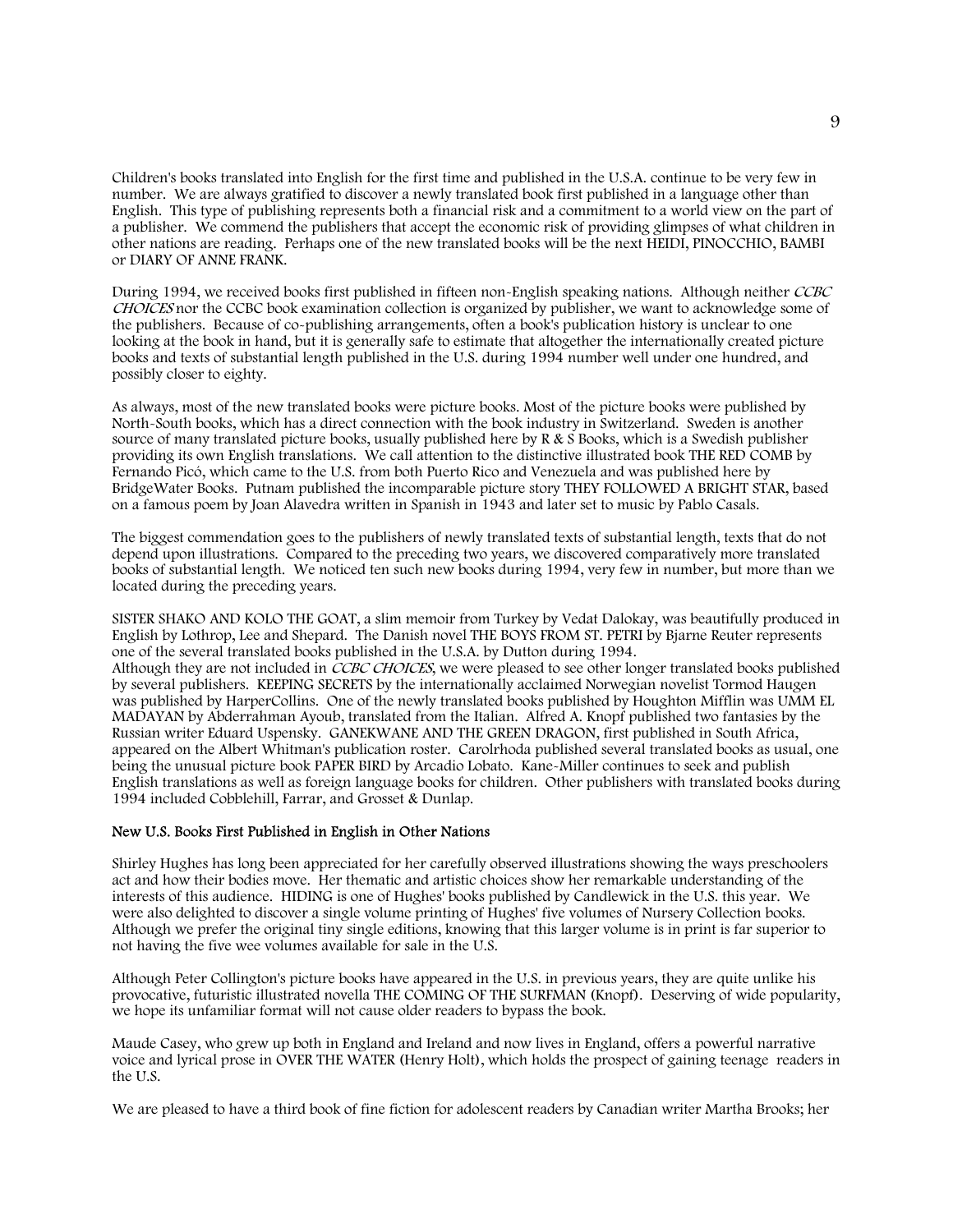short stories in TRAVELING ON INTO THE LIGHT AND OTHER STORIES (Orchard) are certain to find appreciative readers here.

The autobiographical writing of Oodgeroo is combined with folktales of Aboriginal origin in the book DREAMTIME, a unique volume from Australia published here by Lothrop.

## Books by New Authors and Illustrators

We are always gratified to discover excellent books by new writers and illustrators without celebrity status. We applaud the editors and publishers who run the risk of contracting for book projects to be created by writers and artists without name recognition. We also commend the sales representatives and booksellers who have enough confidence in some of the books by book creators unknown in this nation to actively promote such new titles.

Monalisa DeGross displays talent, wit and compassion in DONAVAN'S WORD JAR (HarperCollins), short "chapter book" fiction for which there is great demand due to the ease with which newly independent readers can read these books. Such books are difficult to write successfully, but DeGross makes it look easy.

ONE AFTERNOON (Orchard) by Yumi Heo suggests entirely new perspectives, both spatial and cultural, as a child goes on errands with his mother and becomes aware of the sounds he hears. Children delight in making the same noises. The highly original tall tale SWAMP ANGEL (Dutton) by Anne Isaacs was given exemplary illustrations by Paul O. Zelinsky and handsome picture book production by Dutton. Lolly Robinson's text for MAMA BEAR (Houghton) suggests her future success as a picture book writer.

Although the black-and-white decorative art in NEIGHBORHOOD ODES was created by David Diaz for the collection of poetry by Gary Soto (Harcourt, 1992), his SMOKY NIGHT (Harcourt) is a stunning first full-length picture book. Its paintings and mixed-media assemblages vividly suggest some of the fright and chaos a child might experience during an urban riot.

The extraordinary contemporary novel WALK TWO MOONS (HarperCollins) by Sharon Creech introduces a superb writer to readers on this side of the Atlantic. CATHERINE, CALLED BIRDY (Clarion), which takes place in 1290, was Karen Cushman's debut. Older readers will be looking for other books by these two talented novelists.

### Humorous Books

Outsiders to the world of the book industry assume there is much more humor and wit in children's books today than one actually can find. Once one moves beyond the downright silly books, true humor is difficult to spot. We find most but not all of the humor in the picture books published each year, although a growing number involve serious, mature themes and situations. The text for the hilarious TRUMAN'S AUNT FARM(Houghton) makes us eager to see future books by Jama Kim Rattigan. AFTER THE FLOOD(Houghton) by Arthur Geisert is full of invention and delight.

Novelists working with sad themes often are adept at creating effective contrasting humor. Theresa Nelson skillfully incorporated humor into EARTHSHINE(Orchard). Sharon Creech's remarkable grandparent characters in WALK TWO MOONS(HarperCollins) leave readers with great fondness for the phrase "Huzza, huzza." Creech effectively weaves memorable snatches of light dialogue into more than one serious episode, actually heightening the emotional impact. Katherine Paterson also continues to excel in this, as well as other respects.

### Sequels

If one book is successful, publishers assume that young readers might enjoy others featuring the same characters. So it has always been. Some of the welcome sequels during 1994 included COCO GRIMES (HarperCollins) by Mary Stolz. Her unique sequence of books, each one increasingly difficult compared to the previous title, make it virtually impossible for readers to outgrow them. And who would want to, once A STORM IN THE NIGHT (1988), GO FISH (1991) and STEALING HOME (1992), all published by HarperCollins, became favorites!

Other sequels include more complex novels such as SAYING GOOD-BYE (Houghton) by Marie Lee, author of FINDING MY VOICE (Houghton, 1992), and MY BROTHER, MY SISTER AND I (Bradbury) by Yoko Kawashima Watkins, author of the incomparable SO FAR FROM THE BAMBOO GROVE (Lothrop, Lee & Shepard, 1986).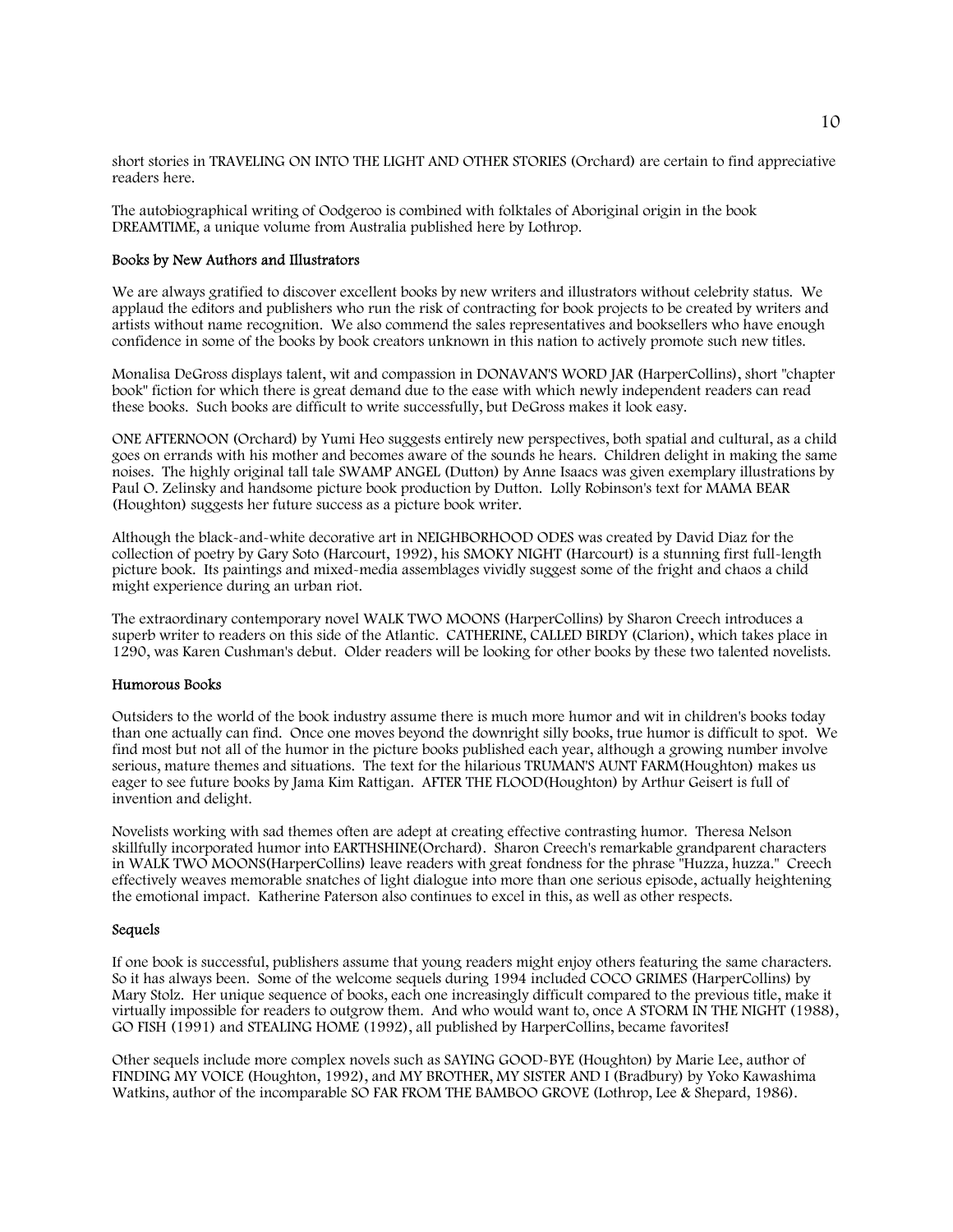## The Search for Substantial Fiction

Frances Temple recently burst into young readers' affection with A TASTE OF SALT (Orchard, 1992) and GRAB HANDS AND RUN (Orchard, 1993). Her carefully researched novel THE RAMSAY SCALLOP (Orchard), set in England and Spain during 1299, displays the versatility of this gifted writer along with her hallmark talent at moving well-developed characters through a complex plot at a breathless pace.

Theresa Nelson is another writer who has lived up to earlier promise with her fine novel EARTHSHINE (Orchard). Although EARTHSHINE involves attention to HIV and AIDS, Nelson is also one of several writers who is so skilled that the novel never becomes mired in moralizing.

EARTHSHINE is one of many of the novels published this year encompassing the theme of abandonment, loss or fending for oneself. Katherine Paterson's FLIP-FLOP GIRL (Lodestar) and Avi's THE BARN (Orchard) are among several of the other novels for which this theme was central but realized in entirely distinct and important ways.

Other writers whose earlier promise was realized this year include Gregory Maguire and Jacqueline Woodson.

### Important Books of Information

Young readers are taken seriously by many writers of informational books for children and young adults. The best nonfiction books are well organized for young readers without being "homework books." Most nonfiction books in the 1990s are highly visual. The best of them provide a context for the information and insights they convey; they avoid becoming flashy page-turning experiences equivalent to television channel surfing with a remote control device. Authors of excellent nonfiction books credit primary or other significant sources.

Memorable books of information published in 1994 are too numerous to cite and too wide-ranging in subject matter to summarize. They include books about children with HIV, suicide survivors, and Holocaust history. They also chronicle the lives of amazing individuals from other times, such as Crazy Horse, Langston Hughes and Harriet Beecher Stowe. The return of a wild creature to its habitat, child labor, contemporary scientific sleuthing, facts of life, and stark facts about human life in captivity - all never before organized or written in this way-are also among the subjects addressed this year.

Environmental issues were raised in a variety of nonfiction and fiction books including THE THIRD PLANET (Crown), THE LIVING EARTH (North-South),EAGLE (Candlewick),EVERGLADES (BoydsMills), LOSTMAN'S RIVER (Macmillan) and SEVEN SPIDERS SPINNING (Clarion). CROCODILE SMILE; 10 SONGS OF THE EARTH AS THE ANIMALS SEE IT (HarperCollins) features Lois Ehlert's memorable illustrations accompanying original music by Sarah Weeks, inventively exploring an environmental theme.

### Inventive Books

Even though the children's book-and-tape package is hardly new, another of the packaged sets produced in 1994 deserves special notice; Leotha Stanley's history of African-American music published by Zino Press introduces original music by Stanley in the context of cultural history.

Margaret Wild's picture book OUR GRANNY (Ticknor & Fields) irreverently and lovingly alters the standard grandmother image in describing women of various sizes, shapes and interests - grandmothers all.

Maya Angleou's MY PAINTED HOUSE, MY FRIENDLY CHICKEN AND ME (Clarkson Potter) brings the Ndebelese houses and people into vivid relief through exciting writing and great photos as well as distinctive page layouts and typography. This offers a good example of a successful adaptation of a larger work for adults by photogapher Margaret Courtney-Clarke.

Paul Goble's IKTOMI AND THE BUZZARD (Orchard) also features innovative typography; this feature alone makes the tale much more reader-friendly than most of Goble's other books.

POLAR, THE TITANIC BEAR (Little, Brown) is literally more than meets the eye, offering a social history, an account of the Titanic disaster, and a child's story about a toy. POLAR is a complex book, and daring in its own way.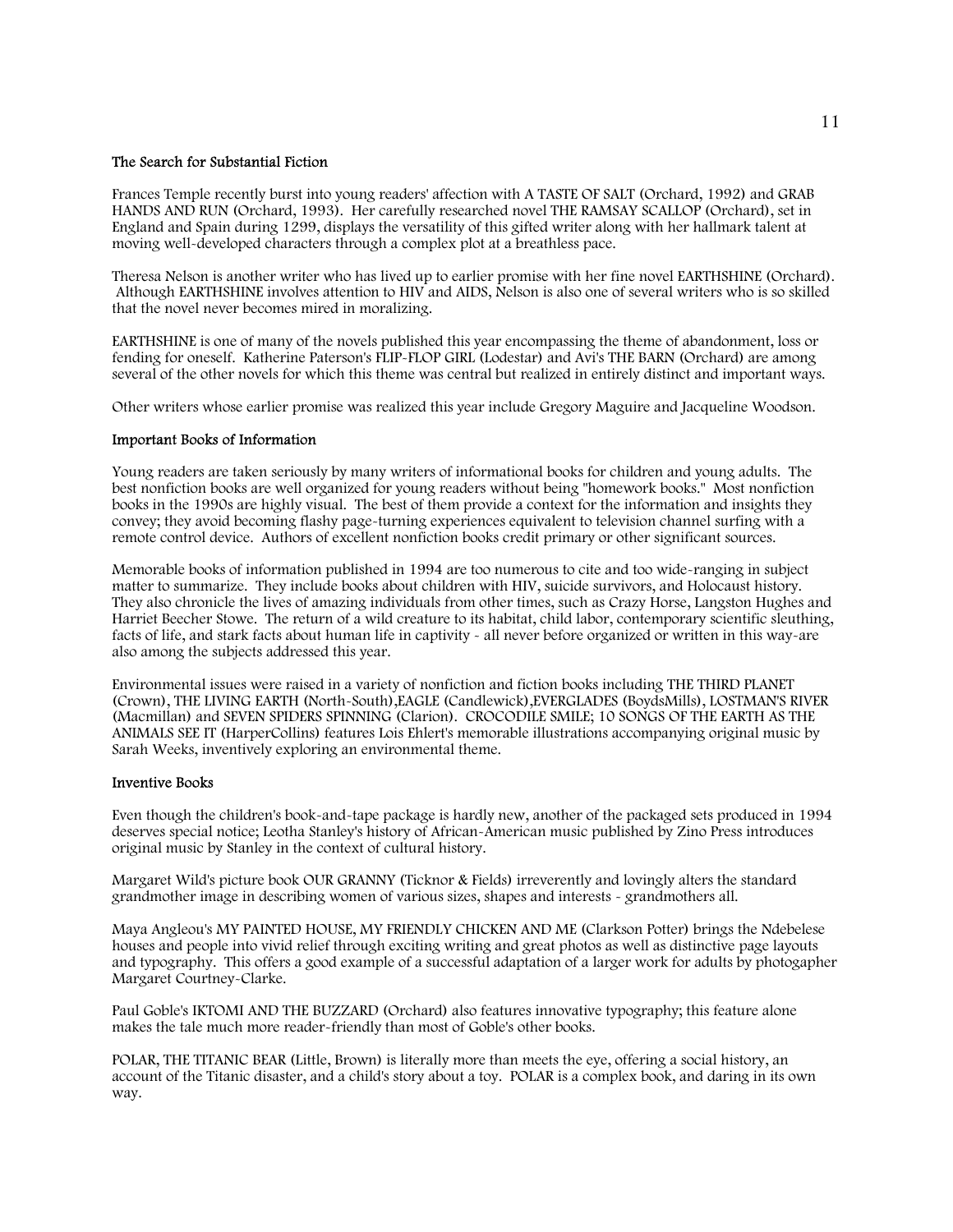The handsome THREE GOLDEN KEYS (Doubleday) by Peter Sis is perhaps one of the most inventive books of 1994, operating on several intellectual and visual levels as well as employing a variety of imaginative visual images and combinations of typefaces and texts.

THE EAR, THE EYE AND THE ARM (Orchard) by Nancy Farmer gives a new perspective to the adjective "inventive." This carefully plotted novel is set in the Zimbabwe of 2194.

### Books Published by Small Publishers

Differentiating between small and large publishers is becoming more and more difficult, in part because large publishers frequently rely upon packagers, and also because smaller publishing operations can produce and promote books more successfully than ever due to easier access to some of the necessary technology.

Lee & Low Books achieved remarkable visibility and overall success only a year ago. This year ZORA HURSTON AND THE CHINABERRY TREE by William Miller succeeds in originality, general appeal and cultural importance and BEIN' WITH YOU THIS WAY brings exceptional verve along with images of today's active children.

There is no single recipe for book publishing success, as both large and small publishers can attest. Typically smaller publishers offer either distinctive information or a unique point of view unlikely to be found in mainstream superstores selling relatively the same inventory across the nation. Sometimes the unpolished page layout or design or overall inexperience of the illustrator, writer or editor gets in the way of a well-intentioned book's success. NATIVE AMERICAN ROCK ART (Thomasson-Grant) by Yvette La Pierre offers information otherwise unavailable elsewhere and is therefore valuable, even though continuous uses of the male pronoun in the text and limited illustrations curtail its overall effectiveness. Yet such a book has not been published before this for young readers, and the information is important.

### Reprints of Out-of-Print Books

We're delighted to see Arnold Adoff's MY BLACK ME back in print from Dutton twenty-five years after its initial appearance.

Perhaps Marcel Aymé's charming fantasy THE WONDERFUL FARM illustrated by Maurice Sendak will catch on all over again with readers at the end of the century. Originally published in France in 1951, the slim novel for young readers is now available as a Harper Trophy paperback.

Candy Dawson Boyd's novel CIRCLE OF GOLD was first published in paperback ten years ago. In 1994 Scholastic also made a hardcover edition available, a surprising reversal of the typical order but a welcome way to showcase a well-liked story.

The Henry Holt paperback edition of Joyce Rockwell's novel TO SPOIL THE SUN (1976) may temporarily resolve the search for a reliable American Indian novel for middle school readers.

# Book Publishing and Book Buying: Decisions, Decisions

Much evidence indicates that the bookstore sales of children's books support much of the children's and young adult book publishing as well as book publishing for adults within several publishing houses in the United States at this time. During 1994 alarming publishing mergers and lay-offs caused concern as to whether or not the economy and/or the market can sustain this high number of books in print. Some of the publishers cited above for excellence during 1994 have already undergone substantial structural reorganization.

Some of books in *CCBC CHOICES* raise the questions stimulated by the new books of every year. What is a children's book, anyway? When and how do adults responsibly create opportunities for children to explore the somewhat frightening experiences of people - real or imaginary - they will probably never meet? When, can and should adults provide children with opportunities to find out about mean-spirited behaviors, racism and other injustices and/or criminal acts found in some circumstances and times in our nation? If some books can offer an environment for thoughtful books on serious themes and topics, do they also require sweet, coincidental endings?

Publishers make choices as to which manuscript to publish, which illustrator to contract with, which book to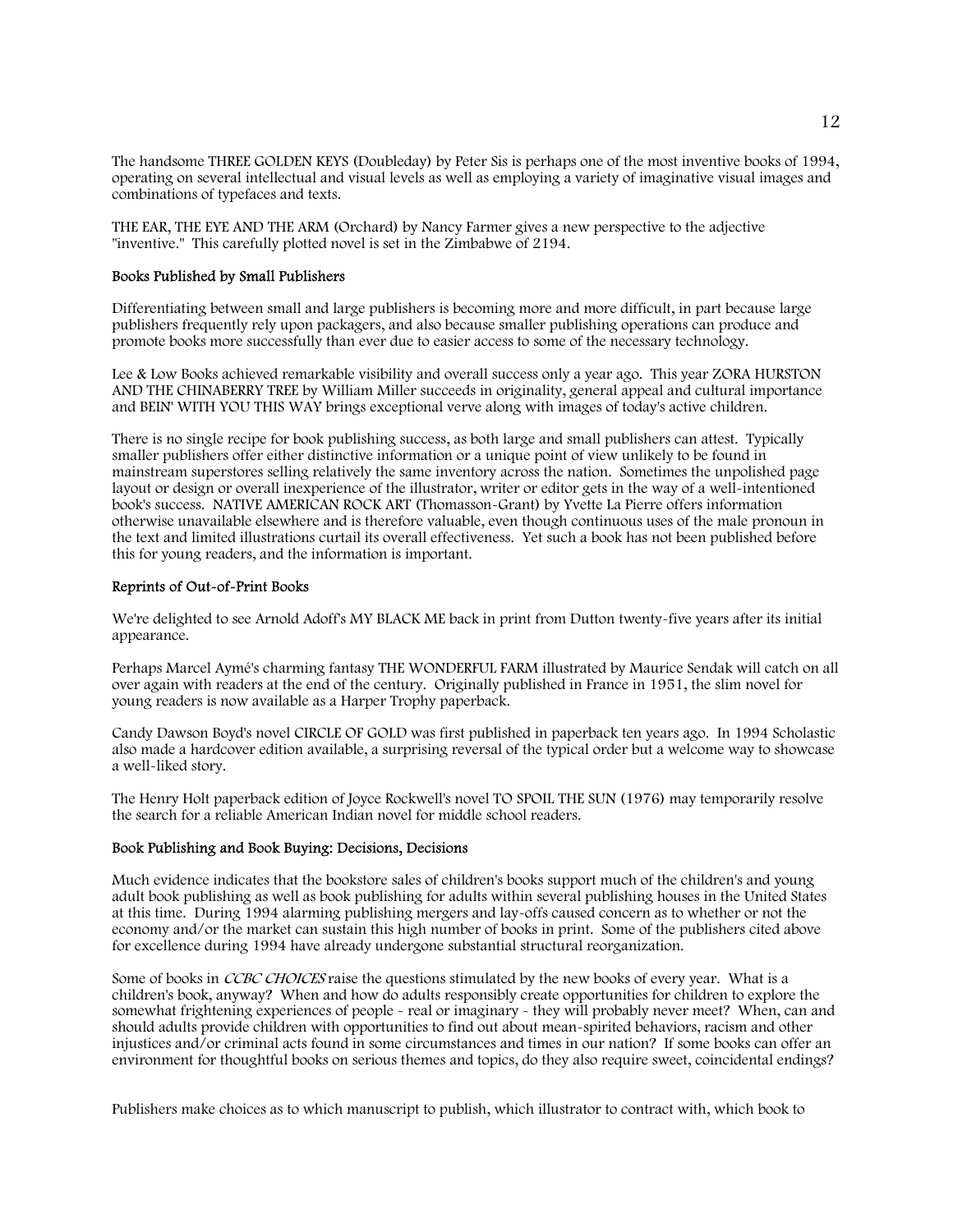advertise heavily, which author to send on tour. Book industry representatives make decisions about paperback editions and reprints with specific consumers in mind. In making these decisions, no doubt there is a market profile of the ever-increasing number of consumers who use personal resources for books and have one or more bookstores within a reasonable distance by car or public transportation. The consumers will include parents, other relatives and adults friends of children. Certain books sell in significant quantities because many older children and young teenagers buy popular culture and series books for themselves.

Recognition is often linked to buying for young consumers, who are more apt to choose a favorite author, a popular illustrator or a familiar series. Adult consumers often lean toward buying books they enjoyed in childhood or a book bearing an award label. There is no way to know how many manuscripts are not chosen for publication because their authors or illustrators are unknown or because the theme or topic has distinctive regional dimensions or because the book can't be pigeonholed. Any of these circumstances can make sales unpredictable (and possibly unlikely) in the bookstore superstores across the nation. Books by newly published writers and illustrators, books that are quirky, and books that seem to be largely regional in appeal need to be brought to attention so they can be valued for all they offer. There may be many readers who would enjoy them but never find them because these books lack the "brand name" or the immediate recognition that sell books by established authors and illustrators.

Another significant group of children's book consumers is the so-called institutional market - the public librarians, school library media specialists, classroom teachers, child care providers and academic librarians responsible for collections of literature for the young. Individuals within these groups select and purchase books for use by more than one child, family or student. "Institutional" sales most often utilize public funding. Public librarians with responsibilities for collection development cope with budgets that shrink or stay the same despite rising costs, even though circulation statistics for children's books reach all-time highs. Too often they must replace worn copies of children's favorites rather than selecting inventive new books coming to their attention. Increasing public library usage by home schools and agencies responsible for early childhood care add to the book-buying challenges for public librarians.

School library media specialists are faced with challenges similar to those of children's librarians in public libraries. In addition, they are faced with a greater variety of media to select, and they must select books to support the curriculum and books to engage students in all classrooms and courses, including new readers, very reluctant readers and gifted readers. Unfamiliar names and untested appeal hardly stand a chance. But these books are usually published at some risk with the assumption that there are readers for them, and they deserve that chance.

No matter who is buying the books for whom with what money for what purpose, the book industry expects that potential consumers will buy more than the best-sellers or more than the most heavily promoted books or most highly visible books or most familiar authors or series. We can tell this simply by looking at the numbers of titles published as quoted in the first paragraph of "Publishing in 1994." Someone is expected to buy most of these books. Although new children's books are available in print longer than most books published with adult readers in mind, a new title will not be in print indefinitely if the book doesn't sell well during its first printing.

But the numbers represent more than an abundance in yet another way. They also imply choice. Individuals buying books have the luxury - and difficulty - of making decisions because of the large number of books from which they can choose. Whether these decisions are spontaneous and unplanned or based upon complex judgments, total amount of money available for book buying, comparisons, special interests and unique needs, the fact that choices do exist cannot be overvalued among those who are committed to seeking out high quality books for the young.

The increase in the number of books published during 1994 represents decisions made by U.S. publishers to invest in children's books. Such an investment was made with the expectation that in all parts of the nation people are eager and ready to buy books for the young.

The CCBC offers an environment for discovery and learning, for making up one's own mind about the new books published and for making comparisons to tried and true books from other years and decades. CCBC CHOICES offers a wide variety of books for a wide variety of individuals, something for everyone, rather than a core selection for all.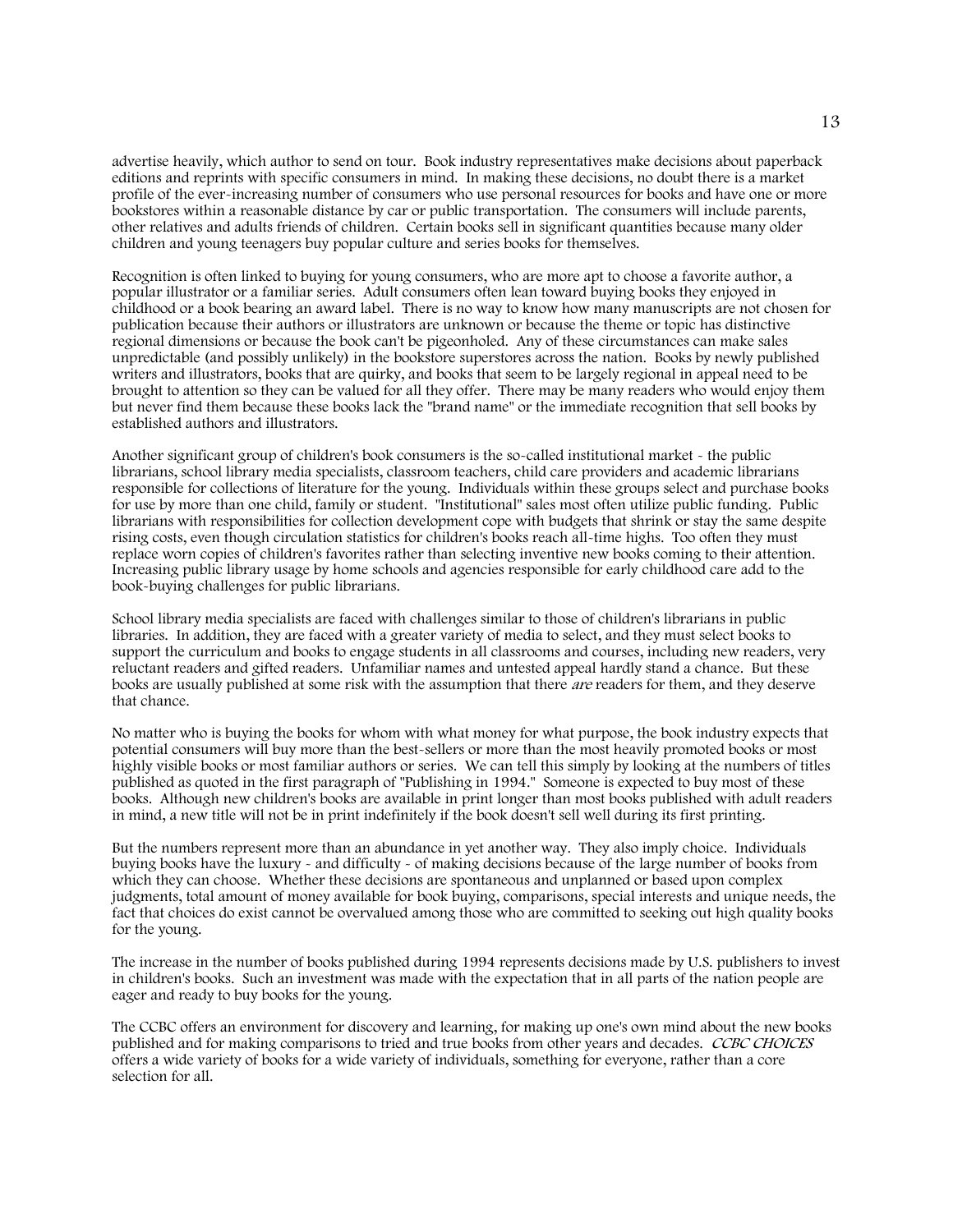### The Natural World

Allen, Judy. EAGLE. Illustrated by Tudor Humphries. U.S. edition: Candlewick Press, 1994. 24 pages. (1- 56402-143-2) \$15.95

In spite of his teacher's assurances, young Miguel worries that he'll be attacked by an eagle when he and his class make a field trip to the Philippine rainforest near their school. His obsessive fear nearly ruins the trip for Miguel and just about everyone else, until a chance encounter with a real eagle absolves the boy of his worries. Softly colored realistic paintings skillfully capture the drama of Miguel's story, as well as the majesty of the rain forest. (Ages 4-8)

Ancona, George. THE GOLDEN LION TAMARIN COMES HOME. Macmillan, 1994. 40 pages. (0-02-700905-X) \$15.95

The coastal rain forest in southeastern Brazil is the only known natural habitat of the *mico* or golden lion tamarin, a small monkey about the size of a squirrel. With 98% of the Brazilian rain forest depleted, wild micos are becoming scarce but thanks to the tireless efforts of Andreia Martins and other Brazilian conservationists, micos born in captivity in zoos are slowly and successfully being introduced back into the wild. A lively text and color photographs document the painstaking work of Andreia, in addition to describing the habits of the *mico* and the reasoning behind human efforts to protect its native home.  $(Ages 7-11)$ 

- Arnosky, Jim. ALL ABOUT ALLIGATORS. Scholastic, 1994. 28 pages. (0-590-46788-3) \$14.95 An engaging science book for young children ably manages to give all the basic facts about this most fascinating of reptiles without making its subject any cuter or scarier than it really is. From the opening pages where a full-length gator stretches from the end of its tail to the tip of its nose across title page, dedication page and the first double-page spread of text, we know we are in the hands of an artist and scientist who respects his audience as much as he respects his subject. (Ages 3-8)
- Arnosky, Jim. ALL NIGHT NEAR THE WATER. G.P. Putnam's Sons, 1994. 32 pages. (0-399-22629-X) \$15.95 Where do ducks spend the night if they become old enough to leave the nest but not their mother? Arnosky shows a female mallard and her 12 ducklings moving "around shoreline weeds, through a driftwood maze, to a sandbar..." Although the creatures are not personified, preschoolers (and caregivers) will relate to active ducklings doing everything but falling asleep: "listening to frogs... watching the dark shapes of bats flying in the twilight..." Arnosky never adds a reed or spider that might not belong in the habitat. His respect for his subject and audience are evident in his spectacular watercolor paintings and lucid text reproduced in a large typeface. (Ages 2-6)

Bulla, Clyde Robert. WHAT MAKES A SHADOW? Illustrated by June Otani. (Let's-Read-and-Find-Out Science, Stage 1) HarperCollins, 1994. 32 pages. (0-06-022916-0) \$14.89 (paperback 0-06-44518-6, \$4.95) A very basic science book uses short sentences and engaging full-color illustrations to explain a phenomenon of great interest to young children. The straightforward explanations are nicely balanced with suggestions for first-hand observations preschoolers can make about shadows in the world around them. (Ages 3-5)

Cole, Joanna. THE MAGIC SCHOOL BUS IN THE TIME OF THE DINOSAURS. Illustrated by Bruce Degen. Scholastic, 1994. 48 pages. (0-590-44688-6) \$14.95

The indomitable teacher Ms. Frizzle and her lively students take a field trip to a dinosaur dig. Any study of paleontology would become infinitely more compelling if one could travel safely back in time, which is exactly what happens in these 32 short, profusely illustrated pages of well defined facts and wonderfully conceived fantasy. Just as it happens in other Magic School Bus books, the class moves safely and amazingly into its subject, whether it's the waterworks, Planet Earth, the human body, the solar system or the ocean floor. Cole once again develops a briskly paced plot and cheerful repartee for her racially diverse child characters, while Degen's full-color cartoon-like illustrations unearth humorous action along with important facts. (Ages 6-10)

Gillette, J. Lynett. THE SEARCH FOR SEISMOSAURUS; THE WORLD'S LONGEST DINOSAUR. Illustrated by Mark Hallett. Dial, 1994. 40 pages. (0-8037-1359-2) \$14.99

In 1985, hikers in the mesa country near Albuquerque, New Mexico, found enormous bones later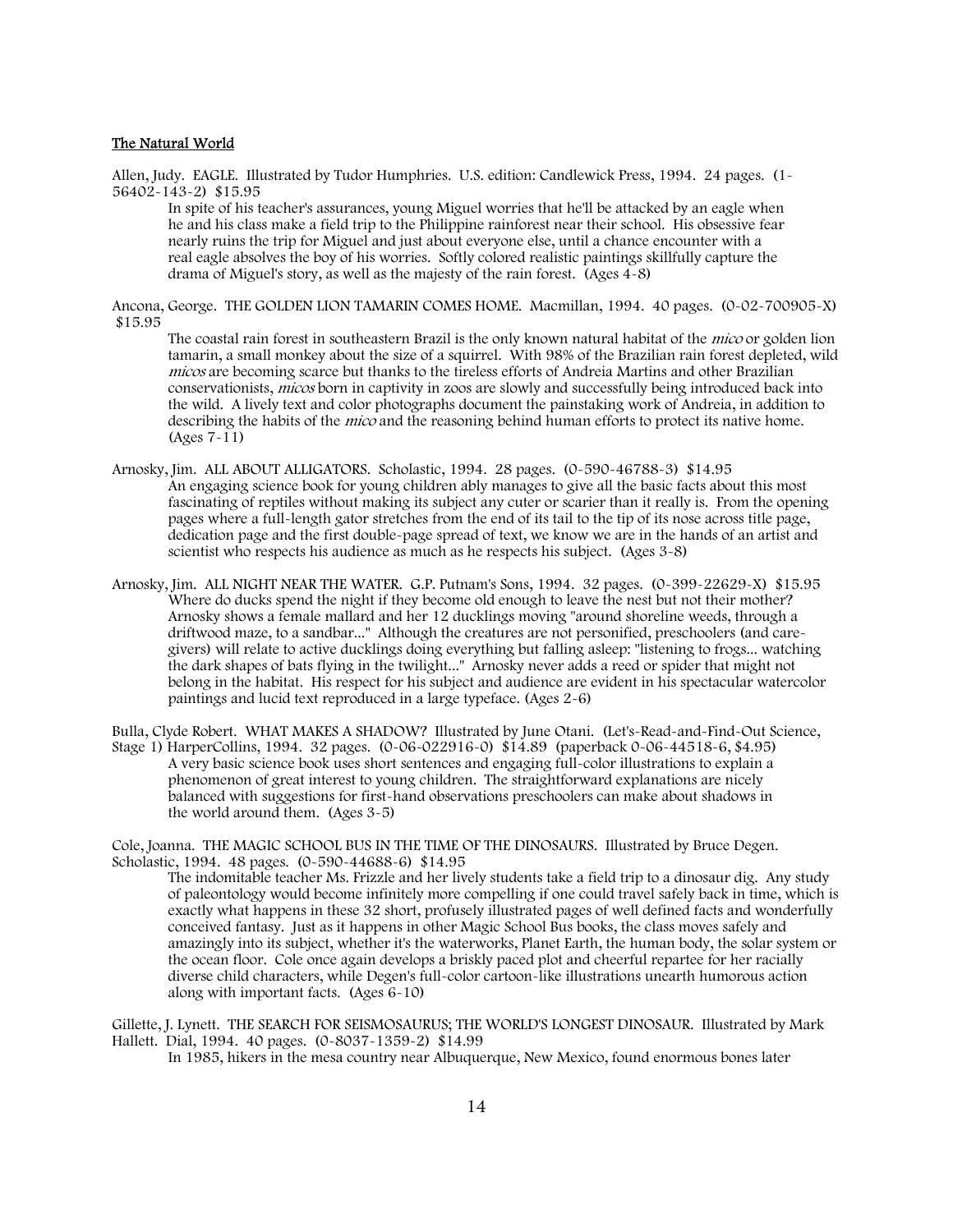identified as a new species of dinosaur, *Seismosaurus*, meaning "earthshaker," a reference to the size of a 50-ton Jurassic Period creature. Paleontologist David Gillette gained the opportunity to name the newly discovered remains, but he and others were also challenged to remove them without damage. Absorbing reading about sophisticated technology linked with continuing study is expanded by color photos of field excavations and an artist's reconstructions. (Ages 5-10)

Hartmann, Wendy. ONE SUN RISES; AN AFRICAN WILDLIFE COUNTING BOOK. Illustrated by Nicolaas Maritz. U.S. edition: Dutton, 1994. 32 pages. (0-525-45225-7) \$13.99

"One sun rises over Africa. Two kestrels hover in the sky. Three elephants move like shadows..." Striking full-color paintings display 18 diurnal and nocturnal creatures in their natural habitats. This informative counting book begins with one sunrise and ends with another, neither sensationalizing nor hiding the occasional natural drama caused by a predator. Two pages of notes at the book's end offer information about each creature. Hartmann and Maritz both live in Capetown, South Africa, where the book was first published. (Ages 3-9)

Lauber, Patricia. WHAT DO YOU SEE & HOW DO YOU SEE IT? EXPLORING LIGHT, COLOR, AND VISION. Photographs by Leonard Lessin. 48 pages. (0-517-59390-4) \$17.00

Comprehensive without being complex, this text balances Lauber's absorbing explanation of color, vision and light with outstanding photographs and illustrations that further illuminate the concepts and principals described. In addition, each chapter includes activities which readers can undertake to further their understanding of the ideas - or simply because they're fun! (Ages 8-11)

Peters, Lisa Westberg. THIS WAY HOME. Illustrated by Normand Chartier. Henry Holt, 1994. 32 pages. (0- 8050-1368-7) \$14.95

A lyrical text accompanied by handsome watercolor paintings tracks the nighttime migratory journey of a flock of young sparrows as they fly from Minnesota to the Georgia gulf coast one September, and then back again the following spring. The author integrates details from the "map-and-compass" theory of migratory bird navigation, which is further explained in a note at the book's end with the additional acknowledgement that scientists don't fully understand how migration works. (Ages 4-8)

Pringle, Laurence. SCORPION MAN; EXPLORING THE WORLD OF SCORPIONS. Photographs by Gary A. Polis. Charles Scribner's Sons, 1994. 42 pages. (0-684-19560-7) \$15.95.

Continuing his line of books about the life and works of contemporary natural scientists (Bat Man, Bear Man, Jackal Woman), Pringle turns our attention to desert biologist Gary Polis. This scientist's studies of scorpions living in their natural habitat, along with Pringle's cogent description of the scorpion's life cycle, do much to belie the creature's universally bad reputation. Accompanied by full-color pictures of Gary Polis at work, as well as some dazzling close-up shots of scorpions in the wild, it's sure to be a hit with young readers interested in "scary" animals. (Ages 8-12)

Radcliffe, Theresa. THE SNOW LEOPARD. Illustrated by John Butler. U.S. edition: Viking, 1994. 28 pages. (0- 670-85052-7) \$13.99

Stunning realistic paintings are the hallmark of this arresting story of a mother snow leopard's determination to keep her weary cub moving through a blizzard so they can find food and shelter. The dangers of weather, predators, and harsh landscape provide natural counterpoints, creating dramatic tension in a survival tale. (Ages 3-6)

Ride, Sally and Tam O'Shaughnessy. THE THIRD PLANET; EXPLORING THE EARTH FROM SPACE. Crown, 1994. 48 pages. (0-517-59361-0) \$15.00

Using color photographs from NASA, physicist and astronaut Sally Ride introduces the scientific methods used when studying Earth from afar, and describes what data have revealed about the atmosphere, water and land that make up our biosphere. (Ages 7-11)

Schmid, Eleonore. THE LIVING EARTH. Translated from the German. U. S. edition: North-South, 1994. 28 pages. (1-55858-298-3) \$14.95

"There are more living organisms in a single handful of soil than there are people on the entire earth." An appealing, highly visual science book introduces young readers to the busy,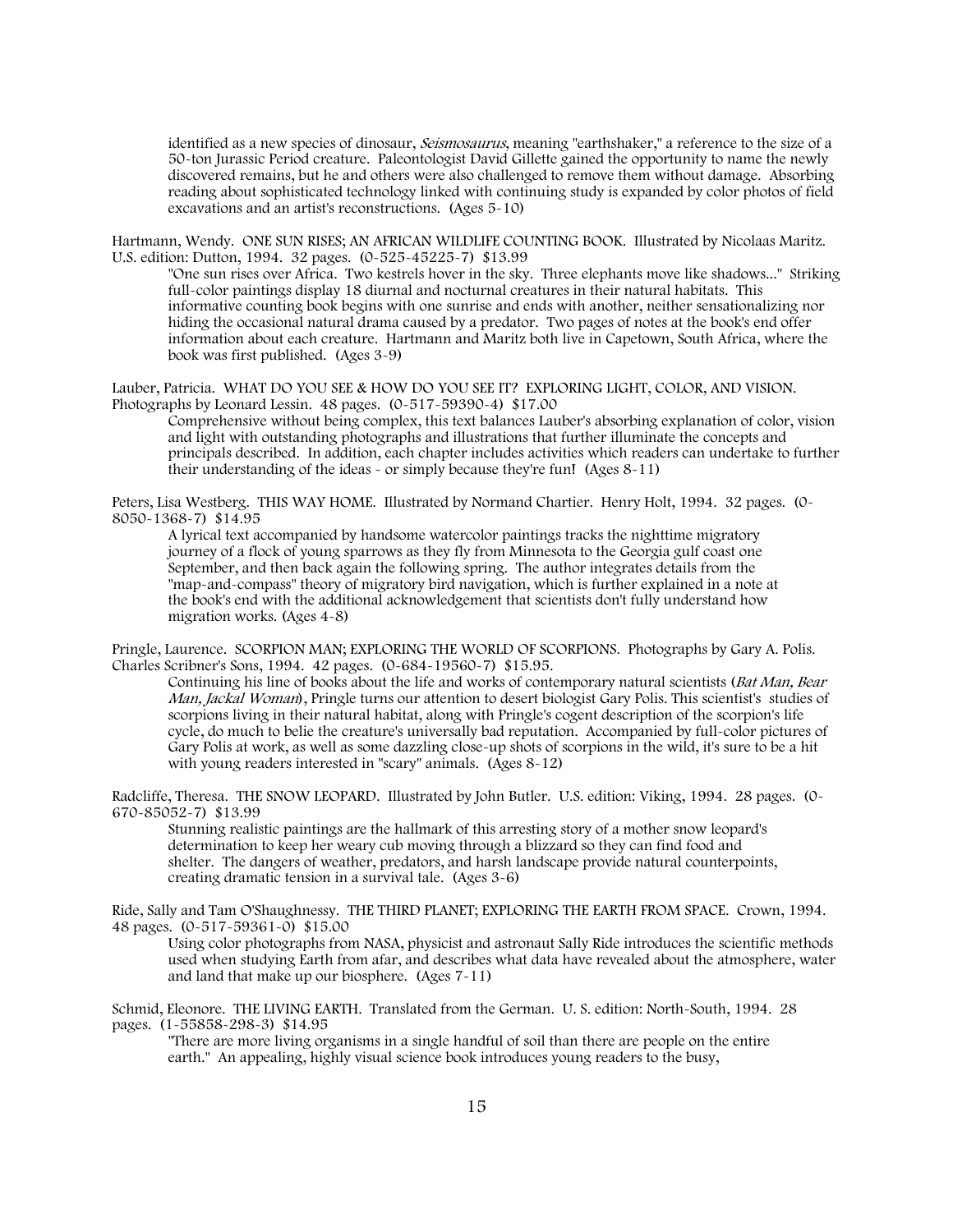intriguing world that lives just beneath their feet and describes how this world is affected by human activity on the surface just above it. (Ages 4-8)

Zoehfeld, Kathleen Weidner. WHAT LIVES IN A SHELL? Illustrated by Helen K. Davie. (Let's-Read-and-Find-Out Science, Stage 1) HarperCollins, 1994. 32 pages. (0-06-022999-3 ) \$14.89 (paperback 0-06-445124-0, \$4.95)

A land snail, a turtle and a hermit crab serve as examples of three different kinds of animals that depend on shells for shelter in a basic picture-book introduction to a subject of interest to many children. Accurate, realistic color paintings also show different kinds of whelks, conchs, and scallop shells, as well as inside and outside views of living clams and oysters. (Ages 4-8)

See also: The Desert is My Mother; Listen to the Desert; V for Vanishing

### Seasons and Celebrations

Chapman, Cheryl. SNOW ON SNOW ON SNOW. Illustrated by Synthia Saint James. Dial, 1994. 32 pages. (0-8037-1457-2) \$14.89

Inspired by Christina Rossetti's poem "In the Bleak Midwinter," this picture story begins "Once upon a winter's day / I woke up / under blankets under blankets under blankets." Using repeating prepositional phrases, Chapman's young narrator tells of going out with a dog and sled to play. Although the dog disappears for a moment, all live "happily ever after ever after ever after." Saint James' artwork picturing a brown-skinned child and mother with abstract features was rendered in oil and acrylic on canvas. Her landscapes are filled with bright skies and a rainbow of playmates and snowsuits. (Ages 3-6)

Jewell, Nancy. CHRISTMAS LULLABY. Illustrated by Stefano Vitale. Clarion, 1994. 24 pages. (0-395-66586-8) \$14.95

"The donkey brought hay for the Baby's bed, / the lamb brought fleece to pillow His head. The cow gave the Baby a drink of her milk, the spider a blanket she spun from fine silk." Six additional lines complete the freshly conceived litany of gifts to the infant Jesus. A second visual story involving a frisky cat, a mouse and two tiny angels adds a wee bit of levity, but not enough to awaken those who will be calmed by this beautiful 9 3/8 x 8 3/8" volume. The glowing artwork in warm colors was created in oil paint on wooden panels. (Ages 2-5)

- Mora, Pat. PABLO'S TREE. Illustrated by Cecily Lang. Macmillan, 1994. 32 pages. (0-02-767401-0) \$14.95 Five-year-old Pablo tries to guess how his grandfather Lito will decorate the tree he planted to celebrate Pablo's adoption as an infant. One year the little tree was covered with balloons and another with paper lanterns. As part of Pablo's birthday celebration, Lito recounts the story of the tree, which is actually the loving tale of how he and Pablo's Mamá planned and waited for Pablo. Spanish words and phrases are incorporated into the text's flow, adding substance to the Mexican-American people and setting depicted. This warm, joyous books is illustrated with images created with cut paper and dyes. (Ages 2-5)
- Oxenbury, Helen. IT'S MY BIRTHDAY. U.S. edition: Candlewick Press, 1994. 24 pages. (1-56402-412-1) \$9.95 A delectable cumulative story begins with a child seeking ingredients for a birthday cake, gathering them, one by one, from an enchanting array of generous animal volunteers. After the eggs, flour, butter and milk, pinch of salt, sugar and cherries for the top are acquired by a helpful chicken, bear, cat, pig, dog and monkey, the whole cast sets out to make  $\sim$  and eat!  $\sim$  the cake in a playful birthday celebration. (Ages 2-4)

Schur, Maxine Rose. DAY OF DELIGHT; A JEWISH SABBATH IN ETHIOPIA. Illustrated by Brian Pinkney. Dial, 1994. 32 pages. (0-8037-1414-9) \$15.89

For more than 1,000 years, Jews have inhabited the high mountains of Ethiopia. Using the narrative voice of a young boy, Menelik, Schur describes the hardworking inhabitants of one of these Jewish communities. The villagers make pottery, prepare raw cotton or weave, work the soil they sharecrop, grind grain into flour and forge the iron for which they are known. Children help by collecting cowdung for fuel or harvesting honey. The work and worries of the week are set aside for the Sabbath. Menelik tells how his mother bakes *dabo* (white Sabbath bread) and makes wat (peppery chicken stew). Families bathe and don clean *shammas* before the Sabbath eating, singing, rest and worship begin. Pinkney's full-color artwork contains important cultural details and was prepared using scratchboard, black ink, oil pastels, oil paints and gouache. (Ages 5-9)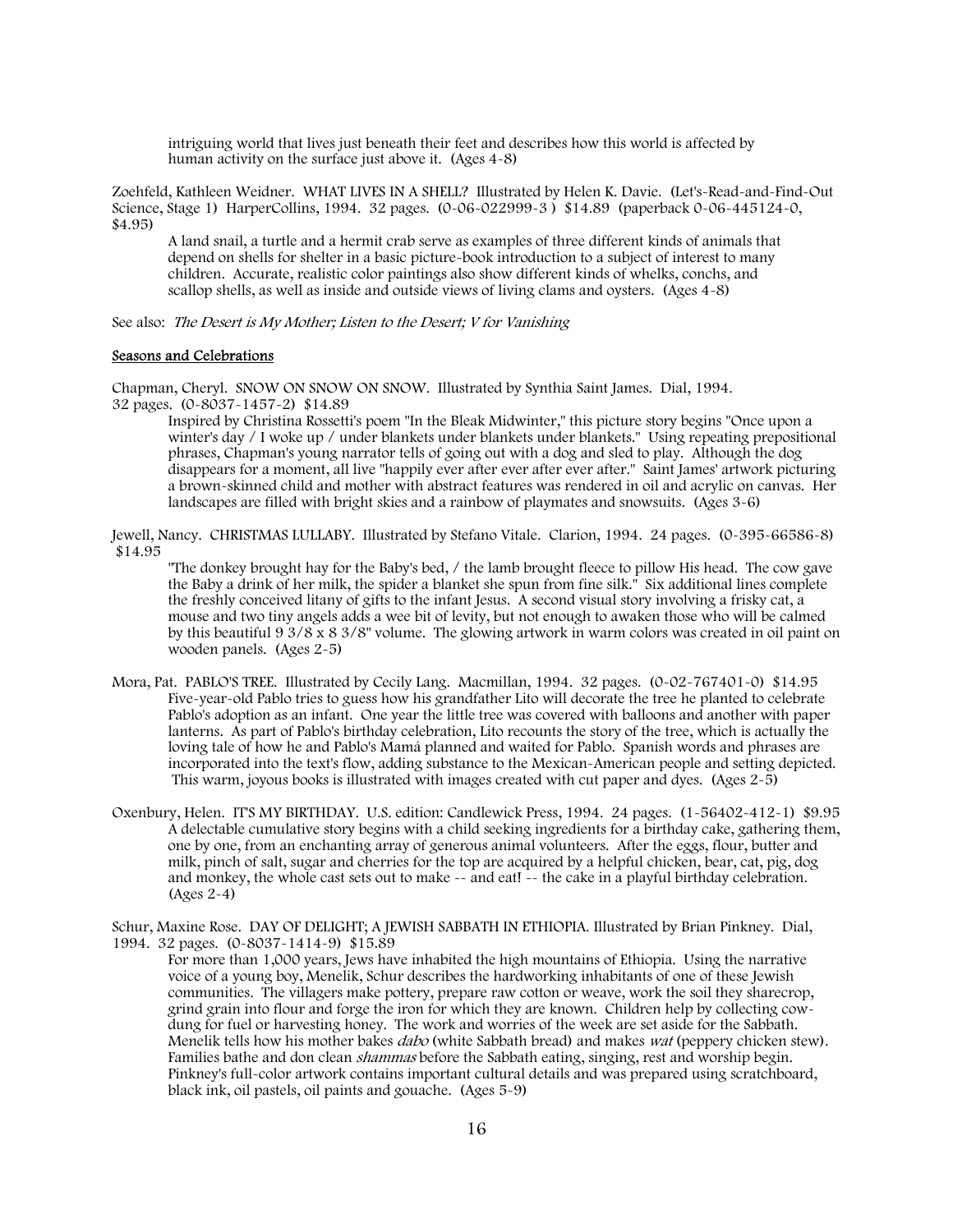Wensell, Ulises. THEY FOLLOWED A BRIGHT STAR. Based on a poem by Joan Alavedra. Translated from the German. U.S. edition: G.P. Putnam's Sons, 1994. 32 pages. (0-399-22706-7) \$15.95

Joan Alavedra's 1943 poem about the Nativity *crèche* figures concluded with a tribute to peace and love. Basing the oratotio El Pessebre (1960) upon his Catalonian friend's poem, cellist-composer Pablo Casals sought to draw attention to the danger of nuclear war. Like Alavedra, he wanted to honor the spinning woman, the fisherman, the ploughman - symbols of working people promised and deserving of a joyous world, of transcendency. The full-color paintings of noted Spanish artist Ulises Wensell expand the smoothly translated dialogue. "Let the world rejoice," indeed, at the U.S. publication of such a splendid book! (Ages 4-8)

Winter, Jeanette. THE CHRISTMAS TREE SHIP. Philomel, 1994. 32 pages. (0-399-22693-1) \$14.95 For 25 years, beginning in 1887, Captain Herman Schuenemann cut evergreens to load in a ship he then sailed south on Lake Michigan from Manistique, Michigan, to Chicago. In 1912, a bottle washed up on the Wisconsin shore containing Captain Herman's message to his wife Hannah and their girls about a storm's severity, confirming his death and the loss of the ship. For 22 more years, Hannah Schuenemann and her three daughters continued to sail to Chicago bringing trees in time for Christmas. Based on a true event and real people, a relatively small  $(9\frac{1}{4} \times 8\frac{3}{4})$  full-color picture book briefly relays this amazing piece of Great Lakes history. (Ages 5-9)

Yerxa, Leo. LAST LEAF FIRST SNOWFLAKE TO FALL. U.S. edition: Orchard, 1994. 32 pages. (0-531-06824-2) \$14.95

A Woodland Indian child travels by canoe and on foot with a parent to an island campsite. During a day and a night, autumn becomes winter. Details of the familiar transition seem new within a wondrous, sophisticated account distinctive in design and voice. First, a lengthy poetic commentary on creation: "before seeing, before being / before valentines and wild flowers... snow was born" and then - a unique naturalistic first person narrative. Neither uses conventional punctuation. "The blanket of leaves that yesterday / covered the earth / was now covered with a blanket / of snow / to keep her warm during her long winter sleep / My blanket was also covered in snow / I brushed the snow away / Gone were the colors of yesterday  $\overline{\prime}$  I arose from the earth  $\prime$  and walked into the light  $\prime$  of a new season." Stunning fullcolor collage assemblages sometimes fill double-page spreads and at other times decorate one corner of a full page of text. Illuminated letters and images of falling leaves assist in expressing the delicate instant when the season changes. (Age 10 and older)

See also: Christmas in the Big House, Christmas in the Quarters; Snow Leopard; This Way Home; Winter Poems

### Folklore, Mythology and Traditional Literature

Ehlert, Lois. MOLE'S HILL. Harcourt, Brace, 1994. 32 pages. (0-15-255116-6) \$14.95 Fox, Skunk and Raccoon have a problem. Mole's hill is in the way of the path they're planning to make to the pond before the next winter. Because Mole is attached to her home and doesn't want to move it, she thinks of a plan to help her three neighbors appreciate the beauty of her hill. A perfectly spare retelling of a traditional Seneca tale is appropriately illustrated with brilliantly colored, stylized art inspired by sewn beadwork and ribbon appliqué from Woodland Indian traditions. (Ages 3-9)

Gershator, Phillis. TUKAMA TOOTLES THE FLUTE; A TALE FORM THE ANTILLES. Illustrated by Synthia Saint James. A Richard Jackson Book / Orchard, 1994. 32 pages. (0-531-06811-0) \$15.95

Tukama ignores his grandmother's warning to stay away from the rocks near the sea. He would much rather play there all day than stay home and help her with the chores, despite her fear that he'll meet the same fate as other children who've played there - capture by the two-headed giant. Tempting fate once too often, Tukama falls into the giant's clutches, but he is able to use his wits - and his flute-playing - to trick the giant's wife into helping him escape. Synthia St. James' oil paintings, with their bold use of color and form, highlight the telling of this cautionary tale. (Ages 4-7)

Goble, Paul. IKTOMI AND THE BUZZARD. A Richard Jackson Book / Orchard, 1994. 32 pages. (0-531-06812- 9) \$14.95

It seems that with each retelling of an Iktomi tale, Goble refines his style a little further, so that art and text are blended into a seamless aesthetic whole. Here he employs three different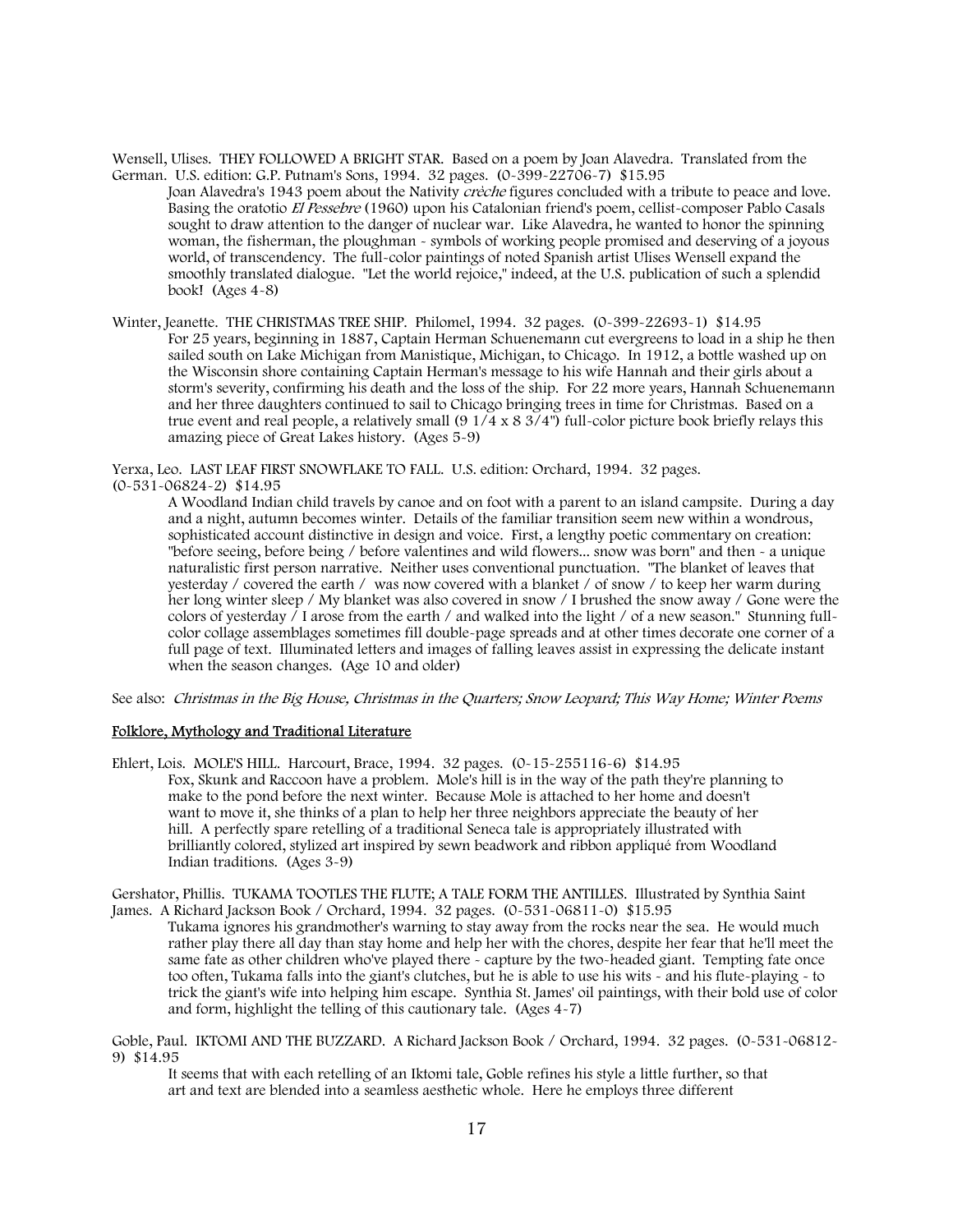typography styles to tell this humorous Lakota trickster tale in three different voices: that of the narrator, that of the narrator's critical alter-ego, and that of the vain Iktomi himself. In this particular tale, Iktomi manages to hitch a ride across a river on a buzzard's back but, in spite of the buzzard's generosity, Iktomi cannot resist making rude signs behind the bird's back, unaware that the buzzard is seeing it all by watching their shadows on the ground. Iktomi gets his comeuppance but, as usual, bounces back to find another unsuspecting sucker. But that's another story... (Ages 4-9)

González, Lucía M. THE BOSSY GALLITO = EL GALLO DE BODAS. Illustrated by Lulu Delacre. Scholastic, 1994. 32 pages. (0-590-46843-X) \$14.95

On his way to his uncle's lavish wedding, a showy rooster cannot resist two kernels of corn he sees in the street, even though eating them dirties his beak. He commands the grass to clean his beak and when it refuses, he tells the goat to eat the grass but the goat refuses as well. Each refusal leads to another demand from the bossy little rooster in this cumulative folk story from Cuba. Side-by-side bilingual text (with the Spanish set in a darker typeface to distinguish it from the English) is accompanied by full-color mixed media paintings that aptly capture the character of the arrogant *gallito*, as well as the exasperated neighbors he attempted to rule. Endnotes include a pronunciation guide and extensive notes about the story's background, cast and setting in Little Havana, Miami. (Ages 3-6)

Jaramillo, Nelly Palacio. GRANDMOTHER'S NURSERY RHYMES; LULLABIES, TONGUE TWISTERS, AND RIDDLES FROM SOUTH AMERICA = LAS NANAS DE ABUELITA; CANCIONES DE CUNA, TRABALENGUAS Y ADIVINANZAS DE SURAMÉRICA. Illustrated by Elivia. Henry Holt, 1994. 32 pages. (0-8050-2555-3) \$14.95 Familiar Hispanic nursery rhymes and riddles are presented in their original Spanish versions, along with outstanding translations into English which truly capture the spirit and usually the meanings of the originals. Watercolor illustrations enhance the playful exuberance of the rhymes. (Ages 18 months-6 years)

Lester, Julius. JOHN HENRY. Illustrated by Jerry Pinkney. Dial, 1994. 40 pages. (0-8037-1607-9) \$16.99 The mythic railroad worker from the African-American oral tradition comes to life in this outstanding retelling that recounts his extraordinary accomplishments. Julius Lester's uses of anthropomorphism and anachronism mark the story with his own distinctive flair as a skillful storyteller for contemporary children. Jerry Pinkney's vibrant colored pencil and watercolor paintings depict John Henry as an ordinary mortal, just a little taller than everybody else. This is in keeping with Lester's historical note concerning the academic research into whether or not the legendary John Henry was based on a real man. The story retold for this picture-book account was based on three specific versions of the African-American folk ballad about the famous contest between John Henry and a steam drill in the building of Big Bend Tunnel in the Allegheny Mountains. Visual images of rainbows and meteors add cosmic scope throughout. The final page combines John Henry with another icon of power: the White House. Winner, 1994 CCBC Caldecott Award Discussion; Winner, 1994 CCBC Coretta Scott King Award Discussion: Illustration; and Honor Book, 1994 CCBC Newbery Award Discussion. (Ages 4-12)

Lester, Julius. THE LAST TALES OF UNCLE REMUS. Illustrated by Jerry Pinkney. Dial, 1994. 156 pages. (0- 8037-1304-5) \$16.89

Lester's incomparable storytelling shines once again in a collection of 39 tales that wholly honors and embraces the African-American oral tradition from which the stories emerged. Vibrant and witty, Lester's language resonates with voices of the past while firmly establishing the stories as tales for today. In his introduction, Lester writes that "storytelling is a human event, an act of creating relationship," and in his storytelling he creates a bond between storyteller and reader that is direct and friendly. Lester also notes in the introduction that while the character of Uncle Remus is sometimes criticized as a stereotype, "it is the same Uncle Remus who preserved the culture through the tales. Without Uncle Remus, how much of black folk culture would have survived?" Lester continues to preserve that culture in this volume of lively tales that are illustrated with Jerry Pinkney's black-and-white drawings, as well as fullcolor paintings that span across the two-page spread of some stories. Readers familiar with Lester's earlier Uncle Remus collections, The Tales of Uncle Remus (Dial, 1987), More Tales of Uncle Remus (Dial, 1988) and Further Tales of Uncle Remus (Dial, 1990) will welcome this collection chronicling additional adventures of Brer Rabbit, Brer Bear, Brer Fox and many others, while new readers to the tales will eagerly seek out the predecessors. (Ages 8-12)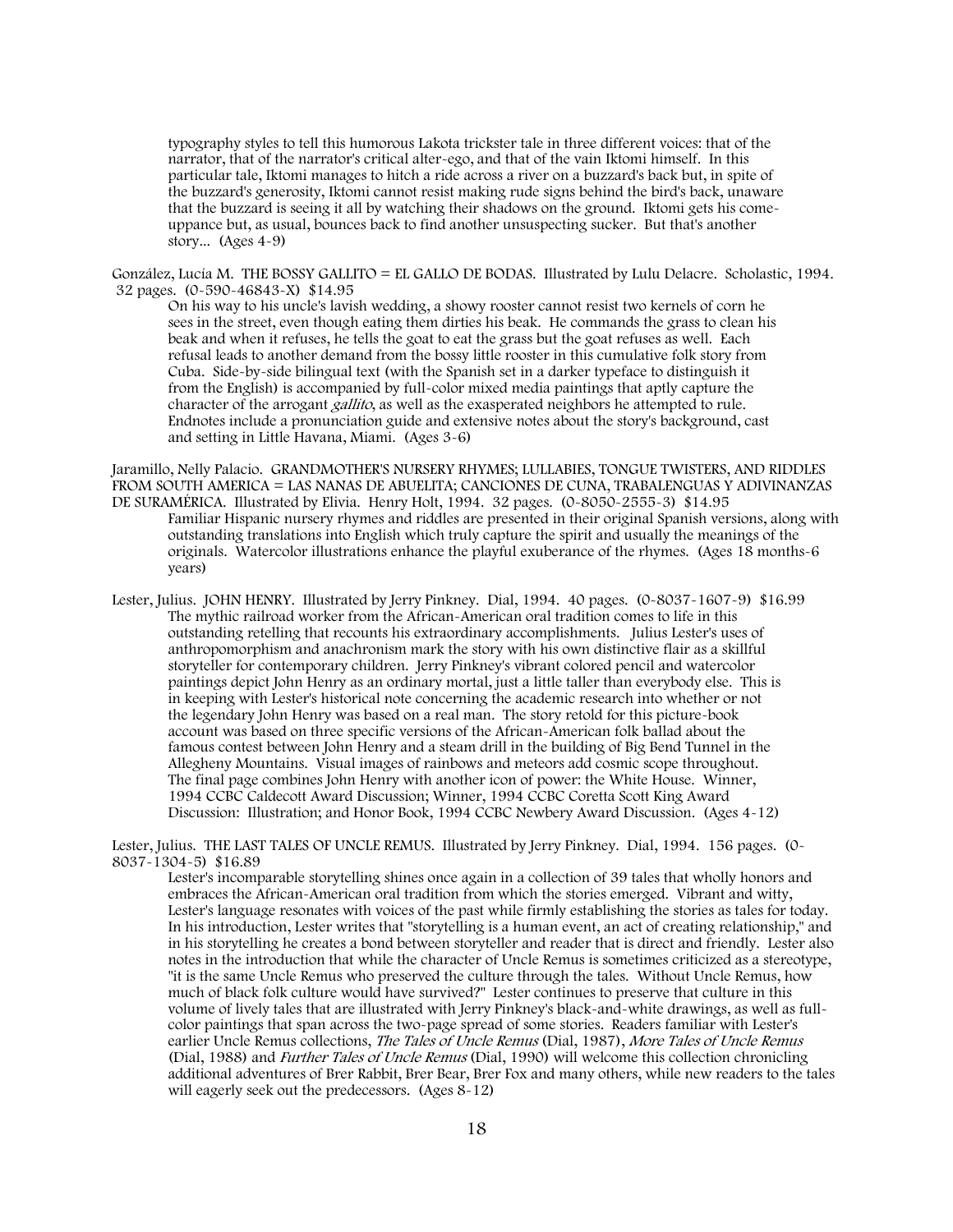Mayo, Gretchen Will. BIG TROUBLE FOR TRICKY RABBIT! (Native American Trickster Tales) Walker, 1994. 37 pages. (0-8027-8275-2) \$12.95

\_\_\_\_\_\_\_\_\_\_. HERE COMES TRICKY RABBIT! (Native American Trickster Tales) 38 pages. (0-8027-8273-6) \$12.95

Mayo continues her exploration of American Indian trickster tales begun with *Meet Tricky Coyotel* and That Tricky Coyote! (Walker, 1993) with these companion volumes that feature the exploits of Rabbit, who creates trouble and amusement for Coyote, Wolf, Grizzly Bear, Fox, Bobcat and others. Each volume contains five stories from various American Indian oral traditions; a brief note at the end of each story details from who or where this particular version was adapted. Simple, short sentences and appealing acrylic artwork are effectively combined in this book designed for transitional readers. (Ages 6-9)

Temple, Frances. TIGER SOUP; AN ANANSI STORY FROM JAMAICA. A Richard Jackson Book / Orchard, 1994. 32 pages. (0-531-06859-5) \$15.95

An engaging folktale from Jamaica features the trickster Anansi from African traditions. Here, Anansi plays two tricks: first he tricks Tiger into a swimming lesson so he can eat the good soup Tiger's spent the day cooking; next, he tricks a group of playful monkeys into taking the blame by teaching them a song with the chorus: "Just a little while ago / We ate the Tiger soup / Yum, yum, yum..." Illustrated with brightly colored collages, it is as satisfying as Tiger soup itself, and perfect for sharing in a preschool storyhour. (Ages 3-6)

Yep, Laurence. THE GHOST FOX. Illustrated by Jean and Mou-Sien Tseng. Scholastic, 1994. 70 pages. (0-590- 47204-6) \$13.95

Little Lee becomes determined to outsmart a ghostly fox, even if he must defy the adults in his family and neighborhood. According to information provided by the publisher, an ancient Chinese literary tradition involved ghost storytelling. Yep adapted this tale from one collected by a seventeenth century scholar. The small volume looks like an easy "chapter book." Yes, it is easy, and it is also scary! (Ages 8-11)

See also: The Baby Chicks Sing; The Creation; De Colores; Dreamtime; They Followed a Bright Star; The Three Golden Keys

# Historical People, Places and Events

Bachrach, Susan D. TELL THEM WE REMEMBER; THE STORY OF THE HOLOCAUST. Photographs from the United States Holocaust Memorial Museum. Little, Brown, 1994. 112 pages. (0-316-69264-6) \$19.95 (paperback 0-316-07484-5, \$10.95)

A sampling of materials from the U.S. Holocaust Memorial Museum includes the excerpted texts from taped oral and video histories and photos of people, artifacts and maps. The specific stories of 20 young people link the artifacts through the effective device of museum-created "identity cards." The youth were born between 1911 and 1934 in Austria, Denmark, Germany, Greece, Hungary, Poland and Romania; they suffered or died during the Holocaust in Europe between 1933 and 1945. The book is divided into three sections: Nazi Germany, The "Final Solution"; and Rescue, Resistance, and Liberation. A lengthy chronology, suggestions for further reading and glossary place the highly emotional material within its historical context. Dr. Bachrach received her Ph.D. in Modern European History from the University of Wisconsin - Madison. (Age 9 and older)

Foreman, Michael. WAR GAME. First U.S. edition: Arcade, 1994. 72 pages. 1-55970-242-7) \$16.95 Following a summer of soccer practice, four British youths enlist in the British Army, expecting to be home for the Christmas of 1914. After becoming immersed in war's realities, the young soldiers lose their innocence and - some of them - their lives. The heart of WAR GAME is based upon the documented instance of a Christmas cease fire during which British and German soldiers took time to bury their respective dead in a joint service, share food and gifts mailed from families, give haircuts and play soccer - all in a self-declared No-Man's-Land. That emotional oasis contrasts powerfully with final pages showing a bleak snowy terrain dotted with bloodstains transformed by Foreman's paintbrush into images of the poppies that later symbolized the casualties of that war. The  $77/8 \times 101/2$ " book's fictionalized text contains several deftly conceived light moments, an abundance of full-color original artwork and occasional black-and-white reproductions of posters, letters and photos. Foreman also created WAR BOY (U.S. edition: Arcade, 1990.), also about World War I. (Ages 8-12)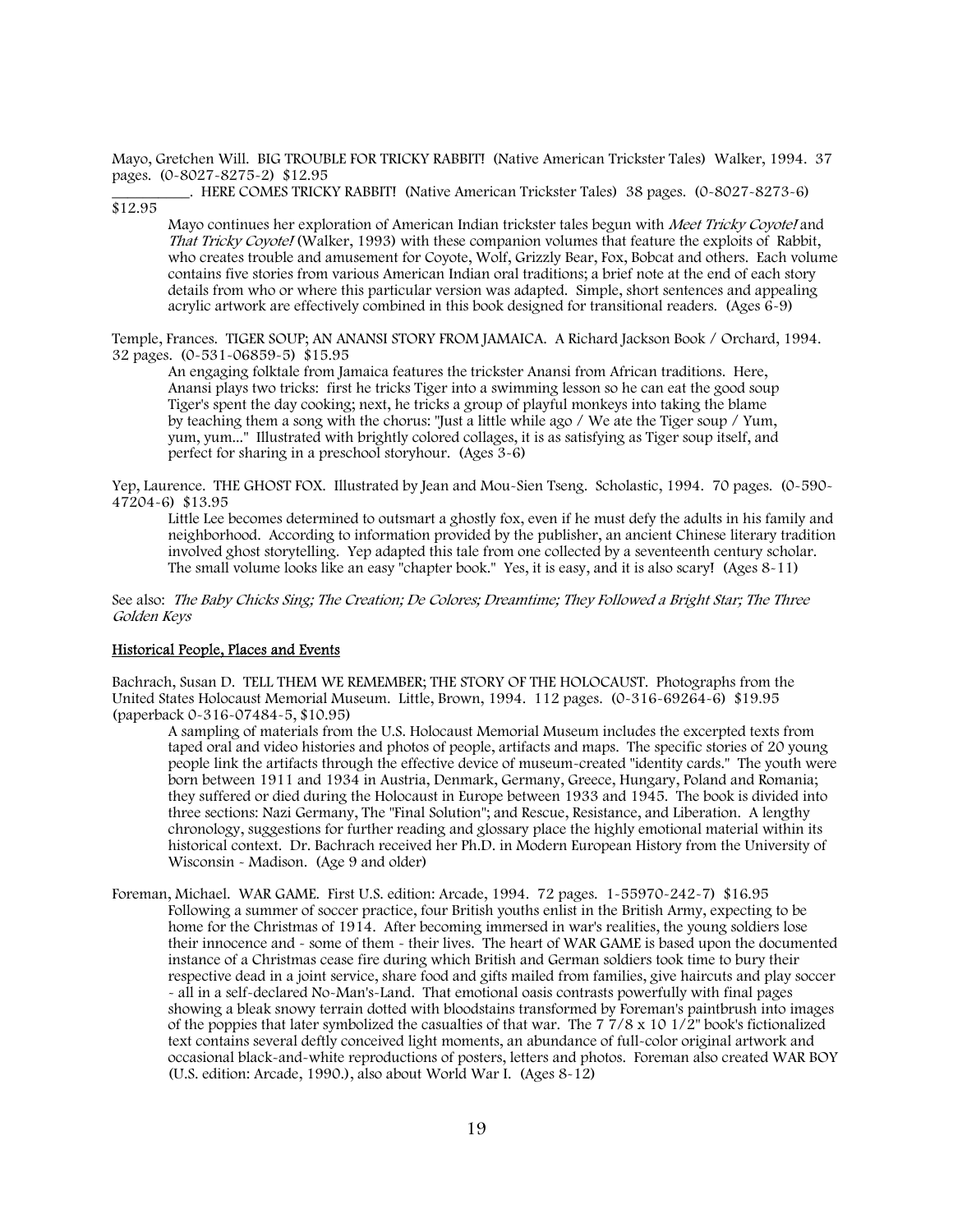Freedman, Russell. KIDS AT WORK; LEWIS HINE AND THE CRUSADE AGAINST CHILD LABOR. Clarion, 1994. 104 pages. (0-395-58703-4) \$16.95

As an investigative reporter for the National Child Labor Committee during the early 20th century, photographer Lewis Hine documented the fact that children were being exploited in factories, mills, mines and fields across the nation. Just as Hine had found ways earlier to set up his camera quickly to record the faces of immigrant families in the harsh, poorly lit circumstances of Ellis Island, he brashly entered domains where he was unwelcome to document evidence of the little boys and girls laboring. Fifty-nine of Hine's photographs are reproduced here with great technical skill. His works retain the power to astonish and anger, as does Freedman's account of the psychological and physical oppression of children used as beasts of burden. Freedman's written portrait of Hine at work is equally moving; Hine was a man who defined his work and was later defined by that work. Born in 1874, Hine grew up in Oshkosh, Wisconsin. (Ages 8-14)

Getz, David. FROZEN MAN. Illustrated by Peter McCarty. A Redfeather Book / Henry Holt, 1994. 68 pages. (0- 8050-3261-4) \$14.95

Hiking across the Alpine Similaun Glacier between Austria and Italy during 1991, two tourists discovered a frozen body. This hiking victim carried a tool from the Stone Age. The probable identity of the wellpreserved corpse was unraveled through the combined efforts of scientists and others with academic knowledge of life more than 5,000 years ago in that region. As riveting as a modern thriller, the high interest, easy-to-read text is interspersed with color photos, black-and-white sketches and maps. (Ages 8-16)

Hansen, Joyce. THE CAPTIVE. Scholastic, 1994. 195 pages. (0-590-41625-1) \$13.95

Kofi was 12 seasons old in 1788 when his father, a royal man within the Ashanti Kingdom, was betrayed by a trusted slave. The boy's subsequent bondage followed several captures and escapes, each expertly unfolded through a first-person narrative, carefully developed action and colorful historical details. Moving from West Africa to New England and back in 1811, Kofi's story addresses the involvement of Africans in the slave trade, indentured servants, cultural differences and the incongruity of Christian doctrine. Hansen based her fast-paced novel on "The Life of Olaudah Equiano or Gustavus Vassa, the African," and of what is known about the real Captain Paul Cuffe. Showing valuable glimpses of the rich cultural past brought by African captives to North America, *The Captive* offers unique depictions of late 18th century life in West Africa and in Massachusetts. (Ages 11-16)

McKissack, Patricia C. and Fredrick, Jr. BLACK DIAMOND; THE STORY OF THE NEGRO BASEBALL LEAGUES. Scholastic, 1994. 184 pages. (0-590-45809-4) \$13.95

After being shut out of major league baseball for nearly a century, African-Americans formed their own leagues. Any reliable recounting of this history must include examples of the heroes on and off the diamond, the scoundrels who sabotaged efforts to provide talented black athletes with a way to compete for audiences across the nation, and the conditions of pay and daily life endured by all involved in the Negro leagues. The authors meet that challenge by using primary source documents, oral histories, archival visual materials and unflinching details about acts of racism. (Ages 9-16)

McKissack, Patricia C. and Fredrick L. CHRISTMAS IN THE BIG HOUSE, CHRISTMAS IN THE QUARTERS. Illustrated by John Thompson. Scholastic, 1994. 68 pages. (0-590-43027-0) \$17.95

To depict daily life for the two communities living in parallel realities on a Virginia plantation during December, 1859, the authors gained access to primary source materials from Tidewater plantation records and held interviews there to find out more family histories. Wisely setting their text immediately before the outbreak of the Civil War, the McKissacks offer an amazing balance of perspectives while they report the distinctive culture of the Quarters. Showing the misery as well as the dignity of families in captivity, they allow readers to draw their own conclusions. Thompson's detailed paintings rendered in acrylic and reproduced in full-color recreate the season and the buildings as well as some of the individually distinct Afro-centric head-wraps of enslaved women and holiday decorations in the Big House. Both the text and the illustrations move far beyond conventional media-induced images of plantation life. Incomparable in scope, content and emotional impact, this well designed, easy-to-read account furnishes provocative information and offers dynamic year-round reading. Winner, 1994 CCBC Coretta Scott King Award Discussion: Writing. (Ages 8-13)

McKissack, Patricia and Fredrick L. THE ROYAL KINGDOMS OF GHANA, MALI, AND SONGHAY; LIFE IN MEDIEVAL AFRICA. Henry Holt, 1994. 142 pages. (0-8050-1670-8) \$15.95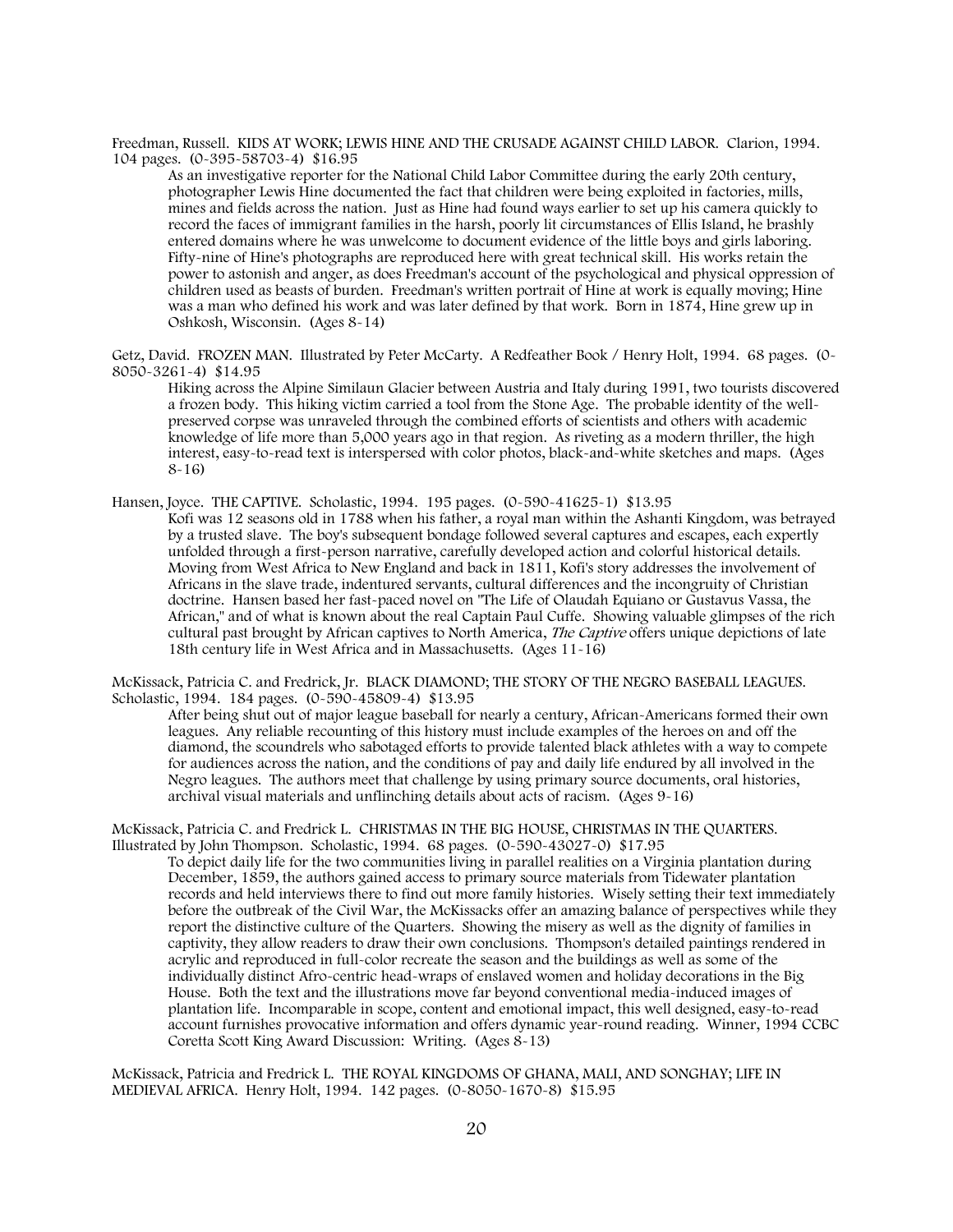The ancient civilizations of the Western Sudan flourished between 500 and 1700 C.E. Drawing upon recent scholarship in archeology, anthropology, linguistics and history, the McKissacks present a compelling Afro-centric interpretation of what is now known about these important kingdoms and trading centers. Extensive notes and a long bibliography document the authors' sources for this important book. (Age 10 and older)

Marrin, Albert. UNCONDITIONAL SURRENDER; U.S. GRANT AND THE CIVIL WAR. Atheneum, 1994. 200 pages. (0-689-31837-5) \$19.95

So vivid are the descriptions in this outstanding biography of the commander in chief of the Union forces that readers may feel as though they've been picked up and set back down in the middle of a battlefield during The War Between the States. Marrin always sticks to the human dimensions of the Civil War in describing Ulysses S. Grant's role, bringing the subject matter ever closer to contemporary readers. Carefully documented, the text is further supported by numerous black-and-white photographs and newspaper illustrations from the Civil War era. (Ages 11-16)

Medearis, Angela Shelf. OUR PEOPLE. Illustrated by Michael Bryant. Atheneum, 1994. 32 pages. (0-689- 31826-X) \$14.95

An African-American girl proudly compares the realities of her everyday life to the accomplishments of people of African descent throughout history. The stories her daddy has told her of builders, explorers, inventors, adventurers and heroes influence her present-day play and inspire her dreams for of the future. The connections between past and present are imaginatively drawn with watercolor and colored pencil illustrations for this cheerful picture book. Honor Book, 1994 CCBC Coretta Scott King Award Discussion: Illustration. (Ages 4-8)

Spedden, Daisy Corning Stone. POLAR, THE TITANIC BEAR. Illustrated by Laurie McGaw. Little, Brown, 1994. 64 pages. (0-316-80625-0) \$16.95

Once upon a time, a little American boy's mother, Daisy Spedden, created a book for him, a book about his Steiff bear, a story about a boy whose stuffed animal had traveled with him on the Titanic and survived. Created in 1913, the book was discovered decades later in Daisy's trunk. That homemade volume became the core of *Polar*, an astonishing record of the disaster as well as a social history. *Polar* can be understood on one or more levels. Most children will read it from the perspective of a child passenger on the Titanic. Some may see Polar as one example of the economic privilege of the few who could afford that voyage. Older readers will notice the epilogue that foreshadows the transience of such leisure. Archival photos of toys from the era, family pictures, entries from Daisy Spedden's diaries, and facts about the Titanic are successfully integrated within an intriguing volume. Because the juvenile appearing jacket art does not do justice to the content, children who can appreciate it the most will probably not notice the book on their own. (Ages 7-9)

Turner, Glennette Tilley. RUNNING FOR OUR LIVES. Illustrated by Samuel Byrd. Holiday House, 1994. 198 pages. (0-8234-1121-4) \$15.95

Escaping from slavery in Missouri, Luther and his younger sister, Carrie, are separated from their parents during their journey north on the Underground Railroad. Hoping to be reunited with them, the two continue on, guided by "conductors" and others whose commitment to the cause of abolition is as strong as the children's own desire for freedom. Among those they meet on their way are Frederick Douglass and Alan Pinkerton. An uplifting novel that follows one family as they build a new life that is rooted in freedom. (Ages 8-11)

Jo Louis Won the Title; Where the Flame Trees Bloom See also: The Barn; Battlefields and Burial Grounds; Bill; Brooklyn Doesn't Rhyme; The Christmas Tree Ship; The Circlemaker; Coming Home; Crazy Horse; The Days Before Now; Dear Benjamin Banneker; Escape From Slavery; First Apple; Goody O'Grumpity; Harriet Beecher Stowe; I've Got an Idea; Lostman's River; May'naise Sandwiches and Sunshine Tea; Missing Sisters; Native American Rock Art; On the Long Trail Home; The Sunday Outing; When

# Biography and Autobiography

Ada, Alma Flor. WHERE THE FLAME TREES BLOOM. Illustrated by Antonio Martorell. Translated from the Spanish by Rosa Zubizarreta. Atheneum, 1994. 75 pages. (0-689-31900-2) \$14.95

In eleven wonderfully entertaining chapters, Ada recreates scenes and characterizes people from her childhood in Cuba. Readers meet members of Ada's extended family and become acquainted with some of the stories she heard. Today's children can gain a sense of the lovely land and loving people she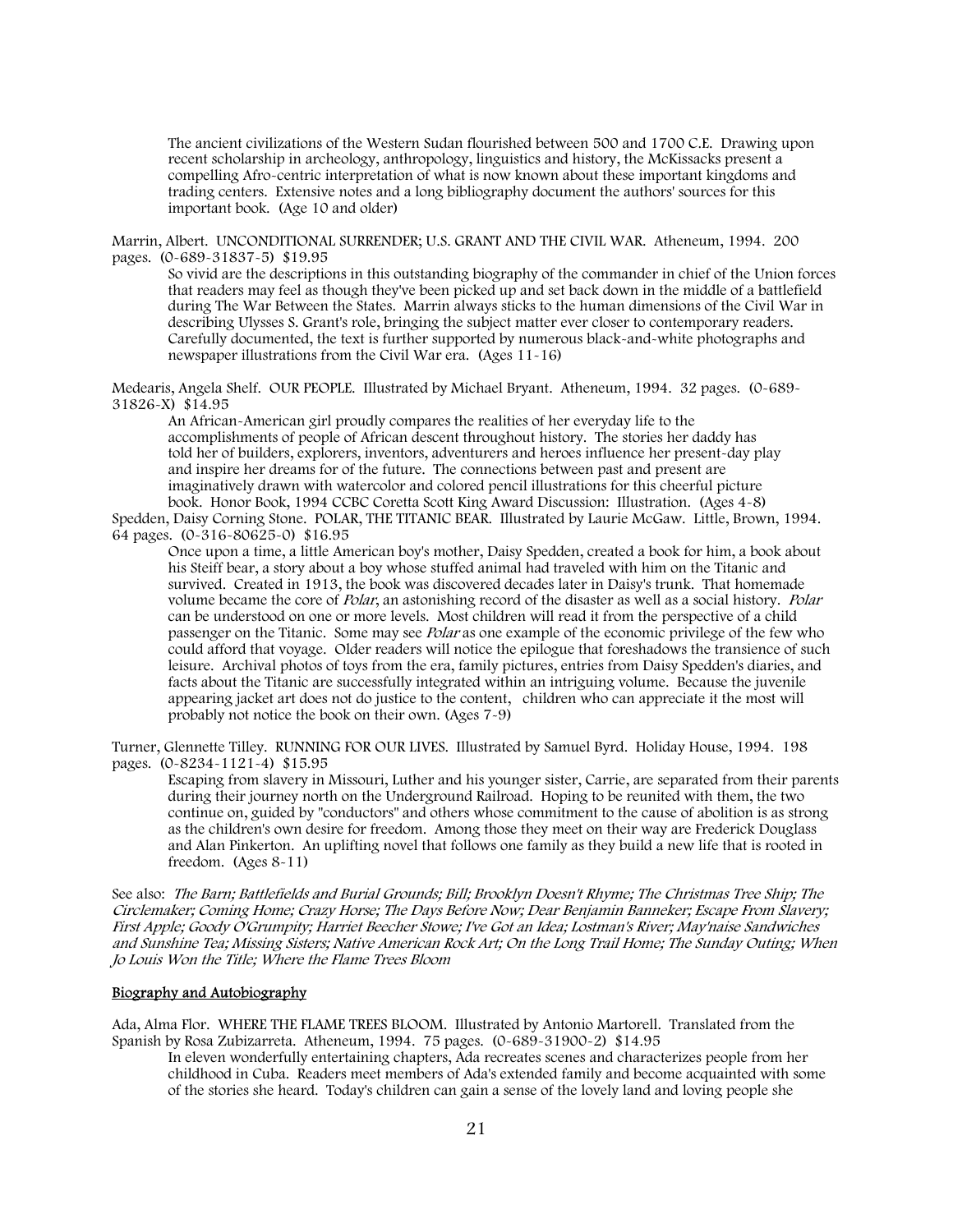recalls. All but three of the chapters were translated by the author's daughter. The occasional illustrations are reproduced in brown and white. (Ages 9-12)

Blos, Joan W., adaptor. THE DAYS BEFORE NOW; AN AUTOBIOGRAPHICAL NOTE BY MARGARET WISE BROWN. Illustrated by Thomas B. Allen. Simon & Schuster, 1994. 32 pages. (0-671-79628-3) \$15.00

When asked in 1951 to write an autobiographical essay for H.W. Wilson's Junior Book of Authors, Margaret Wise Brown submitted a characteristically lyrical, sensuous, and direct piece of prose. More than forty years later, Joan Blos recognized the essay as "vintage Margaret Wise Brown," in other words, a perfectly paced, child-centered picture-book text that required only a little shaping and editing by Blos and the pleasingly soft-edged illustrations of Thomas B. Allen to bring it to life. Their combined efforts have given us Brown's own autobiography, written in the style and form she single-handedly invented, nurtured and passed on to future generations. (Ages 3-9)

Brust, Beth Wagner. THE AMAZING PAPER CUTTINGS OF HANS CHRISTIAN ANDERSEN. Ticknor & Fields, 1994. 80 pages. (0-395-66787-9) \$15.95

During a visit to the Hans Christian Andersen Museum in Odense, Denmark, the author learned about the paper cuttings often created by Andersen as gifts to young people. In an amazing book illustrated with 33 black-and-white paper cuttings, Brust shares her admiration for this dimension of the Danish writer whose world fame stems from autobiographical writings based on his harsh early years. The bibliography and source notes are organized according to the six short chapters. (Ages 8-12)

Cooper, Floyd. COMING HOME; FROM THE LIFE OF LANGSTON HUGHES. Philomel, 1994. 32 pages. (0-399- 22682-6) \$15.95

Cooper's lyrical prose and striking full-color paintings are combined in a brief, moving portrait about a prominent writer of the Harlem Renaissance. His grandma took care of young Langston Hughes in Kansas; she had once worked on the Underground Railroad, and so he heard those stories, along with ones she told him about John Brown, the Buffalo soldiers and his own grandfather. Although Hughes apparently felt emotionally homeless as a youth, his life and works continue to offer both hope and home to many. A tour de force by Floyd Cooper. (Ages 4-12)

Dalokay, Vedat. SISTER SHAKO AND KOLO THE GOAT; MEMORIES OF MY CHILDHOOD IN TURKEY. Translated from the Turkish by Güner Ener. U.S. edition: Lothrop, Lee & Shepard, 1994. 96 pages. (0-688-13271-5) \$14.00

In a memoir about his Turkish boyhood, Vedat Dalokay writes about the village woman whose independence and individuality remained memorable to him throughout his adulthood. Dalokay, an architect who once served as Ankara's mayor, recalled the dignity of Sister Shako whose stable shelter was granted by his father, the village landlord. He muses about her kinship with six goats, the way she created spaces for them and for herself, and the large space she occupied in his heart. He also mourns the later flooding of the entire village during the construction of a modern dam, resulting in the loss of its thousand-year-old melon gardens, almond and walnut trees, its minaret, its people and history. Ener's graceful translation of this brief, powerful text is set on beautifully designed pages. (Ages 9-14)

Fritz, Jean. HARRIET BEECHER STOWE AND THE BEECHER PREACHERS. G.P. Putnam's Sons, 1994. 144 pages. (0-399-22666-4) \$15.95

Born in 1811, Harriet Beecher Stowe was the third living daughter of the renowned Henry Beecher who made no secret of his preference for sons. Nineteenth century constraints upon girls and women frequently thwarted her preferences and hopes in childhood and adult life. The national and international impact of her anti-slavery story Uncle Tom's Cabin initially published in installments in 1851, established a reputation that many agree has outshone that of her preacher father and brothers. Fritz had access to primary resources in the Stowe-Day Library; that scholarship as well as her facility in developing compelling biographical writing about significant individuals in U.S. history are evident in this portrait of a white woman living in a time that perhaps enabled her to understand the tyranny of slavery from the perspective of domestic servitude. (Ages 11-16)

Mohr, Nicholasa. GROWING UP IN THE SANCTUARY OF MY IMAGINATION. (In My Own Words) Julian Messner, 1994. 118 pages. (0-671-74171-3) \$14.00

An autobiographical memoir of a major U.S. author unfolds many of the experiences and insights that later fueled her outstanding novels and short fiction for youth, including El Bronx Remembered, Felita, In Nueva York and Nilda, all initially published by Harper, as well as her varied works for adult readers.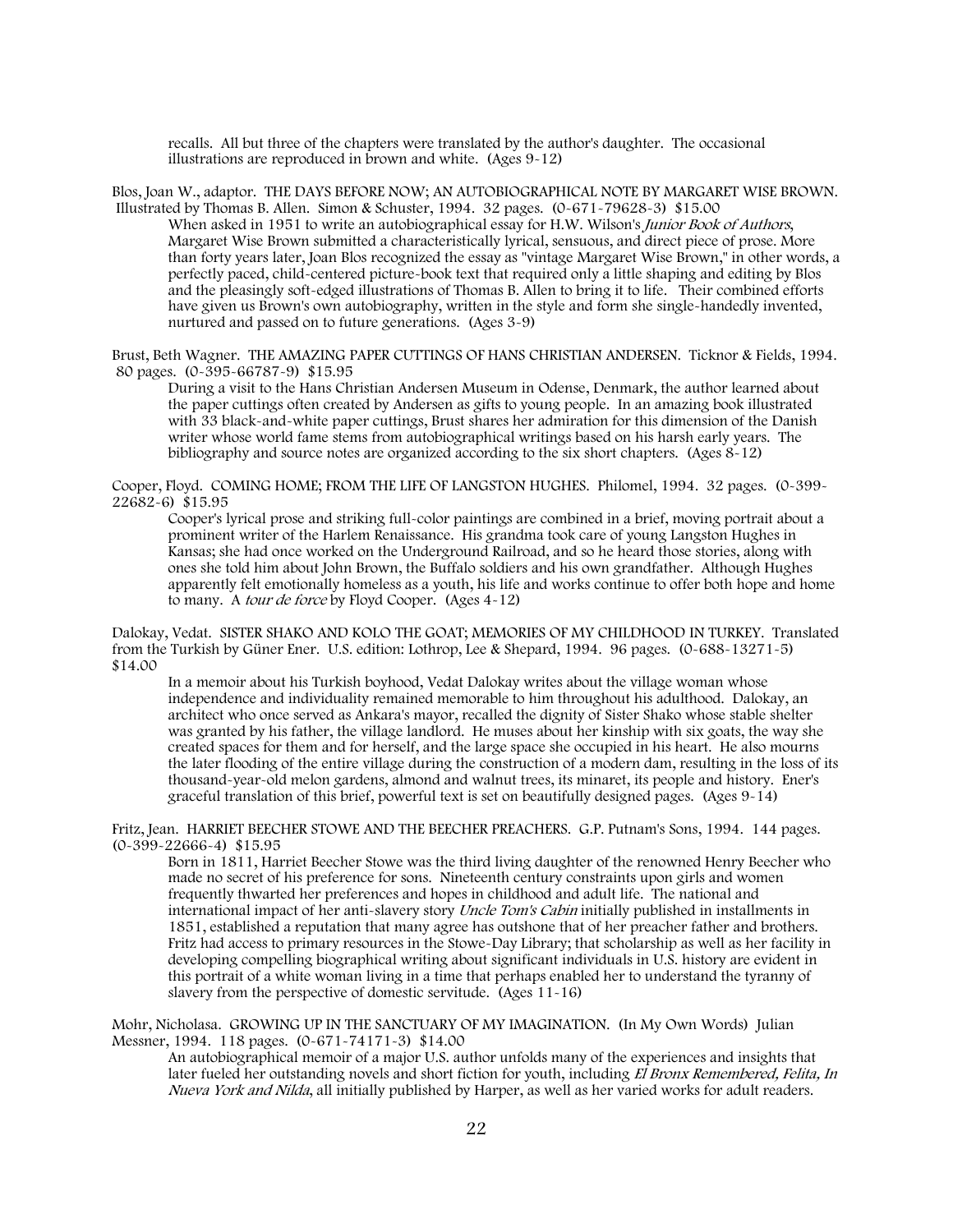Providing the same strong sense of place and people and the emotional content one discovers in her fiction, Mohr's selection of details underscore her memories, her strong sense of family and the spirituality of her mother's culture. Mohr's imagination offered deliverance and salvation throughout the years when she (along with many other Puerto Rican - American children whose first home was New York City and first language was English) found herself discounted by the educational system and invisible in the larger society. (Age 12 and older)

Oodgeroo. DREAMTIME; ABORIGINAL STORIES. Illustrated by Bronwyn Bancroft. U.S. edition: Lothrop, Lee & Shepard, 1994. 96 pages. (0-688-13296-0) \$16.00

An original and unusual collection that begins with a series of stories that are humorous, revealing and unflinchingly honest reminescences about Oodgeroo's childhood with her Aboriginal family on Stradbroke Island, off the coast of Queensland, Australia. In Part II, Oodgeroo retells a number of Aboriginal legends and in doing so places her own story firmly in their midst. Bancroft draws upon her Aboriginal heritage in her full-page black-and-white and color paintings and detail artwork that beautifully capture both the natural and emotional landscape of the stories. (Ages 11-14)

Pinkney, Andrea Davis. DEAR BENJAMIN BANNEKER. Illustrated by Brian Pinkney. Gulliver Books / Harcourt, Brace, 1994. 32 pages. (0-15-200417-3) \$14.95

Beginning to teach himself mathematics and astronomy at age 57, Benjamin Banneker later became known for his scientifically developed predictions concerning the weather. He was the first black person to create a published almanac. Banneker can also be remembered for the forthright letter he wrote in 1791 to Secretary of State Thomas Jefferson concerning slavery and the need for equal opportunity for all people. This 11 1/4 x 8 1/4" picture biography created by a wife-and-husband team brings to life Banneker's early years and later accomplishments. The full-color illustrations were rendered using scratchboard colored with oil paint. (Ages 5-9)

St. George, Judith. CRAZY HORSE. G.P. Putnam's Sons, 1994. 180 pages. (0-399-22667-2) \$17.95 St. George recreates several decades of this famous leader's life by describing what is known about Tashunka Witko, his people and the battles in which they fought. This highly readable, compelling portrait of a man who consistently refused to be photographed and whose most famous battle offers continuing controversy shows him to be a man "of and for his people" and "only secondly as the celebrated Oglala warrior of Sioux Wars fame." In addition to traveling throughout the Northern Great Plains where "Crazy Horse" and his people had camped, hunted, wintered and fought, St. George made extensive use of primary source material at the Nebraska State Historical Society, such as transcripts of interviews with people who had known him and other documentation from people who had survived the Sioux Wars. (Ages 10-16)

Stevenson, James. FUN - NO FUN. Greenwillow, 1994. 32 pages. (0-688-11674-4) \$14.00 Stevenson catalogs a collection of his own childhood memories, categorizing each recollection as "Fun" or "No Fun." From joyous ("Fun was when we raked up all the leaves, when my friends and I could jump in the pile") to sad ("No fun was was when my parents went on a trip without me"), each reminiscence is enhanced with simple watercolor illustrations that are visual extensions of the mood. Children will recognize the truth in these memories and the feelings they evoke as if they were there own. (Ages 4-8)

Swanson, Gloria M. and Margaret V. Ott. I'VE GOT AN IDEA; THE STORY OF FREDERICK MCKINLEY JONES. Runestone Press / Lerner, 1994. 95 pages. (0-8225-3174-7) \$13.13

From the time he was a small child taking apart his father's watch, Frederick McKinley Jones showed a fascination and genius for things mechanical. By the time he was fourteen, the young African-American was admired for his expertise with car engines. By the time he was seventeen, he was designing and building racing cars. Jones' inventive mind was never quiet, and over the course of his life, from 1893 to 1961, he acquired over 60 patents for his ideas, which ranged from movie theater ticket machines and sound systems to mobile refrigeration units that enabled perishable food to be carried long distances. An appealing biography focusing on his personal and professional life and containing numerous black-andwhite photos of Frederick Jones in his wide and varied creative pursuits. (Ages 9-11)

See also: Escape from Slavery; Focus; Frank Lloyd Wright for Kids; Jacques-Henri Lartigue; Jazz; Kids at Work; Scorpion Man; Unconditional Surrender; Zora Hurston and the Chinaberry Tree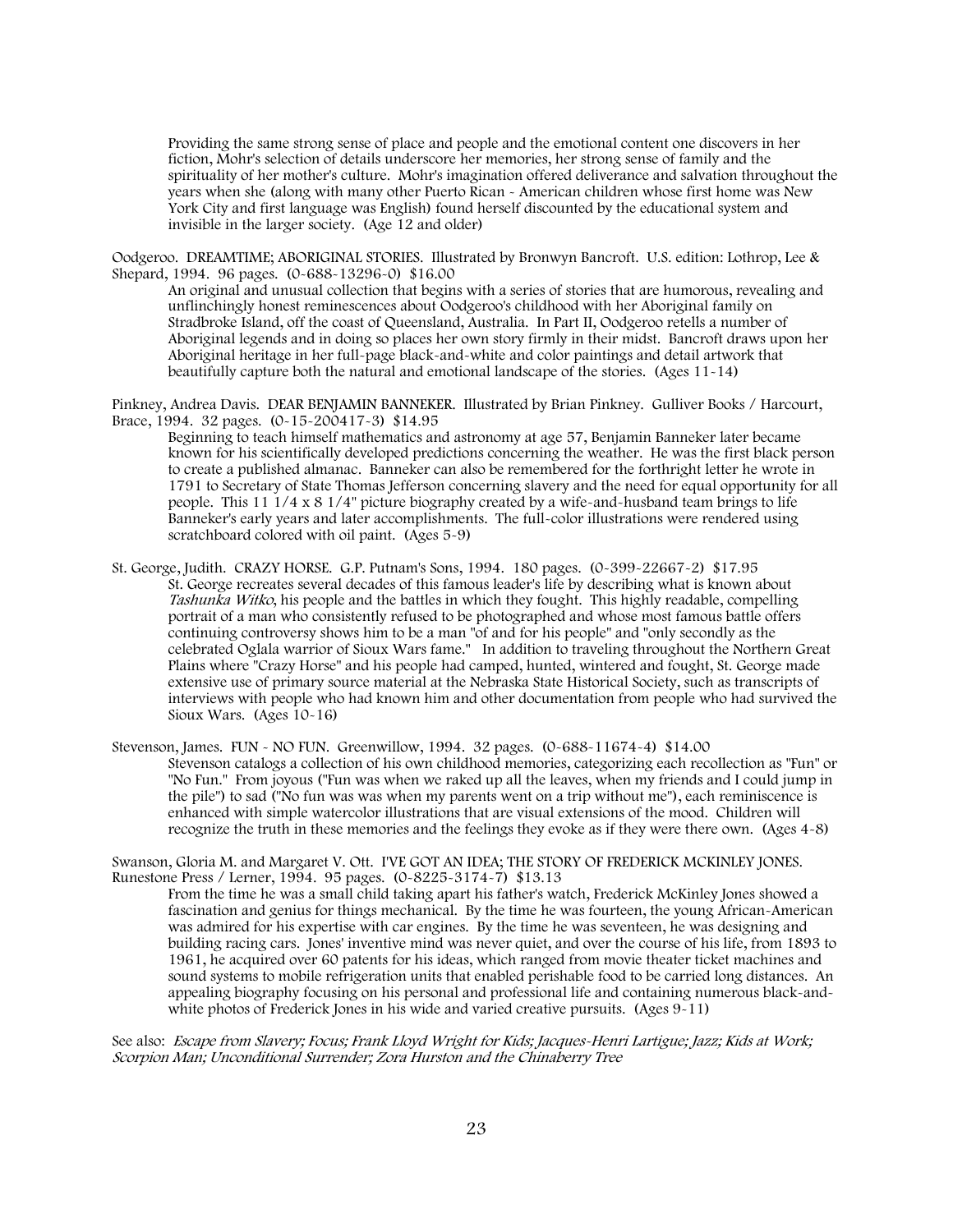#### Contemporary People, Places and Events

Ancona, George. THE PIÑATA MAKER = EL PIÑATERO. Harcourt, Brace, 1994. 40 pages. (0-15-261875-9) \$16.95 (paperback 0-15-200060-7, \$8.95)

In Ejutla de Crespo, a village in southern Mexico, seventy-seven-year-old Don Ricardo makes piñatas for all the festive occasions. Tio Rico, as the children call him, is clearly valued among children and adults alike in the community. Color photographs and text show how Tio Rico makes both traditional and unusual piñatas for parties and holiday celebrations. A brief authors's note at the end of this bilingual book provides suggestions for making simple piñatas. (Ages 8-10)

Angelou, Maya. MY PAINTED HOUSE, MY FRIENDLY CHICKEN, AND ME. Photographs by Margaret Courtney-Clarke. Clarkson Potter, 1994. 40 pages. (0-517-59667-9) \$16.00

In Angelou's engaging first-person narrative young readers meet Thandi, an eight-year-old Ndebele girl in South Africa. Thandi relates details of her own life and of Ndebele culture, and these details are brought into focus through Courtney-Clark's shining, colorful photographs of Ndebele people. The Ndebele custom of painting houses with intricate, colorful patterns forms the inspiration for the design of this vibrant book that is an invitation to friendship. (Ages 5-8)

Brown, Tricia. L'CHAIM; THE STORY OF A RUSSIAN ÉMIGRÉ BOY. Photographs by Kenneth Kobré. Henry Holt, 1994. 44 pages. (0-8050-2354-2) \$15.95

Zev Tsukerman is a young émigré from the Ukraine whose family has settled in San Francisco. A narrative written in Zev's first person voice and accompanied by lively full-color photographs depicts Zev's life in his new country, where he attends a Jewish day school, takes kung fu lessons, plays computer games, and learns about the religion he was never before able to practice. (Ages 8-11)

Crum, Robert. EAGLE DRUM; ON THE POWWOW TRAIL WITH A YOUNG GRASS DANCER. Four Winds Press, 1994. 48 pages. (0-02-725515-8) \$16.95

"I almost can't remember a time when I wasn't a dancer," says nine-year-old Louis Pierre. Louis, a Pend Oreille Indian, lives on the Flathead Reservation in Montana. Louis' knowledge of traditional dance has been passed on to him from his grandfather, along with an understanding of the importance of dance to the history and culture of his people. This photodocumentary shows Louis as he learns a new dance the grass dance - and dances it in a powwow for the first time. (Ages 8-11)

Krull, Kathleen. THE OTHER SIDE; HOW KIDS LIVE IN A CALIFORNIA LATINO NEIGHBORHOOD. Photographs by David Hautzig. (A World of My Own) Lodestar, 1994. 48 pages. (0-525-67438-1) \$15.99

Twelve-year old Cinthya Guzman and brothers Francisco and Pedro Tapia, ages eight and twelve, all were born in Mexico and are living now in Castle Park, a Latino neighborhood in Chula Vista, California. For all three, moving to the United States meant making many adjustments, but because Chula Vista is only seven miles from Tijuana, Mexico, they have also been able to remain grounded in their cultures of birth, regularly returning to visit family. Text and photographs examine the similarities and differences of the children's lives and communities on both sides of the border. (Ages 7-11)

Kunstadter, Maria A. WOMEN WORKING A TO Z. Photographs by Shari Stanberry. Highsmith Press, 1994. 32 pages. (0-917846-25-7) \$15.00

"When you grow up, what do you want to be? A girl can be anything from A to Z. Look through this book and see the many things girls just like you have become. Then, think some more. Your opportunities are endless." Twenty-five women in traditional and non-traditional vocations such as airplane pilot, engineer, mother, postmaster and zookeeper are briefly profiled in this text that includes two photos of each woman - one of her at work today, and one of her as a child. The entry for the letter Y is "You...When you grow up, just like the girls in this book, you can use your special talents to be anything you want to be." (Ages 5-8)

Lourie, Peter. EVERGLADES; BUFFALO TIGER AND THE RIVER OF GRASS. Boyds Mills Press, 1994. 47 pages. (1- 878093-91-6) \$16.95

Writer-photographer Peter Lourie's desire to learn about the Everglades takes him on a journey into the "River of Grass." His guide is Buffalo Tiger, chief of the Miccosukee Indians, who grew up in the Everglades more than sixty years ago, when the area was not yet polluted and the tribe could still live off of the land. Lourie's appreciation for this unique and fragile environment, and for Buffalo Tiger's willingness to share his personal experience and expertise, unfolds through full-color photos and a text that skillfully weaves a brief, fascinating history of the Miccosukee into a compelling portrait of nature in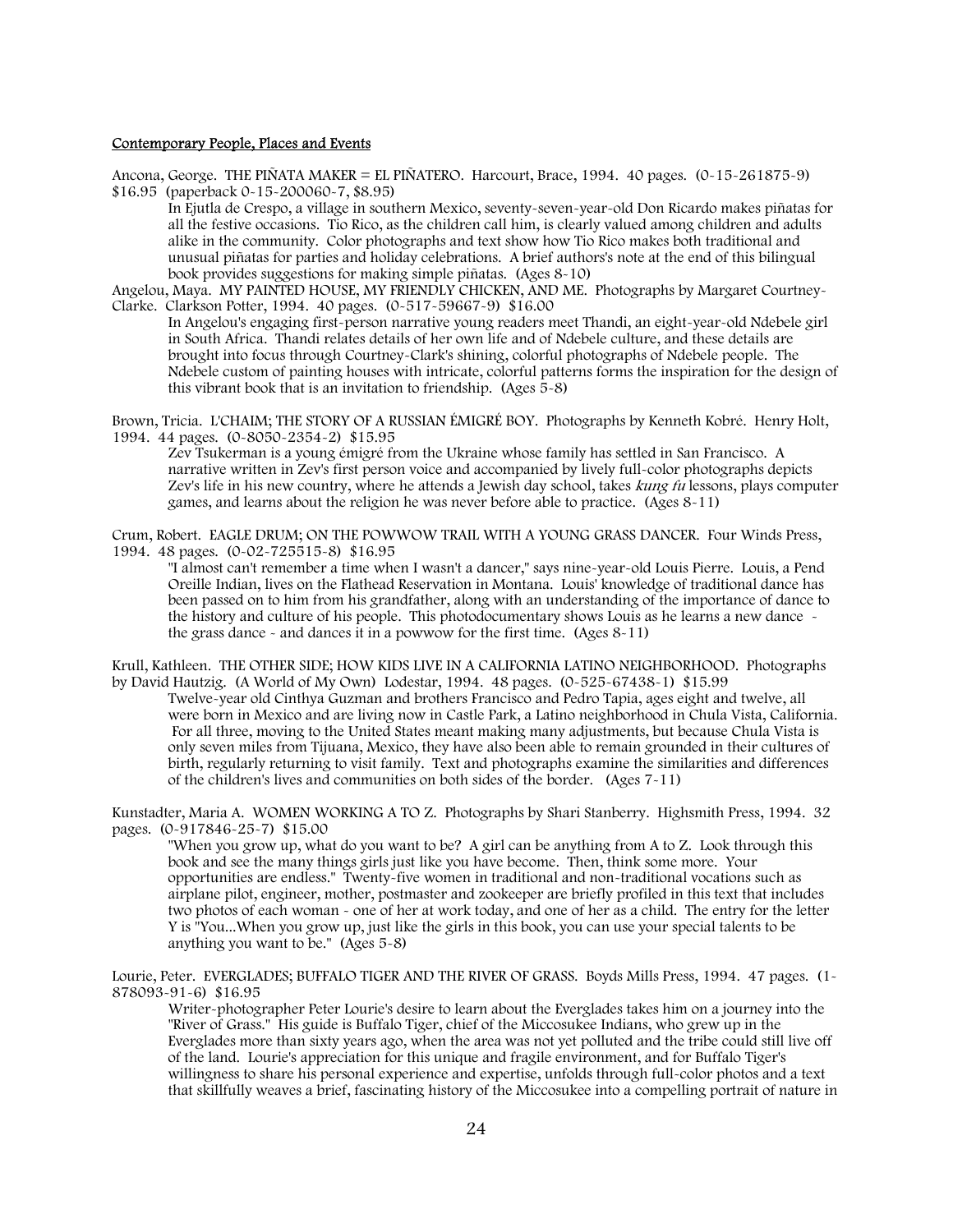the "grassy water," an environment which is in danger of dying. (Ages 9-11)

Peterson, Cris. EXTRA CHEESE, PLEASE! MOZZARELLA'S JOURNEY FROM COW TO PIZZA. Photographs by Alvis Upitis. Boyds Mills Press, 1994. 32 pages. (1-56397-177-1) \$13.95

- Author Cris Peterson explains how the milk from her dairy farm in Grantsburg, Wisconsin, becomes cheese that tops the home-made pizza which is a Friday-night tradition in her home. The simple, appealing narrative, accompanied by full-color photographs, describes what happens from farm to factory in order to turn milk into cheese. (Ages 5-8)
- Raimondo, Lois. THE LITTLE LAMA OF TIBET. Scholastic, 1994. 40 pages. (0-590-46167-2) \$15.95 A child is recognized as the new incarnation of Ling Rinpoche, the late tutor of the Dalai Lama. He lives in exile in the mountains of Dharamsala, India, studying scriptures, reading religious stories and otherwise preparing spiritually to pass on Buddhist teachings to his people. This young monk was six years old during the year when Raimondo was granted permission to interview and photograph him. Her photographs are reproduced in full color, providing unparalleled glimpses of his daily discipline and that of those who teach him. The Tibetan alphabet is reproduced on the endpapers. (Ages 7-10)

See also: Day of Delight; Frozen Man; The Search for Seismosaurus

# Issues in Today's World

Bunting, Eve. SMOKY NIGHT. Illustrated by David Diaz. Harcourt, Brace, 1994. 36 pages. (0-15-269954-6) \$14.95

A young African-American child describes a night of fear when rioting occurs in his city neighborhood. "Rioting can happen when people get angry," his mother explains to him. "They want to smash and destroy. They don't care anymore what's right and what's wrong." In the middle of the night, a fire forces the boy and his mother to flee their apartment building and take refuge in a shelter, where African-American, Korean-American and Latino neighbors, some of whom are strangers to one another, have gathered in the confusion. Tensions between African-American and Korean-American residents of the neighborhood are specifically addressed. The child's anxiety is soothed but not extinguished by his mother's deliberate calm for the sake of her child, and these are the most powerful elements of the text. David Diaz' explosive artwork is a powerful complement - he sets his intense paintings against a multimedia backdrop that is suggested by elements of the text and created with items culled from everyday life. (Ages 6-10)

Echo-Hawk, Roger C. and Walter R. Echo-Hawk. BATTLEFIELDS AND BURIAL GROUNDS; THE INDIAN STRUGGLE TO PROTECT ANCESTRAL GRAVES IN THE UNITED STATES. Lerner, 1994. 80 pages. (0-8225-2663- 8) \$19.95

In part I of this thought-provoking text, the authors discuss the significance of American Indian burial practices to the cultures and examine the history of Indian burial ground desecration in the United States, exploring the centuries-old double-standard that has seen white graves respected, and protected by law, while American Indian graves were being legally robbed, and even destroyed. In Part II, they chronicle the successful efforts of their own tribe, the Pawnee, to reclaim and rebury their dead. A book remarkable in both tone and content, explaining events and actions in light of the attitudes toward indigenous peoples that prevailed at various times throughout United States history, but never excusing injustice. Illustrated with historical and contemporary photographs. (Age 12 and older)

Mullins, Patricia. V FOR VANISHING; AN ALPHABET OF ENDANGERED ANIMALS. HarperCollins, 1994. 32 pages. (0-06-023556-X) \$15.00

Mullins' incredibly detailed collage artwork highlights animals which are in danger of becoming extinct in this alphabet book with an environmental twist. From A (Pink Fairy Armadillo) to Z (Cape Mountain Zebra), each page is alive with natural color and form. Information provided for the animals includes their common and scientific names and the countries or regions in which they are found - for now. (Ages 5-10)

Nye, Naomi Shihab. SITTI'S SECRETS. Illustrated by Nancy Carpenter. Four Winds Press, 1994. 32 pages. (0-02- 768460-1) \$14.95

Mona's grandmother, Sitti, lives "on the other side of the earth" in a Palestinian village on the West Bank.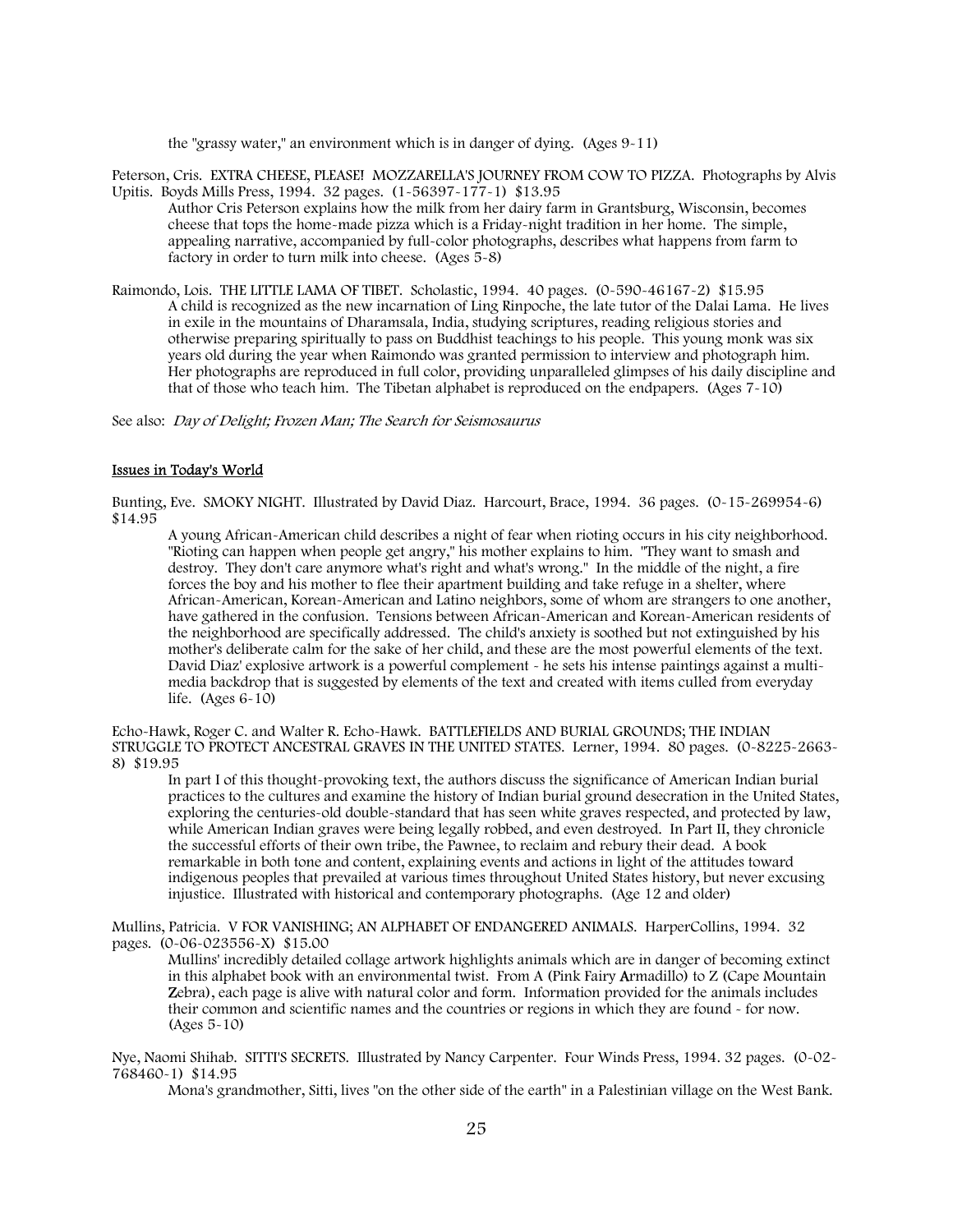Despite their uncommon language, she and her grandmother share daily life and special moments together when Mona and her father take a trip to visit Sitti. Upon her return to the United States, Mona writes a letter to the president: "If the people of the United States could meet Sitti, they'd like her for sure. You'd like her, too." Paired with Nancy Carpenter's sun-drenched illustrations, Naomi Shihab Nye's poetic text explores a child's feelings and fears about a grandparent living far away in a part of the world that most children in the United States know only one-dimensionally, if at all, through reports in the news. (Ages 6-10)

See also: Eagle; Everglades; The Golden Lion Tamarin Comes Home; Kids at Work; The Living Earth; Lostman's River; The Royal Kingdoms of Ghana, Mali and Songhay; Tell Them We Remember; The Third Planet

# Understanding Oneself and Others

Bauer, Marion Dane, editor. AM I BLUE? COMING OUT FROM THE SILENCE. HarperCollins, 1994. 273 pages. (0-06-024254-X) \$14.89

Sixteen original works of short fiction created for this anthology by a who's-who of accomplished authors of young adult literature "explore aspects of growing up gay or lesbian or with gay or lesbian friends or parents." The editor writes that "one out of ten teenagers attempts suicide. One out of three of those does so because of concern about being homosexual... The intention of this anthology is to tell challenging, honest, affecting stories that will open a window for all who seek to understand themselves or others." The authors are C. S. Adler, Francesca Lia Block, Bruce Coville, Nancy Garden, James Cross Giblin, Ellen Howard, M. E. Kerr, Jonathan London, Lois Lowry, Gregory Maguire, Lesléa Newman, Cristina Salat, William Sleator, Jacqueline Woodson, Jane Yolen and editor Marion Dane Bauer. A one-page biography for each author is included. (Age 16 and older)

Carlson, Lori M. editor. AMERICAN EYES; NEW ASIAN-AMERICAN SHORT STORIES FOR YOUNG ADULTS. Introduction by Cynthia Kadohata. Edge Books / Henry Holt, 1994. 144 pages. (0-8050-3544-3) \$14.95 Ten authors use "their own voices and visions - their American eyes - to Americanize all of us in new ways," according to the editor. Some of the stories involve experiences of assimilation or prejudice. Others examine the theme of Home and/or Homeland. Two are excerpted from longer works. The authors are Peter Bacho, Lan Samantha Chang, Mary Chen, Cynthia Kadohata, Marie G. Lee, Katherine Min, Nguyen Duc Minh, Faye Myenne Ng, Ryan Oba and Lois-Ann Yamanaka. Short biographies of the authors are included; their backgrounds and experiences vary, in that their heritages are Chinese, Filipino, Korean, Japanese and Vietnamese. (Age 14 and older)

Harris, Robie H. IT'S PERFECTLY NORMAL; CHANGING BODIES, GROWING UP, SEX & SEXUAL HEALTH. Illustrated by Michael Emberley. Candlewick Press, 1994. 89 pages. (1-56402-199-8) \$19.95 (paperback 1- 56402-159-9) \$12.99

A fact-filled book about the birds and the bees comes complete with its own personal bird and bee, cartoon characters whose sidebar questions and comments enliven the serious, direct explanations and illustrations concerning human sexuality and sexual health. Intended for prepubescent males and females, the information is organized into six sections: What is Sex?; Our Bodies; Puberty; Families and Babies; Decisions; and Staying Healthy. (Ages 9-12)

Kuklin, Susan. AFTER A SUICIDE; YOUNG PEOPLE SPEAK UP. G.P. Putnam's Sons, 1994. 121 pages. (0-399- 22605-2) \$15.95 (paperback 0-399-22801-2, \$9.95)

These interviews with suicide survivors include people who are family members, friends and schoolmates of someone who committed suicide as a teenager as well as individuals who attempted suicide but survived. Kuklin chose not to include statistics or try to explain suicide or those who attempt it. Her stated reasons are "to help other survivors; to encourage people who are feeling suicidal to talk about it with a professional or a trusted adult; and to help people understand that suicide is never a way to solve problems." Kuklin's black-and-white photos of her interviewees and their families bring human faces to the moving accounts, reminding readers that this dimension of experience is real. (Ages 11-18)

Wiener, Lori S., Aprille Best, and Philip A. Pizzo, compilers. BE A FRIEND; CHILDREN WHO LIVE WITH HIV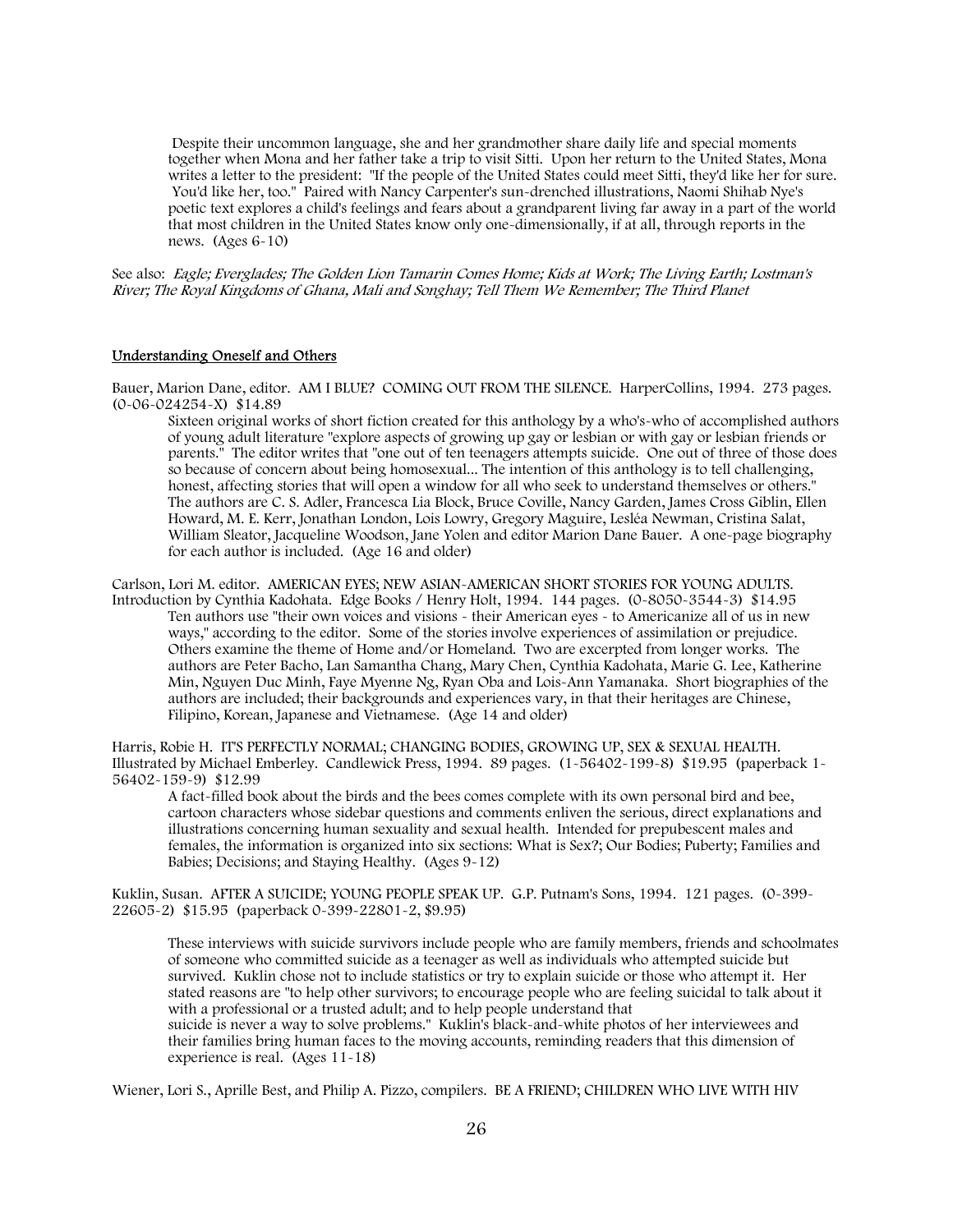SPEAK. Foreword by Robert Coles. Albert Whitman, 1994. 40 pages. (0-8075-0590-0) \$13.95 More than 350 youth with AIDS or HIV infection came to the National Cancer Institute in Bethesda, Maryland during the decade beginning in 1983. While undergoing treatment, the children and teenagers met with social workers who gave them opportunities to express their feelings in a variety of ways. Be A Friend is a 41-item collection of selected art and writings of youth between ages 5 and 19. The slim volume has bright page colors and is divided into three sections: I Often Wonder...; Living with HIV; and Family, Friends and AIDS. In comments preceding the powerful collective testimony, Dr. Robert Coles observes that "these children... ask questions, speculate, turn to moral, philosophical, and spiritual reflection. In a sense the words and pictures... affirm the rock-bottom humanity of the young speakers and writers, the artists." (Ages 9-14)

### Activities

Creasy, Rosalind. BLUE POTATOES, ORANGE TOMATOES. Illustrated by Ruth Heller. Sierra Club Books for Children, 1994. 40 pages. (0-87156-576- 5) \$15.95

Blue potatoes, orange tomatoes, purple string beans, yellow zucchini, red corn and a colorful array of radishes. These aren't your everyday garden-variety vegetables...or are they? From writing to seed companies to planting, caring for and harvesting the crop, readers are shown how they can grow uncommon varieties of the foods we eat. The text includes general gardening tips as well as guidelines for growing specific foods. Mouth-watering illustrations reflect a garden's bounty. (Ages 7-11)

Hall, Nancy Abraham and Jill Syverson-Stork. LOS POLLITOS DICEN; JUEGOS, RIMAS Y CANCIONES INFANTILES DE PAÍSES DE HABLA HISPANA = THE BABY CHICKS SING; TRADITIONAL GAMES, NURSERY RHYMES, AND SONGS FROM SPANISH-SPEAKING COUNTRIES. Illustrated by Kay Chorao. Little, Brown, 1994. 32 pages. (0- 316-34010-3) \$15.95

Seventeen songs and rhymes from a variety of Spanish-speaking countries are presented in Spanish with English translation in this appealing collection. Kay Chorao's lovely, lively color illustrations span each double-page spread, which features one or two songs or rhymes with musical notation and directions for any accompanying hand-clapping, jump-roping, pantomiming, or other activity involved. (Ages 9 months  $-4$  years)

Thorne-Thomsen, Kathleen. FRANK LLOYD WRIGHT FOR KIDS; HIS LIFE AND IDEAS. Chicago Review Press (814 N. Franklin St., Chicago, IL 60601), 1994. 138 pages. (pbk. 1-55652-207-X) \$14.95

Both a biography and an activity book, this unique text takes a hands-on approach to presenting the famous architect's life and work. The engaging biography, illustrated with black-and-white photographs and line drawings, is punctuated with information and ideas that are expanded upon in the activity section of the book. Most of the 21 activities are designed to enhance understanding of Frank Lloyd Wright's architecture and architectural philosophy, which was strongly rooted in observation of the world around him and the desire to create a unity with nature. (Ages 8-11)

See also: *De Colores; "I Have a Song to Sing, O!"* 

## The Arts

Cech, John. JACQUES-HENRI LARTIGUE; BOY WITH A CAMERA. Four Winds Press, 1994. 32 pages. (0-02- 718136-7) \$15.95

Born in Paris in 1902, Jacques-Henri Lartigue got his first camera when he was seven. "I know that many, many things are going to ask me to have their pictures taken and I will take them all," he wrote in his diary. Young Jacques-Henri's keen eye and innate sense of when to click the shutter resulted in photographs that suspend movement and transcend time. He captured his family and friends in the midst of action and forever froze the moment, creating images that are humorous, exciting and sometimes even eery. Jacques-Henri's black-and-white photographs are the cornerstone of a wholly approachable and engaging text telling about his early life and the pictures he took. (Ages 8-11)

Jones, K. Maurice. SAY IT LOUD; THE STORY OF RAP MUSIC. Millbrook Press, 1994. 128 pages. (1-56294- 386-3) \$19.90 (paperback 1-56294-724-9, \$12.95)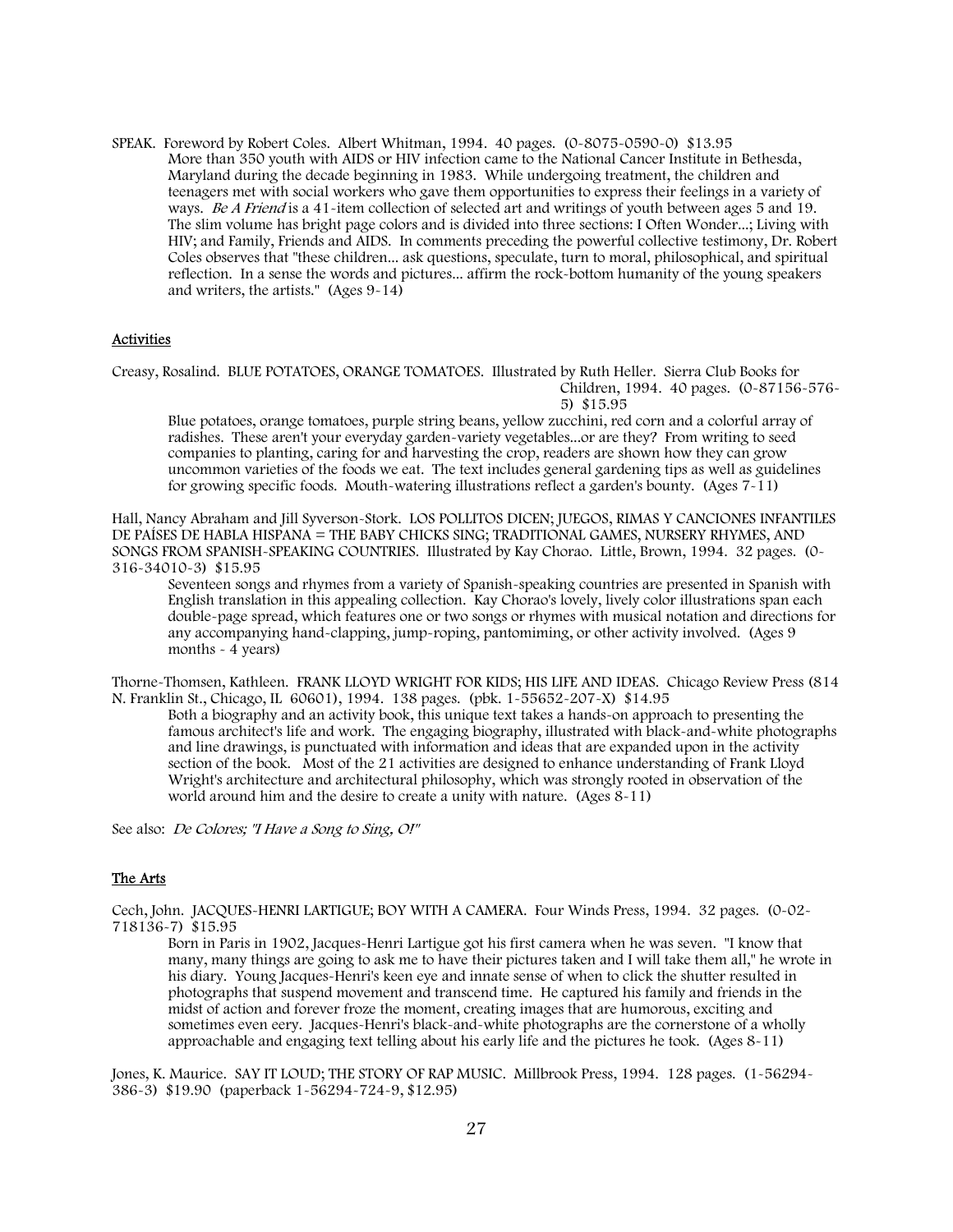"Rap is the voice of a population that has been ignored by mainstream leaders and institutions. It is a culture," writes the author in the first chapter of this book that is a fascinating exploration of Rap music. Jones begins by tracing the origins of rap from African societies where great value was placed on the skills of oratory - the embellished word. He continues by looking at the experience of the African in the western world, from times of bondage to the present day, always focusing on the importance of language and expression in variant forms within the culture. He then turns his attention to rap as an artistic/musical form, discussing its musical stylings, individual performers and the very global nature of the music. Color and black-and-white photographs of performers illustrate a text dynamic in both design and content. (Ages 12-16)

Langstaff, John, editor. "I HAVE A SONG TO SING, O!"; AN INTRODUCTION TO THE SONGS OF GILBERT AND SULLIVAN. Illustrated by Emma Chichester Clark. Piano arrangements by Brian Holmes. Margaret K. McElderry Books, 1994. 74 pages. (0-689-50591-4) \$17.95

In his introductory note to young readers, John Langstaff writes that when he was a child, his entire family sang - and even acted out - Gilbert and Sullivan songs. "There were solos, duets, and trios we performed together, with everyone joining in the rousing chorus refrains." Whether this collection is used to add to the repertoire for family sing-alongs and classroom choruses, or to prepare young theatergoers for a Gilbert and Sullivan experience, the sixteen songs chosen from eight operettas will undoubtedly please, as will Emma Chichester-Clark's full-page illustrations - in both color and blackand-white - that perfectly embody the zany Gilbert and Sullivan style. Even Brian Holmes' musical arrangements are a delight, with directions such as "Pompous but bold," "Jaunty and boastful" and "With matter of fact haughtiness" to help young singers cast just the right mood to the song. Preparing for a long car trip? This is a book to bring, O! (Ages 8-12)

La Pierre, Yvette. NATIVE AMERICAN ROCK ART; MESSAGES FROM THE PAST. Illustrated by Lois Sloan. Thomasson-Grant (One Morton Drive, Suite 500, Charlottesville, Virginia 22903; 804/977-1780), 1994. 48 pages. (1-56566-064-1) \$16.95

Petroglyphs and pictographs - carvings and paintings on rocks - done by the earliest human inhabitants of North America, can be found from Nova Scotia to the deserts of the Southwest. Yvette La Pierre explores what is known and how it was determined, as well as what is not known, about these ancient forms of art and communication and the people who created them. Though the illustrations and the fictionalized scenarios that open each chapter seem to assume that rock artists were always male, the unique information presented here makes this a valuable text, which includes photographs of rock art throughout North America. Among the "Sites to Visit" listed in the final chapter is Roche a Cri State Park in Wisconsin. (Ages 8-12)

Monceaux, Morgan. JAZZ; MY MUSIC, MY PEOPLE. Foreword by Wynton Marsalis. Alfred A. Knopf, 1994. 64 pages. (0-679-85618-8) \$18.00

An exciting collection of multi-media portraits and short biographies of performers who have made jazz music a vital, vibrant art form. The artwork pulsates with the color, tones and rhythms of each performer's music, while the narratives are transformed beyond mere telling of fact by smooth, delightful descriptions of musical stylings and the author/artist's relation of his own listening experiences. Readers will discover Buddy Bolden, Leadbelly, Duke Ellington, Billie Holiday, Ethel Waters, Charlie Parker, Nat King Cole and many others in this unique and lively history of jazz. (Age 11 and older)

Orozco, José-Luis, compiler. DE COLORES AND OTHER LATIN-AMERICAN FOLK SONGS FOR CHILDREN. Selected, arranged and translated by José-Luis Orozco. Illustrated by Elisa Kleven. Dutton, 1994. 56 pages. (0-525-45260-5) \$16.99

Each of the twenty-seven Latin American songs, chants and rhymes chosen by performer/songwriter Orozco for inclusion in this text are presented with lyrics in Spanish and English, simple musical arrangement, and explanatory notes about the song's subject and how it is traditionally sung. Kleven's brightly colored collage illustrations are lively, joyous accompaniments to the music. (Ages 5-10)

Wolf, Sylvia. FOCUS: FIVE WOMEN PHOTOGRAPHERS. Albert Whitman, 1994. 64 pages. (0-8075-2531-6) \$18.95

The five photographers whose lives and work are profiled span 130 years of the art of photography. Each of them has, through the style, content and purpose of her work, made a unique and stunning contribution to photographic arts. Julia Margaret Cameron was a 19th century portrait photographer who focused on revealing the inner essence of her subjects through her pictures. Margaret Bourke-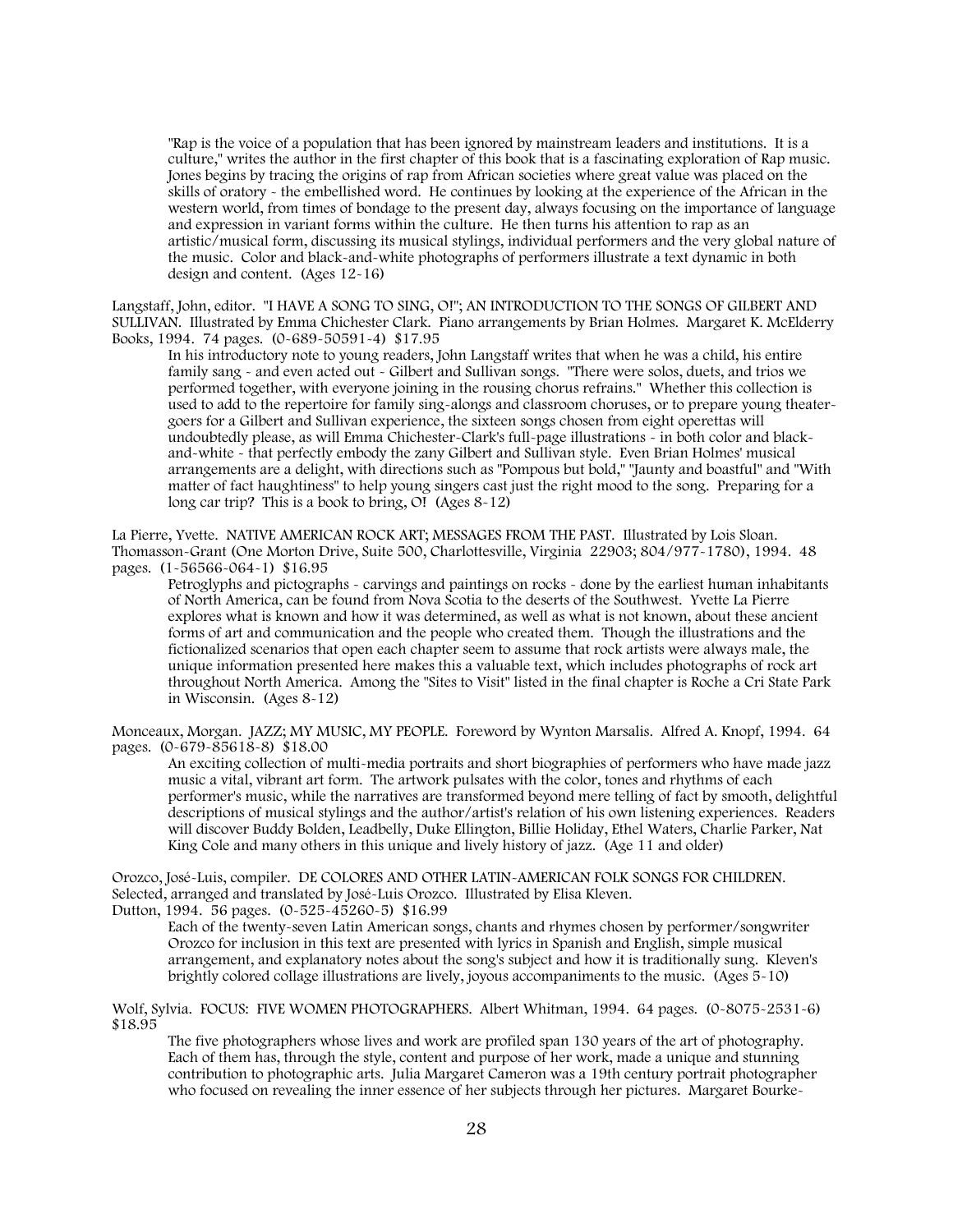White chronicled history as it happened through her lens in the mid-20th century. Flor Garduño captures life, rituals and traditions in Latin American cultures on film. Sandy Skoglund creates avant garde still-life photographs that expose her quirky and expansive imagination. Lorna Simpson pairs images with words to challenge prejudice and stereotypes as she creates art rooted in African-American history and her own experience as an African-American woman. A fascinating documentary of five distinct approaches to art - and life - filled with photographs displaying each women's unique perspective. (Ages 11-14)

See also: The Amazing Paper Cuttings of Hans Christian Andersen; Luka's Quilt; They Followed a Bright Star

### **Poetry**

Brink, Carol Ryrie. GOODY O'GRUMPITY. Illustrated by Ashley Wolff. North-South, 1994. 32 pages. (1-55858-327-0) \$14.95

Ashley Wolff's autumn-hued, hand-colored linoleum prints lend bold visual context to Carol Ryrie Brink's lively poem, making a 17th century Pilgrim settlement come alive. The mouthwatering smells coming from Goody O'Grumpity's spice cake - "...cinnamon bark and lemon rind, / And round, brown nutmegs grated fine..." - waft across pages showing details of Pilgrim life. Wolff did research for her illustrations in Plymouth, Massachusetts, which is also the origin of the 17th century spice cake recipe included at the end of this picture book. (Ages 5-9)

Carlson, Lori, ed. COOL SALSA; BILINGUAL POEMS ON GROWING UP LATINO IN THE UNITED STATES. Introduction by Oscar Hijuelos. An Edge Book / Henry Holt, 1994. 123 pages. (0-8050-3135-9) \$14.95

"Life / to understand me / you have to know Spanish / feel it in the blood of your soul. / If I speak another language / and use different words / for feelings that will always stay the same / I don't know / if I'll continue being / the same person." ("Learning English" by Luis Alberto Ambroggio.) In sections titled "School Days," "Home and Homeland," "Memories," "Hard Times," "Time to Party" and "A Promising Future," poems of 29 Latin American writers are presented in both English and Spanish. A collection rich with language and memories, events and emotions grounded in Latino experience. (Age 12 and older)

Florian, Douglas. BEAST FEAST; POEMS AND PAINTINGS. Harcourt, Brace, 1994. 48 pages. (0-15-295178-4) \$14.95

"Just when you think you know the boa, / There's moa and moa and moa and moa." The boa and twenty other common and no-so-common critters (armadillo, bat, grasshopper, rhea, sloth, etc.) are subjects of these witty, playful poems, each of which is accompanied by a full-page color illustration. Verbal and visual puns abound in the poems and paintings, which are a creative delight. "The kangaroo loves to leap. / Into the air it zooms, / While baby's fast asleeep / Inside its kangaroom." Get the picture? (Ages 7-11)

Grimes, Nikki. MEET DANITRA BROWN. Illustrated by Floyd Cooper. Lothrop, Lee and Shepard, 1994. 32 pages. (0-688-12074-1) \$15.00

Thirteen poems about the friendship of two young African-American girls living in a city neighborhood. Title character Danitra Brown has a strong sense of heritage, self and self-respect, giving her a dynamic presence. Her best friend, Zuri Jackson, is shy and less confident, but it is her narrative voice which carries each poem, the themes of which extend from their friendship and families to growing up African-American and female. Together, Nikki Grimes' free-verse text and Floyd Cooper's warm-toned paintings capture the moments of joy and moments of sadness that best friends share. (Ages 7-10)

Mora, Pat. THE DESERT IS MY MOTHER = EL DESIERTO ES MI MADRE. Illustrated by Daniel Lechón. Piñata Books / Arte Público Press (University of Houston, Houston, TX 77204), 1994. 32 pages. (1-55885-121-6) \$14.95

A lovely extension of the metaphor expressed in the title, the text of this poem is a soothing recitation of the many ways in which the desert cares for the speaker: "I say feed me. / She serves red prickly pear on a spiked cactus. / I say tease me. / She sprinkles raindrops in my face on a sunny day...." Each doublepage spread pairs a single idea stated in English and Spanish on the left page with the artist's full-color visual rendering of the concept on the right. (Ages 4-7)

Mora, Pat. LISTEN TO THE DESERT = OYE AL DESIERTO. Illustrated by Francisco X. Mora. Clarion, 1994. 24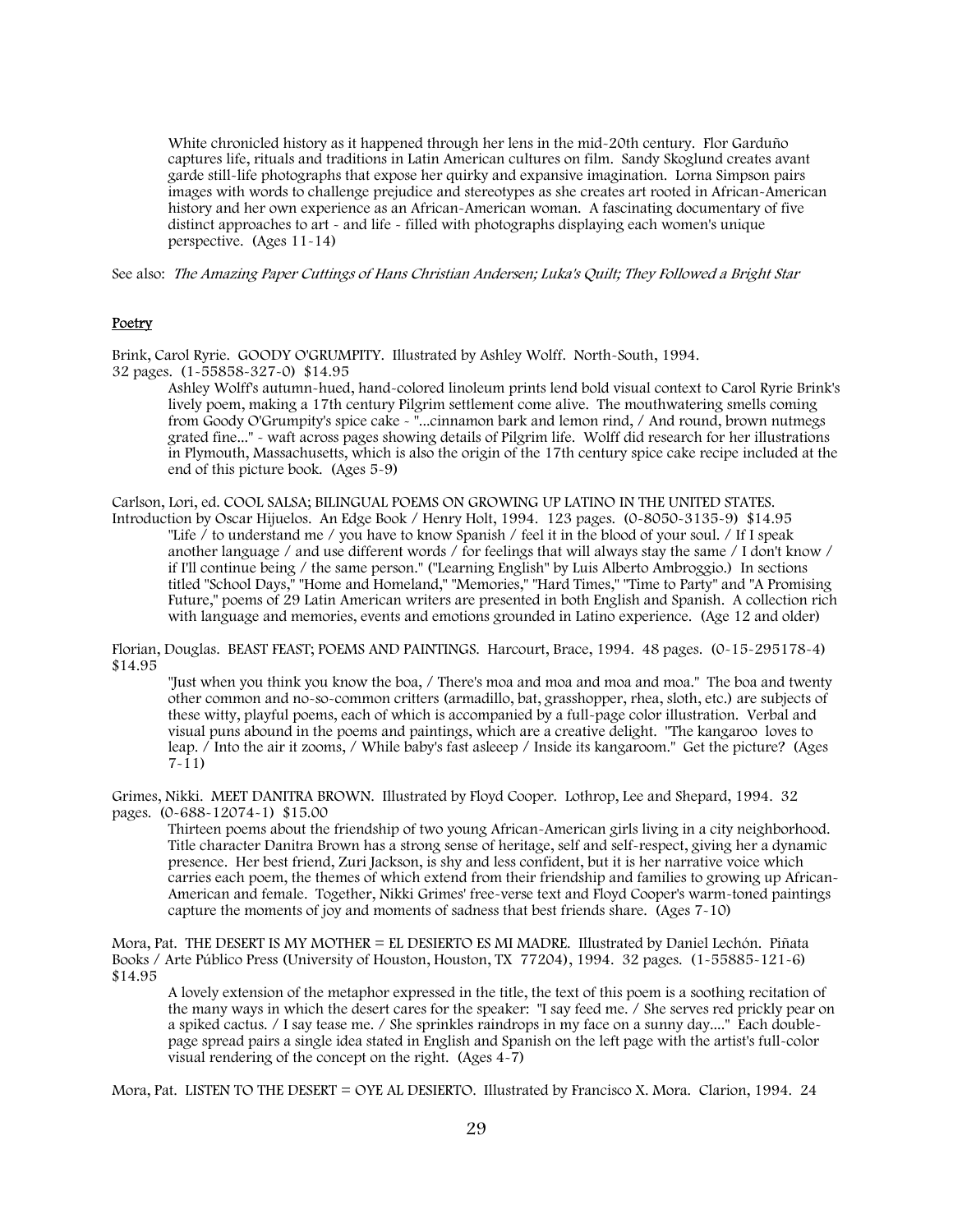#### pages. (0-395-67292-9) \$14.95

"Listen to the owl hoot, whoo, whoo whoo. / Listen to the owl hoot whoo whoo whoo. = Oye la lechuza, uuu, uuu, uuu. / Oye la lechuza uuu, uuu, uuu." A simple, rhythmic poem in which each colorful double-paged spread invites the reader to listen to - and hear - a different desert sound expressed in both English and Spanish. The repeating pattern and rhythm of each line creates a pleasing sense of certainty, and also anticipation, about what the next page will bring, while pacing the poem to evoke a sense of having stopped for a moment to listen to the sounds of the desert - and the languages. Francisco Mora's paintings combine geometric patterns with images suggested by the text to form a pleasing backdrop. (Ages 4-7)

Rogasky, Barbara, selector. WINTER POEMS. Illustrated by Trina Schart Hyman. Scholastic, 1994. 40 pages. (0- 590-42872-1) \$15.95

Twenty-five poems evoke possibilities of the season - its weather, bird-watching, skiing, moon, deer, geese, even its germs, as well as its indoor warmth. It's the warmth that readers of this incomparable anthology can experience, the warmth resulting from reading or hearing superb classic poetry in many voices and forms; from seeing pictures of a home, its people, its work and its pleasure; from noticing landscapes and families in new ways. Hyman's paintings reproduced in full color on every page were rendered in acrylics on illustration board, contributing significantly to the excellence of the appealing volume. (Ages 5-14)

Schertle, Alice. HOW NOW, BROWN COW. Illustrated by Amanda Schaffer.

Browndeer Press / Harcourt Brace, 1994. 32 pages. (0-15-276648-0) \$14.95

"You come across her standing there / as common as a box. As square. / Her lower jaw revolves the cud; her hooves stand foursquare in the mud. / Come closer. View with mild surprise / the gentle softness of her eyes." In "The Cow" and fourteen other poems, poet Alice Schertle both contemplates and celebrates cows in verses that range from thoughtful to whimsical to outrageous. In "Taradiddle," she even writes of the stuff of which legends are made: "...She landed hard, / they say, / and afterward was slightly lame. For several days / the curious came to stare, / and many hoped / that she would dare / to try the trick again. / They went away dissatisfied. / She never tried / to jump again, / but gazed for hours at the moon. / They never found the dish and spoon." Amanda Schaffer's bold full-page oil paintings delightfully realize the mood and setting of each verse. (Ages 7-10)

See also: Christmas Lullaby; The Creation; The Dream Keeper; Grandmother's Nursery Rhymes; My Black Me

### Books for Babies and Toddlers

Bunting, Eve. FLOWER GARDEN. Illustrated by Kathryn Hewitt. Harcourt Brace, 1994. 32 pages. (0-15- 228776-0) \$13.95

A pleasant, lilting text describes the shopping expedition of a brown-skinned toddler and her dad who are planning a special surprise for mom's birthday. The shifting perspectives of the brightly colored goauche paintings add to the sense of anticipation felt by all involved in the preparations for a celebration. (Ages 2-4)

Fleming, Denise. BARNYARD BANTER. Henry Holt, 1994. 32 pages. (0-8050-1957-X) \$15.95 Boldly colored batik-like illustrations enliven a noisy account of an array of farm animals-- all in their proper places except for one wayward goose who muddles her way in and out of every picture. An engaging read-aloud for young children presents playful sounds and images as well as an invitation to participate in a 32-page long goose hunt. (Ages 2-4)

Greenfield, Eloise. SWEET BABY COMING. Illustrated by Jan Spivey Gilchrist. HarperFestival / HarperCollins, 1994. 12 pages. (0-694-00578-9) \$5.95

An African-American family looks forward to the arrival of a new baby in this board book written from the point of view of their young daughter who appears to be about two years old. Greenfield's simple verses capture the sense of excitement, curiosity and, yes, a bit of trepidation on the part of the soon-tobe older sister. (Ages 6 months-2 years)

Greenfield, Monica. THE BABY. Illustrated by Jan Spivey Gilchrist. HarperFestival / HarperCollins, 1994. 12 pages. (0-694-00577-0) \$4.95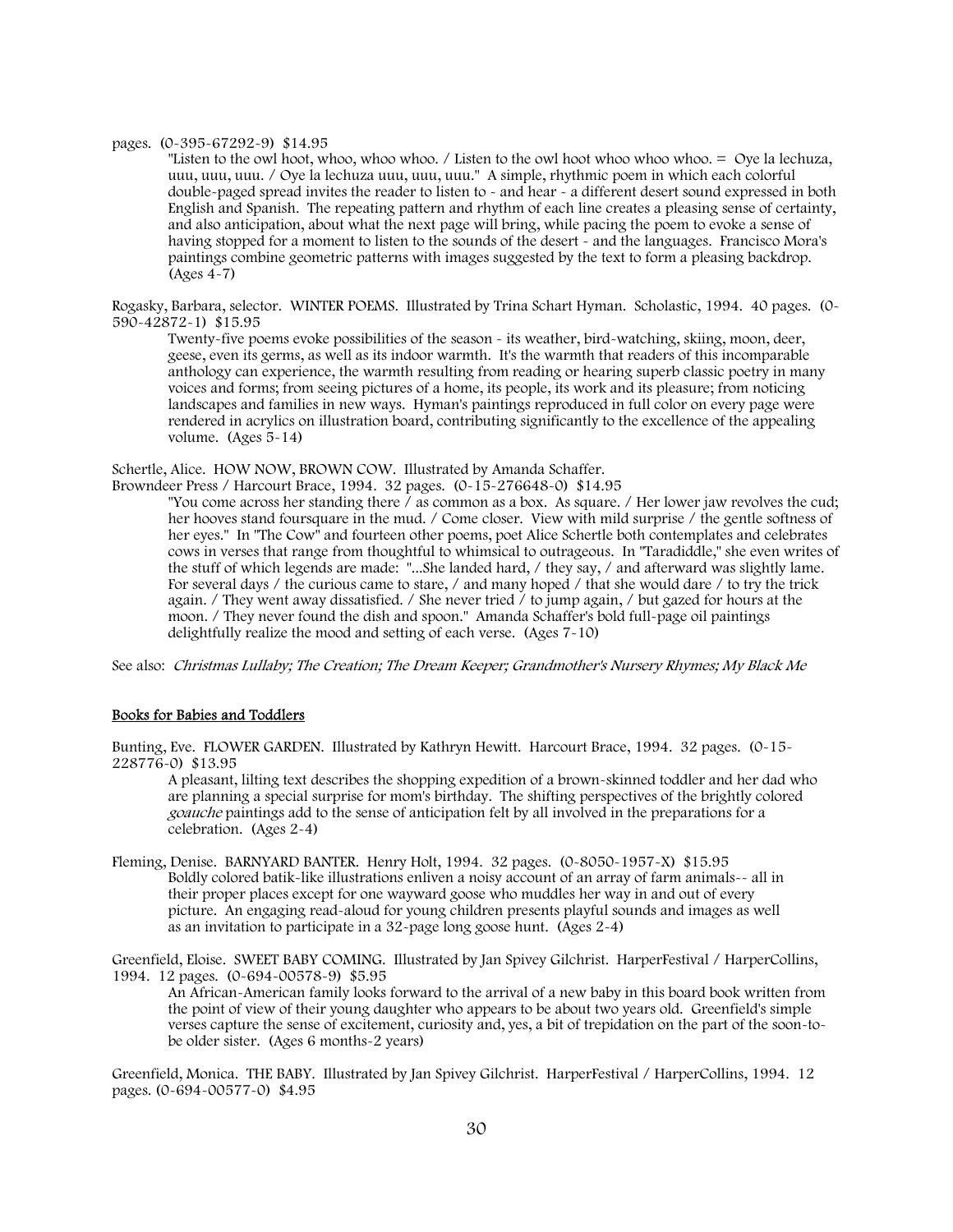A straightforward account of a baby's repertoire ("The baby kicks/cries/sleeps/eats/yawns/stretches/ eats again...") is accompanied by engaging watercolor illustrations of an African-American mother and child. (Ages 6 months-2 years)

Heo, Yumi. ONE AFTERNOON. Orchard, 1994. 32 pages. (0-531-06845-5) \$15.95

Minho accompanies his mother on her errands through noisy city streets ("honk/honk/denga/denga") as she stops at the laundromat ("tump-thud/tump-thud"), the beauty parlor ("snip/snip/snip"), the ice cream store ("reeeeeeee"), the pet store ("wuf/wuf/tweedle/wuf"), the shoe repair store ("whurra/whurra") and the supermarket ("kaching!/clink/clink") before returning to a comparatively quiet home ("plink!"). Yumi Heo's mixed-media illustrations use collage and oil painting to capture the hub-bub of an urban routine, seen through the eyes (and ears) of a small child. While this Korean-American artist's style is uniquely modern, Heo's text is comfortably traditional and child-centered, reminiscent of Margaret Wise Brown. Honor Book, 1994 CCBC Caldecott Award Discussion. (Ages 2-4)

Hoban, Tana. WHAT IS THAT? Greenwillow, 1994. 10 pages. (0-688-12920-X) \$4.95

- ----------. WHO ARE THEY? Greenwillow, 1994. 10 pages. (0-688-12921-8) \$4.95 Board books in black and white show the silhouettes of things familiar to most young children. What Is That? shows objects such as pacifier, stroller, balloon, and car while Who Are They? shows animals such as ducks, pigs, dogs, and cats. (Ages 2 months-2 years)
- Hughes, Shirley. HIDING. U.S. edition: Candlewick Press, 1994. 20 pages. (1-56402-342-7) \$13.95 Continuing her excellent series of books aimed at young toddlers, Shirley Hughes has chosen a favorite activity of the very young, and has expanded upon it a bit with her witty verbal and visual treatments. After a small girl describes the ways she and her baby brother enjoy hiding from their parents and each other, she goes on to talk about instances in which things or people seem to hide -- the sun behind clouds, mom's wallet when it's time to go shopping, etc. (Ages 18 months-3 years)

Johnson, Angela. JOSHUA BY THE SEA. Illustrated by Rhonda Mitchell. Orchard, 1994. 10 pages. (0-531- 06846-3) \$4.95

A small but self-confident African-American boy recounts the events of a quiet day at the seaside. Within the confines of a small, square board book, artist Rhonda Mitchell remarkably manages to capture the immensity of the ocean and Joshua's sense of wonder in its presence. (Ages 2-4)

Johnson, Angela. JOSHUA'S NIGHT WHISPERS. Illustrated by Rhonda Mitchell. Orchard, 1994. 10 pages. (0- 531-06847-1) \$4.95

The same small boy featured in *Joshua by the Sea* is a little less confident at bedtime, when the wind brings night whispers into his bedroom. But self-reliant Joshua knows just what to do: go down the hallway to find Daddy so that they can listen to the night whispers together. (Ages 2-4)

- Narahashi, Keiko. IS THAT JOSIE? Margaret K. McElderry Books, 1994. 27 pages. (0-689-50606-6) \$14.95 From the time she awakens in the morning to the time she goes to bed at night, a small Asian-American girl imagines all the every-day activities of an ordinary human girl to be the comparable every-day actions of various animals: Josie's thumping down the stairs becomes a kangaroo hopping, for example, and her evening bathing becomes a dolphin diving. Watercolor paintings show an energetic child accompanied by the pictures she has inside her head. (Ages 2-4)
- Rathmann, Peggy. GOOD NIGHT, GORILLA. G.P. Putnam's Sons, 1994. 36 pages. (0-399-22445-9) \$12.95 As the zookeeper makes his final nocturnal rounds, bidding his animal charges good-night, he is followed by a mischievous young gorilla who unlocks the cage of every animal after the keeper passes. Before long, there's a long line of animals following the unwitting zookeeper all the way home to his bedroom! Wryly expressive illustrations help to tell the story in this perfect bedtime book for young children who will delight in the little gorilla's antics. (Ages 2-5)
- Scott, Ann Herbert. HI. Illustrated by Glo Coalson. Philomel, 1994. 32 pages. (0-399-21964-1) \$14.95 Waiting in line with her mother at the post office, little Margarita greets every stranger who passes by, only to be ignored. By the time she reaches the front of the line, she has become so dejected that she doesn't even hazard a smile at the postal clerk, so she is pleasantly surprised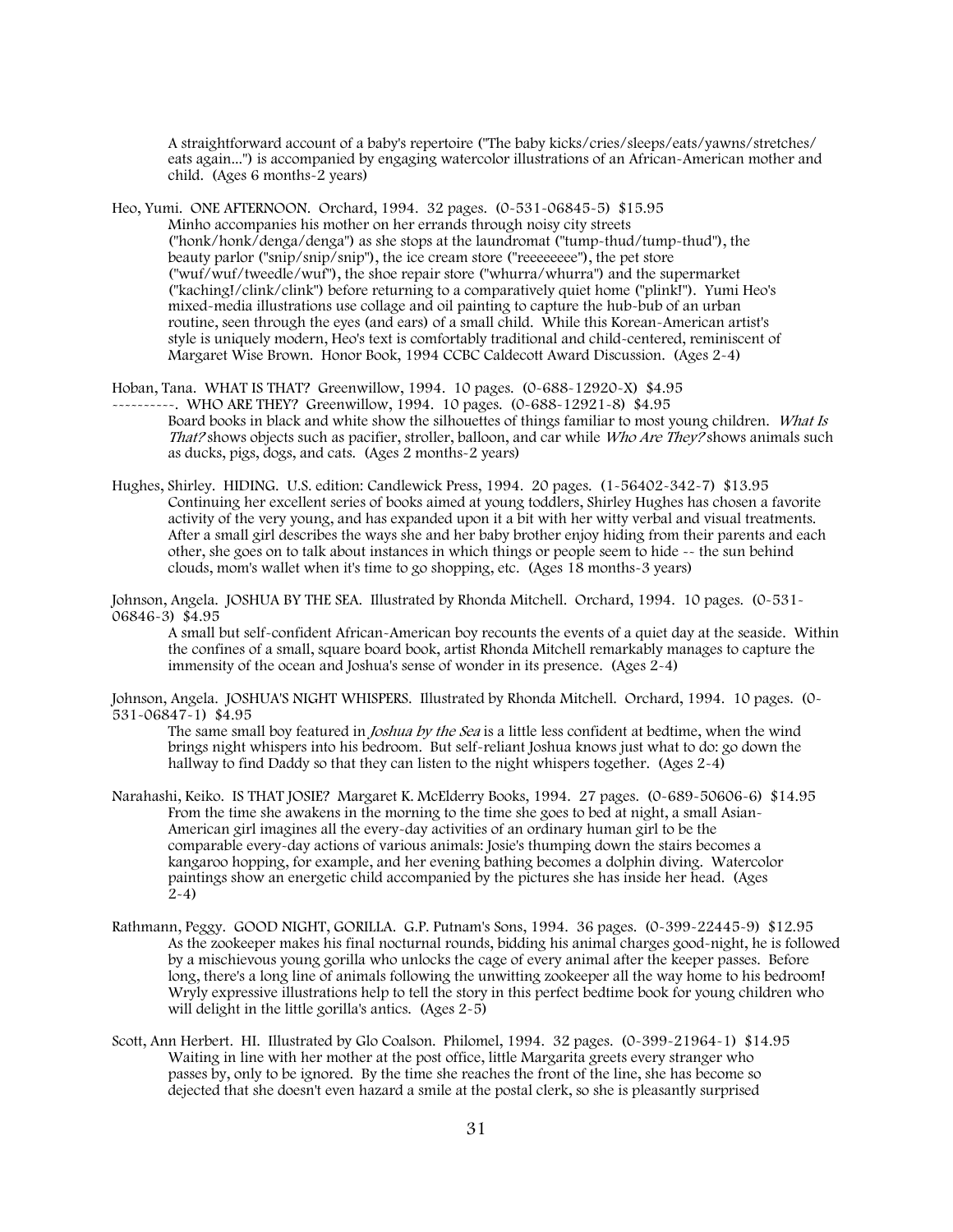when the postal clerk greets *her* first! Glo Coalson's watercolor paintings aptly capture a Latina toddler's many moods, expressed through body postures and facial expressions. (Ages 2-4)

Shaw, Nancy. SHEEP TAKE A HIKE. Illustrated by Margot Apple. Houghton Mifflin, 1994. 32 pages. (0-395- 68394-7) \$13.95

The irrepressible sheep in their fifth picture-book adventure have ventured out on a nature walk, only to fall in the mud and get lost besides! But, not to worry, they've unknowingly marked their trail with their own bits of fleece along the way. (Ages 2-4)

Vulliamy, Clara. BLUE HAT RED COAT. U.S. edition: Candlewick Press, 1994. 12 pages. (1-56402-361-3) \$4.95

Beginning with a pair of orange mittens, a blue hat and a red coat, one small toddler disrobes, piece by piece, stopping only at the pink birthday suit. A clever board book combines dressing (actually, undressing!) with color concepts in a simple storyline that invites toddlers to guess which article of clothing will be removed next. It even has a perfect toddler-inspired ending: "All gone!" (Ages 9 months-2 years)

See also: All Night Near the Water; Christmas Lullaby; It's My Birthday; The Nursery Collection; One Sun Rises; Pablo's Tree; Snow on Snow on Snow

# Picture Books

Belton, Sandra. MAY'NAISE SANDWICHES & SUNSHINE TEA. Illustrated by Gail Gordon Carter. Four Winds Press, 1994. 32 pages. (0-02-709035-3) \$14.95

Belton's child narrator remembers her grandmother's stories, especially the one about her friendship with Bettie Jean and the fun they had with imaginary play. One family was working class and the other was not. Belton handles an important theme seldom approached in books for the young in a picture book story featuring African-American characters. (Ages 5-8)

Best, Cari. TAXI! TAXI! Illustrated by Dale Gottlieb. Little, Brown, 1994. 32 pages. (0-316-09259-2) \$14.95 Tina, a school-aged daughter of divorced parents, looks forward to the Sunday afternoons she spends with her *papi*, driver of the most yellow taxi in New York City. Each Sunday, Tina and Papi drive to the country to tend their flower and vegetable garden and to enjoy quiet times in each other's company. Spanish words and phrases are sprinkled throughout this realistic picture of life in a bilingual, divorced family. Boldly colored pastel paintings enhance the spirited account of a loving relationship between a father and daughter. (Ages 4-8)

Blanco, Alberto. ANGEL'S KITE = LA ESTRELLA DE ANGEL. Illustrated by Rodolfo Morales. English translation by Dan Bellm. Children's Book Press (6400 Hollis Street, #4, Emeryville, CA 94608), 1994. 32 pages. (0-89239- 121-9) \$13.95

An enchanting picture book featuring lively, colorful collage art and an engaging, original story about Angel, a young man who consoles himself over the disappearance of the church bell in his Mexican town by making beautiful kites. His "comets" and "stars," as the kites are called, cheer everyone but Angel himself, until he creates one particular kite that is not only beautiful, but magical as well. Originally written in Spanish, the text is presented in English and Spanish. The singular illustrations are alive with detail created from items that the artist in every child will recognize: string, foil stars, tissue paper, fabric and other art box treasures. (Ages 4-7)

Cisneros, Sandra. HAIRS = PELITOS. Illustrated by Terry Ybáñez. Apple Soup / Alfred A. Knopf, 1994. 32 pages. (0-679-96171-2) \$15.00

A young Latina lyrically describes the hair of every member of her family, as each is distinctively unique. She especially delights in her mama's hair which has "...the warm smell of bread before you bake it / ...the smell when she makes room for you on her side of the bed..." This eloquently spare celebration of differences within one close-knit, loving family first appeared as a short chapter in Cisnero's adult novella, House On Mango Street. For this picture-book edition the text is printed in Spanish and English and the striking illustrations playfully extend the theme of individuality. (Ages 3-7)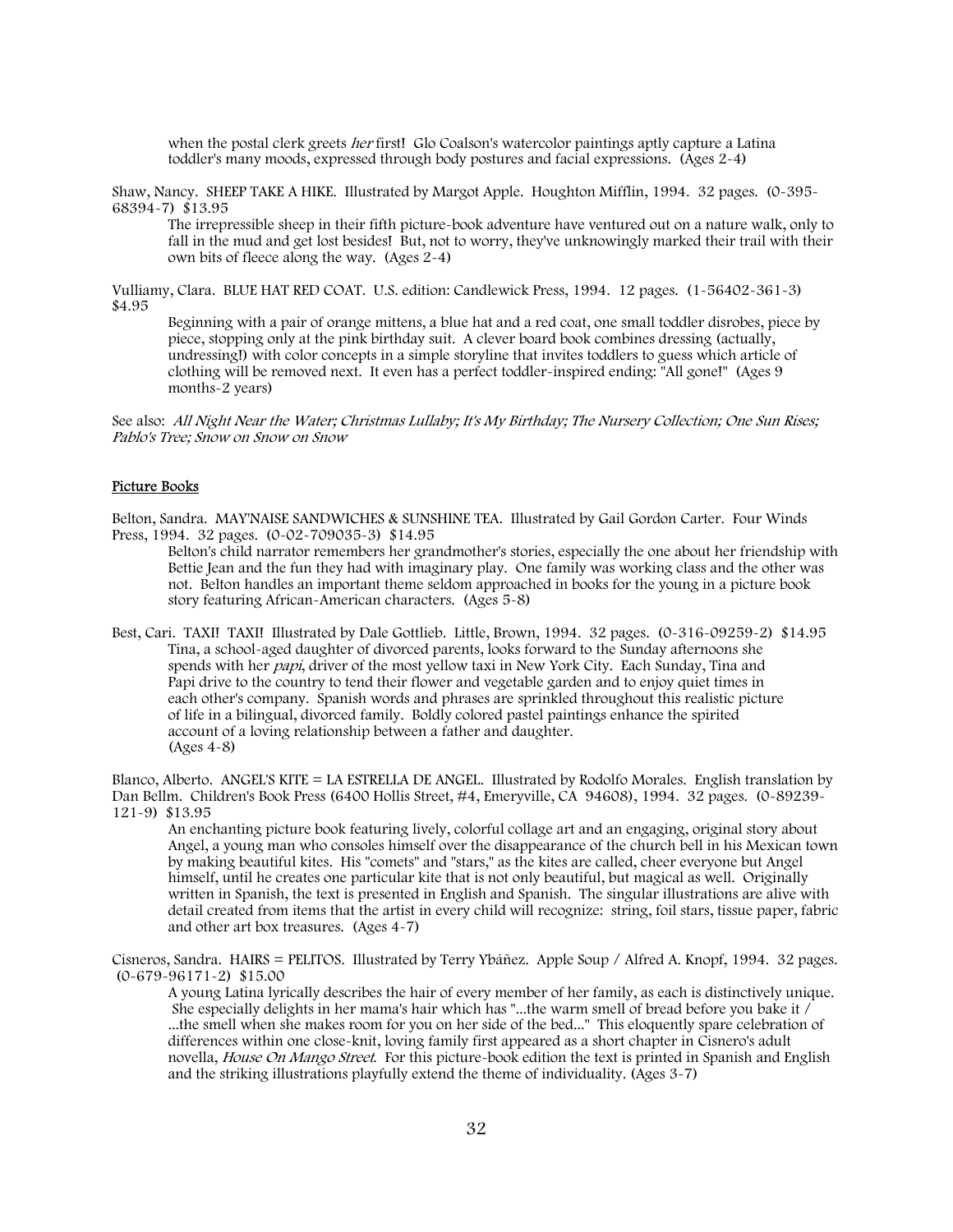Friend, Catherine. THE SAWFIN STICKLEBACK; A VERY FISHY STORY. Illustrated by Dan Yoccarino. Hyperion, 1994. 32 pages. (1-56282-474-0) \$13.95

As Katie and her younger brother, Mark, sit with their Grandpa in his icehouse waiting for a fish to bite, they imagine a series of incredible -- and highly improbable -- fish lurking below the ice; in fact, Mark thinks he can even see them when he peers down into his ice hole. And when he catches his first whopper, Katie and Grandpa conspire to turn it into a whopper of a different sort -- the horrible, humongous sawfin stickleback. Dan Yaccarino's human figures have large, round heads atop tiny bodies, adding to the humor and overall "fishiness" of the story. (Ages 4- 8)

Gauch, Patricia Lee. TANYA AND EMILY IN A DANCE FOR TWO. Illustrated by Satomi Ichikawa. Philomel, 1994. 32 pages. (0-399-22688-5) \$15.95

- In this new 11 1/2 x 8 3/4" picture story about a small wiggly child who wants to be a ballet dancer, Tanya meets Emily, one of those kids with inborn coordination and grace. But Emily is also new to the class and always alone afterwards. The indomitable Tanya approaches Emily, demonstrating to "dance" an ostrich and a flamingo, even though it's difficult for Emily to do that when they are called a *jete* or an equil *bire*. Gauch and Ichikawa's best book yet shows the action, imagination and fun of two children, each talented in different ways. (Ages 3-7)
- Geisert, Arthur. AFTER THE FLOOD. Houghton Mifflin, 1994. 32 pages. (0-395-66611-2) \$16.95 Everyone familiar with the Noah's Ark story knows that the ark rested on Mount Ararat after the flood, but it takes the special skills of Arthur Geisert to show how Noah et al. moved the ark and all its passengers down onto dry land below and then turned the ark over to build a shelter. Geisert's trademark fascination with pulleys and ramps is evident, as is his droll humor, and his imagination suggests other practicalities, as well. "Seeds and shoots were planted. Trees began to bloom. There was time for the family." Detail is important in Geisert's stunning etchings, appropriately tinted with the colors of the rainbow. A welcome sequel to *The Ark* (1988) also published by Houghton. (Ages 4-10)
- Guback, Georgia. LUKA'S QUILT. Greenwillow, 1994. 32 pages. (0-688-12155-1) \$14.00 The traditional Hawaiian quilt Luka's tutu (grandmother) makes for her looks nothing like the elaborate, brightly colored quilt Luka had pictured in her head, and she cannot hide her disappointment when Tutu presents it to her. When the two attend a Lei Day celebration, Luka's nontraditional approach to lei-making gives Tutu an idea about enhancing the quilt to suit both generations. Charming cut-paper collages reveal a surprising amount of cultural detail through the folk-art-style illustrations. (Ages 4-8)
- Harrison, Joanna. DEAR BEAR. U.S. edition: Carolrhoda, 1994. 32 pages. (0-87614-839-9) \$18.95 Katie is afraid of the bear she imagines living in the closet under the stairs, so her mom suggests she write him a letter telling him to go away. Thus begins an engaging correspondence between the two and, after a series of letters, Katie is no longer afraid. In fact, she is anxious to meet the bear, who turns out to be a lonely teddy. Perceptive readers will no doubt realize that Katie's parents are behind it all, helping to channel Katie's imagination along a more positive route. In any case, it all works, thanks to Harrison's adept use of illustrations to show Katie's mental images of the bear, growing friendlier with each turn of the page. (Ages 4-8)

Isaacs, Anne. SWAMP ANGEL. Illustrated by Paul O. Zelinsky. Dutton, 1994. 36 pages. (0-525-45271-0) \$14.99

"On August 1, 1815, when Angelica Longrider took her first gulp of air on this earth, there was nothing to suggest that she would become the greatest woodswoman in Tennessee. The newborn was scarcely taller than her mother and couldn't climb a tree without help." So begins this original tall tale about a woman who'd give Paul Bunyan a run for his money. Isaac's amusing, folksy account centers on Angelica's magnificent battle with a huge bear known as Thundering Tarnation who'd been terrorizing the whole state of Tennessee -- that is, until he crossed paths with the great woodswoman nicknamed "Swamp Angel." Zelinsky's brilliantly rendered illustrations were painted with oils on cherry, maple, and birch veneers, as would befit the greatest of Tennessee woodswomen. His wry, larger-than-life depictions of the Swamp Angel and her "most wondrous heap of trouble" provide the perfect complement to Anne Isaacs' delightful story. (Ages 3-8)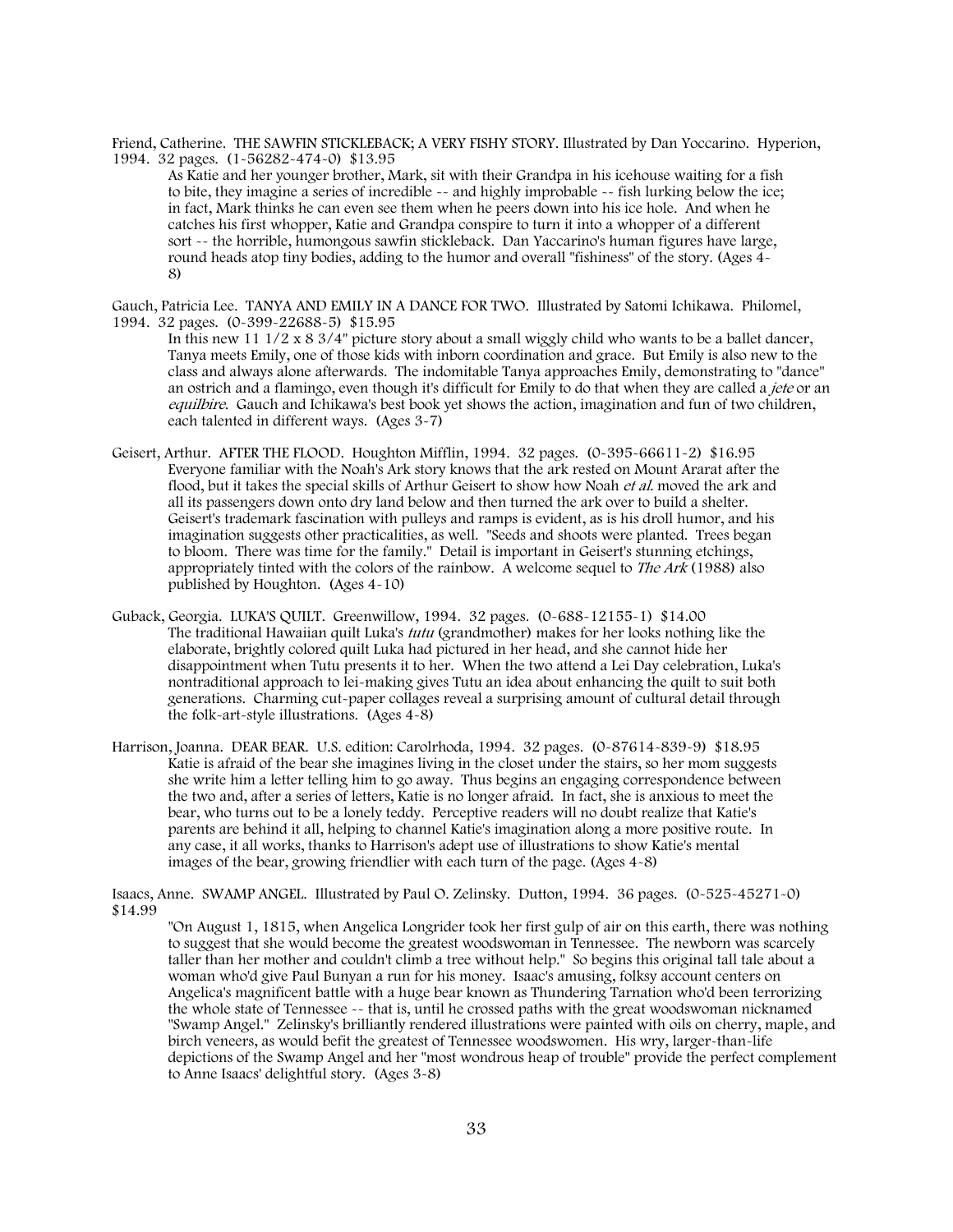Lee, Huy Voun. AT THE BEACH. Henry Holt, 1994. 24 pages. (0-8050-2768-8) \$14.95 There's no better place for Xiao Ming to practice his Chinese character writing than in the sand at the beach, where real people and objects mirror the images of the characters he's writing. Cut-paper collages work beautifully to convey abstract symbols through simple, concrete images, from "big" (a man stretched out on the beach) to "good" (mother and child together). (Ages 6-10)

McMullan, Kate. GOOD NIGHT, STELLA. Illustrated by Emma Chichester Clark. U.S. edition: Candlewick Press, 1994. 24 pages. (1-56402-065-7) \$14.95

- With all sorts of questions running through her head (Can your eyeballs fall out? If a vampire bites you, will water spurt out your neck when you try to drink?), Stella just can't fall asleep. Even her dad's suggestion ("Try closing your eyes") doesn't help. And, besides, she can't stop swallowing! Kate McMullan has perfectly characterized the mind-set of an imaginative, restless child who has more energy than anyone else in her household. Luckily, Stella has an equally imaginative dad who comes up with a solution that suits everyone. The amusing illustrations show a wide-eyed Stella whose brain stays switched on long after everyone else has gone to sleep. (Ages 5-8)
- Meddaugh, Susan. MARTHA CALLING. Houghton Mifflin, 1994. 32 pages. (0-395-69825-1) \$14.95 The dog who suddenly began speaking after a bowl of alphabet soup went to her brain instead of her stomach in Martha Speaks (Houghton, 1992) is back again. This time she's learning that there's a downside to communication. Not all words are pleasing, and three in particular are downright rude: "No dogs allowed." When Martha wins a vacation to a seaside resort in a telephone contest, she must suffer the ultimate indignity of being disguised as a human. Once again, Susan Meddaugh combines understatement, dialogue balloons and humorously expressive illustrations to allow Martha to speak for herself. (Ages 4-8)

Miller, William. ZORA HURSTON AND THE CHINABERRY TREE. Illustrated by Cornelius Van Wright and Ying-Hwa Hu. Lee & Low (228 East 45th St., New York, NY 10017), 1994. 32 pages. (1-880000-14-8) \$14.95 A picture-book account of the childhood of African-American writer Zora Neale Hurston focuses on the influence of her mother, who told Zora all the world belonged to her, contrary to the messages she got from her father and society at large. When her mother died, young Zora, who liked climbing trees, wearing pants, and listening to old men spin their stories at the town store or around a night-time camp fire, promised herself that she would live up to her mother's expectations. Miller has chosen small, significant details to give a sense of Zora's intellect and

personality through his spare account of her childhood. Somber pencil and watercolor paintings provide the perfect match for the text and depict Zora as a strong, active girl, even when she appears in the background as an observer. (Ages 6-9)

Nikola-Lisa, W. BEIN' WITH YOU THIS WAY. Illustrated by Michael Bryant. Lee & Low (228 East 45th St., New York, NY 10017), 1994. 32 pages. (1-880000-05-9) \$14.95

A rhyming, patterned text celebrates human diversity with an otherwise straightforward series of observations about physical differences. Energetic watercolor and colored pencil illustrations show children of various colors and sizes at play in a busy city park. (Ages 3-6)

Olaleye, Isaac. BITTER BANANAS. Illustrated by Ed Young. Boyds Mills Press, 1994. 32 pages. (1-56397-039- 2) \$14.95

Set in the heart of the African rain forest, this original story by a Nigerian writer has many folkloric qualities. Young Yusef gathers palm sap to sell at the market but notices with dismay that someone has been raiding his stores. When he discovers that the thieves are a family of baboons, he devises a scheme to discourage them from stealing from him. Frequent repetition of the phrases "Oh no! Oh no!" and "Oh yes! Oh yes!" to signal a bad or good turn of events, along with a generous use of onomatopoeia, makes this a great read-aloud. Ed Young's stunning artwork features his pastel and watercolor paintings, employed with a cut-paper technique that layers images to give a three-dimensional sense of the dense rain forest. (Ages  $4-8$ )

Peterson, Jeanne Whitehouse. MY MAMA SINGS. Illustrated by Sandra Speidel. HaperCollins, 1994. 32 pages. (0-06-023859-3) \$14.89

"My mama sings me no new songs. We get along with used tunes from the radio, and hymns she learned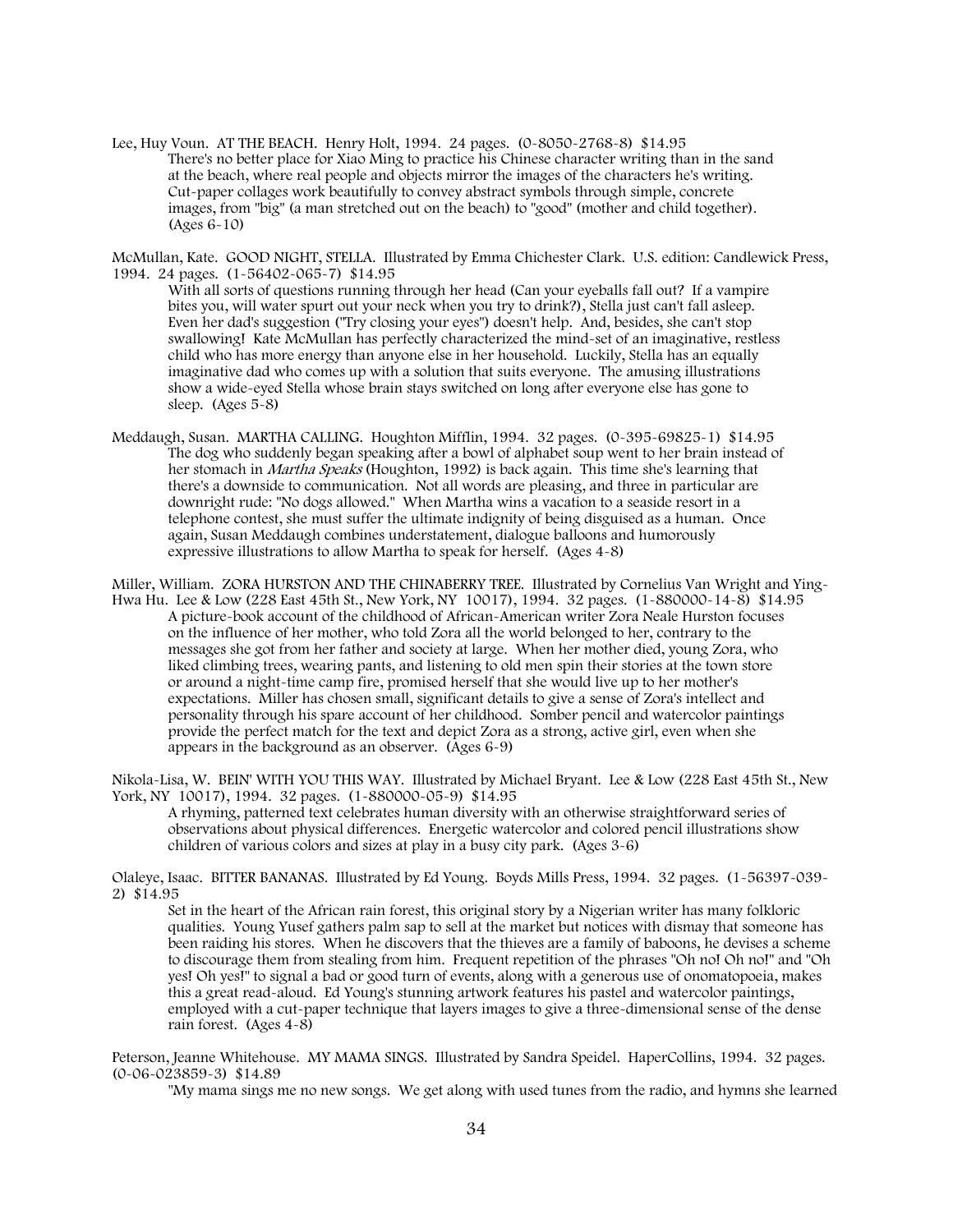with the Harmony Choir....She has one song for when daffodils are blooming, and winter is over, and everything's turning green, green, green, - and one for hot, hot summer nights when I'm too sticky to sleep. Then my mama sings me the same soft blues her mama taught her. Low and slow, the wavery tune smooths the warm sheets in my tiny room." A poetic text describes the loving relationship between a young African-American boy and his single-parent mother, and the special role that music plays in their lives. When the mother loses her job, she comes home too sad to sing, and in his need for reassurance the little boy imagines his own song to make his mother happy again. Sandra Speidel's warm, colorful paintings fill many of the two-page spreads. In some instances, this creates a difficulty in reading the words from a distance, but it will not detract from sharing this lyrically written picture book one on one. (Ages 4-7)

Pinkney, Brian. MAX FOUND TWO STICKS. Simon & Schuster, 1994. 32 pages. (0-671-78776-4) \$15.00 On a day when Max doesn't feel like talking to anyone, he sits brooding on the front steps of his apartment building until he notices two sticks on the ground. They make perfect drum sticks, and as people in Max's neighborhood pass by and say hello, Max responds by beating a rhythm with his sticks on something left behind by the previous passer-by. Primary and secondary colors brighten Pinkney's sweeping scratchboard illustrations which are filled with rhythmic motions. Honor Book, 1994 CCBC Coretta Scott King Award Discussion: Illustration. (Ages 3-7)

Pinkney, Gloria Jean. THE SUNDAY OUTING. Illustrated by Jerry Pinkney. Dial, 1994. 32 pages. (0-8037- 1198-0) \$14.99

A prequel to Back Home (Dial, 1992), Sunday Outing shows the days and steps leading up to Ernestine's visit to her relatives' rural southern home. Both stories, set in the early 20th century, provide a view of one middle-class African-American family's means of keeping in touch and passing down family traditions to their children. In Sunday Outing the Pinkneys depict Ernestine's close relationship with her Aunt Odessa through their mutual interest in trains and adventure. A wise elder, Aunt Odessa knows exactly how to encourage Ernestine's budding sense of independence and assure that the child will be able to make the long train trip back home by herself. (Ages 5-8)

Rattigan, Jama Kim. TRUMAN'S AUNT FARM. Illustrated by G. Brian Karas. Houghton Mifflin, 1994. 32 pages. (0-395-65661-3) \$13.95

Young Truman has learned from experience to approach his Aunt Fran's gifts with caution but what could possibly go wrong with an ant farm? Well, it's an *aunt* farm, for starters. And the aunts begin to arrive immediately to get down to business with their daily schedule of events: Tickle Practice, Headstands, Roller Skating, Hug Relay, Stories, Naps, Listening, and Tiptoeing. It's all too much for one small boy to handle, and Truman has to find a way to engage the help of other nieces and nephews. Delightfully playful illustrations show a great variety of dancing, singing, napping, cookie-baking, soccer-playing, and, of course, head-standing aunts, marching their way through the story. (Ages 4-8)

Reiser, Lynn. THE SURPRISE FAMILY. Greenwillow, 1994. 32 pages. (0-688-11672-8) \$13.93 The surprise begins with an egg which cracks open under the watchful eye of a little boy, immediately recognized as "mama" by the fluffy yellow chick who emerges. It continues with five duck eggs which "mama" generously places in the chicken's empty nest some months later. Each generation has a slightly different way of doing things but all live together happily, awaiting the next surprise. Lynn Reiser's excellent pacing is accomplished with a patterned text and an outstanding design and layout, illustrated by cheerfully colored watercolor and pen-and-ink paintings. (Ages 3-6)

Rochelle, Belinda. WHEN JO LOUIS WON THE TITLE. Illustrated by Larry Johnson. Houghton Mifflin, 1994. 32 pages. (0-395-66614-7) \$\$14.95

Jo Louis is so tired of people making fun of her name that she dreads her first day in a new school. But her grandpa manages to raise her spirits by telling her the story behind her name, a story that begins when he was a young man and had just arrived in Harlem on the day of the fighter Joe Louis's great victory. Artist Larry Johnson is so skillful with a paint brush that he manages to pull feeling and drama from the stance of a listening child, and he aptly characterizes the grandfather and granddaughter with expressions of great mutual affection and respect. (Ages 5-8)

Ryder, Joanne. A HOUSE BY THE SEA. Illustrated by Melissa Sweet. Morrow, 1994. 32 pages. (0-688-12676-6) \$14.93

"If I could live in a little house / I'd live in a house by the sea..." Joanne Ryder's gentle, rhyming text voices the dreams of a small boy and his sister who long for the every-day adventure and excitement a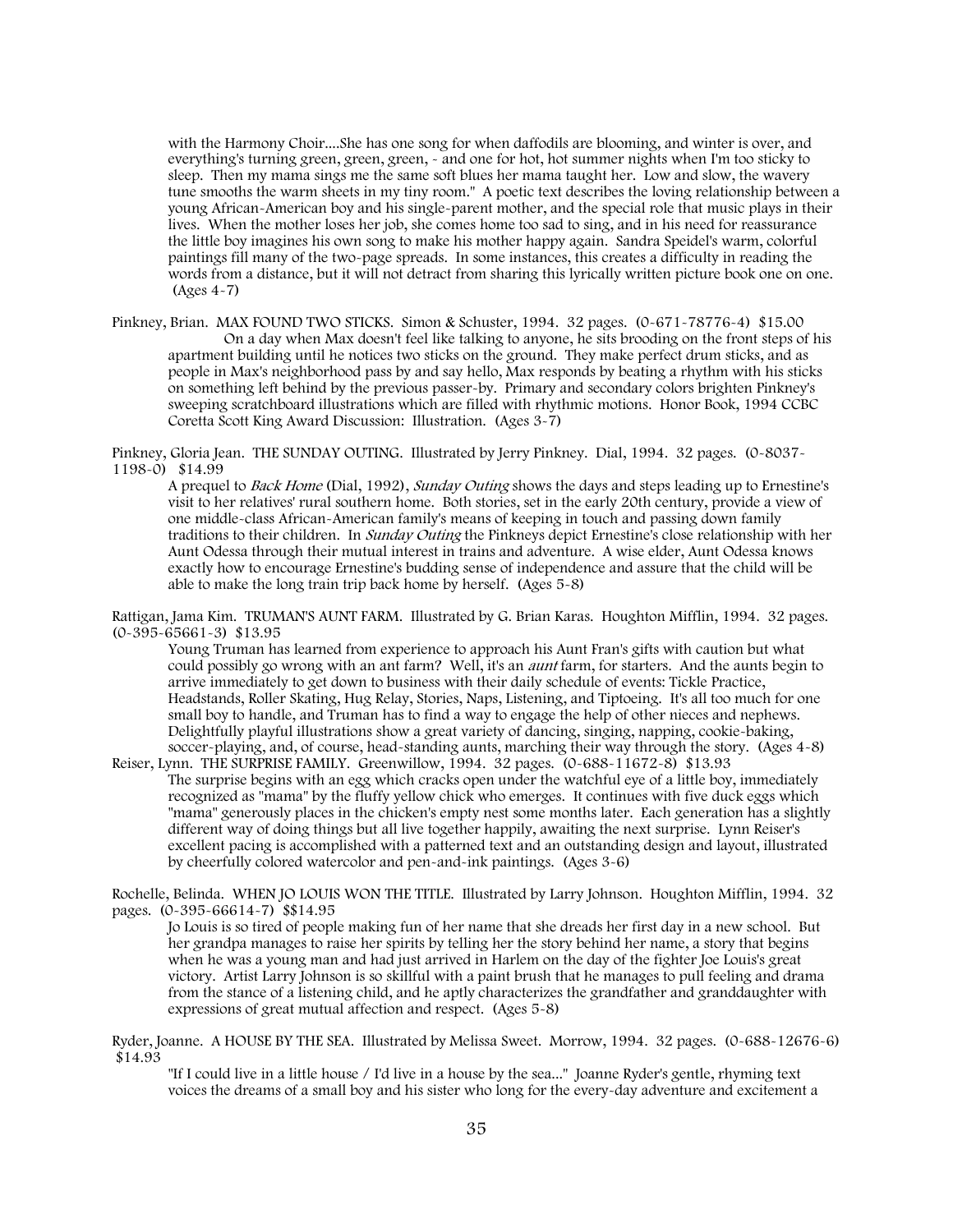seaside home would provide. Charming watercolor paintings of the two brown-skinned siblings deftly depict their wildly imaginative and playful vision of a perfect life. (Ages 3-5)

Sis, Peter. THE THREE GOLDEN KEYS. Doubleday, 1994. 56 pages. (0-385-47292-7) \$19.95 Peter Sis grew up in Prague, and this book represents his homage to the city of his childhood. His tribute involves three keys, three stories and three aspects of the famous Czech city. Memories entwine with history, legends, specific houses and streets, the ancient stone bridge and the famous astronomical clock, images of cats and the lure of three padlocks. With its subtle colors and complex images, The Three Golden Keys is one of the most elegant, intriguing books published during this decade. Jacqueline Kennedy Onassis participated in the editing of the elaborately produced 12 x 10 1/2" volume. The Three Golden Keys succeeds on multiple levels and surely invites repeated "readings" of several kinds. (Age 5 and older)

Spinelli, Eileen. IF YOU WANT TO FIND GOLDEN. Illustrated by Stacey Schuett. Albert Whitman, 1994. 32 pages. (0-8075-3585-0) \$14.95

Expertly composed acrylic and pastel paintings illustrate an imaginative color concept book in which a young boy and his mother look for objects of particular hues in the busy streets of their urban neighborhood. From the bright blue mail box to the steely gray pigeons, mother and son find every color of the rainbow because they know exactly where to look. (Ages 3-5)

Sun, Chyng Feng. MAMA BEAR. Illustrated by Lolly Robinson. Houghton Mifflin, 1994. 32 pages. (0-395- 63412-1) \$14.95

From the moment she first saw it in the toy shop window, Mei-Mei has desperately wanted the huge stuffed bear, even though she knows her mama doesn't earn enough money in her job at the neighborhood Chinese restaurant to buy such extravagant luxuries. Mei-Mei manages to earn some money of her own with occasional odd jobs around the restaurant but she still can't save enough to buy "the softest, warmest bear in the whole world." Luckily, Mei-Mei's mama is soft and warm and gives great bear hugs, and that is the most important thing of all. The warm, quiet tone of the refreshingly realistic story is echoed in the softly colored illustrations that accompany it. (Ages 4-8)

Sun, Chyng Feng. ON A WHITE PEBBLE HILL. Illustrated by Chihsien Chen. Houghton Mifflin, 1994. 32 pages. (0-395-68395-5) \$14.95

What a glorious adventure Mimi has at the dinner table where she climbs a tree (or broccoli stalk) on top of a white pebble hill (or bowl of rice) to see a far-off lake (or vegetable soup). The child's imagination goes wild during an otherwise routine dinner, and both the author and the illustrator have remarkably left plenty of room for interpretation on the part of individual readers. Come and get it! (Ages 4-8)

Weston, Martha. APPLE JUICE TEA. Clarion, 1994. 32 pages. (0-395-65480-7) \$14.95

Because her grandmother lives far away, Polly doesn't see her very often. When she does come to visit Polly and her mom and dad, she seems like a stranger and Polly is reluctant to include her in her life. But Gran is obviously an old pro with children and she knows just the right way to give Polly the time and space she needs to get acquainted. The muted tones of Martha Weston's pen-and-ink and watercolor illustrations perfectly carry her understated story about the challenges of being a family together and apart. (Ages 3-6)

Wild, Margaret. OUR GRANNY. Illustrated by Julie Vivas. U.S. edition: Ticknor & Fields, 1994. 32 pages. (0- 395-67023-3) \$13.95

"Some grannies...baby-sit / drive trucks / fix the plumbing / go to college / travel / write books / work in an office / play in a band / or make sick people better. Our granny marches in demonstrations." Two children describe their own Granny's home life, physical appearance and activities in comparison to those of many other grannies in a fresh book that combines the comfort of things familiar with the surprise of the unexpected. Margaret Wild's warm, witty text and Julie Vivas' soft, vibrant watercolors showing grannies of all shapes, sizes and colors engaged in various activities combine to form a book that celebrates difference and love. (Ages 2-4)

Wormell, Mary. HILDA HEN'S SEARCH. U.S. edition: Harcourt, Brace, 1994. 32 pages. (0-15-200069-0) \$13.95

All elements of design, from composition to typeface, work together to create an exquisite picture story of Hilda Hen's search for the perfect spot to build her nest. When there's no room for a nest in the chicken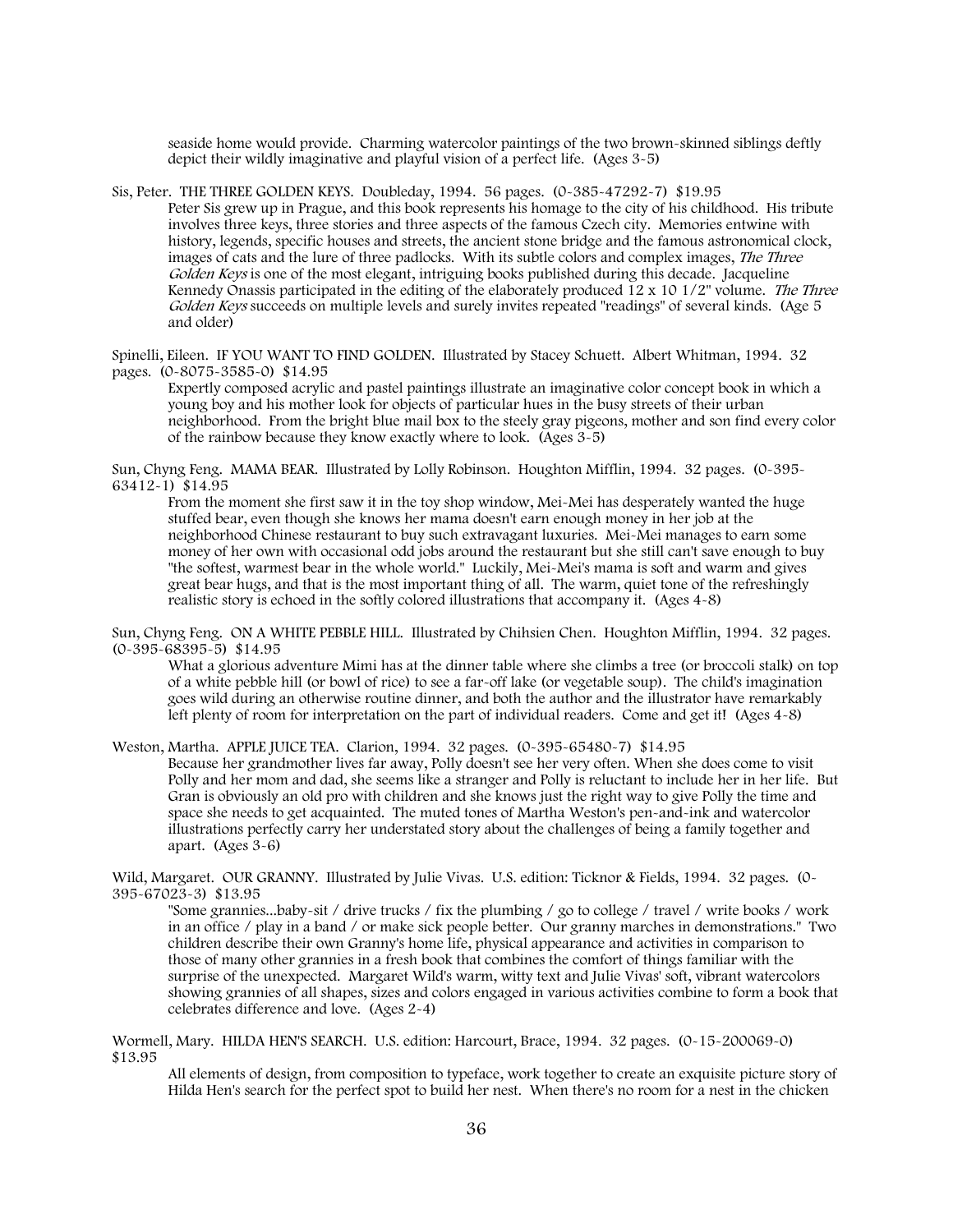coop, Hilda wanders throughout the barnyard but each time when she thinks she has found the right cozy spot (the hay mow, a bicycle basket, a laundry basket, etc), something happens to make her change her mind. (Ages 4-7)

See also: All About Alligators; The Bossy Gallito; The Christmas Tree Ship; Day of Delight; The Days Before Now; The Desert is My Mother; Eagle; Fun-No Fun; Goody O'Grumpity; Iktomi and the Buzzard; John Henry; Listen to the Desert; Meet Danitra Brown; Mole's Hill; My Painted House, My Friendly Chicken and Me; One Sun Rises; Our People; Sitti's Secrets; Smoky Night; Snow Leopard; They Followed a Bright Star; This Way Home; Tiger Soup; Tukama Tootles the Flute

### Easy Fiction

Calmenson, Stephanie. MARIGOLD AND GRANDMA ON THE TOWN. Illustrated by Mary Chalmers. An I Can Read Book / HarperCollins, 1994. 64 pages. (0-06-020813-9) \$14.00

A new hat, a windy trip to the park, lunch in a restaurant and silly pictures in a photobooth are the highlights of Marigold's special day with Grandma in this simple chapter book that captures a dynamic, loving grandmother/granddaughter relationship. Marigold and Grandma, who are rabbits, are convincingly personified in Calmenson's warm text and Chalmers' charming illustrations. (Ages 6-8)

DeGross, Monalisa. DONAVAN'S WORD JAR. Illustrated by Cheryl Hanna. HarperCollins, 1994. 71 pages. (0- 06-020191-6) \$13.89

Third grader Donavan Allen collects words like other kids collect trading cards. When his word jar becomes filled to the brim with the slips of paper on which the words he's collected and memorized are written, Donavan has a problem. What should he do with all of them? Donavan's search for the perfect solution is at the center of this story featuring his loving, supportive African-American family. A perfect read-aloud! (Ages 7-10)

Hesse, Karen. SABLE. Illustrated by Marcia Sewall. A Redfeather Book / Henry Holt, 1994. 81 pages. (0-8050- 2416-6) \$14.95

Tate has always wanted a dog, so when the skinny stray wanders into her yard one October, she's determined to keep it. She names the dog Sable because of her dark, silky coat. But when Sable proves to be too much to handle - always wandering off and returning with things that belong to the neighbors both Mam and Pap agree the dog has to go, and Sable is given away to a doctor in a another town. Tate's anger at losing her dog turns to single-mindedness - she'll do whatever it takes to prove to her parents how important it is for her to get Sable back. An unsentimental, satisfying animal story featuring strong prose and a compassionate, capable young girl as protagonist make this a noteworthy transitional reader. (Ages 8-11)

Picó, Fernando. THE RED COMB. Illustrated by María Antonia Ordóñez. Translation and adaptation by Argentina Palacios. U.S. edition: BridgeWater, 1994. 48 pages. (0-8167-3539-5) \$14.95

Because Pedro Calderón has received rewards for capturing runaway slaves, considered "lawbreakers," he is envied by other young men in his Puerto Rican village. "Black folks should help black folks, not hurt them," counsels Old Rosa Bultrón. Ultimately Rosa tricks Pedro and saves a runaway girl. Picó is a history professor in Puerto Rico. The Cuban-born artist, whose illustrations appear in full color in this 8 1/2 x 9 1/4" book, has lived in Puerto Rico since 1961. (Ages 7-11)

Russell, Ching Yeung. FIRST APPLE. Illustrated by Christopher Zhong-Yuan Zhang. Boyds Mills Press, 1994. 127 pages. ( 1-56397-206-9) \$13.95

An easy-to-follow story set in China during the late 1940s involves nine-year-old Ying, an active girl whose constant activities bring almost daily mishaps. Ying's determination to get an apple for her grandmother requires her to do boring chores, and she gets into one scrape after another. The idea that there are children as well as adults who have only read about but never tasted "sweet and crunchy" apples will intrigue many U.S. readers. The fast-paced plot includes cultural details that do not get in the way of the sparkling dialogue that may have a few too many American idioms; however, these will make the short "chapter book" even more appealing for U.S. readers, even as a "read-aloud." (Ages 6-9)

Stolz, Mary. COCO GRIMES. HarperCollins, 1994. 89 pages. (0-06-024233-7) \$13.89 Thomas, who has just turned eleven, is dying to go to Miami to meet Coco Grimes, a man who once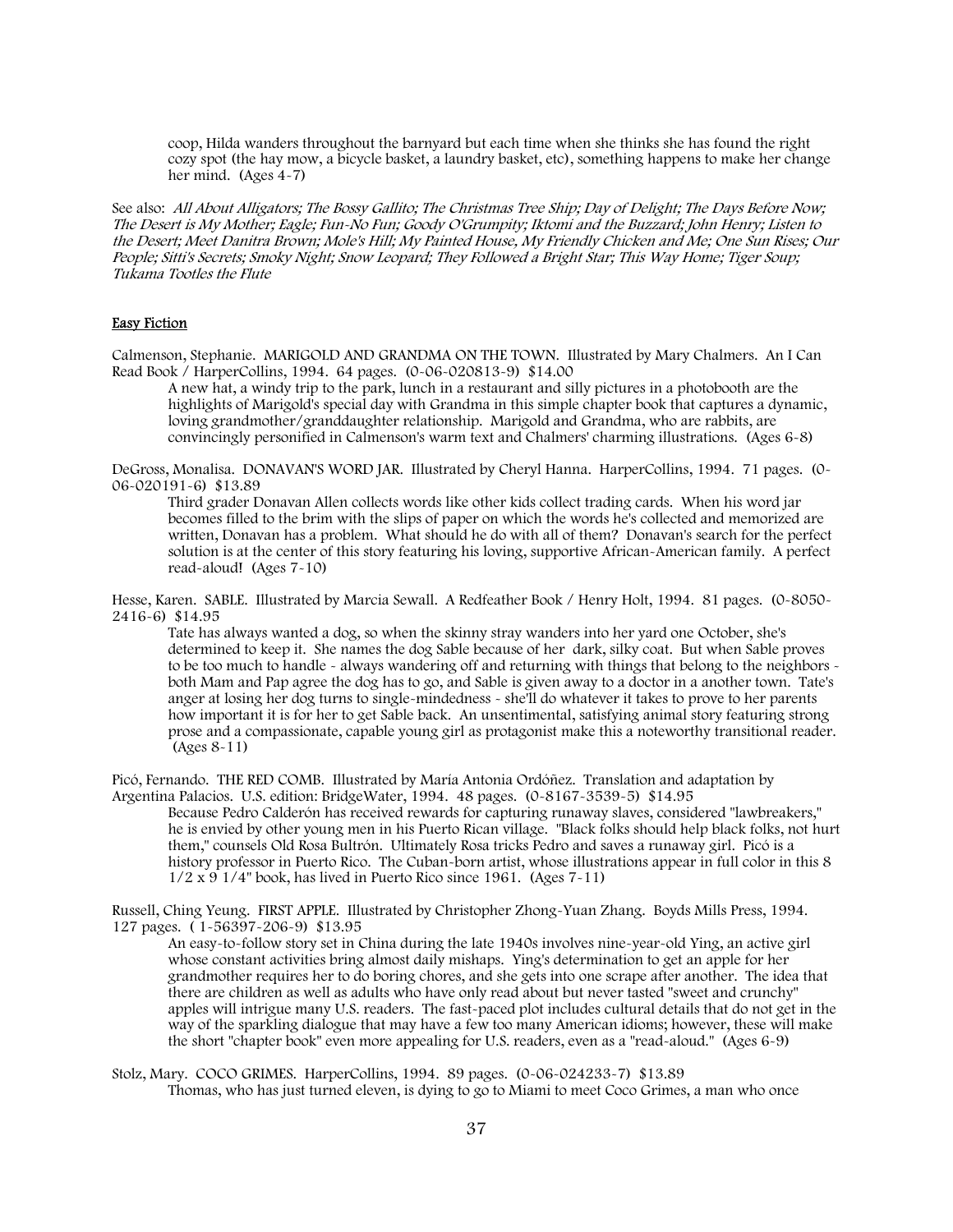played baseball in the Negro Leagues. But Grandfather's old pickup truck is too unreliable to make the trip across Florida. Thomas' disappointment turns to excitement when Grandfather is able to borrow a car, but his visit to Coco Grimes in Miami proves disconcerting when the former athlete talks with excitement and certainty about his days on the playing field one minute and is confused and yelling at Thomas the next. The fourth book featuring this African-American grandfather and grandson whose relationship continues to grow was preceded by other equally successful books to read aloud or for newly independent readers: *Storm in the Night* (1988), Go Fish (1991) and *Stealing Home* (1992), all published by HarperCollins. (Ages 7-10)

See also: Polar the Titanic Bear; The Sandman and the Turtles; Twelve Tales

### Fiction for Children

Avi. THE BARN. Orchard, 1994. 106 pages. (0-531-06861-7) \$13.95

- When his father becomes ill, nine-year-old Ben leaves boarding school in Portland, where he's been since his mother's death the previous year, and returns to his family's home in the Oregon Territory to help his older brother and sister take care of Father and run the farm. The "fit of palsy" Father suffered has left him as helpless as an infant, unable to feed himself, clean himself, or communicate in any way. Caring for Father, Ben desperately looks for signs of improvement - the smallest movement, the tiniest sound. Finally, he determines that if he, Nettie and Harrison construct - with no one's help - the barn that Father had wanted so badly to build, Father will have something to live for. It is Ben's trust that this barn - this gift - will make Father better that is at the heart of this bittersweet story of determination and faith as only a child knows them. (Ages 9-12)
- Bauer, Marion Dane. A QUESTION OF TRUST. Scholastic, 1994. 130 pages. (0-590-47915-6) \$13.95 Fourteen-year-old Brad is having a hard time accepting the fact that his mother is divorcing his father. Even though she seems much happier, he refuses to visit or talk to her, and he expects his eight-year-old brother, Charlie, to do the same. Throwing all of his energy and emotion into the care of a stray cat and her kittens who are living in their backyard shed, Brad is devastated when he and Charlie find one of the kittens dead, and he is certain the mother cat is at fault. Only when he is at risk of losing everything he will let himself care about does Brad finally reach out to *both* his parents, and in doing so realizes that beyond his hurt and anger, love has never gone away. (Ages 10-14)

Blos, Joan W. BROOKLYN DOESN'T RHYME. Illustrated by Paul Birling. Charles Scribner's Sons, 1994. 86 pages. (0-684-19694-8) \$12.95

Writing about her family for a school assignment, eleven-year-old Rosey Sachs, a first generation Jewish American born in 1895, begins to understand her teacher's statement that, in doing so, she will come to know herself. Rosey's stories about her family and friends become a means by which her own compassion for those around her is revealed. Each chapter of this appealing text is a separate story by Rosey that warmly depicts Jewish life around the turn of the century in Brooklyn. (Ages 8-10)

Collington, Peter. THE COMING OF THE SURFMAN. U.S. edition: Alfred A. Knopf, 1994. 32 pages. (0-679- 84721-9) \$16.00

The Surfman's arrival in a bleak urban neighborhood brings with it a transformation. Rival gangs, the Hammers and the Nails, lay down their weapons to ride the waves in the surfing tank the Surfman builds for them. The young narrator, who has always been caught between the gangs, begins to sense purpose in helping the Surfman repair the machine when it fails. But when the wave machine breaks down for an entire day and the narrator is unable to fix it - he was always too busy thinking about surfing to pay close attention to what the Surfman was telling him - the truce breaks down with it, and the destruction that follows results in the Surfman's departure. Thought-provoking without being didactic, Peter Collington's highly original picture book for older readers features full-page, full-color paintings heavy with emotional impact. The grim urban environment is traced in hard edges and shaded in grays and blacks, while the respite from this oppression brought on by the Surfman's activities is realized in the use of neon-bright colors. (Ages 8-12)

Creech, Sharon. WALK TWO MOONS. HarperCollins, 1994. 280 pages. (0-06-023337-0) \$15.89 Singular, vividly realized characters are at the heart of this moving, funny and astonishing novel. On a cross-country trip to Idaho to visit her mother, thirteen-year-old Sal fascinates and delights her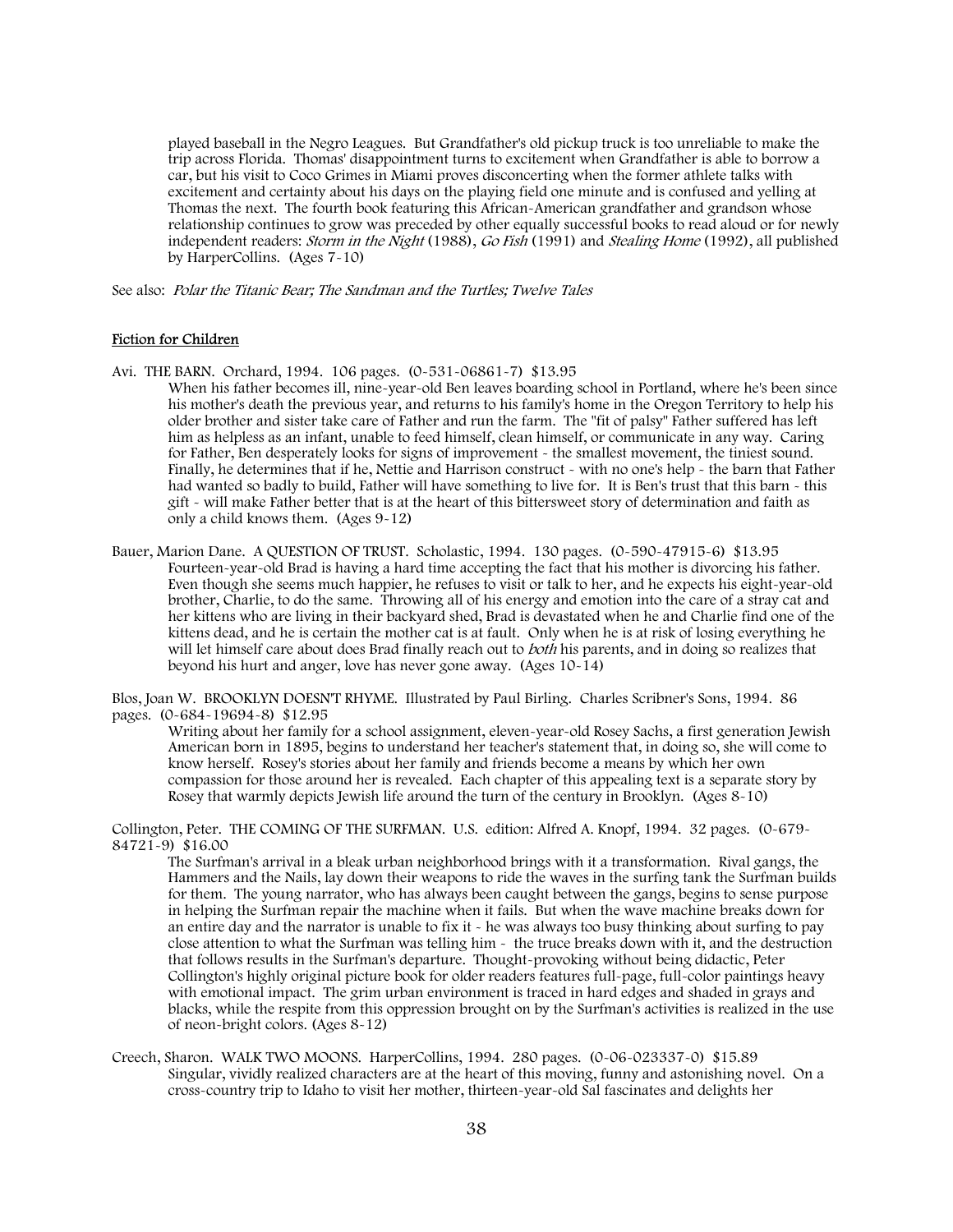grandparents with the story of mystery surrounding her best friend Phoebe Winterbottom, or Peeby as Gram and Gramps refer to her. But in telling Phoebe's story, Sal is also telling her grandparent's her own - how she is dealing with the changes in her life since her mother left their Kentucky home and she and her father moved to Ohio. The narrative moves back and forth between Sal on the road with her grandparents and Sal's story of Phoebe, but throughout, she privately reflects on her own memories of life back in Kentucky before her mother went away, when things seemed calm and whole. The journey west with her grandparents, who are colorful, quirky characters with boundless love, is healing for Sal as she comes to understand and accept why her mother went away. An added bonus for Wisconsin readers are the stops Sal and her grandparents make in downtown Madison and the Wisconsin Dells as they journey west. Winner, 1994 CCBC Newbery Award Discussion. (Ages 10-14)

- DeFelice, Cynthia. LOSTMAN'S RIVER. Macmillan, 1994. 160 pages. (0-02-726466-1) \$13.95 Tyler's family moved to Florida to escape their past, but the past catches up with them in an unpredictable way when someone who appears to be a naturalist engages 13-year-old Tyler to draw certain plume birds for him and then is murdered. Tyler becomes involved in protecting what would now be called part of the Everglades ecosystem. The setting is Lostman's River in the Ten Thousand Islands region of Florida, the year is 1906, and the action is plentiful in this fast-paced first-person novel with a surprisingly contemporary theme. The author used the resources of the Seminole Museum in writing her book. (Ages 10-13)
- Dorris, Michael. GUESTS. Hyperion, 1994. 119 pages. (0-7868-2036-5) \$13.89

A novel offering young readers the opportunity to consider the life and perspective of an American Indian child at the time of the first European settlement in North America features Moss, a young boy who is unhappy that his father has asked outsiders to share his village's harvest meal. "Someday, you'll understand," his father tells him, but to Moss that answer is only another way in which he is treated as a child. Impatient to grow up and unhappy at the change in tradition, Moss ventures alone into the forest, thinking he will have his "away-time," the time when a boy seeks out solitude in the hopes of returning with his adult identity and new understanding. But in the forest Moss finds Trouble, a girl from his village whose desire to go against tradition makes her as restless and unhappy in her own way as he is in his. (Ages 9-11)

Farmer, Nancy. THE EAR, THE EYE AND THE ARM. A Richard Jackson Book / Orchard, 1994. 311 pages. (0- 531-08679-3) \$18.95

When the three children of General Amadeus Matsika connive their way out of their high-security home, they are looking for change and excitement. They find it, but the ordeal of being kidnapped provides more than they had expected. Moving from an ancient toxic waste dump, to Resthaven, where people attempt to live in the ways of long ago, to the hideout of a powerful street gang in the Mile-High MacIlwaine Hotel, the children are always one step ahead of the trio of mutant detectives--the Ear, the Eye, and the Arm--who are following their trail in the hopes of rescuing them. Set in Zimbabwe in the year 2194, this complex, action-filled adventure of the future combines elements of science fiction with Shona mythology and a running sense of humor. Honor Book, 1994 CCBC Newbery Award Discussion. (Ages 10-14)

Fine, Anne. FLOUR BABIES. U.S. edition: Little, Brown, 1994. 178 pages. (0-316-28319-3) \$14.95 The constituents of Room 8 were always Sads or Bads--the regular Lads and Brains were placed elsewhere. So it's not too surprising when Room 8 pursues a Flour Baby project for the Science Fair under the mistaken expectation that it will culminate in a glorious flour explosion. Carting around a six pound sack of flour for three weeks, let alone keeping it dry, clean and constantly tended, is not their idea of fun. The premise is ripe for comedy which the author delivers, but these students, despite their teacher's and their own low expectations, discover a great deal about caring, responsibility and themselves during the course of the project. (Ages 11-14)

Hickman, Janet. JERICHO. Greenwillow, 1994. 135 pages. (0-688-13398-3) \$14.00

Stuck at her grandmother's in boring Gatesville is not the way twelve-year-old Angela was counting on spending her summer, but she and her mother must stay to help Grandma take care of GrandMin, Angela's great-grandmother. Struggling with loneliness, first love, and the difficulty of watching someone she loves dying, Angela wishes she could be any place else but the tiny town that was once known as Jericho. In an effective weaving of stories, Angela's emotional turbulence over the course of the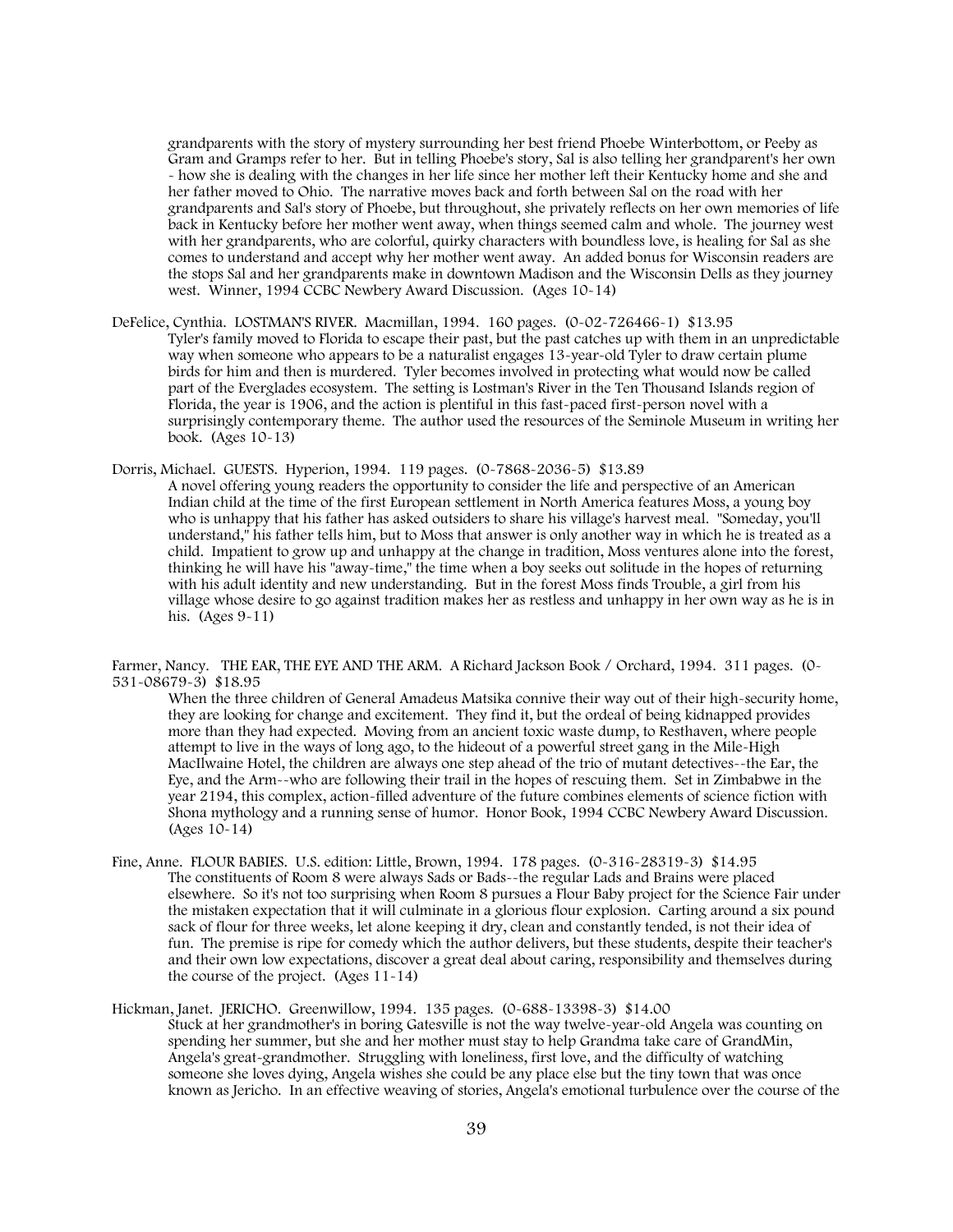summer is used as a launching point to tell the story of GrandMin's life, which is locked in the elderly woman's memory so that the reader is able to discover what Angela will never know. (Ages 11-14)

Koertge, Ron. TIGER, TIGER, BURNING BRIGHT. A Melanie Kroupa Book / Orchard, 1994. 179 pages. (0-531- 06840-4) \$15.95

The dusty beauty of the desert landscape features prominently in this adventurous novel about growing up and growing old. Jesse's grandfather, Pappy, swears he's seen tiger tracks in the California desert near their home. If his mother finds out, Jesse is sure she'll have Pappy put in a nursing home. Pappy's forgetfulness, like when he fell asleep while cooking, already has her worried. She thinks it's too dangerous for Pappy to be on his own anymore, while Jesse thinks it would kill Pappy to send him away. Determined to prove that Pappy is fine, Jesse sets out on a course that almost ends in disaster before both he and his mother are able to see the other side of truth. (Ages 10-13)

McEwan, Ian. THE DAYDREAMER. Illustrated by Anthony Browne. HarperCollins, 1994. 192 pages. (0-06- 024426-7) \$14.00

Ten-year-old Peter Fortune has a knack for winding up in the most unlikely of situations: terrorized and held at bay by a doll in his sister's collection, climbing inside the skin of William, the family cat, or disappearing altogether with the help of vanishing cream, just to name a few. Peter's vivid imagination is at the bottom of it all in this unusual novel that invites readers to suspend disbelief and explore the wonder of it all. Anthony Browne's full-page black-and-white drawings provide an intriguing balance to the highly colorful workings of Peter's mind while capturing the mood - foreboding, warm, frightening of each of Peter's adventures. (Ages 10-12)

Maguire, Gregory. MISSING SISTERS. Margaret K. McElderry Books, 1994. 152 pages. (0-689-50590-6) \$14.95

Out of necessity, feisty Alice Colossus has learned to make her own way. This twelve-year-old has a hearing disability that affects her spoken communication and, as the novel begins, she lives in an orphanage operated by a unique array of Catholic nuns. As Alice attempts to find out about her birth family, readers become caught up in the drama surrounding her search. Thoughtful readers will also begin to notice Maguire's accumulating array of images related to doubles, mirror images, opposites, twins and - sisters. Dualities abound: each nun and girl has two names, the city of Troy is half-dissolved in mist, a bus passenger becomes a savior as well as a persecutor, Alice lands the part of Eliza Doolittle and shares the two-pronged role with another girl. Maguire is on-target with several touchy matters, such as the characterization of a white couple of good will who adopted an African-American child during the 1960s. His playful sense of description and beautifully phrased prose complement a satisfying story with memorable characters. (Ages 9-12)

- Maguire, Gregory. SEVEN SPIDERS SPINNING. Clarion, 1994. 132 pages. (0-395-68965-1) \$13.95 A hyperactive, off-the-wall novel for young readers involving the escape of seven rare Siberian snow spiders *en route* to a laboratory at Harvard University. The spiders end up building webs on the outskirts of Hamlet, Vermont, where the school year has just begun. In the class of the almost-too-good-to-be-true teacher Miss Earth, the Tattletales and the Copycats, rival clubs of girls (Tattletales) and boys (Copycats), are already planning for the next round of their ongoing battle of the sexes. Horror! Unbeknownst to the Copycats, the Tattletales, Miss Earth, or the rest of Hamlet's citizenry, the seven spiders are making their way one by one to Miss Earth's classroom. Has it been mentioned that the bite of a Siberian snow spider is deadly? (Ages 8-11)
- Morpurgo, Michael. THE SANDMAN AND THE TURTLES. Philomel, 1994. 79 pages. (0-399-22672-9) \$14.95 A lovely fantasy adventure set on the coast of Wales, where each year Michael spends his summer vacations with his cousin and best friend, Barry. But this year Barry has a broken leg, so Michael finds himself spending his mornings on the beach with Barry's seven-year-old sister, Polly. When Polly demands that they build a giant out of sand, Michael complies. When Polly insists they save the giant from the incoming tide, Michael balks, but then finds himself busily scooping out a channel in the sand in order to protect their creation. Then the Sandman, as Polly calls him, begins to stretch and come alive, and Michael can barely believe his eyes. But to Polly, it's perfectly natural - of course the Sandman and all the other characters who feature in Gramps' wonderful stories are real! A warm, lively family is at the center of this charming, funny story in which the boundaries between real and imagined are delightfully blurred. (Ages 8-10)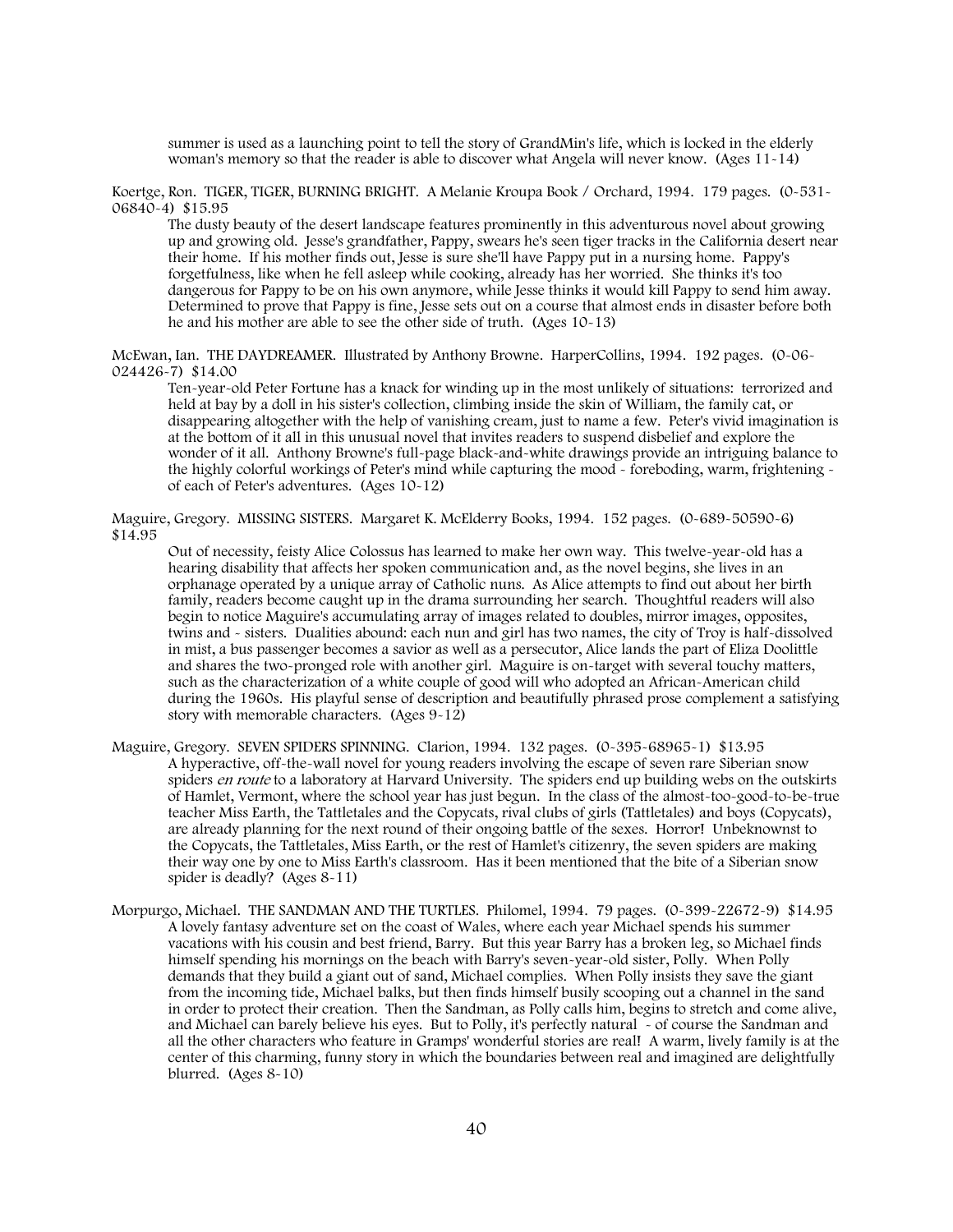- Nelson, Theresa. EARTHSHINE. A Richard Jackson Book / Orchard, 1994. 182 pages. (0-531-06867-6) \$15.95 Slim's dad has AIDS, and the twelve-year-old is hoping for a miracle. As unlikely as it seems, she gets one - in a way - a miracle of love, courage, strength and understanding. As Slim struggles with the fact that her father's condition is worsening, the adults around her have the wisdom to let her be herself, to feel and not feel, to rage and be silent, all in her own time. Surprisingly, there are light moments. A deeply moving, unsentimental novel seamlessly weaves life, death and a bus trip to Oz into a tapestry of human experience. (Ages 11-14)
- Paterson, Katherine. FLIP-FLOP GIRL. Lodestar, 1994. 120 pages. (0-525-67480-2) \$13.99 After her daddy dies, Vinnie, her little brother, Mason, and Momma must move from Washington to Virginia to live with Grandma. To make matters worse, Mason won't talk to anyone - he hasn't since Daddy died - and Vinnie thinks that everyone is so concerned about him that no one cares about her. Then Vinnie meets Mr. Clayton, her new fourth grade teacher; the attention he gives Vinnie and her capacity to imagine become her greatest source of pleasure. Sometimes Mr. Clayton also pays a lot of attention to another girl in her class - Lupe - but Vinnie is certain that she herself is the one he finds special. As a result, when Mr. Clayton announces he is getting married, her feelings of betrayal and jealousy are so strong that she lashes out in an act of anger which powerfully satisfies her rage, but then terrifies her into letting Lupe being blamed as the perpetrator. Firmly grounded in Vinnie's point of view, Paterson's storytelling magnificently renders the emotional landscape of childhood. (Ages 10-12)
- Reaver, Chap. BILL. Delacorte Press, 1994. 216 pages. (0-385-31175-3) \$14.95 Thirteen-old-Jess, her dog Bill, and her father live in rural Kentucky, where he scrabbles out their livelihood by making moonshine. Through the agent attempting to put her father out of business, so to speak, Jess glimpses the promise of a new life for herself. To whom and what will she be true? The late author's skill is evident; he created believable characters about whom readers care, weaving both humor and action into a first-person narrative set in prohibition years. (Ages 10-13)
- Stewart, Elisabeth J. ON THE LONG TRAIL HOME. Clarion, 1994. 106 pages. (0-395-68361-0) \$13.95 Basing a short adventure novel upon her own great-grandmother's escape from the historic and tragic Trail of Tears endured by the Cherokee people, Stewart succeeds in creating characters whose motivations and actions seem credible for their circumstances and time. Meli is the protagonist determined to return home in this 11-chapter survival story set in various parts of Oklahoma, Missouri, Illinois, Tennessee and North Carolina. (Ages 10-13)

Woodson, Jacqueline. I HADN'T MEANT TO TELL YOU THIS. Delacorte, 1994. 115 pages. (0-385-32031-0) \$14.95

"Sometimes Lena walked like somebody broken. When I found myself behind her in the crowded hallway, I wanted to punch her back straight, to yank her head up, to focus her eyes away from the floor. Other times she moved through the hallway like a steel wall, impenetrable and upright. Then I was a little bit afraid that she would turn around, see me behind her, and explode." In Chauncey, where issues of race and class mean everything, twelve-year-olds Marie and Lena seem an unlikely match in friendship. Marie, who is middle class and black, is at first irritated but eventually intrigued by the efforts of Lena, a new girl at her school who is poor and white, to be friends with her. The friendship that develops between them helps Marie deal with the hurt and confusion she feels over her mother's desertion, and gives Lena respite from life with an abusive father. Together, the two girls create a haven - for Lena, it is a place of safety and comfort, for Marie a place to build strength and find courage. For them both, it is also, quite simply, a place to be children a few moments longer. Honor Book, 1994 CCBC Coretta Scott King Award Discussion: Writing. (Ages 11-14)

See also: The Captive; Coco Grimes; Donavan's Word Jar; The Ghost Fox; John Henry; Last Leaf First Snowflake to Fall; Platero and I; Running for Our Lives; Sable; War Game

### Fiction for Teenagers

Brooks, Martha. TRAVELING ON INTO THE LIGHT AND OTHER STORIES. U.S. edition: A Melanie Kroupa Book / Orchard, 1994. 146 pages. 0-531-06863-3) \$14.95

Eleven short stories highlight teenagers moving into adulthood, a transition which is depicted by this Canadian author as seldom smooth, and often traumatic. Rather than the common cliches of first love,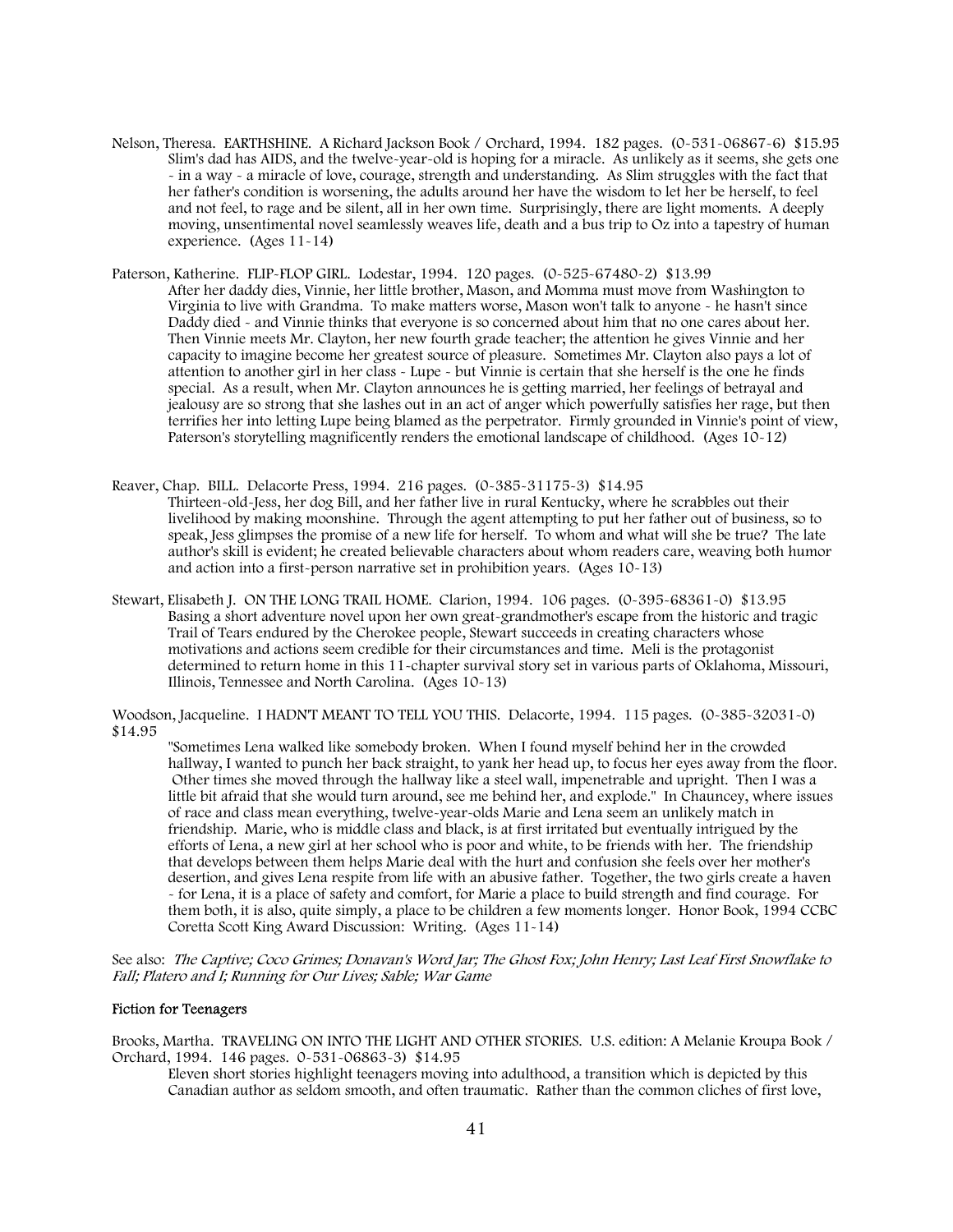friends, and school angst, these young men and women deal with issues ranging from caring for their own children to irrevocable parental rejection. The author's empathetic and elegant prose creates characters which ring true, and their often harsh lives are not without humor and beauty. The last three stories pick up where the novel TWO MOONS IN AUGUST (Joy Street Books, 1991) left off, following Sidonie and Bobbi Fallows into adulthood. (Age 14 and older)

Casey, Maude. OVER THE WATER. U.S. edition: An Edge Book / Henry Holt, 1994. 246 pages. (0-8050-3276-2) \$15.95

"We live in England, but. We live in England but all year long we are preparing for the journey home." Mary has lived in England for all of her life, but it is Ireland that is still considered "home" to her family, especially her mother, who "is so afraid of scornful glances at her Irish voice (in England) that she opens her mouth to no one." In Ireland with her family during the summer of her 14th year, Mary is at a loss for what it means to be "home" - to be grounded in a sense of self and connected to a place. Her relationship with her mother creates even greater isolation, for it seems she is judged harshly by her mother on everything she says and does. But with the help of her mother's youngest sister, Aunt Nuala, Mary slowly begins to understand and accept the beauty, the sadness and the strength of her Irish identity - an identity she carries with her wherever she goes. Casey's exquisitely written, powerfully moving narrative depicts a young woman's seeringly painful and joyous journey of discovery and selfacceptance. (Age 14 and older)

- Cushman, Karen. CATHERINE, CALLED BIRDY. Clarion, 1994. 169 pages. (0-395-68186-3) \$13.95 12th day of September (1290): "I am commanded to write an account of my days: I am bit by fleas and plagued by family. That is all there is to say." Fourteen-year-old Catherine has struck a deal: she can forego spinning, a task she loathes, if she agrees to keep a diary of her daily life. Catherine's chronicle of her life as lady-of-the-manor-in-training (a position she has no desire to fulfill) is witty, acerbic and altogether delightful. Over the course of a year, Catherine writes about events ranging from the number of fleas she's had to pick off herself (29 one day) to arrangements being made for her pending marriage to the man she calls "Shaggy Beard" - a marriage Catherine - independent of mind and spirit - does not wish to make. A fascinating and entertaining novel rich with detail of life in the middle ages. (Age 12 and older)
- Howarth, Lesley. MAPHEAD. Candlewick Press, 1994. 154 pages. (1-56402-416-4) \$14.95 Maphead has problems. He wants to meet his mother for the first time, which is problem enough, but he also has to deal with being an alien from the Subtle World who's trying to act like a run-of-the-mill human boy. Some things get easier with practice, like natural sounding speech patterns and hanging out with friends, but others remain a mystery, like just how to tell his human mother who he is, and how to convince his alien father that he'd like to keep up this existence for a while, rather than traveling on to commune with plants as usual. Wholly original characters and a science fiction plot firmly grounded in contemporary England make this quick-moving novel outstanding in its genre. (Ages 10-14)
- Lee, Marie G. SAYING GOODBYE. Houghton Mifflin, 1994. 219 pages. (0-395-67066-7) \$14.95 Cambridge, Massachusetts, is a long way from Arkin, Minnesota. Starting her freshman year at Harvard College, Ellen Sung quickly realizes that the distance from college to her home town is measured in more than miles. In Arkin, where her family was more concerned with fitting into their Midwest surroundings than emphasizing their cultural identity, she was labeled "Oriental" by members of the community. But at Harvard, she is looked upon as "Korean-American," and with this comes wonderful discoveries about her cultural heritage, but also pressures and expectations she could never have imagined. When tensions build between members of an African-American and Korean-American student group on campus, Ellen feels torn between loyalty to her closest friend - her African-American roommate, Leecia - and loyalty to her fellow Korean-American students, and must struggle with difficult decisions to come to her own point of truth. A courageous novel exploring racism, identity and friendship continues Ellen's story, which began in *Finding My Voice* (1992) and continued in If It Hadn't Been for Yoon Jun (1993), both published by Houghton. (Age 14 and older)

Marsden, John. LETTERS FROM THE INSIDE. U.S. edition: Houghton Mifflin, 1994. 146 pages. (0-395-68985- 6) \$13.95

When Mandy and Tracey first begin exchanging letters as pen pals, everything seems straightforward as they write about school, home, their love lives. As the letters grow more personal, a real friendship begins to take hold. At the same time, Mandy begins to suspect that Tracey is not always being honest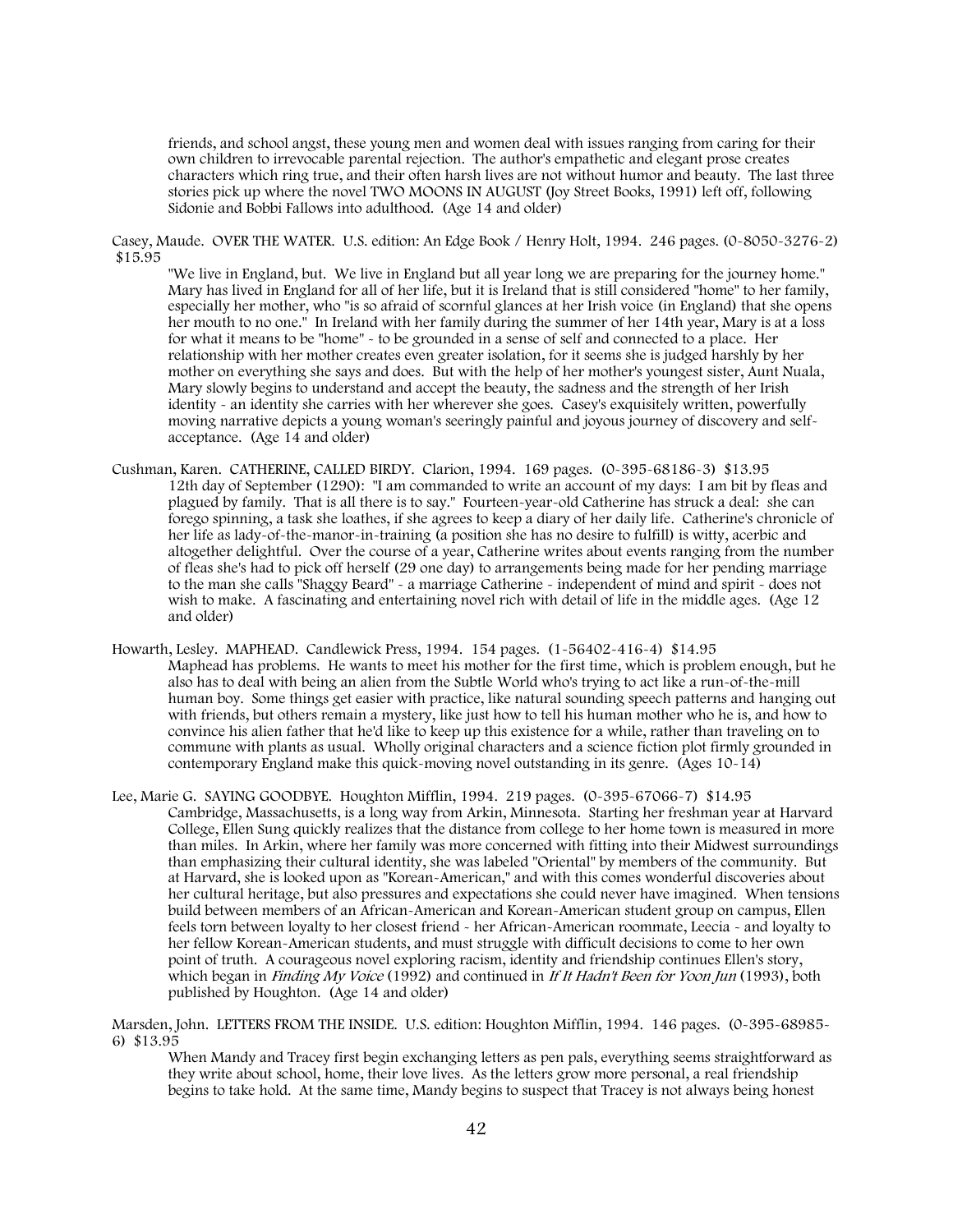about the details of her life. When her suspicion is confirmed, she presses Tracey to tell the truth - and the truth is that Tracey is in prison. Tracey expects this will scare Mandy off, but Mandy continues to write - about her daily life and about the problems in her own life - most of which center on her violent older brother, while Tracey slowly reveals more and more about her own life in prison. While she won't tell Mandy the crime she committed, the tough, hard-edged girl Tracey describes herself as being is not the person Mandy recognizes as the real Tracey - the Tracey who reveals herself in her writing. With Mandy's support and encouragement, Tracey begins to drop the tough facade and dares to imagine a life beyond the walls of prison when she turns 21. Told entirely through the correspondence, this intense novel moves skillfully from the mind of one young woman to the other, and its masterful pacing establishes and then heightens the anxiety as it draws toward a conclusion that is devastating in its implications. (Age 15 and older)

Myers, Walter Dean. THE GLORY FIELD. Scholastic, 1994. 375 pages. (0-590-45897-3) \$14.95 An ambitious novel tracing the history of an African-American family from its first member to come to this country in 1753 - in the bonds of slavery - up to the present time. The fictitious Lewis family's story begins with a short chapter telling of the capture of eleven-year-old Muhammad Bilal in Sierra Leone, Africa. Each subsequent section of the book moves the story forward in time and follows the family's journey from place to place - from the Civil War and then the turn of the 20th century on Curry Island off the coast of South Carolina, to Chicago in 1930, to Johnson City, South Carolina in 1964, and finally to Harlem in 1994. As the story moves forward in time, it is enriched with greater and greater detail about the daily life of that generation of family members and the social and political climate in which they lived. At the same time that he creates a compelling history of an extended African-American family, Myers paints an unflinching portrait of life for African-Americans in the United States at various times and places throughout this nation's history. Honor Book, 1994 CCBC Coretta Scott King Award Discussion: Writing. (Ages 11-14)

Reuter, Bjarne. THE BOYS FROM ST. PETRI. Translated from the Danish by Anthea Bell. U.S. edition: Dutton, 1994. 215 pages. (0-525-45121-8) \$14.99

At first a small group of young men only think of pranks to achieve secretly, and these are accomplished undetected. Their strenuous initiations continue without anyone else discovering what is literally happening on top of their heads, above the church sanctuary. The group becomes bold, planning actions of greater consequence, dangerous actions. But are they still a group or club, or are they now a gang? When, if ever, is such activity justified? The nation is Denmark, the time is World War II, and the Nazis occupy the village. Gunnar and Lars are brothers, their father is a pastor, and the family boarder might be Jewish. All in the group have various motives. The novel is suspenseful, full of action and even a dash of first love. Although the outcome is unrealistic, breathless readers probably won't mind a happier ending than actual historical events would have provided. (Ages 12-15)

Schur, Maxine Rose. THE CIRCLEMAKER. Dial, 1994. 182 pages. (0-8037-1354-1) \$14.99 "Nothing is really unconnected. Nothing exists alone." This is what twelve-year-old Mendel concludes after his father teaches him about the power of circlemaking in their Jewish culture and religion: "only the closed circle can keep us whole." Mendel's understanding of what this means is severely tested after he must flee his village, leaving behind his parents and everyone and everything that is familiar to him, to avoid conscription into the czar's army. Making the dangerous journey across the Green Border, the forest that separates Russia from the Austrian Empire, Mendel is thrown together with Dovid, an older boy from his village who has always cruelly bullied him, and this pairing and the events they encounter help Mendel learn that closing the circle is not just about connectedness, it is about remaining true to one's self. An author's note provides historical information on the setting of this novel, which takes place in the Ukraine in 1852, during a time when Jewish boys from ages 12-18 were seized for 25 years of service in the army of Czar Nicholas I. (Ages 11-15)

Sebestyen, Ouida. OUT OF NOWHERE. Orchard, 1994. 183 pages. (0-531-06839-0) \$15.95 When Harley's mother and her latest boyfriend abandon him on a highway in the Arizona desert, he's determined to make it on his own; at thirteen, he's been through this before. Still, when middle-aged May offers Harley a ride, he can't help but be a little hopeful. May is on her way home - a home she hasn't been to in more than thirty years, about to start her life over after a divorce. Harley is sure she could use some help - sure he can convince her she does if he tries. May reluctantly agrees, and from this hesitant beginning grows a union that embraces the meaning of family. (Ages 12-15)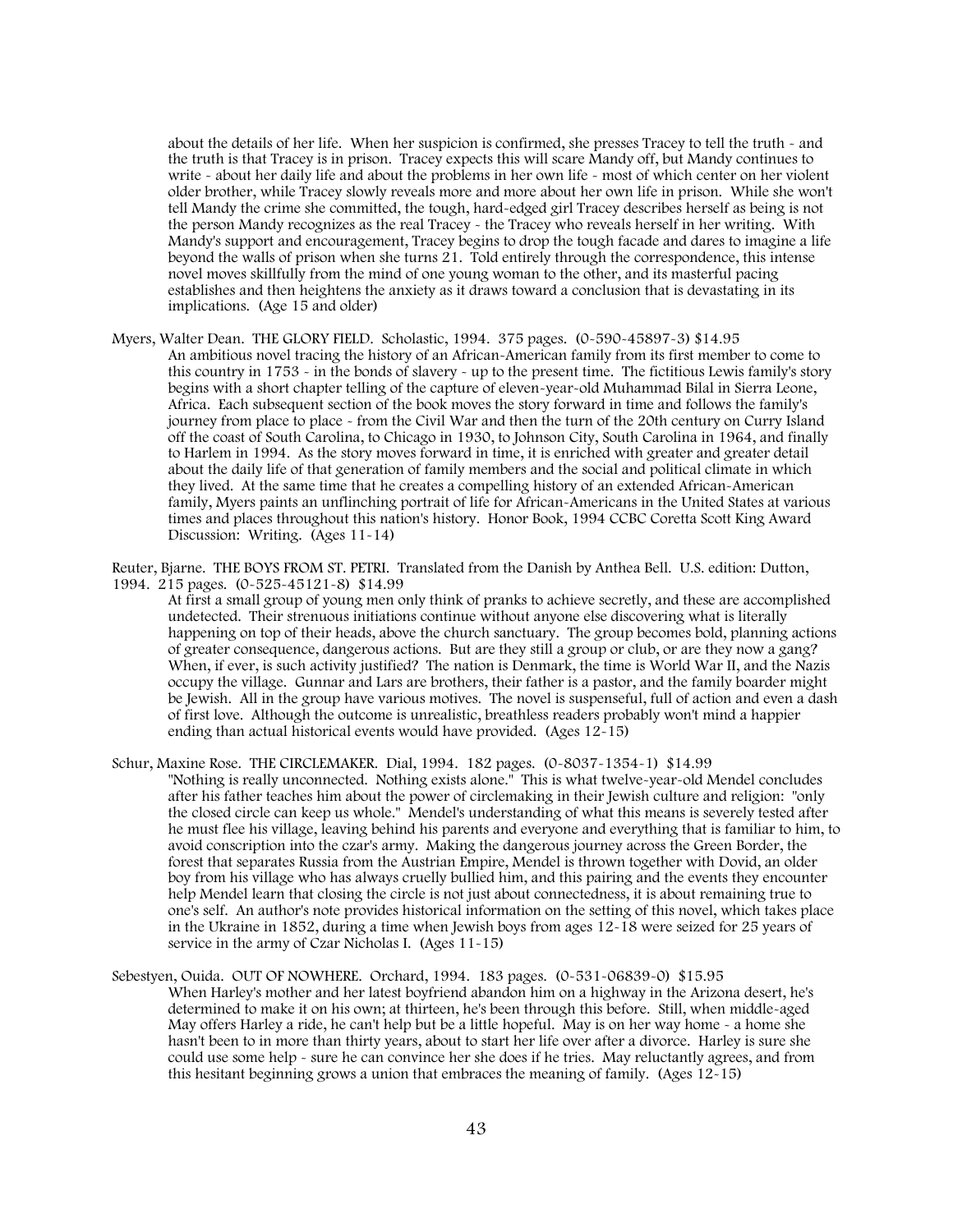- Soto, Gary. JESSE. Harcourt, Brace, 1994. 166 pages. (0-15-240239-X) \$14.95
	- "By the time I was seventeen, in junior college, and living on fruit snatched from neighborhood trees and Top Ramen, I no longer thought God was the creaks rising from the wood floor. I knew God was found in prayer, not in the sudden closing of the hallway door just as you stepped from the bathroom." A provocative opening to a provocative novel about a young Mexican-American man coming face to face with adulthood, and the havoc it plays on his dreams. Jesse has left high school early, eager to start junior college and get an education. An aspiring artist, he lives with his older brother, Abel, and the two attend classes each weekday and then work as field laborers on the weekend to earn money for food. But Jesse sometimes wonders if he hasn't entered the adult world too quickly. His life at home with his mother and stepfather wasn't easy, but being out on his own means a struggling survival and decisions that can bring their own kind of difficulty and pain. The political struggles of César Chávez and migrant laborers figure prominently in this novel set in the early 1970's, while the Vietnam war rages quietly in the background. (Age 15 and older)

Temple, Frances. THE RAMSAY SCALLOP. A Richard Jackson Book / Orchard, 1994. 310 pages. (0-531-06836- 6) \$17.95

A riveting adventure spanning across much of Europe in the middle ages follows the journey of fourteenyear-old Elenor and Lord Thomas, the man to whom she is betrothed, who have been sent on a religious pilgrimage from England to Spain by the priest in their village of Ramsay. Father Gregory hopes that their travel to the holy place of Santiago will bring atonement for the sins of the Ramsay villagers. He also hopes that Elenor, who is frightened of marriage, and Thomas, whose experience on The Crusade has left him disillusioned and weary, will find love along with companionship. With strong characterizations and attention to historical details, Temple's chronicle of Thomas' and Elenor's travels on the Pilgrim Way paints a vivid picture of this aspect of medieval life. (Ages 11-15)

Watkins, Yoko Kawashima. MY BROTHER, MY SISTER AND I. Bradbury, 1994. 275 pages. (0-02-792526-9) \$16.95

Continuing the story begun in *So Far From the Bamboo Grove* (Lothrop, Lee & Shepard, 1986), Yoko, now thirteen, her sister Ko, seventeen, and brother Hideyo are living in poverty in Kyoto, Japan, in the years immediately following World War II. For them, a cup of rice is precious, and a handful of vegetable greens and fruit peelings are a treat on the day Hideyo turns 21. They are also still hoping to find their father, who has been missing since the war. Their struggles are complicated after a fire destroys the warehouse in which they'd been living and seriously injures Ko. Drawing strength from one another, they never lose hope or grow bitter, and hard work and acts of kindness which they bestow upon others comes full circle in their lives. (Age 12 and older)

Wright, Richard. RITE OF PASSAGE. Afterword by Arnold Rampersad. HarperCollins, 1994. 151 pages. (0-06- 023420-2) \$12.89

The story of fifteen-year-old Johnny Gibbs was written in the 1940s but published for the first time in 1994. A good student with a loving family, Johnny comes home from school one day and his world is torn apart: he is told he is being sent away. Unknown to Johnny, his parents were really his foster parents, and welfare authorities have determined that Johnny must move to another family placement. Frightened and dazed, Johnny bolts into the streets of New York, entering a nighttime world of loneliness and fear wholly foreign to him. Over one night, Johnny careens on a whirlwind course of events that are survival-driven, forced to make split-second decisions that will forever change his life. Set in the 1940s, the themes of this tale of racism and urban violence are chillingly timely still. (Age 14 and older)

See also: Am I Blue?; American Eyes; The Call of the Wild; The Ear, the Eye and the Arm; Earthshine; Jericho; Walk Two Moons

### New Editions of Classic Literature

Adoff, Arnold, editor. MY BLACK ME; A BEGINNING BOOK OF BLACK POETRY. Revised edition: Dutton, 1994. 83 pages. (0-525-45216-8) \$14.99

The compiler's new introduction to the 20th anniversary edition of his important fifty-poem anthology encourages youth to "use these poems for power and love" and to "Stay strong for yourself. Strong for the people." He suggests that the poems are "for all sisters and brothers. Of every race. Every open face." The 26 poets represented include Imamu Amiri Baraka, Sam Cornish, Lucille Clifton, Julia Fields, Nikki Giovanni, Langston Hughes, Ray Patterson and Sonia Sanchez. (Age 11 and older)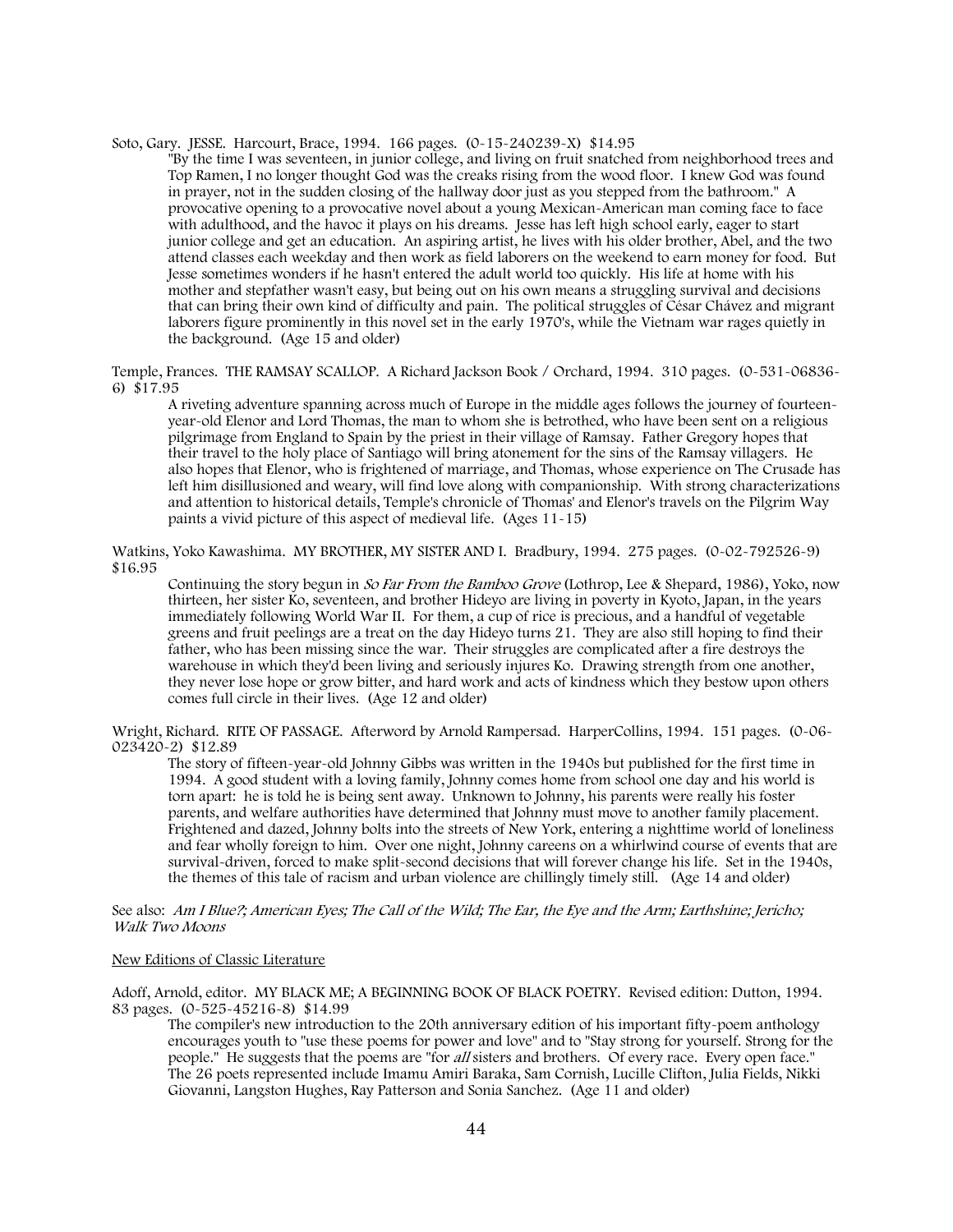Andersen, Hans Christian. TWELVE TALES. Selected, translated and illustrated by Erik Blegvad. U.S. edition: Margaret K. McElderry Books, 1994. 92 pages. (0-689-50584-1) \$18.95

This elegant edition of Andersen tales translated by Blegvad, whose first language is Danish, should itself become a classic. The handsomely designed volume is enhanced by Blegvad's more than five dozen illustrations rendered with ink line and watercolor; one or more are wonderfully reproduced in full color on each double page spread. Blegvad's introduction expresses pride in Andersen's triumphs over personal adversity and the literary acclaim achieved by his fairy tales that "speak with great clarity of universal truths and human qualities." (Ages 5-9)

Douglass, Frederick. ESCAPE FROM SLAVERY; THE BOYHOOD OF FREDERICK DOUGLASS IN HIS OWN WORDS. Edited and illustrated by Michael McCurdy. Foreword by Coretta Scott King. Alfred A. Knopf, 1994. 63 pages. (0-679-84652-2) \$15.00

This handsomely designed edition is a shortened version of Narrative of the Life of Frederick Douglass, An American Slave, Written by Himself. Initially published in Boston by the Anti-Slavery Office in 1845, it was the first of Frederick Douglass's three autobiographies. In this edition, the action and events of the longer work are emphasized for young readers. Although the editor reports separating some of Douglass's paragraphs and chapters for clarity in modern times, he says the author's own words, spelling and distinctive punctuation were retained. A helpful introduction provides the context for each section. Eleven black-and-white drawings by McCurdy are interspersed among Douglass's inspiring passages. (Ages 11-16)

Hughes, Langston. THE DREAM KEEPER AND OTHER POEMS. Illustrated by Brian Pinkney. Introduction by Lee Bennett Hopkins. Alfred A. Knopf, 1994. 83 pages. (0-679-84421-X) \$12.00

This handsome volume features Brian Pinkney's dignified scratchboard artwork accompanying Hughes' 66 poems for youth, 59 of which appeared in an earlier edition. The splendid layout and design, choice of paper and judicious use of two colors for the text add elegance to this tribute to an important poet who wrote both in dialect and in standard English. (Age 11 and older)

Hughes, Shirley. THE NURSERY COLLECTION. U.S. edition: Lothrop, Lee & Shepard, 1994. 52 pages. (0-688- 13583-5) \$17.00

Five of Shirley Hughes' miniature-sized easy concept books (Bathwater's Hot, When We Went to the Park, Colors, All Shapes and Sizes, and Noisy) are compiled into a single volume measuring 10 1/2 and 8 3/4." A welcome reissue. (Ages 2-4)

Jiménez, Juan Ramón. PLATERO Y YO = PLATERO AND I. Selected, translated and adapted from the Spanish by Myra Cohn Livingston and Joseph F. Domínguez. Illustrations by Antonio Frasconi. Text ®1957. Translation and illustrations 81994. Clarion, 1994. 47 pages. (0-395-62365-0) \$14.95

Designed to introduce today's youth to the winner of the 1956 Nobel Prize for Literature and to introduce a classic known to most children in the Spanish-speaking world, this intriguing volume captures the essence of a place and time: Moguer, an Andalusian village in the South of Spain, in 1914. Readers are invited to consider the universals within a man's specific musings as he travels by donkey, enjoying the festivals and people of the countryside and yet understanding their poverty and loss. Nineteen one-page passages from Jiménez' longer work of 138 chapters appear in side-by-side Spanish and English translations. The excerpts are illustrated with superb full-color images created in woodcuts and mixed media by Uruguayan-born Antonio Frasconi. (Ages 9-12)

Johnson, James Weldon. THE CREATION. Illustrated by James E. Ransome. Holiday House, 1994. 32 pages. (0- 8234-1069-2) \$15.95

Ransome's paintings accompanying Johnson's poem alternate between two types of images, one being a contemporary male storyteller under a large shade tree with five African-American children. The other images show some of the landscapes and creatures named in this poem about the beginning of the universe according to a story in Genesis. Excerpted from Johnson's poetic sermon, God's Trombones, this full-color picture book can be an inspiration as well as an introduction to the works of an achiever of the past century. (Ages 4-9)

London, Jack. THE CALL OF THE WILD. Illustrated by Barry Moser. Introduction by Gary Paulsen. Macmillan, 1994. 127 pages. (0-02-759455-6) \$19.95

In an introduction as stark and spare as London's fictional terrain, Paulsen provides comments about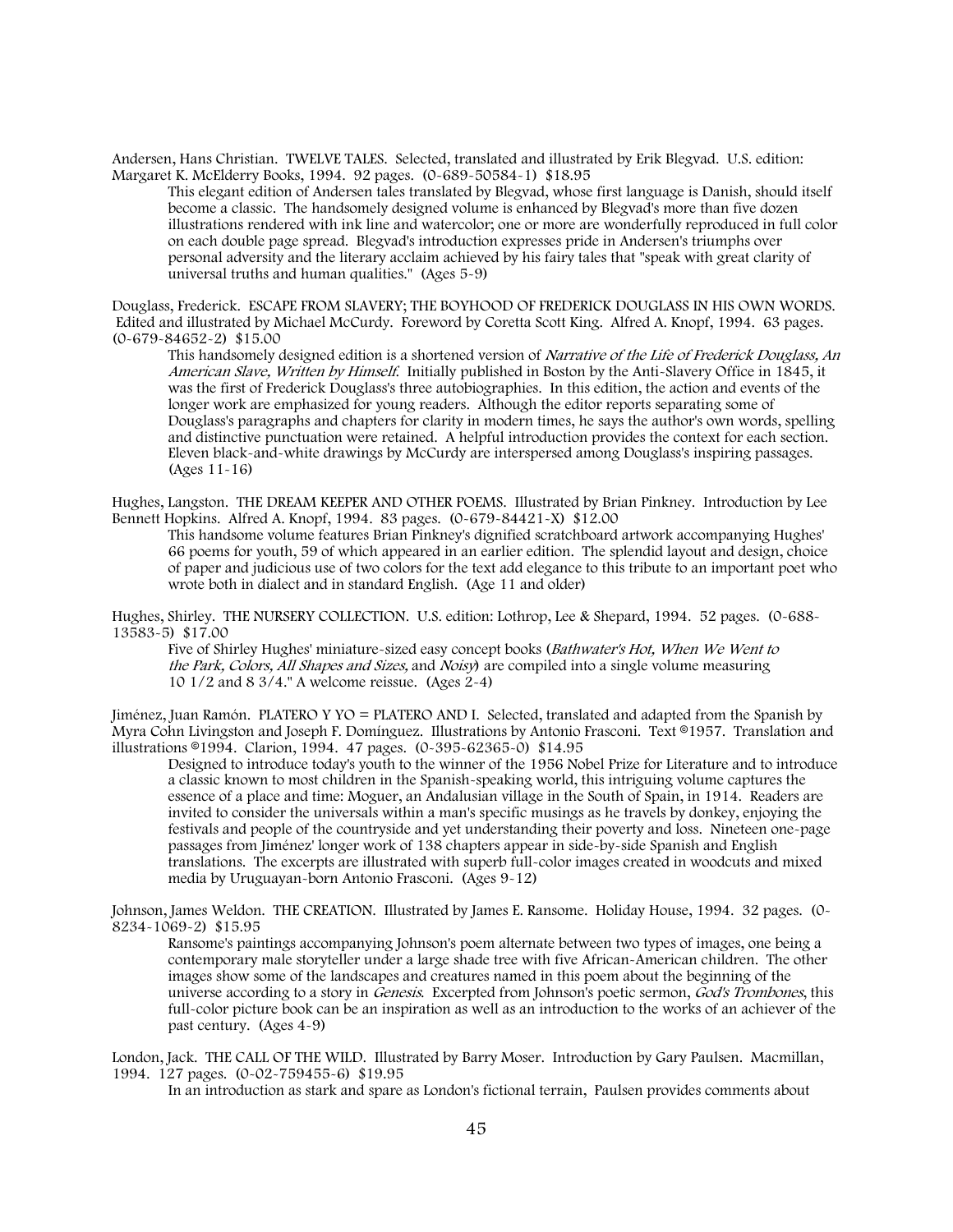Klondike gold rush times and what he calls London's "classic man-dog story and grand adventure epic." Those remarks are juxtaposed with Paulsen's observations concerning tourism and permanent alterations to that vast landscape: "It is all gone, all changed, all tamed and pacified and cleaned and boiled and sanitized..." All the more reason, he writes, "...to open these pages and let Jack London take you back." The sixteen black-and-white drawings by Moser that appear throughout the elegantly designed and produced volume were rendered in ink, watercolors, and graphite with brush, pen and pencil. (Age 11 and older)

See also: They Followed a Bright Star; section on Folklore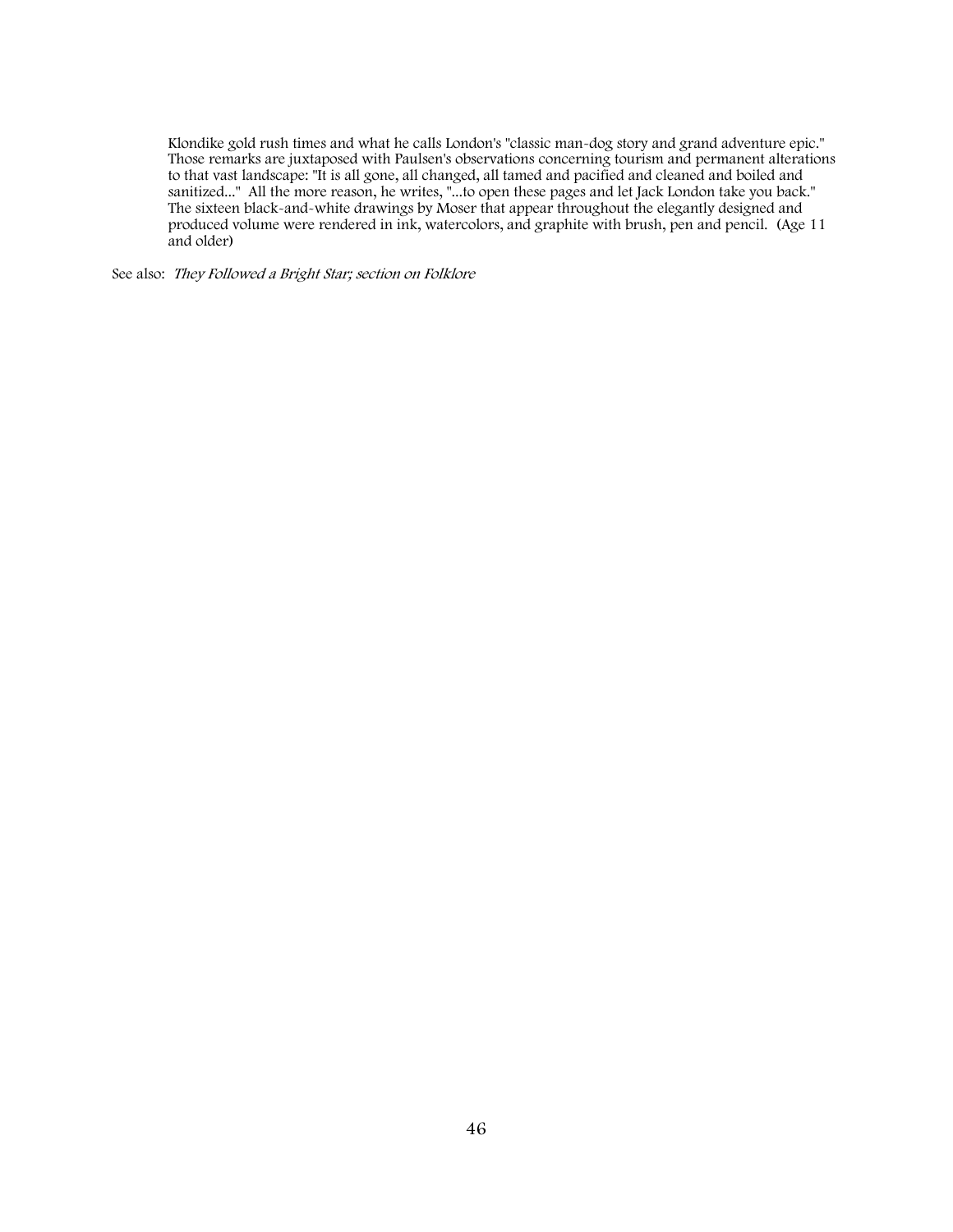### The Compilers of CCBC CHOICES 1994

Kathleen T. Horning is a librarian and coordinator of Special Collections at the Cooperative Children's Book Center of the School of Education at the University of Wisconsin-Madison. She is also a children's librarian at Madison Public Library. She was the editor of ALTERNATIVE PRESS PUBLISHERS OF CHILDREN'S BOOKS: A DIRECTORY (3rd ed., 1989) and the co-author with Ginny Moore Kruse of MULTICULTURAL LITERATURE FOR CHILDREN AND YOUNG ADULTS (3rd ed., DPI, 1991). She was a contributor to THE MULTICOLORED MIRROR: CULTURAL SUBSTANCE IN LITERATURE FOR CHILDREN AND YOUNG ADULTS (Highsmith, 1991). She developed a column on Small Press Children's Books for BOOKLIST and collaborated on one about Issues in Public Library Services for Children published in WILSON LIBRARY BULLETIN. She chaired ALA/ALSC's 1995 John Newbery Medal Committee and has served on ALA/ALSC's Notable Children's Books Committee and an earlier Newbery Medal Committee. She chaired USBBY's Hans Christian Andersen Award Committee which selected U.S. nominees for the international award in 1992. She served on the ALA/SRRT Coretta Scott King Award Committee and chaired ALA/ALSC's first Committee on Social Issues in Relationship to Materials and Services for Children. Katy frequently lectures to librarians on issues in evaluating literature for children and young adults. She has a B.A. in Linguistics and a Master's Degree in Library and Information Studies, both from the University of Wisconsin-Madison.

Ginny Moore Kruse is a librarian and director of the Cooperative Children's Book Center of the School of Education at the University of Wisconsin-Madison. She is a former classroom teacher, school librarian, public librarian and college teacher of children's literature. As part of the CCBC's outreach services, she frequently lectures at the CCBC and elsewhere and teaches continuing education courses on contemporary children's literature themes and topics, and intellectual freedom and books for youth. Ginny is active on state and national intellectual freedom committees and is the founder of the award-winning CCBC Intellectual Freedom Information Services. She has chaired or served on national children's literature award and distinction committees including the John Newbery, Randolph Caldecott, Mildred L. Batchelder, May Hill Arbuthnot, Laura Ingalls Wilder, Coretta Scott King, Boston Globe-Horn Book, Jane Addams, and Teachers' Choices committees. She chaired the Editorial Advisory Board of the ALA journal BOOK LINKS during its first four years and just completed a term on the Advisory Board of CHILDREN'S LITERATURE IN EDUCATION. She is co-author with Kathleen T. Horning of MULTICULTURAL LITERATURE FOR CHILDREN AND YOUNG ADULTS (3rd edition, DPI, 1991) and contributor to THE MULTICOLORED MIRROR; CULTURAL SUBSTANCE IN LITERATURE FOR CHILDREN AND YOUNG ADULTS (Highsmith, 1991). She originated CCBC CHOICES with Susan C. Griffith in 1980. She has a B.S. Degree in Education from UW-Oshkosh and a Master's Degree in Library Science from the University of Wisconsin-Madison.

Megan Schliesman is a librarian and administrator at the Cooperative Children's Book Center of the School of Education at the University of Wisconsin-Madison. Megan compiled and edited CHILDREN'S BOOKS BY WISCONSIN AUTHORS AND ILLUSTRATORS AND CHILDREN'S BOOKS ABOUT WISCONSIN; AN IDENTIFICATION RECORD OF TITLES PUBLISHED IN 1993 (1994) and is currently working on the 1995 edition of this unique documentation record. She produced the CCBC 30th Anniversary commemorative program booklet and a bibliography of Virginia Hamilton's works in 1993. With Ginny and Katy, she co-teaches Educational Telecommunications Network (ETN) continuing education courses for librarians and teachers across the state, and she is an active member of the American Library Association. Megan oversees daily information requests received at the CCBC public service desk and manages the CCBC's book examination collection, as well as planning and supervising the transfer of CCBC cataloging on OCLC. Megan has worked as a writer and editor on several publications in the Madison area, and continues this work in various capacities outside the CCBC. Megan has a B.A. degree in English from UW-Whitewater and a Master's Degree in Library and Information Studies from the University of Wisconsin-Madison.

> The Cooperative Children's Book Center 4290 Helen C. White Hall School of Education University of Wisconsin-Madison 600 North Park Street Madison, Wisconsin 53706 608-263-3720 (phone) 608-262-4933 (fax)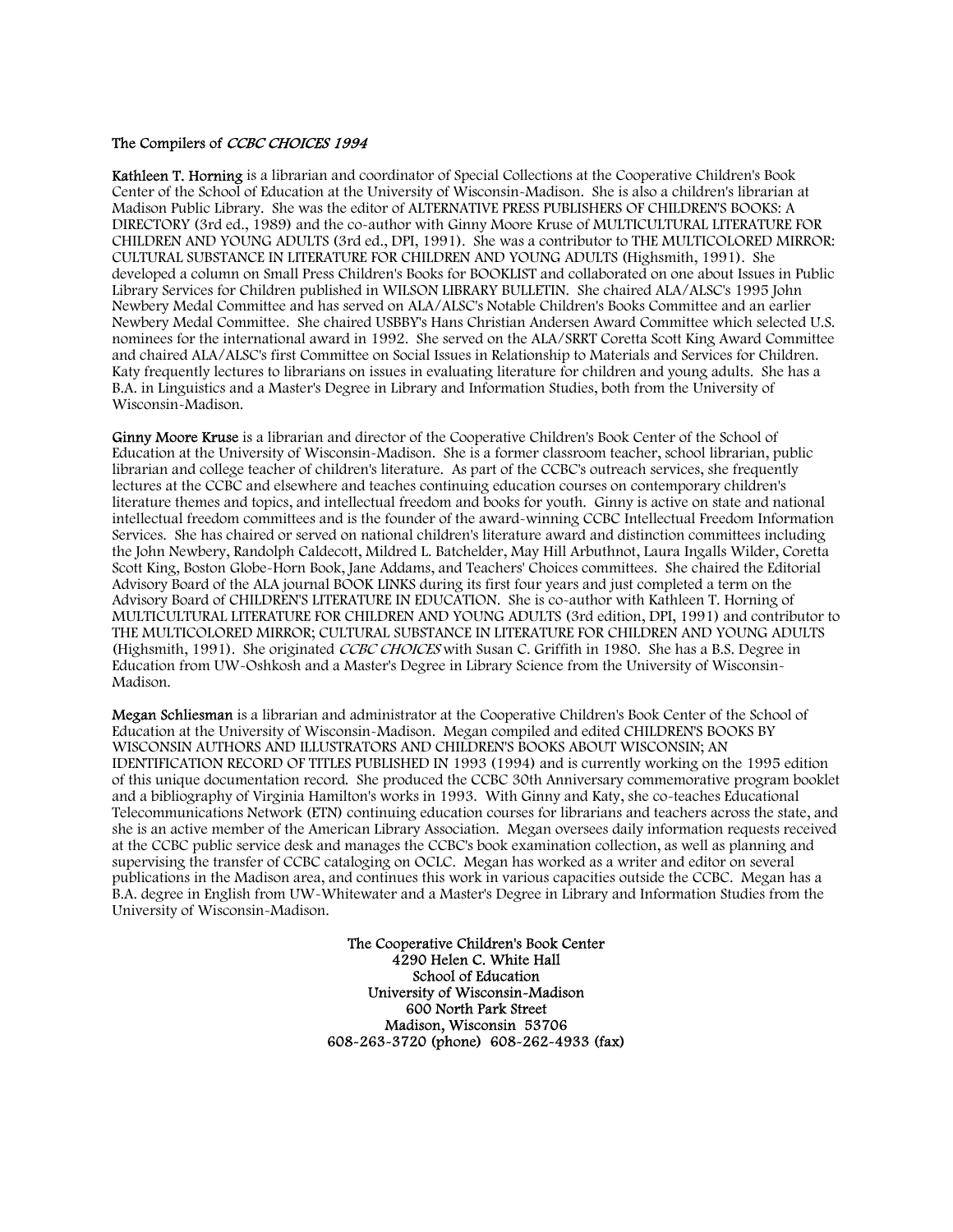### Vision Statement

All children and young adults deserve excellent literature which reflects their own experience and encourages them to imagine experiences beyond their own, which satisfies their innate curiosity, and which invites them to dream. We believe such literature fosters a fundamental understanding of themselves and one another, stimulates their creativity, and, most importantly, enriches their lives.

At the Cooperative Children's Book Center (CCBC), a library of the School of Education at the University of Wisconsin-Madison, we are committed to identifying excellent literature for children and adolescents and bringing this literature to the attention of those adults who have an academic, professional, or career interest in connecting young readers with books. The identity of the Cooperative Children's Book Center is grounded in literature for children and young adults. This is reflected in its collections, its role as a book examination center and research library, and its staff expertise in book arts, book evaluation, multicultural literature, alternative press publishing, and intellectual freedom. Within each of these areas, the CCBC is acknowledged as a leader and a catalyst for change. We are committed to fulfilling these roles by advocating and actively modeling a philosophy that embraces diversity, promotes understanding and respects the rights of the individual child.

The concepts of access and inclusiveness are vital to the discussion and evaluation of literature for children and young adults. These elements are also central to any discussion of the CCBC itself with regard to its collections and information services. Therefore, the CCBC seeks to expand both the means by which CCBC information is made available and the types of information to which users have access. We will be at the forefront in:

- ! collecting a wide range of contemporary and historical literature for children and young adults, including literature published by alternative presses and that created by current and former Wisconsin residents;
- ! encouraging awareness and discussion of issues essential to literature for children and young adults;
- ! advocating the First Amendment rights of children and young adults by: 1) providing Wisconsin teachers and librarians with in-depth information on literature whenever a minor's access to books is questioned, and 2) preparing Wisconsin teachers and librarians to respond to challenges to intellectual freedom;
- ! providing educational support for students in higher education and individuals with an interest in literature for children and young adults;
- shaping electronic means of access to and dissemination of information about literature for children and young adults, within the School of Education, across the university, throughout the state of Wisconsin, and beyond; and
- ! networking nationally and internationally with colleagues in related fields to create coalitions which recognize the importance of high quality materials for all children and young adults.

The CCBC is a unique and vital gathering place for books, ideas and expertise. The CCBC vision for the future is the continued pursuit of excellence in literature for children and young adults by whatever resources are available, unwavering commitment to the First Amendment rights of children and young adults, and the establishment of a national and international network to connect all who share the belief that excellent literature can insure a brighter future for the world's children.

## Purpose

The Cooperative Children's Book Center (CCBC) of the School of Education at the University of Wisconsin-Madison is a noncirculating examination, study and research children's and young adult literature library for adults. The purposes of the CCBC are: 1) to provide a collection of current, retrospective and historical books for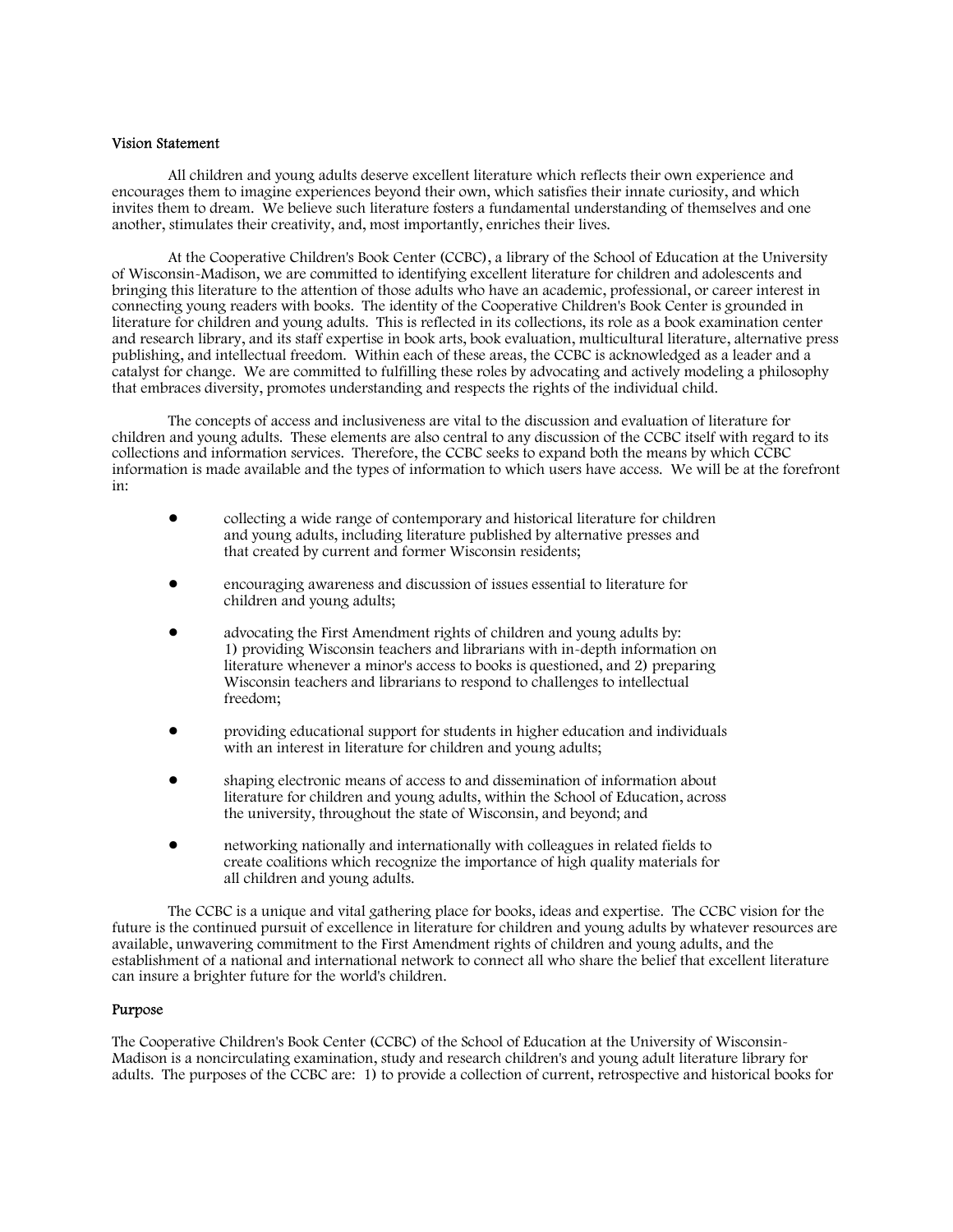children and young adults; 2) to provide Wisconsin librarians, teachers, students and others informational and educational services based on the collection; and 3) to support teaching, learning and research needs related to children's and young adult literature.

The CCBC is funded for these purposes by the UW-Madison, especially through the School of Education, and by the Wisconsin Department of Public Instruction/Division for Libraries and Community Learning. The CCBC was established in 1963.

### **Collection**

The library collection contains review copies of newly published juvenile trade books; recommended children's and young adult trade books; historical children's books; contemporary and historical reference materials related to children's and young adult literature; children' and young adult books by Wisconsin authors and illustrators; and alternative press books for children.

### Access

The Dewey Decimal classification system is used to catalog all materials except the Alternative Press and Wisconsin Collections. Subject analytics are used extensively for card catalog access to reference materials.

Author, title, illustrator, translator and subject card catalog entries are made for children's and young adult books. Any known national award or distinction or selection tool recommendation is noted on the endpaper in the front of each children's and young adult book.

Beginning in January 1995, all materials cataloged at the CCBC are in OCLC and in the University of Wisconsin-Madison Electronic Library on-line catalog. CCBC records until 1990 are entered in the WISCAT statewide database.

The CCBC collection is noncirculating.

### Services

Reference assistance from student employees is available to anyone on a walk-in basis. Reference assistance from a professional librarian/children's literature specialist is available to university students and faculty and Wisconsin librarians and teachers, usually by advance arrangement. Specialized reference assistance and children's literature consultation is also available by mail and phone to the above constituents anywhere in the state. Intellectual freedom information services are available to anyone serving minors in Wisconsin libraries and schools.

Tours and/or lectures are arranged as possible for university classes, library and school book selection groups and school inservice groups coming to the Book Center. CCBC publications on selected children's and young adult literature topics are available along with selected award and distinction lists and annual CCBC Wisconsin-related literature publications. Children's and young adult literature displays can be seen by walk-in library users. Monthly book discussions apply literary standards and book evaluation techniques to new books and are open to any student, faculty member, librarian, teacher or other interested adult who reads some of the scheduled books beforehand, as are the annual awards discussions.

Continuing education courses are taught throughout the year by the CCBC professional staff. As possible, the CCBC participates in statewide and regional conferences through the provision of book examination exhibits and/or leadership in scheduled sessions. A two-day children's and young adult literature conference is cosponsored every other year. The CCBC often cosponsors conferences and workshops provided by UW-Madison Extension Programs.

Persons interested in attending lectures, workshops or conferences or in obtaining CCBC publications are asked to send a self-addressed, stamped envelope when they write requesting a list of CCBC Materials or a copy of THE CCBC THIS SEASON, a quarterly flyer briefly listing current CCBC on-campus and off-campus information and program services.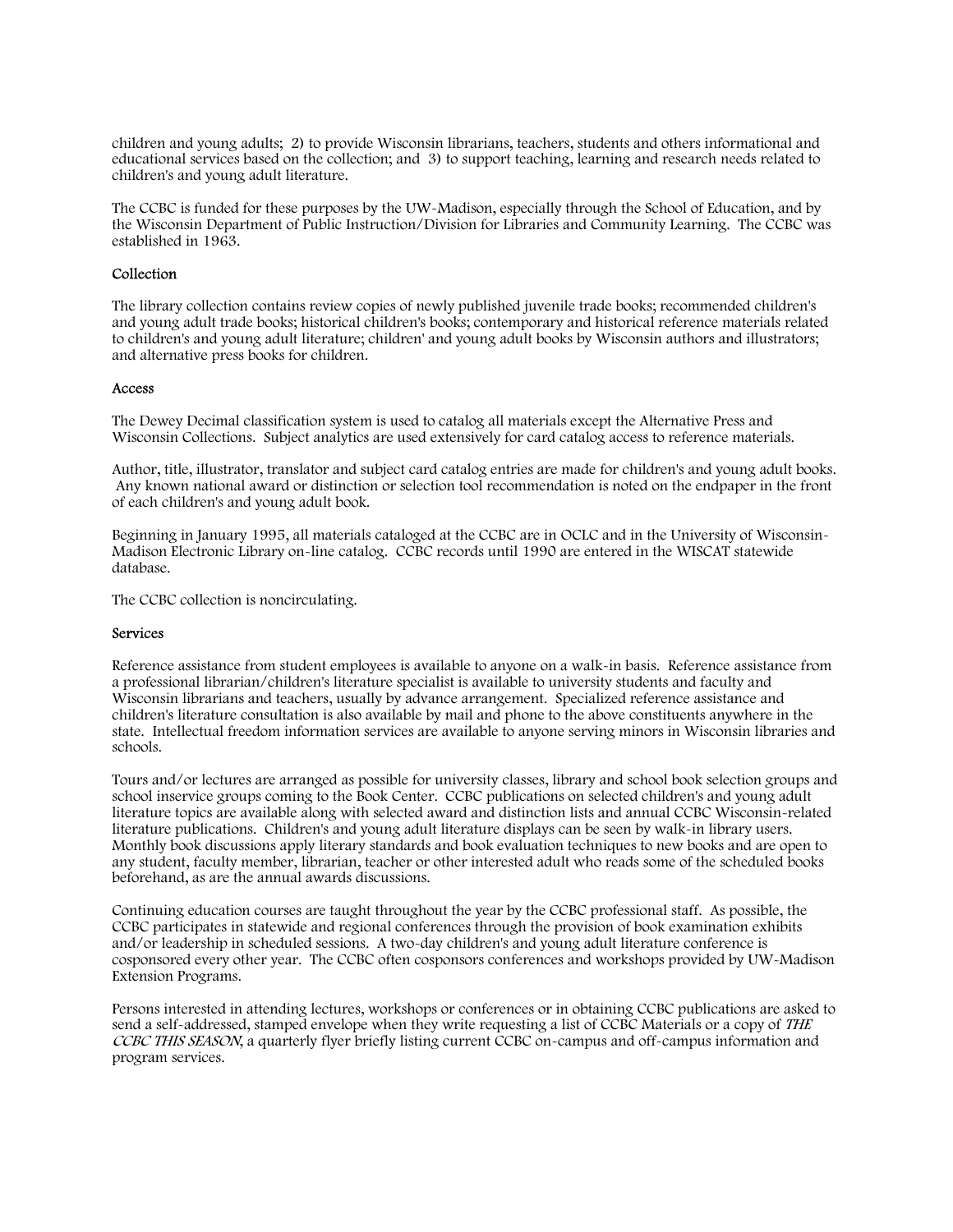### Governance of the Cooperative Children's Book Center

**The CCBC Executive Committee** is responsible for policies and funding of the Cooperative Children's Book Center. During 1994-95, the Executive Committee was comprised of School of Education Associate Dean Michael Streibel with Michael Subkoviak, Interim Dean of the School of Education, University of Wisconsin-Madison; Administrator William Wilson, DPI Division for Libraries and Community Learning, and the CCBC Director.

The CCBC Advisory Board represents CCBC users on the University of Wisconsin-Madison campus and from libraries and schools throughout Wisconsin. The 1994-1995 Advisory Board was chaired by Kris Adams Wendt, Assistant Director, Rhinelander District Library.

Members of the 1994-95 Advisory Board are: Karen Adams, Library Media Specialist, Rhinelander Elementary Schools; Susan Matoba Adler, Assoc. Lecturer and Doctoral Candidate, Department of Curriculum & Instruction, School of Education, UW-Madison; James Brownlow, Librarian, Bay Lane Middle School, Muskego;

Eve Bruce, Media Specialist, Willow Springs Elementary School, Menomonee Falls; JoAnn Gadicke, Media Specialist, Howards Grove School District; Mary Louise Gomez, Assistant Professor, Curriculum and Instruction, School of Education, UW-Madison; Miriam Hansen, Resource Sharing Coordinator, Indianhead Library System, Eau Claire;

Dianne M. Hopkins, Associate Professor, School of Library and Information Studies, UW-Madison (1994); Jacque Karbon, Consultant, Reading Education, Program Development Section, Division for Instructional Services, Wisconsin Department of Public Instruction; John Kean, Professor, Curriculum and Instruction, School of Education, UW-Madison & CCBC Faculty Contact with the University Library Committee;

Thomas R. Kennedy, Supervisor of Library/Media, School District of Beloit; Ellen Last, Consultant, English/Language Arts Education, Division for Instructional Services, Wisconsin Department of Public Instruction; Char Lemke, District Director of Media and High School Library Media Specialist, Arcadia School District; Anne Lundin, Assistant Professor, School of Library and Information Studies, UW-Madison (1995);

JoAnne Marshall, Reading Specialist, Iowa-Grant Elementary/Middle School, Livingston; Mildred McDowell, Media Specialist, Francis Starms Early Childhood Center, Milwaukee; Judy Moberg, Library Media Specialist, Fox Point School District, and children's literature instructor, Dept. of Curriculum & Instruction, UW-Milwaukee; Lillian Nolan, Youth Librarian, Fond du Lac Public Library;

Mary Pinkerton, Chair, Department of English, UW-Whitewater; Christine Prevetti, Librarian, Finney Public Library, Milwaukee; Cathy Retzer, Media Specialist, Medford Area Elementary School; Marianne Scheele, Acquisitions Librarian, Reference and Loan Library, Bureau for Interlibrary Loan and Resource Sharing, Wisconsin Department of Public Instruction;

Gyneth Slygh, Doctoral Student, Department of Curriculum & Instruction, School of Education, UW-Madison; Kris Stabo, Youth Librarian, Maude Shunk Youth Library, Menomonee Falls; Joan Thron, Doctoral Student, Curriculum and Instruction, School of Education, UW-Madison (1994) & Lecturer in Literature/Language/ Education, UW-Green Bay;

Carole Troxel, 5th Grade Teacher, Jefferson School, Richland Center; Elizabeth Vollrath, Youth Services Librarian, Portage County Public Library, Stevens Point; and Shirley S. Wilbert, Professor of Library Science, College of Education and Human Services, UW-Oshkosh.

Mary Keefer, EMC Coordinator and Reference Librarian, UW-Oshkosh, chairs the CCBC Long Range Planning Committee. Other members are **Mary Ann Ehrike**, Elementary Librarian, Douglas Elementary School, Watertown; Dianne Hopkins (1994); Gretchen Revie (1994); Gyneth Slygh (1995) and Joan Thron with the CCBC professional staff.

# The Staff

In addition to Director Ginny Moore Kruse and Librarians Kathleen T. Horning and Megan Schliesman, the CCBC is staffed by undergraduate and graduate students. The student staff during the creation of CCBC CHOICES 1994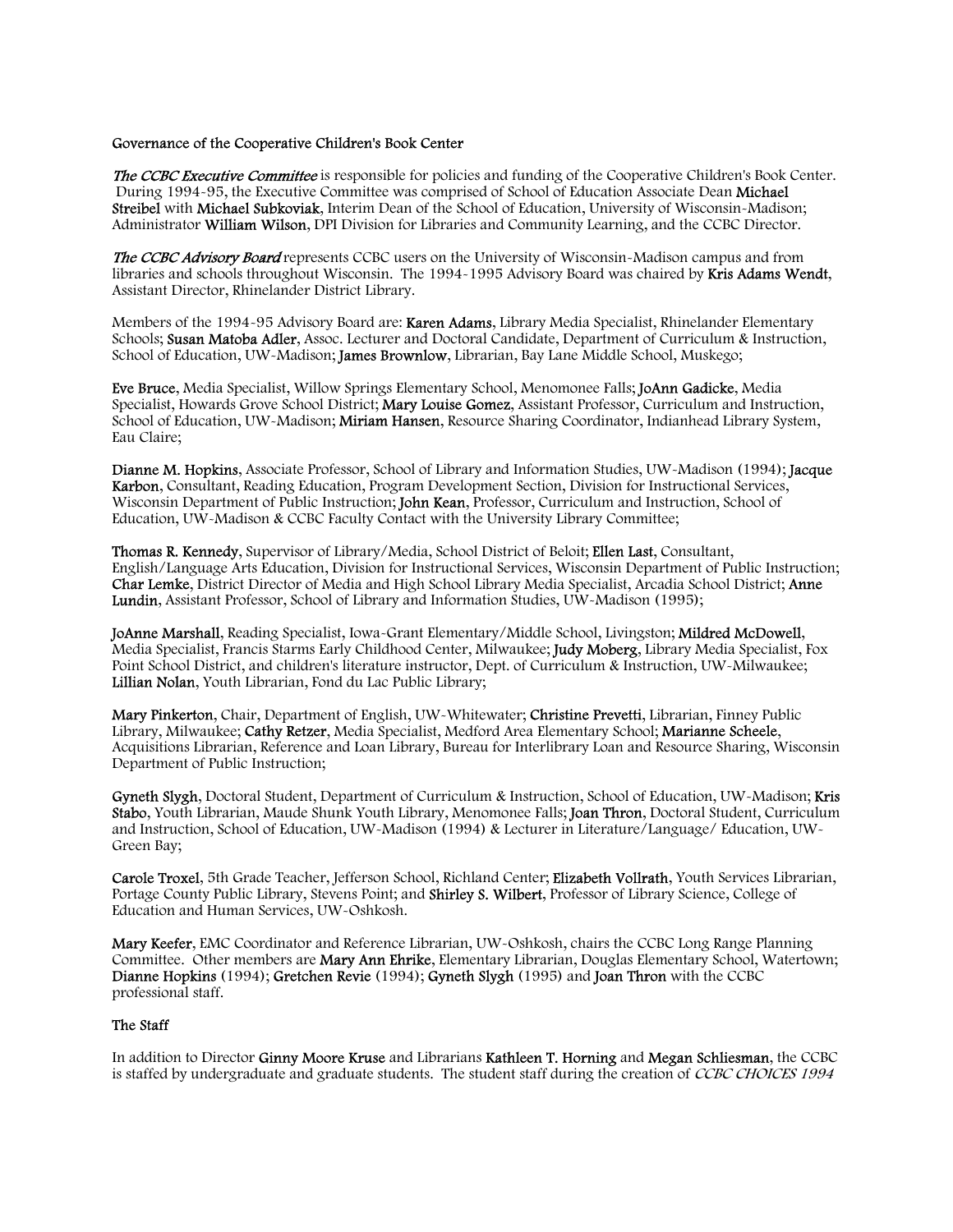included: graduate students Dana Bjerke, Tara DeLeon, Polly Forsell, Katie Jones (1994), Bonnie Kalla, Kimberly King, Nina Lindsay (1994), Lesley Lundgren, Gail Oosterhuis (1994), Kathy Richter and Stacey Walpert; and undergraduate students Susan Burke (1994), Emily Edgette, Jenny Henrichs, Margaret Heuring, Nikki Jacob, Aimee Ray, Shari Seidel (1995) and Tammy Woznick (1994).

Volunteer staff members from the Friends of the CCBC, Inc., during 1994-1995 were retired professional librarians Marion Fuller Archer (1994), Sally A. Davis and Barbara Seif, along with professional librarian Tana Elias and graduate students Gretchen Dombrock (1995), Julie Fingerson (1995), Martha Flotten (1994), Nina Lindsay (1995), Megan McGuire (1994) and Beth Wright.

# Public Service Schedule

The CCBC is open twelve months a year for public service to adults interested in contemporary or historical children's and young adult literature. The CCBC is open for public service 49 hours weekly during the Fall and Spring semesters: Monday-Thursday 10-8, Friday 10-4 and Saturday 10-1. Professional reference assistance is available on call 30 hours weekly.

During Summer School, CCBC is open weekly: Monday-Friday 10-4 and Saturday 10-4. During Intersession and University breaks, the CCBC is open: Monday-Friday 10-4. Phone 608-263-3720 to confirm the public service hours during a particular university semester or other time. Extended public service hours can be arranged to accommodate campus course schedules as well as out-of-town users' arrivals and departures. Requests for extended service must be made more than two weeks in advance and will be accommodated if at all possible according to staff availability.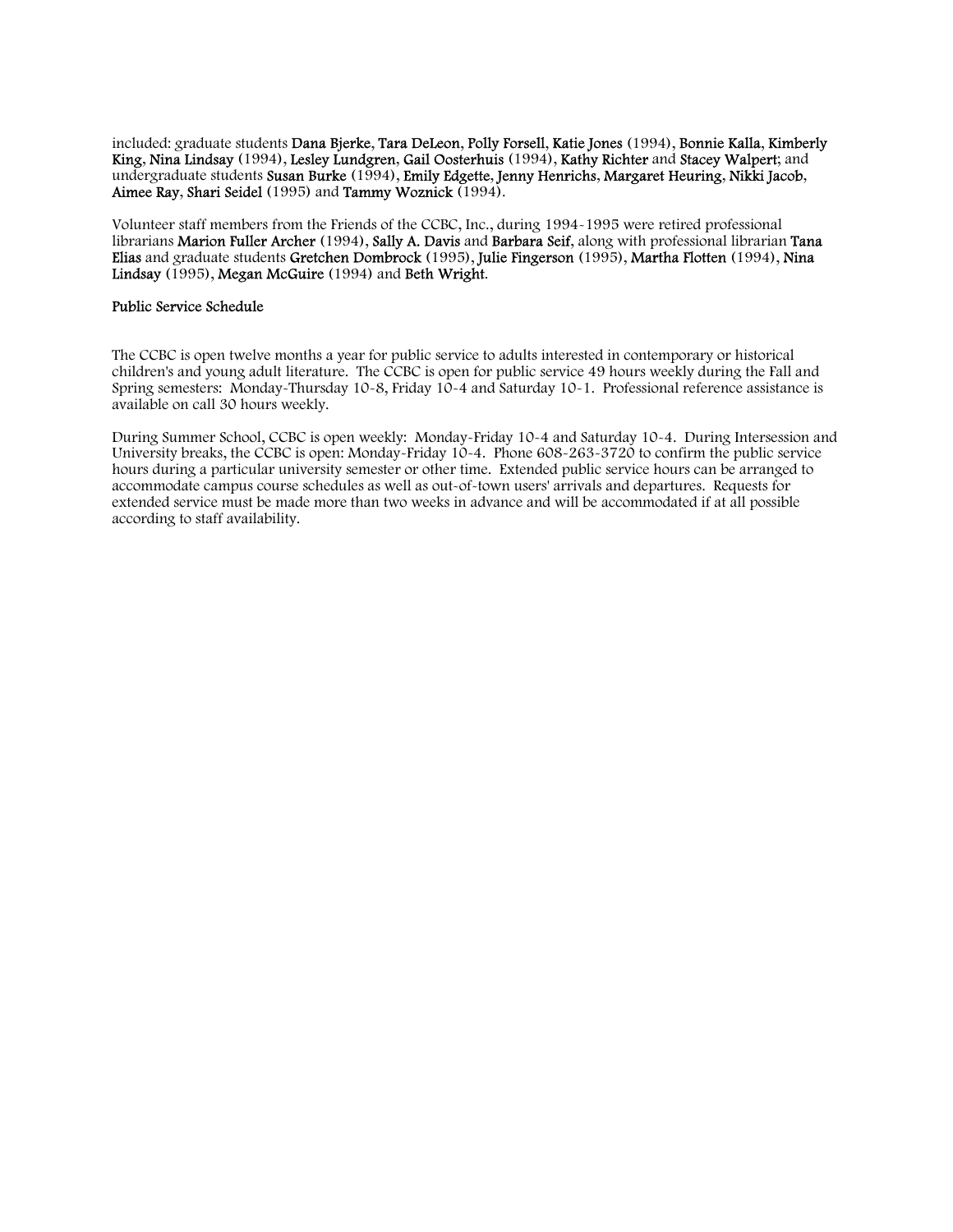### INDEX

#### INTRODUCTION

In keeping with the CCBC's emphasis on multicultural literature, this year's index intends to provide basic access to the ethnic background of the persons, fictional and real, portrayed in this year's CCBC CHOICES selections. These entries are as specific as possible, and include cross-references to point the reader to other groups of interest. For example, "Asians and Asian-Americans" includes a cross-reference to "Japanese and Japanese-Americans" and other culturally-specific sub-groups. For fictional works, the index includes broad groupings based on human and community relationships and themes, such as "Siblings" or "Urban Violence." The enhanced index, being a trial effort, does not seek to be comprehensive; rather, it seeks to provide access to this year's selections in light of traditional and contemporary storytime and classroom uses, such as a storytime theme of grandparents or a classroom unit on AIDS.

The books indexed include only those published for children and young adults in 1994. Other works are referenced in the text but not indexed.

Entries for titles, book creators, ethnic backgrounds/origin, and relationships are interfiled, and arranged in word-by-word order. The filing arrangement ignores both cases, all articles (including those in Spanish), and all punctuation. "Mc" and "Mac" are identified at the beginning of the letter "m." Citations for subject entries point only to the title's annotated entry, not for other locations in which the title may appear. For space reasons, only the main title was included in this year's index; bilingual books include entries under both English and Spanish titles.

The CCBC is interested in how CCBC CHOICES readers use this index and in any suggested improvements for providing partial subject access.

Ada, Alma Flor 25 Adler, C. S. 31 Adoff, Arnold 13,54 African and African-American Origin JOHN HENRY 21 THE LAST TALES OF UNCLE REMUS 21 TIGER SOUP 22 African and African-American Themes JAZZ 34 SAY IT LOUD 33 Africans and African-Americans see also Ndebelese Characters THE BABY 37 BITTER BANANAS 41 BLACK DIAMOND 24 THE CAPTIVE 23 CHRISTMAS IN THE BIG HOUSE, CHRISTMAS IN THE QUARTERS 24 COCO GRIMES 45 COMING HOME 26 DAY OF DELIGHT 19 DEAR BENJAMIN BANNEKER 27 DONAVAN'S WORD JAR 45 THE DREAM KEEPER AND OTHER POEMS 54 ESCAPE FROM SLAVERY 54 THE GLORY FIELD 52 I HADN'T MEANT TO TELL YOU THIS 50 I'VE GOT AN IDEA 28 JOHN HENRY 21 JOSHUA BY THE SEA 37 JOSHUA'S NIGHT WHISPERS 38 MAX FOUND TWO STICKS 42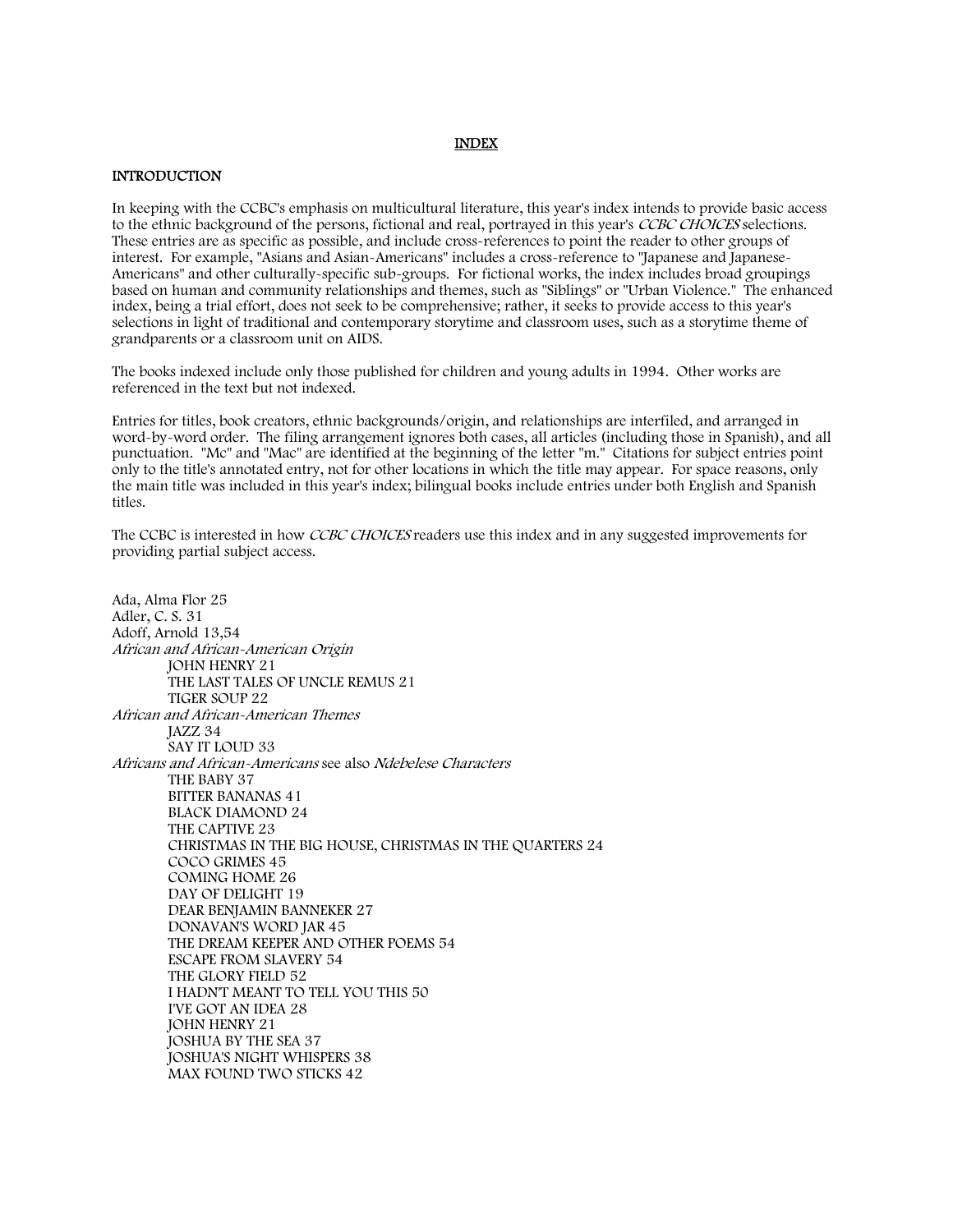MAY'NAISE SANDWICHES & SUNSHINE TEA 39 MEET DANITRA BROWN 35 MY BLACK ME 54 MY MAMA SINGS 42 OUR PEOPLE 24 RITE OF PASSAGE 53 THE ROYAL KINGDOMS OF GHANA, MALI, AND SONGHAY 24 RUNNING FOR OUR LIVES 25 SAYING GOODBYE 51 SMOKY NIGHT 30 SNOW ON SNOW ON SNOW 18 THE SUNDAY OUTING 42 SWEET BABY COMING 37 WHEN JO LOUIS WON THE TITLE 43 ZORA HURSTON AND THE CHINABERRY TREE 41 AFTER A SUICIDE 32 AFTER THE FLOOD 11, 40 AIDS BE A FRIEND 32 EARTHSHINE 49 Alavedra, Joan 9, 19 ALL ABOUT ALLIGATORS 16, 44 ALL NIGHT NEAR THE WATER 16, 38 ALL SHAPES AND SIZES 55 Allen, Judy 16 Allen, Thomas B. 26 AM I BLUE? 31, 54 THE AMAZING PAPER CUTTINGS OF HANS CHRISTIAN ANDERSEN 26, 34 AMERICAN EYES 9, 31, 54 American Indian Origin BIG TROUBLE FOR TRICKY RABBIT! 22 HERE COMES TRICKY RABBIT! 22 MOLE'S HILL 20 American Indians see also Cherokee Indians, Miccosukee Indians, Pawnee Indians, Pend Oreille Indians, Sioux Indians, Woodland Indians BATTLEFIELDS AND BURIAL GROUNDS 30 GUESTS 47 NATIVE AMERICAN ROCK ART 34 WALK TWO MOONS 46 Ancona, George 7, 16, 28 Andersen, Hans Christian 5, 54 Angelou, Maya 13, 28 ANGEL'S KITE = LA ESTRELLA DE ANGEL 39 APPLE JUICE TEA 44 Apple, Margot 38 Arnosky, Jim 16 Asians and Asian-Americans see also Chinese and Chinese-Americans, Filipinos and Filipino-Americans, Japanese and Japanese-Americans, Koreans and Korean-Americans, Vietnamese and Vietnamese-Americans AMERICAN EYES 31 IS THAT JOSIE? 38 ONE AFTERNOON 37 AT THE BEACH 8, 41 Australian Aboriginal Origin DREAMTIME 27 Avi 12, 46 Aymé, Marcel 14 Ayoub, Abderrahman 10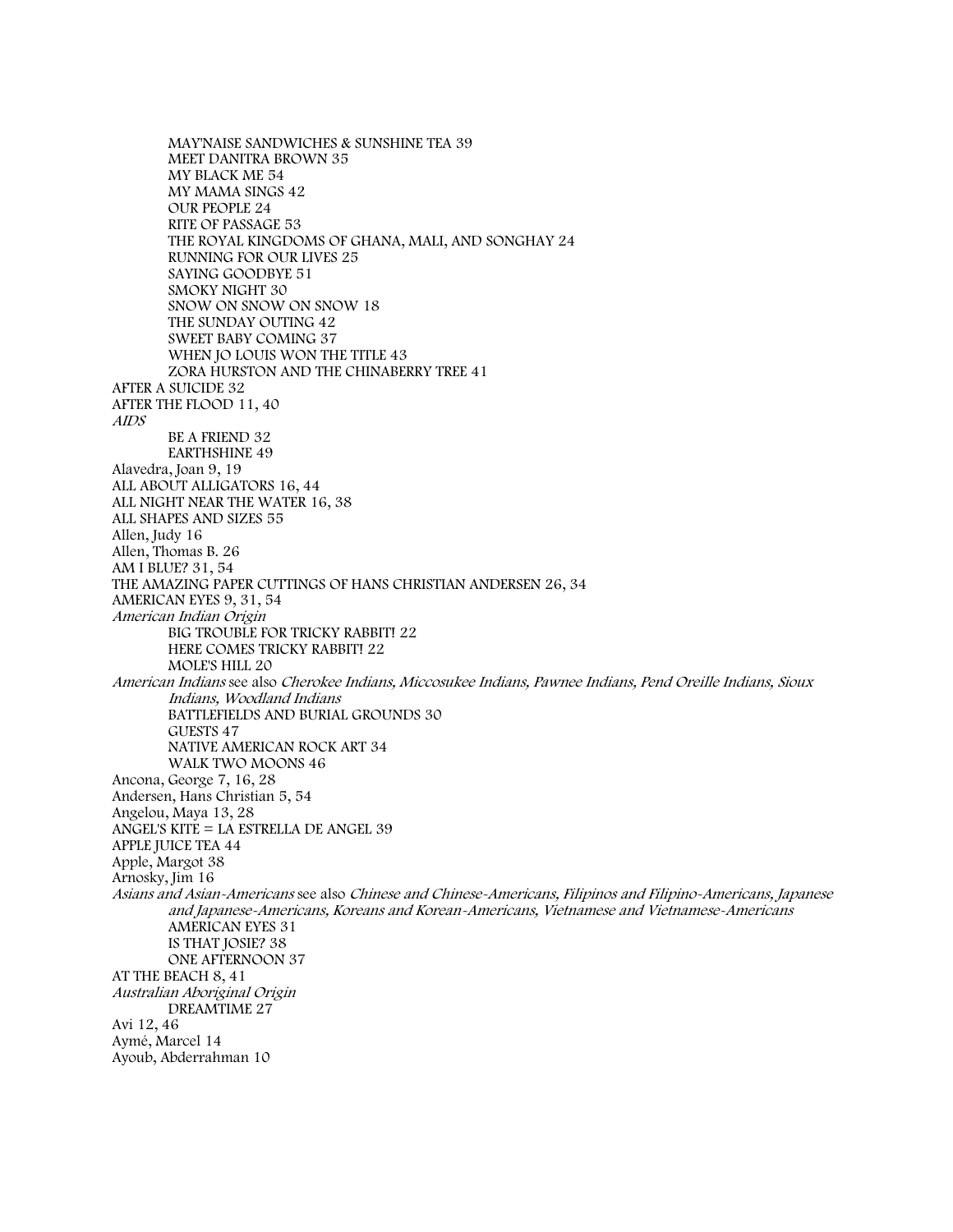THE BABY 37 THE BABY CHICKS SING (LOS POLLITOS DICEN) 22, 32 Bacho, Peter 31 Bachrach, Susan D. 22 Bancroft, Bronwyn 27 THE BARN 12, 25, 46 BARNYARD BANTER 37 BATHWATER'S HOT 55 BATTLEFIELDS AND BURIAL GROUNDS 8, 25, 30 Bauer, Marion Dane 31, 46 BE A FRIEND 32 Bearden, Romare 6 BEAST FEAST 35 BEIN' WITH YOU THIS WAY 13, 41 Bell, Anthea 52 Bellm, Dan 39 Belton, Sandra 39 Best, Aprille 32 Best, Cari 39 BIG TROUBLE FOR TRICKY RABBIT! 22 Bilingual Books (Spanish/English) ANGEL'S KITE = LA ESTRELLA DE ANGEL 39 THE BOSSY GALLITO = EL GALLO DE BODAS 21 COOL SALSA 35 DE COLORES 34 THE DESERT IS MY MOTHER = EL DESIERTO ES MI MADRE 35 GRANDMOTHER'S NURSERY RHYMES = LAS NANAS DE ABUELITA 21 HAIRS = PELITOS 39 LISTEN TO THE DESERT = OYE AL DESIERTO 36 THE PIÑATA MAKER = EL PIÑATERO 28 PLATERY Y YO = PLATERO AND I 55 LOS POLLITOS DICEN = THE BABY CHICKS SING 32 BILL 25, 49 Birling, Paul 46 BITTER BANANAS 41 BLACK DIAMOND 7, 24 Blanco, Alberto 39 Blegvad, Erik 5, 54 Block, Francesca Lia 31 Blos, Joan W. 26, 46 BLUE HAT RED COAT 38 BLUE POTATOES, ORANGE TOMATOES 32 THE BOSSY GALLITO = EL GALLO DE BODAS 6 Bootman, Colin 21, 44 Boyd, Candy Dawson 14 THE BOYS FROM ST. PETRI 9, 52 Brink, Carol Ryrie 35 BROOKLYN DOESN'T RHYME 25, 46 Brooks, Martha 10, 50 Brown, Tricia 28 Browne, Anthony 48 Brust, Beth Wagner 26 Bryant, Michael 24, 41 Bulla, Clyde Robert 16 Bunting, Eve 30, 36 Butler, John 18 Byrd, Samuel 25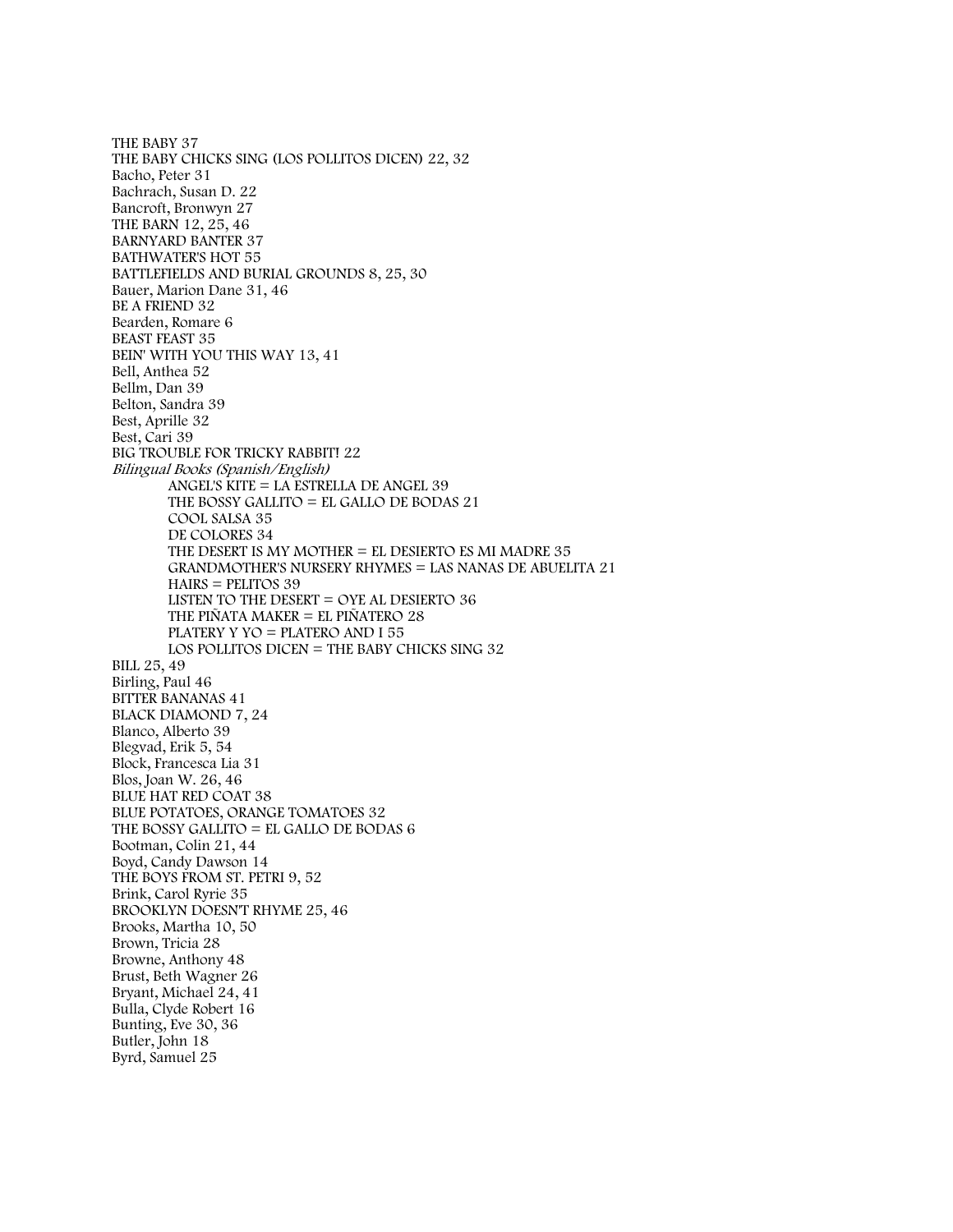Cherokee Indians THE CALL OF THE WILD 54, 55 Calmenson, Stephanie 44 THE CAPTIVE 6, 23, 50 Carlson, Lori M. 7, 9, 31, 35 Carpenter, Nancy 30 Carter, Gail Gordon 39 Casey, Maude 10, 50 CATHERINE, CALLED BIRDY 11, 51 Cech, John 33 Chalmers, Mary 44 Chang, Lan Samantha 31 Chapman, Cheryl 18 Chartier, Normand 17 Chen, Chihsien 44 Chen, Mary 31 ON THE LONG TRAIL HOME 49 Chinese and Chinese-Americans AMERICAN EYES 31 AT THE BEACH 41 FIRST APPLE 45 THE GHOST FOX 22 MAMA BEAR 43 Chorao, Kay 32 CHRISTMAS IN THE BIG HOUSE, CHRISTMAS IN THE QUARTERS 7, 20, 24 CHRISTMAS LULLABY 18, 36, 38 THE CHRISTMAS TREE SHIP 19, 25, 44 CIRCLE OF GOLD 14 THE CIRCLEMAKER 25, 52 Cisneros, Sandra 7, 39 Clark, Emma Chichester 33, 41 Coalson, Glo 38 COCO GRIMES 11, 45, 50 Cole, Joanna 16 Coles, Robert 32 Collington, Peter 10, 46 COLORS 55 COMING HOME 6, 25, 26 THE COMING OF THE SURFMAN 10, 46 COOL SALSA 7, 35 Cooper, Floyd 6, 26, 35 Courtney-Clarke, Margaret 13, 28 Coville, Bruce 31 CRAZY HORSE 25, 27 Creasy, Rosalind 32 THE CREATION 5, 22, 36, 55 Creech, Sharon 11, 46 CROCODILE SMILE 12 Crum, Robert 8, 29 Cuban and Cuban-American Origin THE BOSSY GALLITO  $=$  EL GALLO DE BODAS 21 Cubans and Cuban-Americans WHERE THE FLAME TREES BLOOM 25 Cushman, Karen 11, 51 Dalokay, Vedat 9, 26 Davie, Helen K. 18

DAY OF DELIGHT 19, 30, 44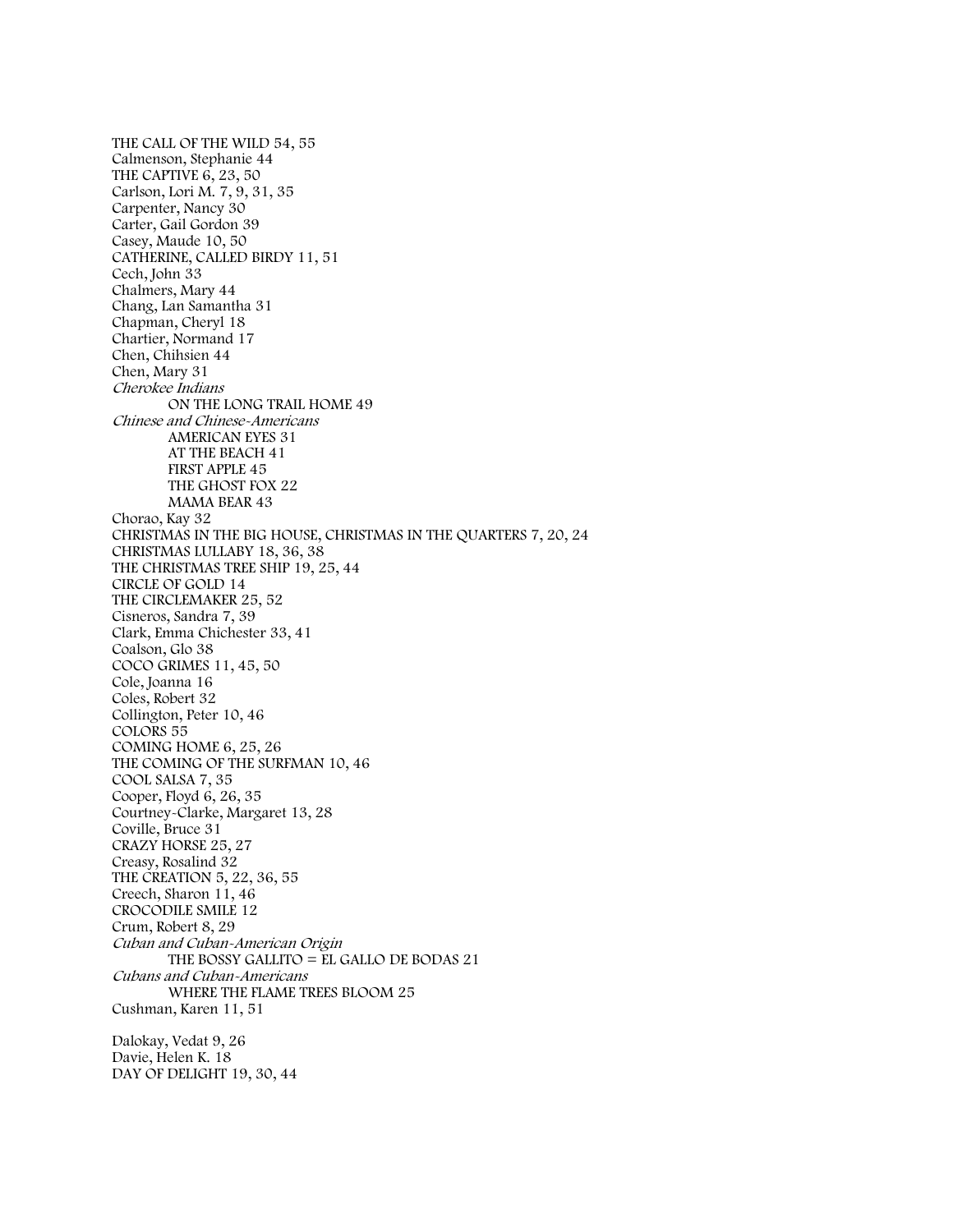THE DAYDREAMER 48 THE DAYS BEFORE NOW 25, 26, 44 DE COLORES AND OTHER LATIN-AMERICAN FOLK SONGS FOR CHILDREN 7, 22, 33, 34 DEAR BEAR 40 DEAR BENJAMIN BANNEKER 6, 25, 27 Death THE BARN 46 EARTHSHINE 49 FLIP-FLOP GIRL 49 TELL THEM WE REMEMBER 22 WALK TWO MOONS 46 DeFelice, Cynthia 47 Degen, Bruce 16 DeGross, Monalisa 10, 45 Delacre, Lulu 21 THE DESERT IS MY MOTHER = EL DESIERTO ES MI MADRE 7, 18, 35, 44 EL DESIERTO ES MI MADRE (THE DESERT IS MY MOTHER) 7, 18, 35, 44 Diaz, David 11, 30 **Divorce** EARTHSHINE 49 A QUESTION OF TRUST 46 TAXI! TAXI! 39 Domínguez, Joseph F. 55 DONAVAN'S WORD JAR 10, 45, 50 Dorris, Michael 47 Douglass, Frederick 6, 54 THE DREAM KEEPER AND OTHER POEMS 5, 36, 54 DREAMTIME 10, 22, 27 EAGLE 12, 16, 31, 44 EAGLE DRUM 8, 29 THE EAR, THE EYE AND THE ARM 13, 47, 54 EARTHSHINE 11, 12, 49, 54 Echo-Hawk, Roger C. 8, 30 Echo-Hawk, Walter R. 8, 30 Ehlert, Lois 8, 12, 20 Elivia 21 Emberley, Michael 31 Émigrés BROOKLYN DOESN'T RHYME 46 THE CIRCLEMAKER 52 L'CHAIM 28 MY BROTHER, MY SISTER AND I 53 OVER THE WATER 50 Ener, Güner 26 ESCAPE FROM SLAVERY 25, 28, 54 LA ESTRELLA DE ANGEL (ANGEL'S KITE) 39 Ethiopians DAY OF DELIGHT 19 EVERGLADES 8, 12, 29, 31 EXTRA CHEESE, PLEASE! 29 Families and Extended Families see also Grandparents and Siblings AFTER A SUICIDE 32 AM I BLUE? 31 AMERICAN EYES 31 THE BARN 46 BILL 49 CATHERINE, CALLED BIRDY 51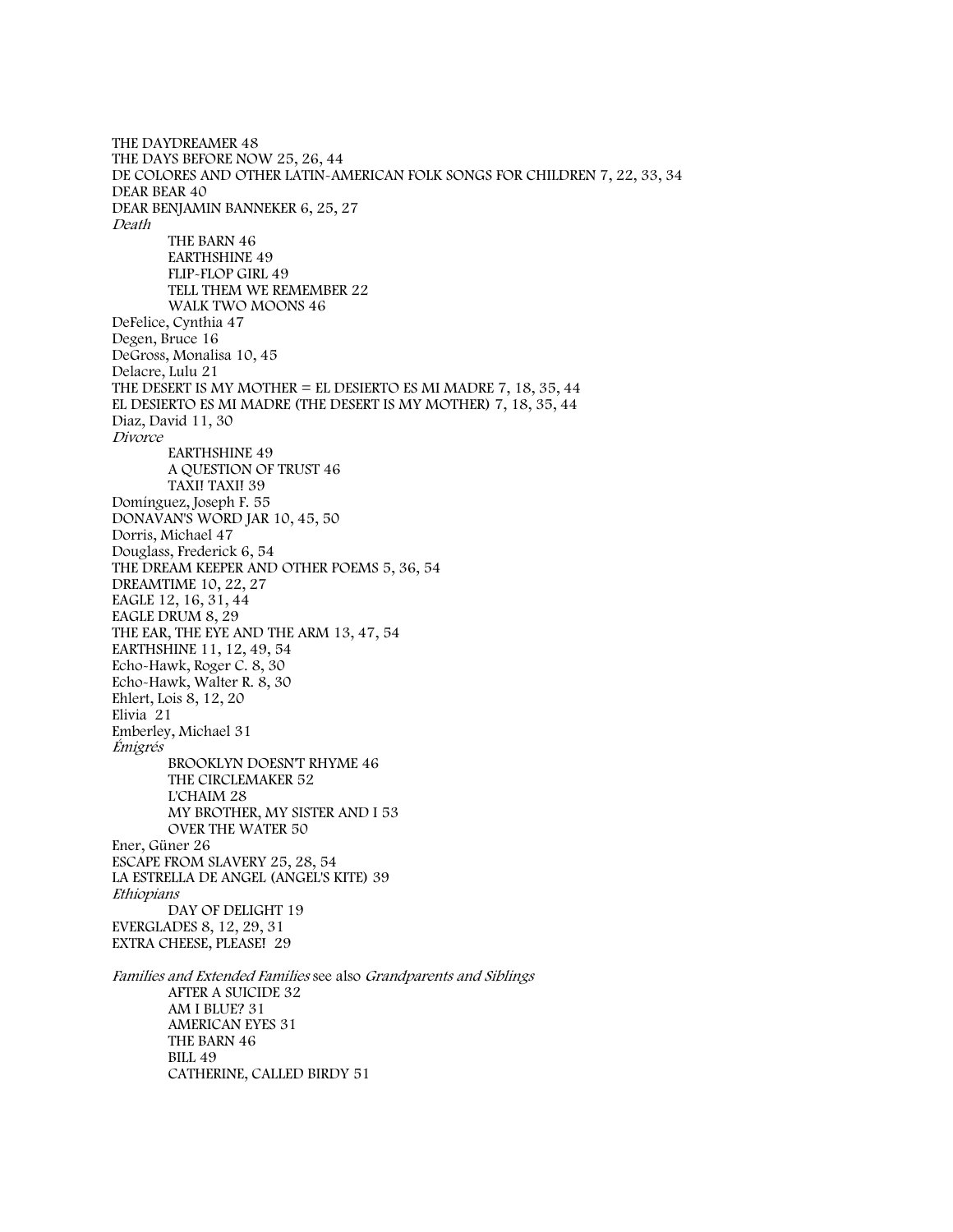CHRISTMAS IN THE BIG HOUSE, CHRISTMAS IN THE QUARTERS 24 COCO GRIMES 45 DAY OF DELIGHT 19 THE EAR, THE EYE AND THE ARM 47 EARTHSHINE 49 FLIP-FLOP GIRL 49 FLOUR BABIES 47 FLOWER GARDEN 36 THE GHOST FOX 22 THE GLORY FIELD 52 GUESTS 47 HAIRS = PELITOS 39 HIDING 37 I HADN'T MEANT TO TELL YOU THIS 50 JESSE 53 LOSTMAN'S RIVER 47 MAMA BEAR 43 MAPHEAD 51 MAY'NAISE SANDWICHES & SUNSHINE TEA 39 MISSING SISTERS 48 MY MAMA SINGS 42 THE NURSERY COLLECTION 55 OUR PEOPLE 24 OUT OF NOWHERE 52 OVER THE WATER 50 A QUESTION OF TRUST 46 RUNNING FOR OUR LIVES 25 THE SANDMAN AND THE TURTLES 49 SMOKY NIGHT 30 THE SUNDAY OUTING 42 SWEET BABY COMING 37 TRAVELING ON INTO THE LIGHT AND OTHER STORIES 50 TRUMAN'S AUNT FARM 42 WALK TWO MOONS 46 WHEN JO LOUIS WON THE TITLE 43 WHERE THE FLAME TREES BLOOM 25 WINTER POEMS 36 Farmer, Nancy 13, 47 Filipinos and Filipino-Americans AMERICAN EYES 31 EAGLE 16 Fine, Anne 47 FIRST APPLE 25, 45 Fleming, Denise 37 FLIP-FLOP GIRL 12, 49 Florian, Douglas 35 FLOUR BABIES 47 FLOWER GARDEN 36 FOCUS 28, 34 Foreman, Michael 23 FRANK LLOYD WRIGHT FOR KIDS 28, 33 Frasconi, Antonio 8, 55 Freedman, Russell 23 Friend, Catherine 39 Friendship BEIN' WITH YOU THIS WAY 41 THE BOYS FROM ST. PETRI 52 FLIP-FLOP GIRL 49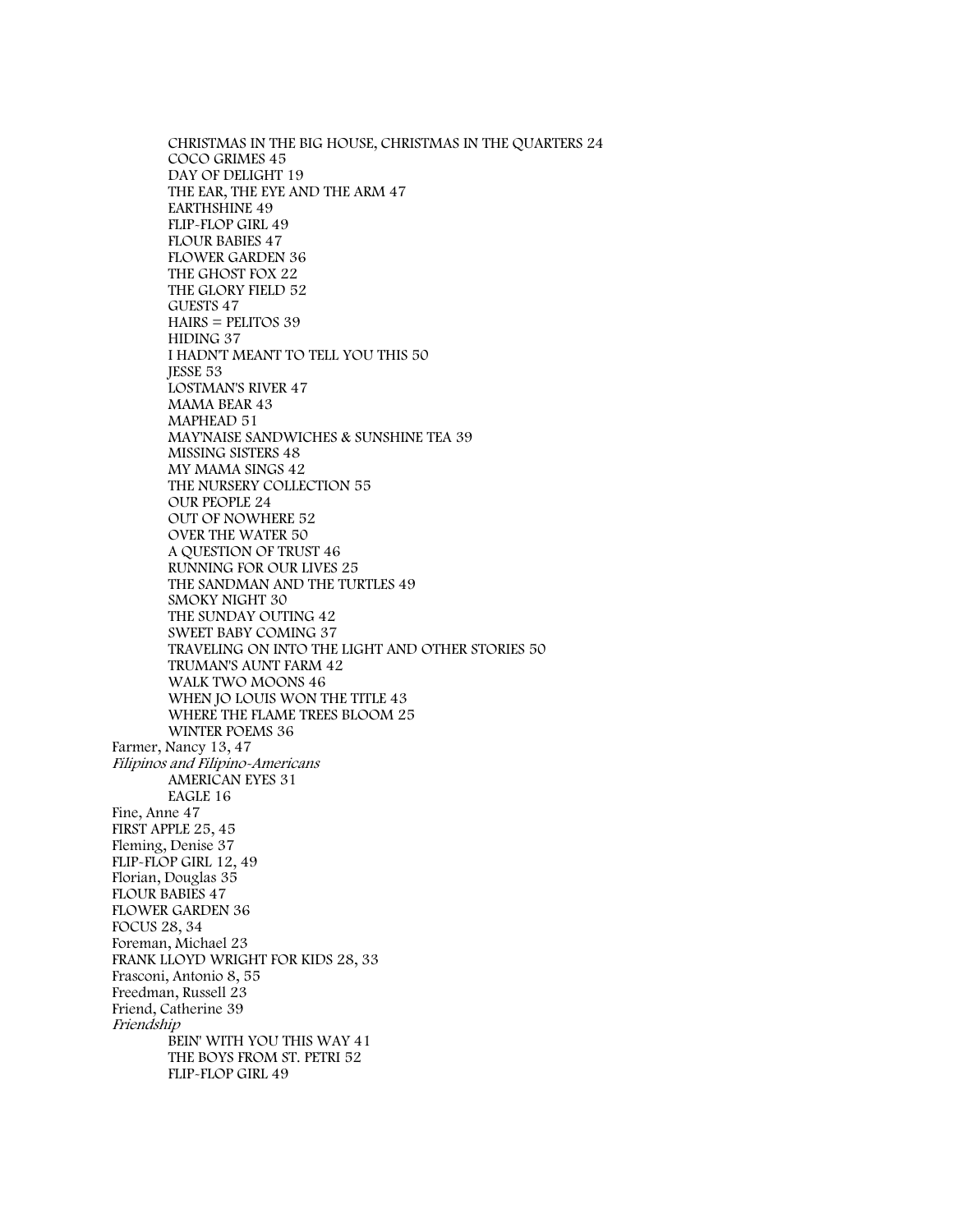I HADN'T MEANT TO TELL YOU THIS 50 LETTERS FROM THE INSIDE 51 MAY'NAISE SANDWICHES & SUNSHINE TEA 39 MEET DANITRA BROWN 35 MISSING SISTERS 48 OUT OF NOWHERE 52 SISTER SHAKO AND KOLO THE GOAT 26 TRAVELING ON INTO THE LIGHT AND OTHER STORIES 50 WAR GAME 23 Fritz, Jean 26 FROZEN MAN 23, 30 FUN-NO FUN 27, 44 EL GALLO DE BODAS (THE BOSSY GALLITO) 21, 44 GANEKWANE AND THE GREEN DRAGON 10 Gangs THE BOYS FROM ST. PETRI 52 THE COMING OF THE SURFMAN 46 Garden, Nancy 31 Gauch, Patricia Lee 40 Geisert, Arthur 11, 40 Gershator, Phillis 6, 20 Getz, David 23 THE GHOST FOX 9, 22, 50 Giblin, James Cross 31 Gilchrist, Jan Spivey 6, 37 Gillette, J. Lynett 17 THE GLORY FIELD 6, 52 Goble, Paul 13, 20 THE GOLDEN LION TAMARIN COMES HOME 16, 31 González, Lucía M. 21 GOOD NIGHT, GORILLA 38 GOOD NIGHT, STELLA 41 GOODY O'GRUMPITY 25, 35, 44 Gottlieb, Dale 39 GRANDMOTHER'S NURSERY RHYMES = LAS NANAS DE ABUELITA  $7, 21, 36$ Grandparents APPLE JUICE TEA 44 COCO GRIMES 45 DONAVAN'S WORD JAR 45 FIRST APPLE 45 FLIP-FLOP GIRL 49 JERICHO 48 LUKA'S QUILT 40 MARIGOLD AND GRANDMA ON THE TOWN 44 MAY'NAISE SANDWICHES AND SUNSHINE TEA 39 OUR GRANNY 44 THE SANDMAN AND THE TURTLES 49 SITTI'S SECRETS 30 TIGER, TIGER, BURNING BRIGHT 48 TUKAMA TOOTLES THE FLUTE 20 WALK TWO MOONS 46 WHEN JO LOUIS WON THE TITLE 43 Greenfield, Eloise 6, 37 Greenfield, Monica 6, 37 Griffith, Gershom 6 Grimes, Nikki 35 GROWING UP IN THE SANCTUARY OF MY IMAGINATION 7, 27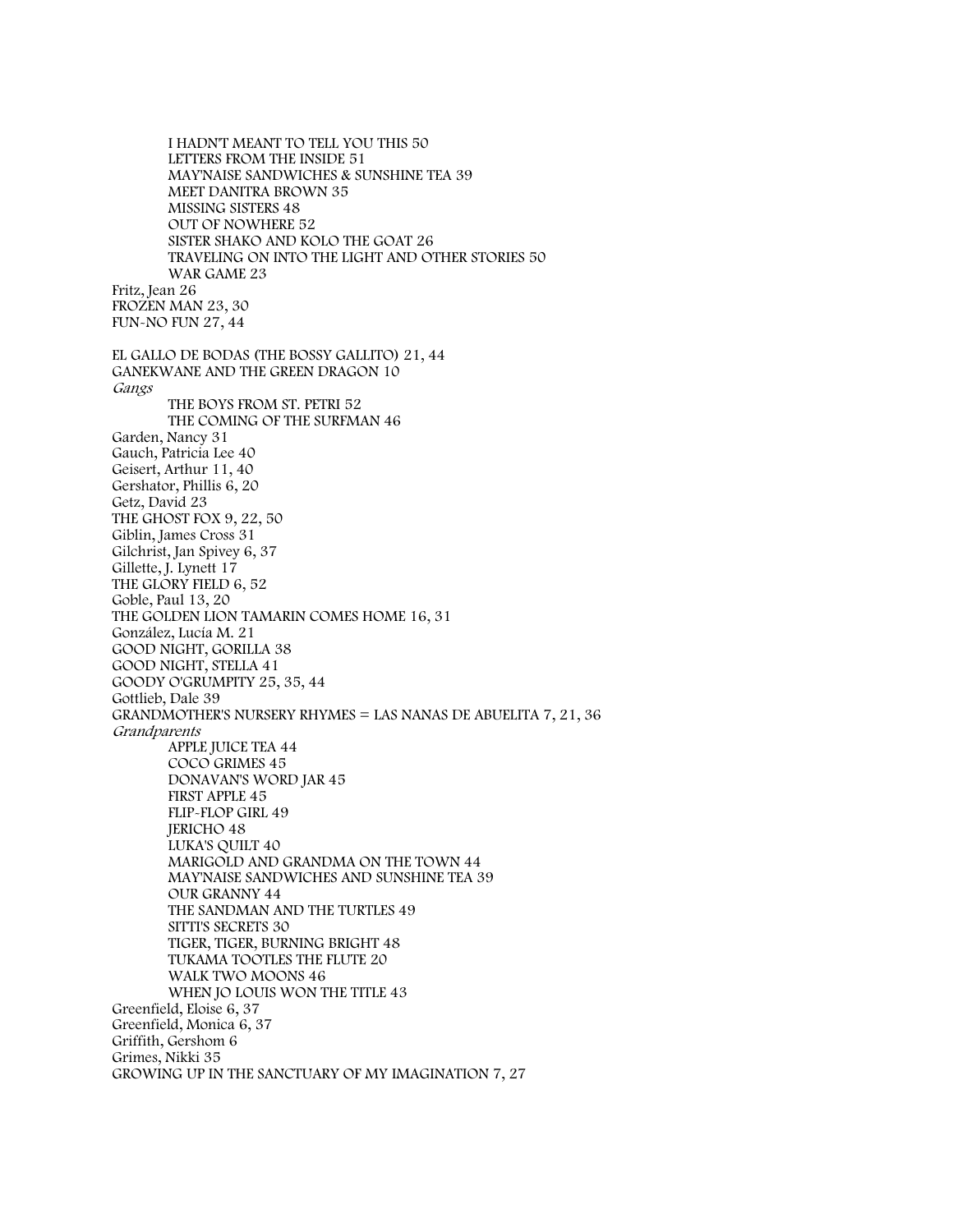Guback, Georgia 40 GUESTS 47  $HAIRS = PELITOS 7, 39$ Hall, Nancy Abraham 32 Hallett, Mark 17 Hanna, Cheryl 45 Hansen, Joyce 6, 23 HARRIET BEECHER STOWE AND THE BEECHER PREACHERS 25, 26 Harris, Robie H. 31 Harrison, Joanna 40 Hartmann, Wendy 17 Haugen, Tormod 9 Hautzig, David 7, 29 **Hawaiians** LUKA'S QUILT 40 Heller, Ruth 32 Heo, Yumi 10, 37 HERE COMES TRICKY RABBIT! 22 Hesse, Karen 45 Hewitt, Kathryn 36 HI 38 Hickman, Janet 48 HIDING 10, 37 Hijuelos, Oscar 35 HILDA HEN'S SEARCH 44 Hispanics see Latinos Hoban, Tana 37 Holmes, Brian 33 Hopkins, Lee Bennett 54 A HOUSE BY THE SEA 43 HOW NOW, BROWN COW 36 Howard, Ellen 31 Howarth, Lesley 51 Hu, Ying-Hwa 41 Hughes, Langston 5, 6, 54 Hughes, Shirley 10, 37, 55 Humphries, Tudor 16 Hyman, Trina Schart 36 I HADN'T MEANT TO TELL YOU THIS 6, 50 "I HAVE A SONG TO SING, O!" 33 Ichikawa, Satomi 40 IF YOU WANT TO FIND GOLDEN 43 IKTOMI AND THE BUZZARD 13, 20, 44 Imagination THE DAYDREAMER 48 DEAR BEAR 40 GOOD NIGHT, STELLA 41 A HOUSE BY THE SEA 43 IS THAT JOSIE? 38 MAX FOUND TWO STICKS 42 MAY'NAISE SANDWICHES AND SUNSHINE TEA 39 ON A WHITE PEBBLE HILL 44 THE SANDMAN AND THE TURTLES 49 TANYA AND EMILY IN A DANCE FOR TWO 40 THE THREE GOLDEN KEYS 43 Indians see American Indians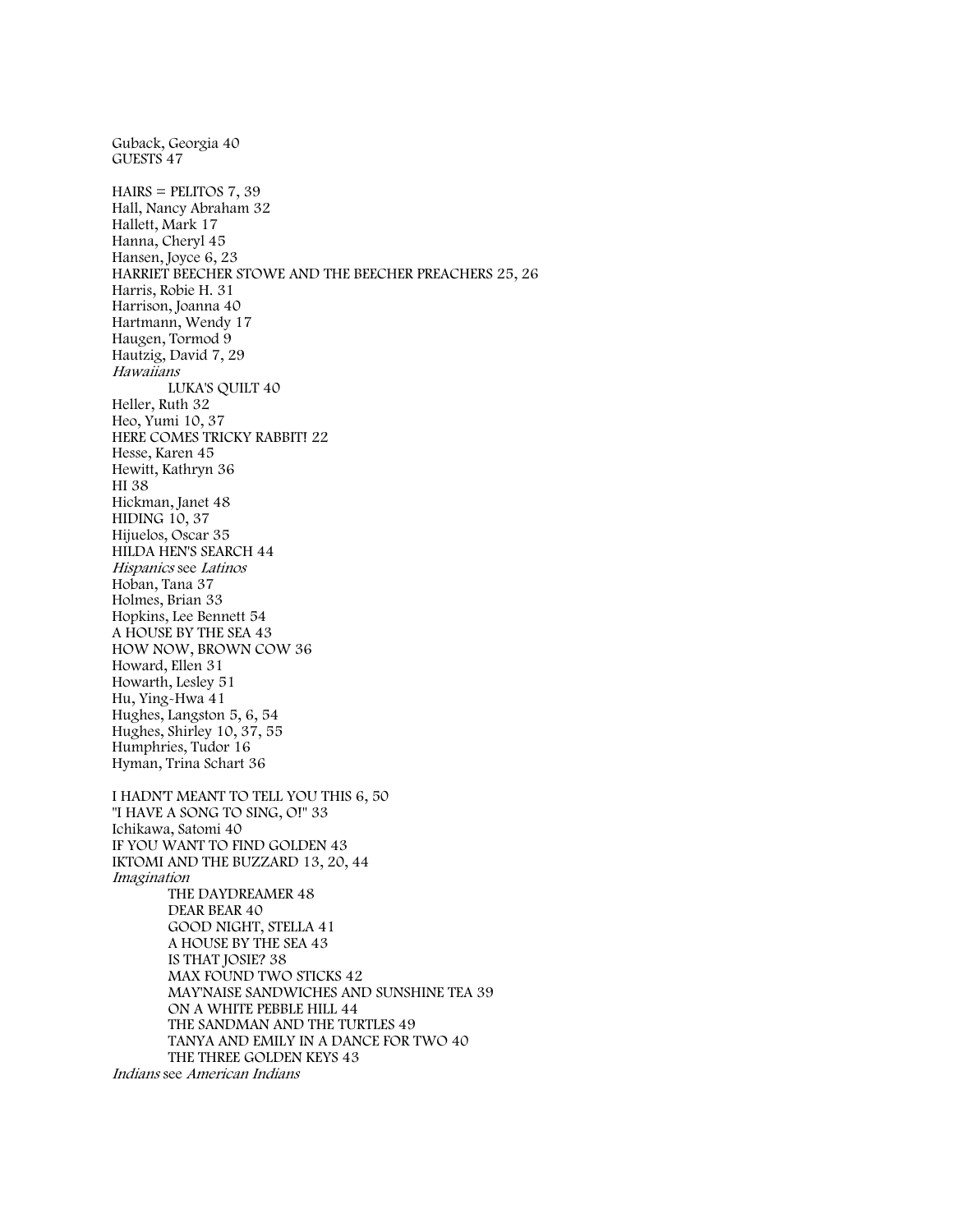IS THAT JOSIE? 8, 38 Isaacs, Anne 11, 40 IT'S MY BIRTHDAY 19, 38 IT'S PERFECTLY NORMAL 31 I'VE GOT AN IDEA 25, 28 JACQUES-HENRI LARTIGUE 28, 33 Jamaican Origin TIGER SOUP 22 Japanese and Japanese-Americans AMERICAN EYES 31 MY BROTHER, MY SISTER AND I 53 Jaramillo, Nelly Palacio 7, 21 JAZZ 28, 34 JERICHO 48, 54 JESSE 7, 53 Jewell, Nancy 18 Jews and Jewish-Americans BROOKLYN DOESN'T RHYME 46 THE CIRCLEMAKER 52 DAY OF DELIGHT 19 L'CHAIM 28 TELL THEM WE REMEMBER 22 Jiménez, Juan Ramón 8, 55 JOHN HENRY 5, 6, 21, 44, 50 Johnson, Angela 6, 37, 38 Johnson, Dolores 7 Johnson, James Weldon 5, 6, 55 Johnson, Larry 43 Jones, K. Maurice 33 JOSHUA BY THE SEA 37 JOSHUA'S NIGHT WHISPERS 38 Kadohata, Cynthia 31 Karas, G. Brian 42 KEEPING SECRETS 9 Kerr, M. E. 31 KIDS AT WORK 23, 28, 31 King, Coretta Scott 54 Kleven, Elisa 34 Kobré, Kenneth 28 Koertge, Ron 48 Koreans and Korean-Americans AMERICAN EYES 31 SAYING GOODBYE 51 Krull, Kathleen 7, 29 Kuklin, Susan 32 Kunstadter, Maria A. 29 Lakota Indian Origin IKTOMI AND THE BUZZARD 20 Lang, Cecily 19 Langstaff, John 33 La Pierre, Yvette 13, 34 LAST LEAF FIRST SNOWFLAKE TO FALL 8, 20, 50 THE LAST TALES OF UNCLE REMUS 21 Latinos see also Cubans and Cuban-Americans, Mexicans and Mexican-Americans, Puerto Ricans and Puerto Rican-Americans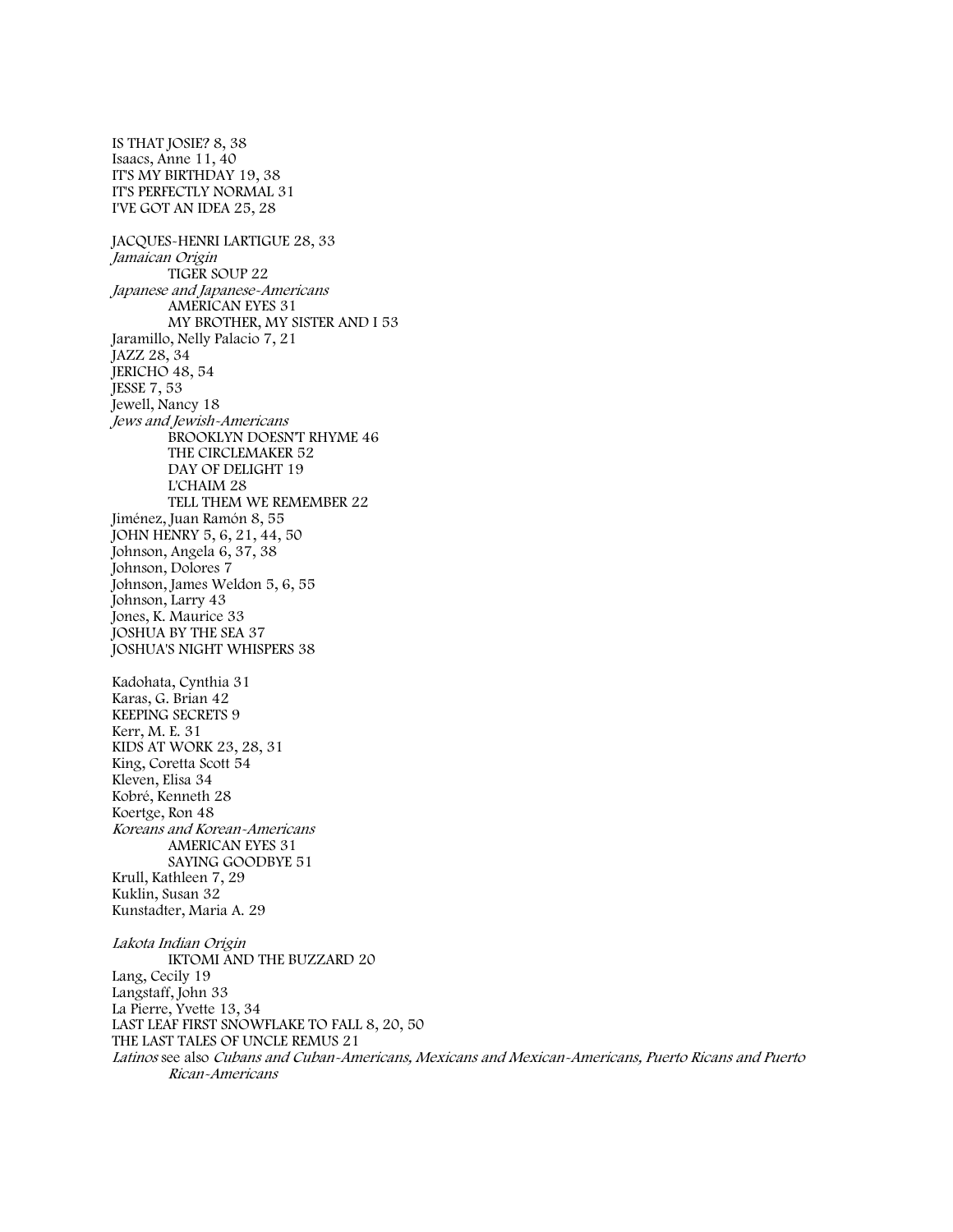ANGEL'S KITE = LA ESTRELLA DE ANGEL 39 COOL SALSA 35 DE COLORES AND OTHER LATIN-AMERICAN FOLK SONGS FOR CHILDREN 34 THE DESERT IS MY MOTHER = EL DESIERTO ES MI MADRE 35 GRANDMOTHER'S NURSERY RHYMES = LAS NANAS DE ABUELITA 21 HAIRS = PELITOS 39 HI 38 LOS POLLITOS DICEN = THE BABY CHICKS SING 32 SMOKY NIGHT 30 TAXI! TAXI! 39 Lauber, Patricia 17 L'CHAIM 28 Lechón, Daniel 35 Lee, Huy Voun 41 Lee, Marie G. 11, 31, 51 Lessin, Leonard 17 Lester, Julius 6, 21 LETTERS FROM THE INSIDE 51 Lewis, E. B. 6 LISTEN TO THE DESERT = OYE AL DESIERTO  $7, 18, 36, 44$ THE LITTLE LAMA OF TIBET 29 THE LIVING EARTH 12, 18, 31 Livingston, Myra Cohn 8, 55 Lobato, Arcadio 10 London, Jack 55 London, Jonathan 31 LOSTMAN'S RIVER 12, 25, 31, 47 Lourie, Peter 8, 29 Lowry, Lois 31 LUKA'S QUILT 34, 40 McCarty, Peter 23 McCurdy, Michael 54 McEwan, Ian 48 McGaw, Laurie 25 McKissack, Fredrick, Jr. 6, 7, 24 McKissack, Fredrick L. 6, 7, 24 McKissack, Patricia C. 5, 7, 24 McMullan, Kate 41 THE MAGIC SCHOOL BUS IN THE TIME OF THE DINOSAURS 16 Maguire, Gregory 12, 31, 48 MAMA BEAR 8, 11, 43 MAPHEAD 51 MARIGOLD AND GRANDMA ON THE TOWN 44 Maritz, Nicolaas 17 Marrin, Albert 24 Marsalis, Wynton 34 Marsden, John 51 MARTHA CALLING 41 Martorell, Antonio 25 MAX FOUND TWO STICKS 42 MAY'NAISE SANDWICHES & SUNSHINE TEA 25, 39 Mayo, Gretchen Will 22 Medearis, Angela Shelf 41 Meddaugh, Susan 6, 24 MEET DANITRA BROWN 35, 44 Mexicans and Mexican-Americans JESSE 53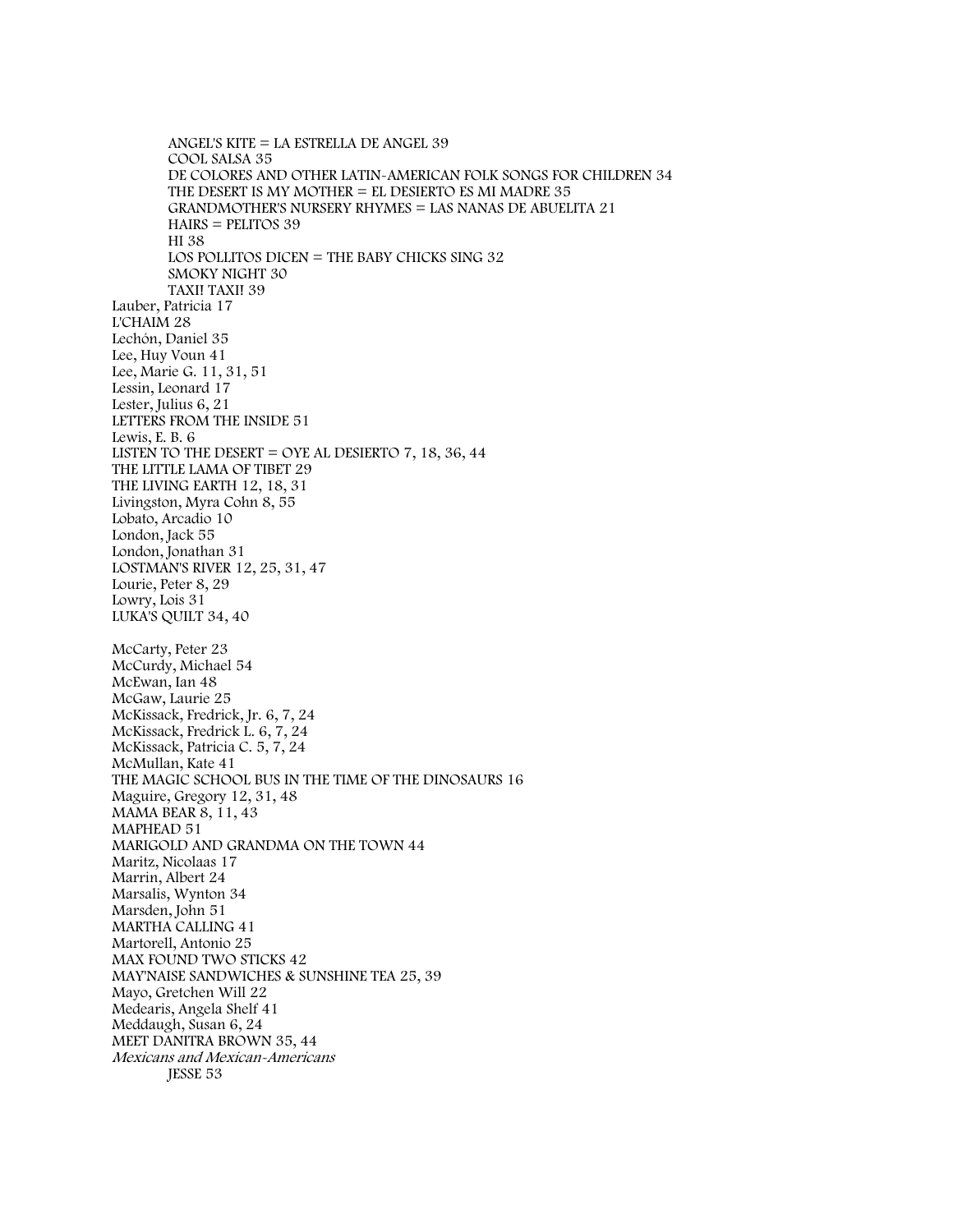THE OTHER SIDE 29 PABLO'S TREE 19 THE PIÑATA MAKER = EL PIÑATERO 28 Miccosukee Indians EVERGLADES 29 Miller, William 13, 44 Min, Katherine 31 Minh, Nguyen Duc 31 MISSING SISTERS 25, 48 Mitchell, Rhonda 6, 37, 38 Mohr, Nicholasa 7, 27 MOLE'S HILL 8, 20, 44 Monceaux, Morgan 34 Moore, Cheville 6 Moore, Dessie 6 Mora, Francisco X. 36 Mora, Pat 7, 19, 35, 36 Morales, Rodolfo 39 Morpurgo, Michael 49 Moser, Barry 55 Mullins, Patricia 30 MY BLACK ME 13, 36, 54 MY BROTHER, MY SISTER AND I 8, 11, 53 MY MAMA SINGS 42 MY PAINTED HOUSE, MY FRIENDLY CHICKEN, AND ME 13, 28, 44 Myers, Walter Dean 6, 52 LAS NANAS DE ABUELITA (GRANDMOTHER'S NURSERY RHYMES) 7, 21, 36 Narahashi, Keiko 38 NATIVE AMERICAN ROCK ART 13, 25, 34 Native Americans see American Indians Ndebelese MY PAINTED HOUSE, MY FRIENDLY CHICKEN, AND ME 28 Nelson, Theresa 11, 12, 49 Newman, Lesléa 31 Ng, Faye Myenne 31 Nikola-Lisa, W. 41 NOISY 55 THE NURSERY COLLECTION 38, 55 Nye, Naomi Shihab 30 Oba, Ryan 31 Olaleye, Isaac 41 ON A WHITE PEBBLE HILL 8, 44 ON THE LONG TRAIL HOME 25, 49 ONE AFTERNOON 10, 37 ONE SUN RISES 17, 38, 44 Oodgeroo 10, 27 Ordóñez, María Antonia 45 Orozco, José-Luis 7, 34 O'Shaughnessy, Tam 18 Otani, June 16 THE OTHER SIDE 7, 29 Ott, Margaret V. 28 OUR GRANNY 12, 44 OUR PEOPLE 24, 44 OUT OF NOWHERE 52 OVER THE WATER 10, 50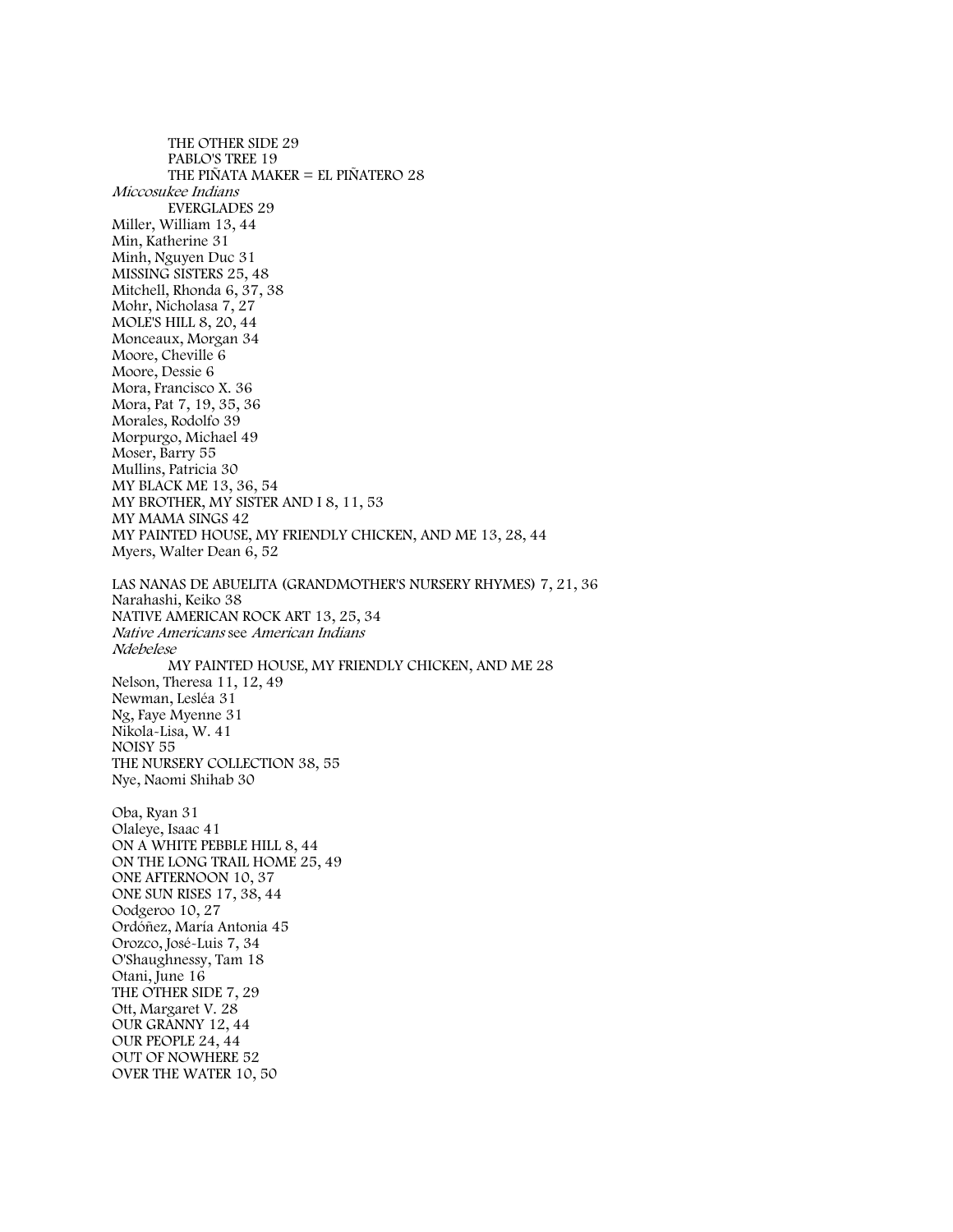Pawnee Indians Oxenbury, Helen 19 OYE AL DESIERTO (LISTEN TO THE DESERT) 7, 18, 36, 44 PABLO'S TREE 19, 38 Palacios, Argentina 45 Palestinians SITTI'S SECRETS 30 PAPER BIRD 10 Paterson, Katherine 11, 12, 49 Paulsen, Gary 55 BATTLEFIELDS AND BURIAL GROUNDS 30 PELITOS (HAIRS) 7, 39 Pend Oreille Indians EAGLE DRUM 29 Peters, Lisa Westberg 17 Peterson, Cris 29 Peterson, Jeanne Whitehouse 42 Picó, Fernando 9, 45 THE PIÑATA MAKER = EL PIÑATERO 7, 28 EL PIÑATERO (THE PIÑATA MAKER) 7, 28 Pinkney, Andrea Davis 27 Pinkney, Brian 5, 6, 19, 27, 42, 54 Pinkney, Gloria Jean 42 Pinkney, Jerry 6, 21, 42 Pizzo, Philip A. 32 PLATERO AND I (PLATERO Y YO) 8, 50, 55 PLATERO Y YO = PLATERO AND I  $\dot{8}$ , 50, 55 POLAR, THE TITANIC BEAR 13, 25, 45 Polis, Gary A. 17 LOS POLLITOS DICEN = THE BABY CHICKS SING 22, 32 Pringle, Laurence 17 Puerto Ricans and Puerto Rican-Americans GROWING UP IN THE SANCTUARY OF MY IMAGINATION 27 THE RED COMB 45

A QUESTION OF TRUST 46

### Racism

I HADN'T MEANT TO TELL YOU THIS 50 RITE OF PASSAGE 53 SAYING GOODBYE 51 SMOKY NIGHT 30 Radcliffe, Theresa 18 Raimondo, Lois 29 Rampersad, Arnold 53 THE RAMSAY SCALLOP 12, 53 Ransome, James E. 5, 55 Rathmann, Peggy 38 Rattigan, Jama Kim 11, 42 Reaver, Chap 49 THE RED COMB 5, 9, 45 Reiser, Lynn 42 Reuter, Bjarne 9, 52 Ride, Sally 18 RITE OF PASSAGE 53 Robinson, Lolly 11, 43 Rochelle, Belinda 6, 43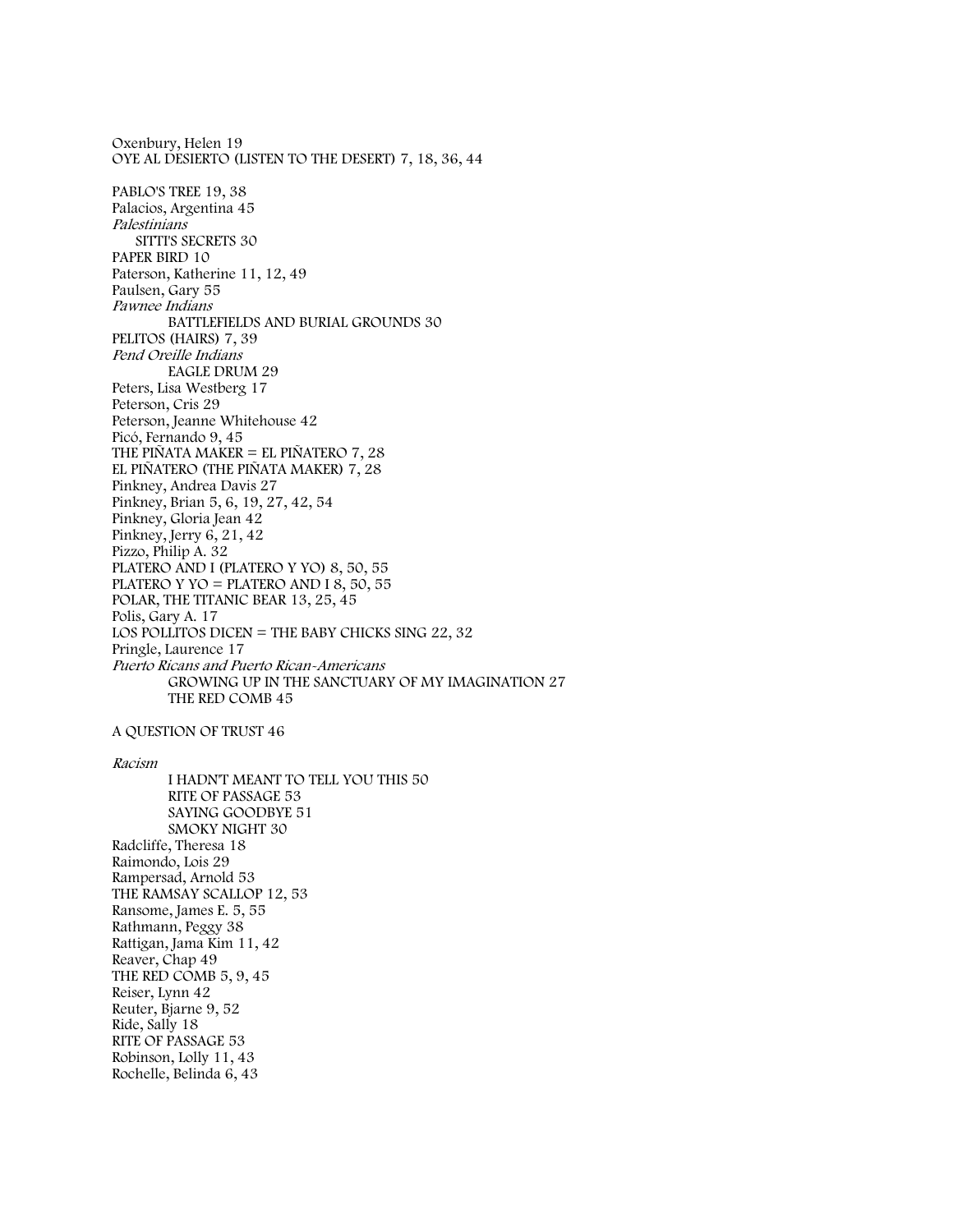Rockwell, Joyce 14 Rogasky, Barbara 36 THE ROYAL KINGDOMS OF GHANA, MALI, AND SONGHAY 7, 24, 31 RUNNING FOR OUR LIVES 25, 50 Russell, Ching Yeung 45 Ryder, Joanne 43 SABLE 45, 50 Saint James, Synthia 6, 18, 20 Salat, Cristina 31 THE SANDMAN AND THE TURTLES 45, 49 THE SAWFIN STICKLEBACK 39 SAY IT LOUD 33 SAYING GOODBYE 11, 51 Schaffer, Amanda 36 Schertle, Alice 36 Schmid, Eleonore 18 Schuett, Stacey 43 Schur, Maxine Rose 19, 52 SCORPION MAN 17, 28 Scott, Ann Herbert 38 THE SEARCH FOR SEISMOSAURUS 17, 30 Sebestyen, Ouida 52 SEMINOLE DIARY 7 Sendak, Maurice 14 SEVEN SPIDERS SPINNING 12, 48 Sewall, Marcia 45 Shange, Ntozake 6 Shaw, Nancy 38 SHEEP TAKE A HIKE 38 Siblings THE BARN 46 THE BOYS FROM ST. PETRI 52 FLIP-FLOP GIRL 49 JESSE 53 MY BROTHER, MY SISTER AND I 53 ON THE LONG TRAIL HOME 49 Sioux Indians CRAZY HORSE 27 Sis, Peter 13, 43 SISTER SHAKO AND KOLO THE GOAT 9, 26 SITTI'S SECRETS 30, 44 Sleator, William 31 Sloan, Lois 34 SMOKY NIGHT 11, 30, 44 THE SNOW LEOPARD 18, 20, 44 SNOW ON SNOW ON SNOW 5, 18, 38 Soto, Gary 7, 11, 53 Spedden, Daisy Corning Stone 25 Speidel, Sandra 42 Spinelli, Eileen 43 St. George, Judith 27 Stanberry, Shari 29 Stanley, Leotha 12 Stevenson, James 27 Stewart, Elisabeth J. 49 Stolz, Mary 11, 45 Suicide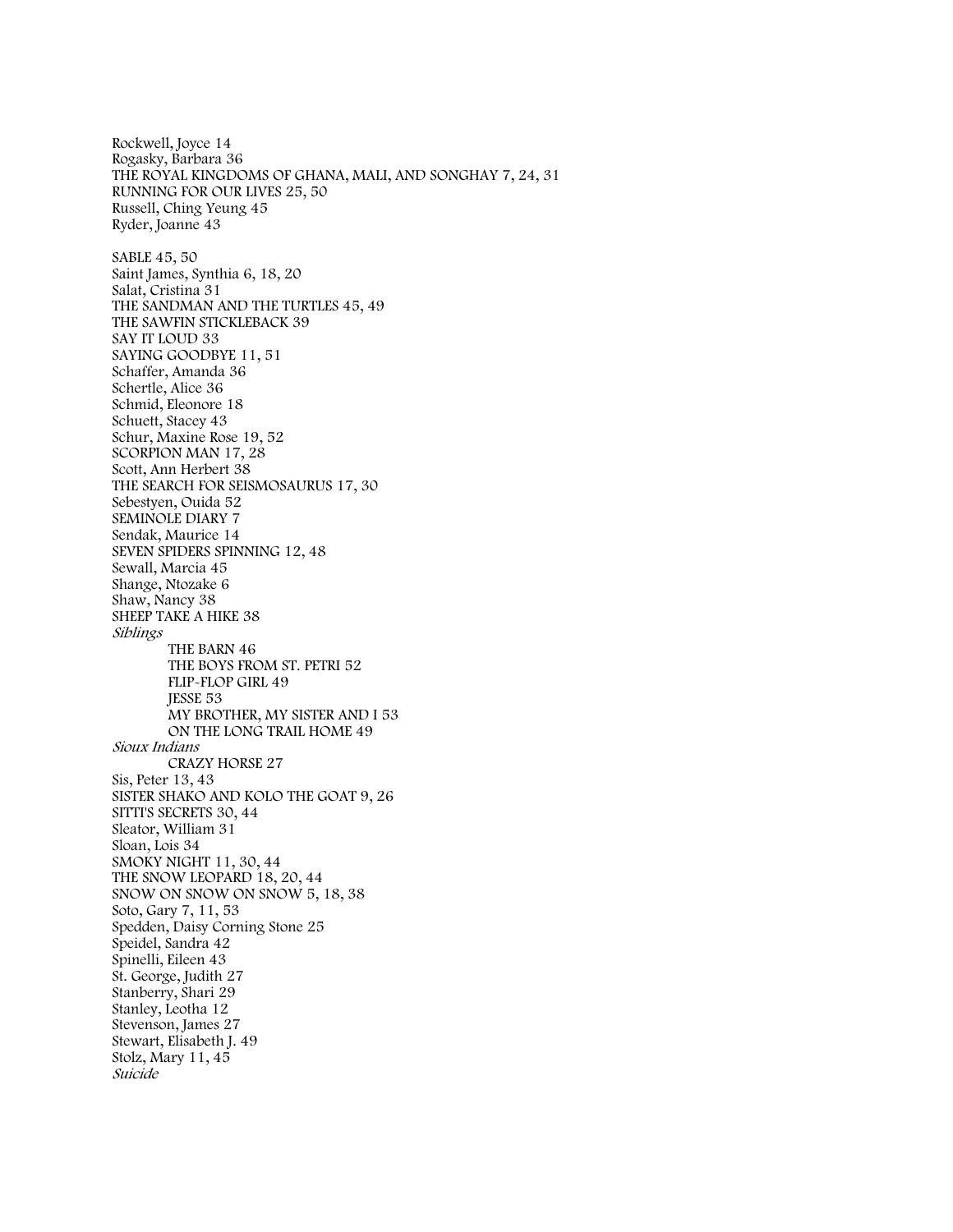AFTER A SUICIDE 32 Sun, Chyng Feng 43, 44 THE SUNDAY OUTING 25, 42 THE SURPRISE FAMILY 42 Survival THE CALL OF THE WILD 55 THE CAPTIVE 23 CHRISTMAS IN THE BIG HOUSE, CHRISTMAS IN THE QUARTERS 24 THE CIRCLEMAKER 52 THE GLORY FIELD 52 GUESTS 47 I HADN'T MEANT TO TELL YOU THIS 50 MY BROTHER, MY SISTER AND I 53 ON THE LONG TRAIL HOME 49 THE RED COMB 45 SWAMP ANGEL 11, 40 Swanson, Gloria M. 28 SWEET BABY COMING 37 Sweet, Melissa 43 Syverson-Stork, Jill 32 TANYA AND EMILY IN A DANCE FOR TWO 40 TAXII TAXII 39 Teachers FLIP-FLOP GIRL 49 THE MAGIC SCHOOL BUS IN THE TIME OF THE DINOSAURS 16 TELL THEM WE REMEMBER 22, 31 Temple, Frances 11, 22, 53 THEY FOLLOWED A BRIGHT STAR 9, 19, 22, 34, 44, 55 THE THIRD PLANET 12, 18, 31 THIS WAY HOME 17, 20, 44 Thompson, John 24 Thorne-Thomsen, Kathleen 33 THE THREE GOLDEN KEYS 13, 22, 43 Tibetans THE LITTLE LAMA OF TIBET 29 TIGER SOUP 22, 44 TIGER, TIGER, BURNING BRIGHT 48 TO SPOIL THE SUN 14 TRAVELING ON INTO THE LIGHT AND OTHER STORIES 10, 50 TRUMAN'S AUNT FARM 11, 42 Tseng, Jean 22 Tseng, Mou-Sien 22 TUKAMA TOOTLES THE FLUTE 20, 44 Turks SISTER SHAKO AND KOLO THE GOAT 26 Turner, Glennette Tilley 25 TWELVE TALES 5, 45, 54 UMM EL MADAYAN 10 UNCONDITIONAL SURRENDER 24, 28 Upitis, Alvis 29 Urban Violence THE COMING OF THE SURFMAN 46 RITE OF PASSAGE 53 SMOKY NIGHT 30 Uspensky, Eduard 10